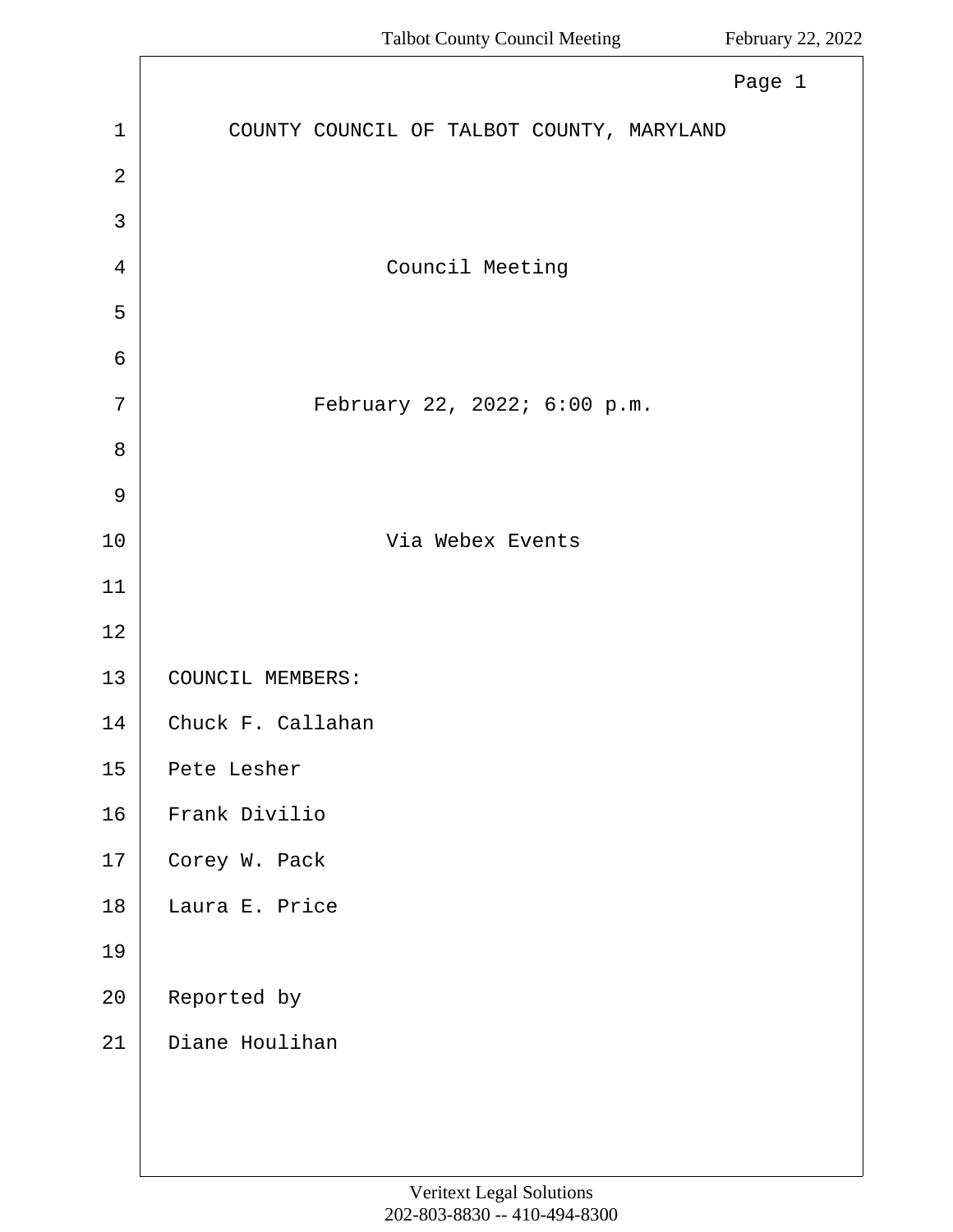<span id="page-1-0"></span>

|    | Page 2                                         |                | Page 4                                          |
|----|------------------------------------------------|----------------|-------------------------------------------------|
| 1  | TRANSCRIPT OF PROCEEDINGS                      | 1              | MR. CALLAHAN: Okay. All right. So that          |
| 2  |                                                | 2              | was -- okay.                                    |
| 3  | MR. CALLAHAN: Let's get ready to go. I         | 3              | MR. DIVILIO: That's item eight.                 |
| 4  | want to welcome everybody tonight. Appreciate  | $\overline{4}$ | MR. CALLAHAN: Remind me now. What was           |
| 5  | you guys being here. Appreciate you tuning in  | 5              | that for? I'm sorry.                            |
| 6  | to us.                                         | 6              | MR. DIVILIO: That's for discussion on           |
| 7  | We got an agenda tonight.                      | 7              | solar.                                          |
| 8  | So we're going to start off with the           | 8              | MR. CALLAHAN: Okay. No problem. Okay.           |
| 9  | prayer with Mr. Lesher and then we're going to | 9              | Number three?                                   |
| 10 | do the Pledge of Allegiance of the Flag, if    | 10             | MR. DIVILIO: And number three is under          |
| 11 | everybody would stand, please.                 | 11             | the county manager's report, will be discussion |
| 12 | (Prayer and Pledge of Allegiance.)             | 12             | on a midyear COLA.                              |
| 13 | MR. CALLAHAN: Council, good job. Thank 13      |                | Now that I've made a motion, I will look        |
| 14 | you, Mr. Lesher. I appreciate that good        | 14             | for -- do I need a second on that or --         |
| 15 | prayer.                                        | 15             | MR. LESHER: I'll second it.                     |
| 16 | And let's go ahead and get started tonight     | 16             | MR. CALLAHAN: Madam Secretary, we got a         |
| 17 | on the agenda. We've got the agenda before us  | 17             | motion and a second to make some changes on the |
| 18 | for tonight. Are there any additions,          | 18             | agenda.                                         |
| 19 | deletions, or corrections to the agenda?       | 19             | SECRETARY: Okay.                                |
| 20 | MR. DIVILIO: Council President, I would        | 20             | MR. CALLAHAN: Can you call the vote,            |
| 21 | like to make three changes to the agenda,      | 21             | please.                                         |
|    | Page 3                                         |                | Page 5                                          |
| 1  | please.                                        | 1              | SECRETARY: Mr. Callahan.                        |
| 2  | MR. CALLAHAN: Yes, sir. Okay.                  | 2              | MR. CALLAHAN: Aye.                              |
| 3  | MR. DIVILIO: I'll make a motion that we        | 3              | SECRETARY: Mr. Divilio.                         |
| 4  | add a school safety issue to item number five  | $\overline{4}$ | MR. DIVILIO: Aye.                               |
| 5  | right after disbursements.                     | 5              | SECRETARY: Mr. Lesher.                          |
| 6  | MR. CALLAHAN: Hold tight now. Right            | 6              | MR. LESHER: Aye.                                |
| 7  | after five?                                    | 7              | SECRETARY: Ms. Price.                           |
| 8  | MR. DIVILIO: Yes.                              | 8              | MS. PRICE: Aye.                                 |
| 9  | MR. CALLAHAN: Okay.                            | 9              | SECRETARY: Mr. Pack.                            |
| 10 | MR. DIVILIO: Right after. It will be           | 10             | MR. PACK: Aye.                                  |
| 11 | item number five after disbursements.          | 11             | MR. CALLAHAN: All right. Moving ahead on        |
| 12 | MR. CALLAHAN: Oh, okay. No problem.            | 12             | minutes, we've got the minutes before us on     |
| 13 | MR. DIVILIO: Okay. And then under the          | 13             | January 25th before us. Are there any           |
| 14 | discussion of pending General Assembly         | 14             | deletions, additions, or corrections to the     |
| 15 | legislation, since we have none, we do have a  | 15             | agenda?                                         |
| 16 | solar piece of pending general legislation to  | 16             | MR. LESHER: To the minutes you meant.           |
| 17 | discuss that I'll be -- I'm sorry. Not pending | 17             | MR. CALLAHAN: I'm sorry?                        |
| 18 | legislation.                                   | 18             | MR. LESHER: Additions, deletions, or            |
| 19 |                                                |                |                                                 |
|    | But I'd like to add a discussion on solar      | 19             | corrections to the minutes.                     |
| 20 | in the county in place of the pending General  | 20             | MR. CALLAHAN: Yes, uh-huh. Hearing none,        |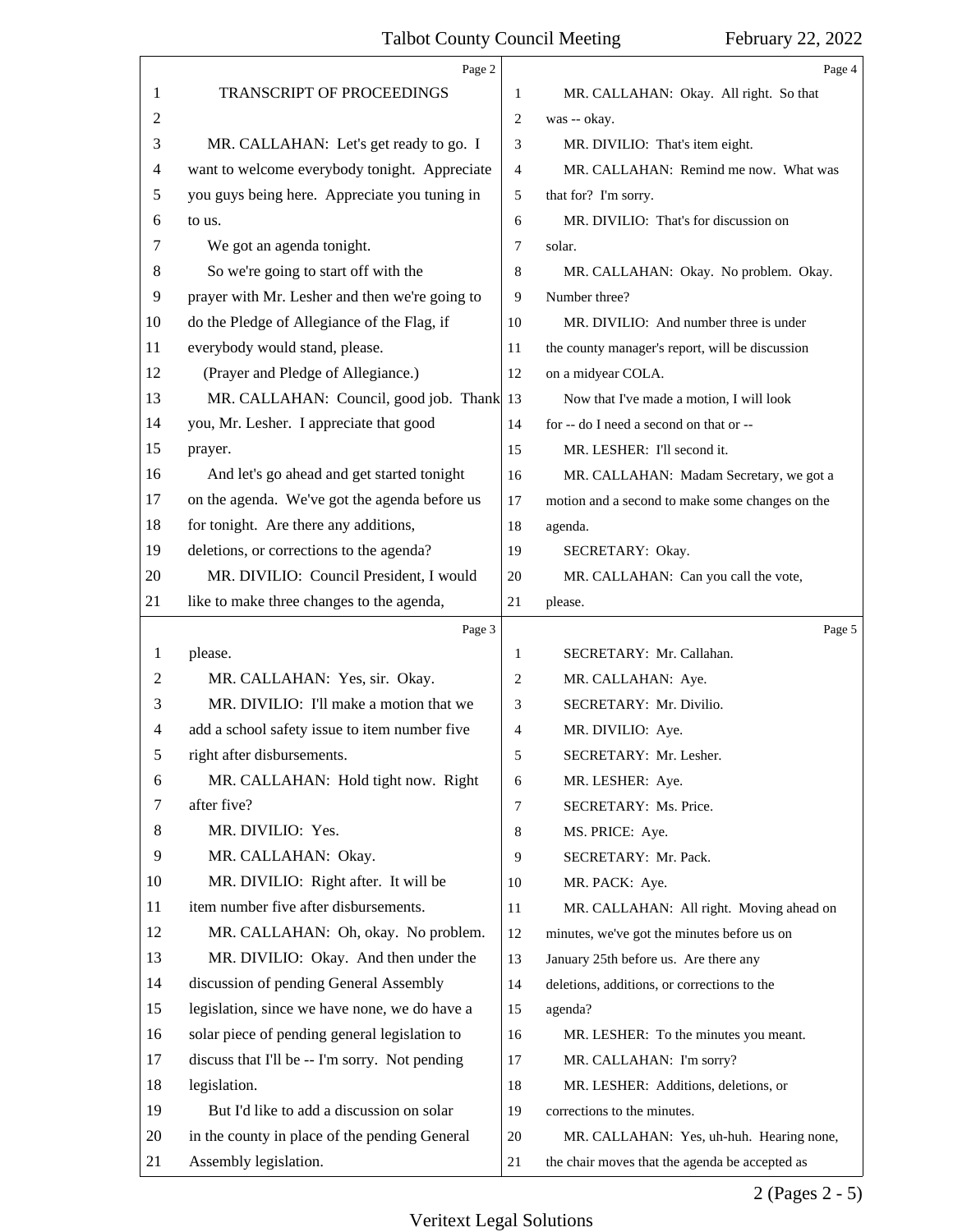<span id="page-2-0"></span>

|                | Page 6                                          |                | Page 8                                          |
|----------------|-------------------------------------------------|----------------|-------------------------------------------------|
| 1              | unanimous consent.                              | 1              | devastation they cause when a threat is         |
| $\overline{2}$ | And I apologize. I need to go back up to        | $\overline{2}$ | received. At Easton High School, we treat       |
| 3              | the agenda. I need to make sure that the        | 3              | these kids like they're our own children. We    |
| $\overline{4}$ | agenda is accepted as unanimous consent.        | $\overline{4}$ | value them and will protect them at all costs.  |
| 5              | MR. LESHER: Mr. Callahan, we voted on           | 5              | After collaborating with Dr. Griffith and       |
| 6              | that in lieu of that. So we're good to go on    | 6              | Sheriff Gamble, we have agreed to prosecute any |
| 7              | the agenda. And we just --                      | 7              | student to the fullest extent and remove them   |
| 8              | MR. CALLAHAN: Okay. I just didn't know          | $\,8$          | from Easton High School. Our kids deserve       |
| 9              | if I had to say that. Appreciate it,            | 9              | better. We are under a mental health crisis.    |
| 10             | Mr. Lesher. Appreciate that. Okay.              | 10             | We all know and are aware of that. Children     |
| 11             | Let's go under disbursements of                 | 11             | are feeling it as well, and they're acting out. |
| 12             | February 15th and the 22nd. Council has had a   | 12             | We have bullying situations as well the kids    |
| 13             | chance to review the disbursements of 15th and  | 13             | have always been dealing with, but this is a    |
| 14             | the 22nd. Is there any additions, deletions,    | 14             | new world and a new challenge that we're going  |
| 15             | or corrections? Hearing none, the chair moves   | 15             | through. So I just ask that parents take the    |
| 16             | that the disbursements be accepted as unanimous | 16             | time to speak with their children.              |
| 17             | consent. Okay.                                  | 17             | This is the third local child since             |
| 18             | So then we have --                              | 18             | December that has filed a bomb threat in one of |
| 19             | MR. DIVILIO: Now I'm up.                        | 19             | our local schools and the disruption has to     |
| 20             | MR. CALLAHAN: Yup. School safety. Yes,          | 20             | stop. Everyone is scared and the resources are  |
| 21             | sir.                                            | 21             | too valuable to spread.                         |
|                |                                                 |                |                                                 |
|                | Page 7                                          |                | Page 9                                          |
| 1              | MR. DIVILIO: So thank you for everyone          | 1              | So thank you for everyone's time tonight.       |
| $\overline{c}$ | for giving me a short piece of time here. And   | 2              | I just wanted to make sure that everyone was    |
| 3              | I apologize for having to bring this up last    | 3              | aware that we know.                             |
| 4              | minute, but I felt that there was a need to     | 4              | MR. CALLAHAN: Mr. Pack.                         |
| 5              | address and inform the County Council what's    | 5              | MR. PACK: Thank you, Mr. Divilio, for           |
| 6              | going on and try to get the word out to the     | 6              | bringing that to our attention. Of course, I    |
| $\tau$         | community the best that we can.                 | 7              | didn't receive that e-mail. I don't have any    |
| 8              | This is an e-mail that was sent out from        | 8              | children in the school system right now.        |
| 9              | the principal, Sherry Spurry, at Easton High    | 9              | The end of the e-mail talked about              |
| 10             | School. Easton High School families, today we   | 10             | prosecution of individuals who are found to     |
| 11             | received another bomb threat. And just like     | 11             | have made those calls.                          |
| 12             | the threat on Friday, it was from one of our    | 12             | Did it say anything about including the         |
| 13             | own students. We will take every threat         | 13             | State's Attorney's Office, Mr. Patterson, in    |
| 14             | seriously and investigate thoroughly, but this  | 14             | that discussion?                                |
| 15             | needs to stop. We are wasting valuable          | 15             | MR. DIVILIO: It did not. But I know that        |
| 16             | educational time that has already been taken    | 16             | they're trying to pull together all resources   |
| 17             | from our kids over the past two years. We're    | 17             | that they can to address this.                  |
| 18             | wasting valuable community resources and        | 18             | MR. PACK: Okay. Thank you.                      |
| 19             | creating frustration within our staff,          | 19             | MR. CALLAHAN: Thank you, Mr. Divilio.           |
| 20             | students, and families. Enough is enough.       | 20             | Does any other Council member like to           |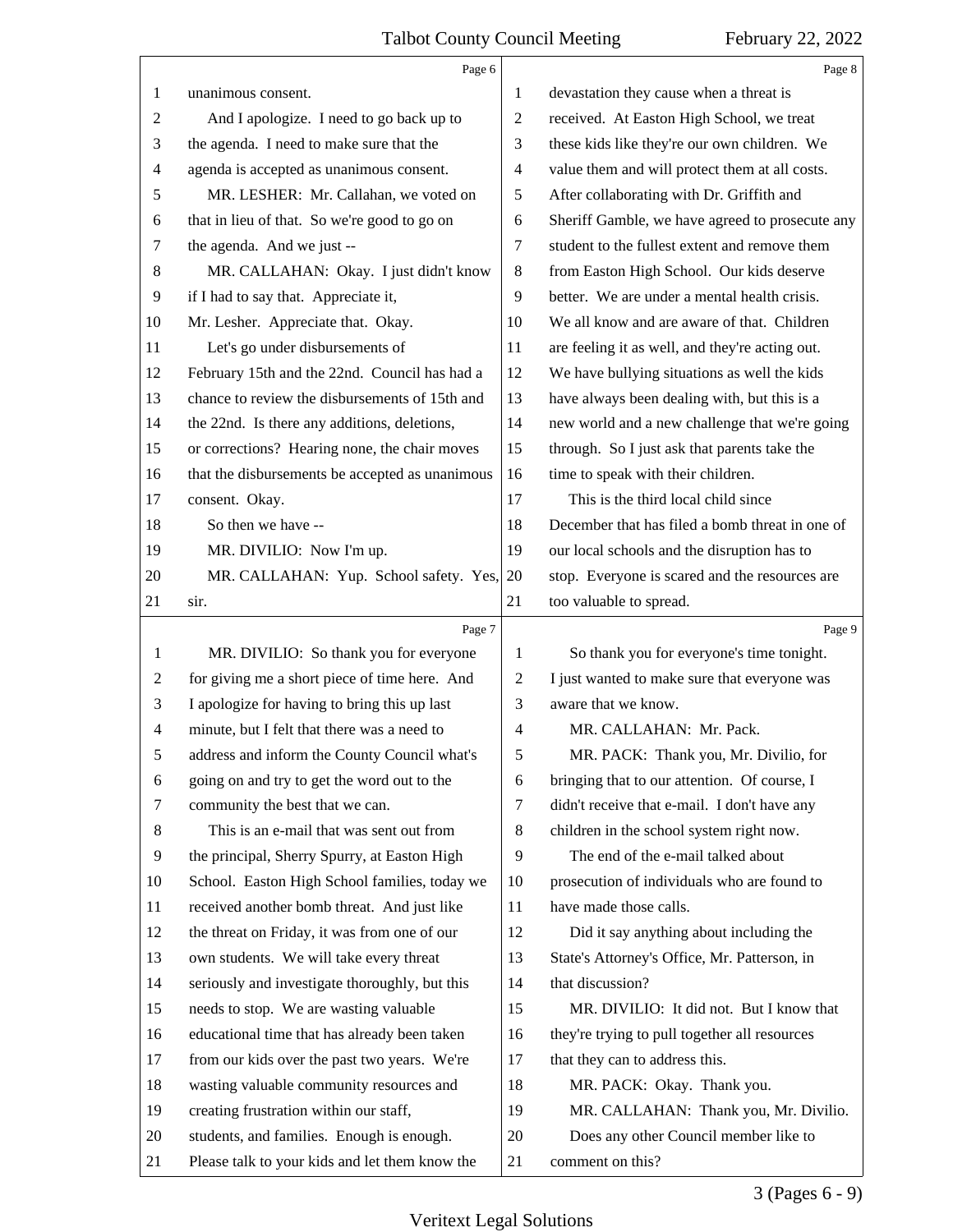<span id="page-3-0"></span>

|    | Page 10                                         |                | Page 12                                         |
|----|-------------------------------------------------|----------------|-------------------------------------------------|
| 1  | It's very, very serious. And just like          | 1              | numbers were taken on the end of November. So   |
| 2  | Mr. Divilio said, the resources, amount of      | 2              | it very likely is a few more.                   |
| 3  | money, and time this takes, you know. So when   | 3              | But that is part of the money that we use       |
| 4  | they get prosecuted, whoever does this is going | $\overline{4}$ | in our oyster shell seed replenishment program. |
| 5  | to be paying thousands of dollars for people to | 5              | So that's about \$75,000 of what we spent.      |
| 6  | make sure that this school is safe.             | 6              | So I can go to the next page.                   |
| 7  | So not only are you going to get                | 7              | And this is kind of a review of what            |
| 8  | prosecuted and possibly be in jail, you're      | 8              | happened to us last year. In January through    |
| 9  | going to get a big fine. So be prepared for     | 9              | March, we're oystering. The oyster market was   |
| 10 | that.                                           | 10             | terrible. I think I worked five days the whole  |
| 11 | MR. DIVILIO: Thank you.                         | 11             | month of January.                               |
| 12 | MR. CALLAHAN: Okay. Thank you,                  | 12             | This is all due to COVID. All the               |
| 13 | Mr. Divilio. I really appreciate that. Okay.    | 13             | restaurants were closed down. We were only      |
| 14 | So next on the agenda is the Talbot             | 14             | getting \$30 a bushel, and that was 40 percent  |
| 15 | Watermen's Association. I think Mr. Harrison    | 15             | below the pre-COVID price of \$50.              |
| 16 | is here with us.                                | 16             | Also, the harvest did increase, even            |
| 17 | So welcome, Jeff.                               | 17             | though we had all those problems. It says       |
| 18 | MR. HARRISON: Yeah. I finally got               | 18             | 400,000 here. It was really about 350,000 for   |
| 19 | unmuted.                                        | 19             | that year.                                      |
| 20 | MR. CALLAHAN: There you go, there you go.       | 20             | The gillnetting for rockfish, the market        |
| 21 | THE WITNESS: Thank you, Chuck. And thank        | 21             | price was once again well below because there   |
|    |                                                 |                |                                                 |
|    | Page 11                                         |                | Page 13                                         |
| 1  | all the Council. I know it's been a rough       | 1              | were no restaurants open. Normally it's 3 to    |
| 2  | couple of years, not only around the world and  | $\overline{c}$ | \$5 a pound. It was only a dollar a pound. So   |
| 3  | the country, but also here locally in the       | 3              | what happens is most fishermen didn't fish at   |
| 4  | county. And we appreciate everything that you   | $\overline{4}$ | all.                                            |
| 5  | guys do.                                        | 5              | A lot of people don't realize that. They        |
| 6  | After going over to Annapolis for a while,      | 6              | always say in commercial fishing, you know,     |
| 7  | I don't know how anyone can be a politician.    | 7              | they catch all these fish.                      |
| 8  | And I applaud all of you for sticking it out    | 8              | We actually have about a million pounds of      |
| 9  | and staying in there.                           | 9              | quota that's divided between gillnet, hook and  |
| 10 | But now I'll get to my Talbot County            | 10             | line, and pound nets. And the quota was not     |
| 11 | fisheries update.                               | 11             | caught last year. Basically people did not      |
| 12 | And will you be able to switch the page         | 12             | want to go and give their fish away.            |
| 13 | for me, change the page?                        | 13             | So in April through September, we start         |
| 14 | MR. CALLAHAN: There we go.                      | 14             | planning then. It really starts the end of      |
| 15 | MR. HARRISON: So anyway, this year, I get       | 15             | March. And there were absolutely no white       |
| 16 | this information from the DNR, there's 513      | 16             | clams at all and razor clams that we use for    |
| 17 | license holders, individual license holders.    | 17             | the crab bait, they were still dying off. And   |
| 18 | There's actually more licenses, but some people | 18             | it all came from that 2018 heavy rains that we  |
| 19 | have two licenses. And the important number to  | 19             | had. This was such an event that it was still   |
| 20 | look at here is the 246 oyster surcharges. It   | 20             | affecting the clams and SAVs as far as that     |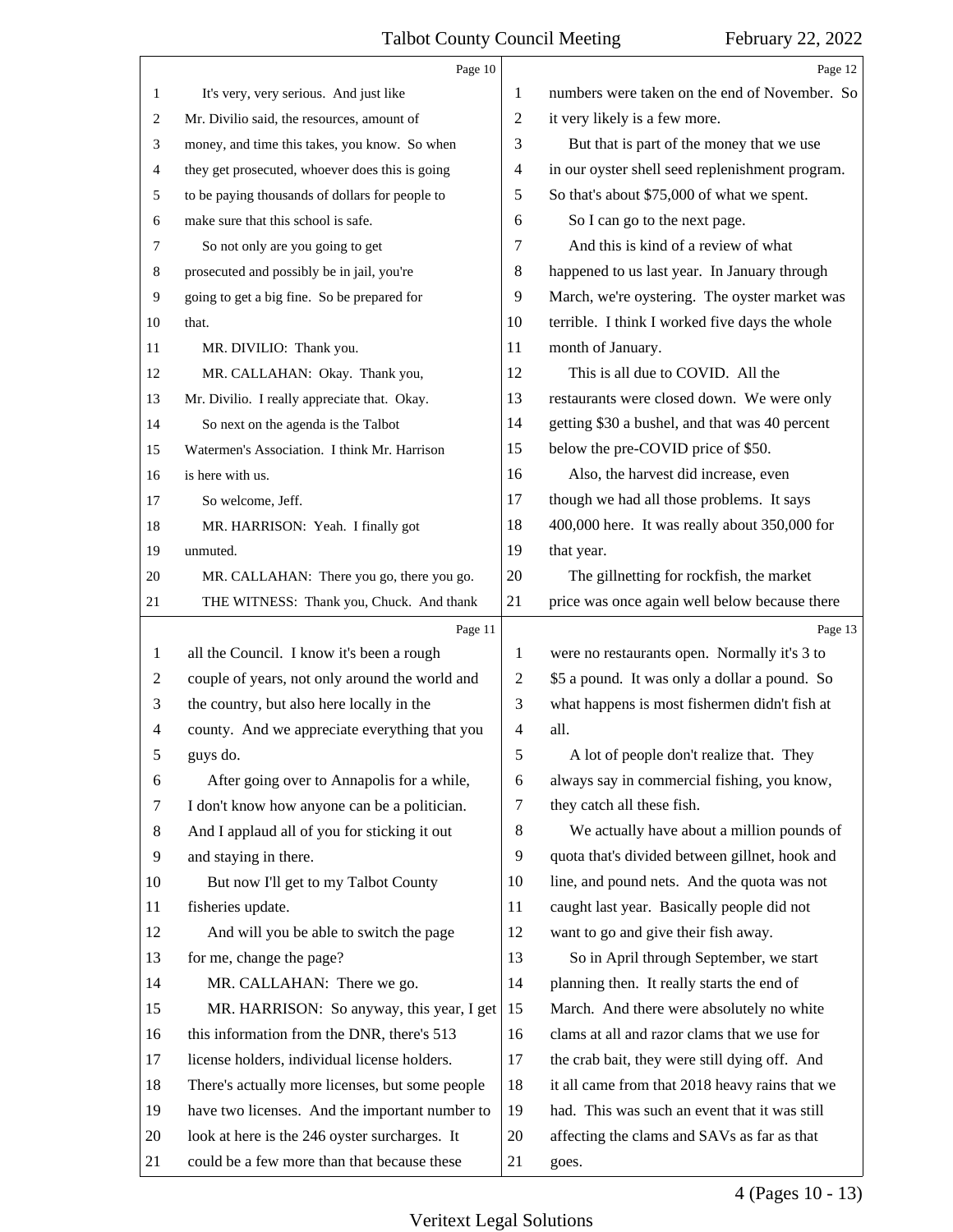<span id="page-4-0"></span>

|                | Page 14                                         |                          | Page 16                                         |
|----------------|-------------------------------------------------|--------------------------|-------------------------------------------------|
| 1              | The SAV lines, I know that we had asked         | 1                        | fall, but it didn't stay there for long and it  |
| $\overline{2}$ | and had some bills in where they wanted to      | $\overline{c}$           | went back up.                                   |
| 3              | extend the SAV lines out and stuff. And those   | 3                        | But the crab potters in our area, they had      |
| $\overline{4}$ | bills actually did not pass. But because the    | $\overline{4}$           | probably the worst season that they've had in   |
| 5              | lines, they adjust them every three years,      | 5                        | maybe 20 years. Down the bay was hardly any     |
| 6              | because in 2018 we had loads of grass, but      | 6                        | crabs caught. I talked to some people from      |
| 7              | after that rain event, they kept the lines      | 7                        | down there. And they set their crab pots,       |
| $\,8$          | where they were.                                | 8                        | fished them for a couple of weeks, took them    |
| 9              | But this past year, the grass has been          | 9                        | up, and never put them back overboard again.    |
| 10             | decimated by this, the SAVs. Again this year,   | 10                       | But now, up the bay they had a really good      |
| 11             | they're probably less than it has been since    | 11                       | season. So we have that sometimes. The crabs,   |
| 12             | probably 2010. And it was all still from one    | 12                       | they can swim. They can go wherever they want,  |
| 13             | event, the 2018 event. So we're certainly       | 13                       | just like the fish. And they probably moved up  |
| 14             | hoping that we don't have things like that      | 14                       | the bay.                                        |
| 15             | happen to us again.                             | 15                       | Now, when we -- the charter boats, too,         |
| 16             | Also, the crab bait, the razor clams            | 16                       | they suffered from the COVID situation. A lot   |
| 17             | doubled in price to \$75 a bushel. That was one | 17                       | of their parties are out of state. There were   |
| 18             | reason crabs were so high. That was part of     | 18                       | problems with being able to cross state lines   |
| 19             | it.                                             | 19                       | and coming home you had to get tests and have   |
| 20             | The actual crabbing, if you look over into      | 20                       | no positive test before you went back to work.  |
| 21             | the October, December, it got misplaced and it  | 21                       | And it really affected them.                    |
|                |                                                 |                          |                                                 |
|                | Page 15                                         |                          | Page 17                                         |
| $\mathbf{1}$   | talks about the winter dredge survey. Well, it  | 1                        | Also through this process, we got funds         |
| $\overline{2}$ | was actually very low numbers of small crabs    | $\overline{c}$           | from CARES Act. There was \$4 million allotted  |
| 3              | caught or caught during that survey. And we     | 3                        | to commercial fishermen. Those monies started   |
| $\overline{4}$ | felt that it was because, not this past winter, | $\overline{\mathcal{A}}$ | coming out in February, and they were a great   |
| 5              | but the winter before was a warm winter. And    | 5                        | help. You had to show a 40 percent loss, which  |
| 6              | even some of the guys who dive for oysters said | 6                        | we were able to do. Not only because of low     |
| 7              | they still seen crabs swimming in January       | $\tau$                   | markets, but because the prices were cheaper.   |
| 8              | normally when they do the dredge survey.        | 8                        | So then we move over to October and             |
| 9              | And then there's also, we have two              | 9                        | December. Eeling, there's very few people that  |
| 10             | invasive species now that we know very little   | 10                       | eel anymore. But the ASMFC regulates it. And    |
| 11             | about. And that's the snakehead and the blue    | 11                       | what happened was they actually set their pots  |
| 12             | catfish. We have no idea. They could be         | 12                       | in the spring. There's a spring fishery and a   |
| 13             | decimating us too. So those are things that we  | 13                       | fall fishery. Well, in the spring fishery,      |
| 14             | need to look out for.                           | 14                       | they set their pots, they fished them one day,  |
| 15             | As far as the crabbing went, the trot           | 15                       | brought their catch in, and the buyer said take |
| 16             | liners did fair. The harvest was below the      | 16                       | your pots up. And basically what that was,      |
| 17             | year before. But we did get a good price. We    | 17                       | there was no overseas market. Most of the eels  |
| 18             | got \$220 a bushel off of the boat probably all | 18                       | are caught and kept live and sent overseas. So  |
| 19             | through May and June. And it did go down to     | 19                       | it basically decimated that industry.           |
| 20             | 160 after that. But we actually had a fairly    | 20                       | It was really funny. The ASMFC triggered        |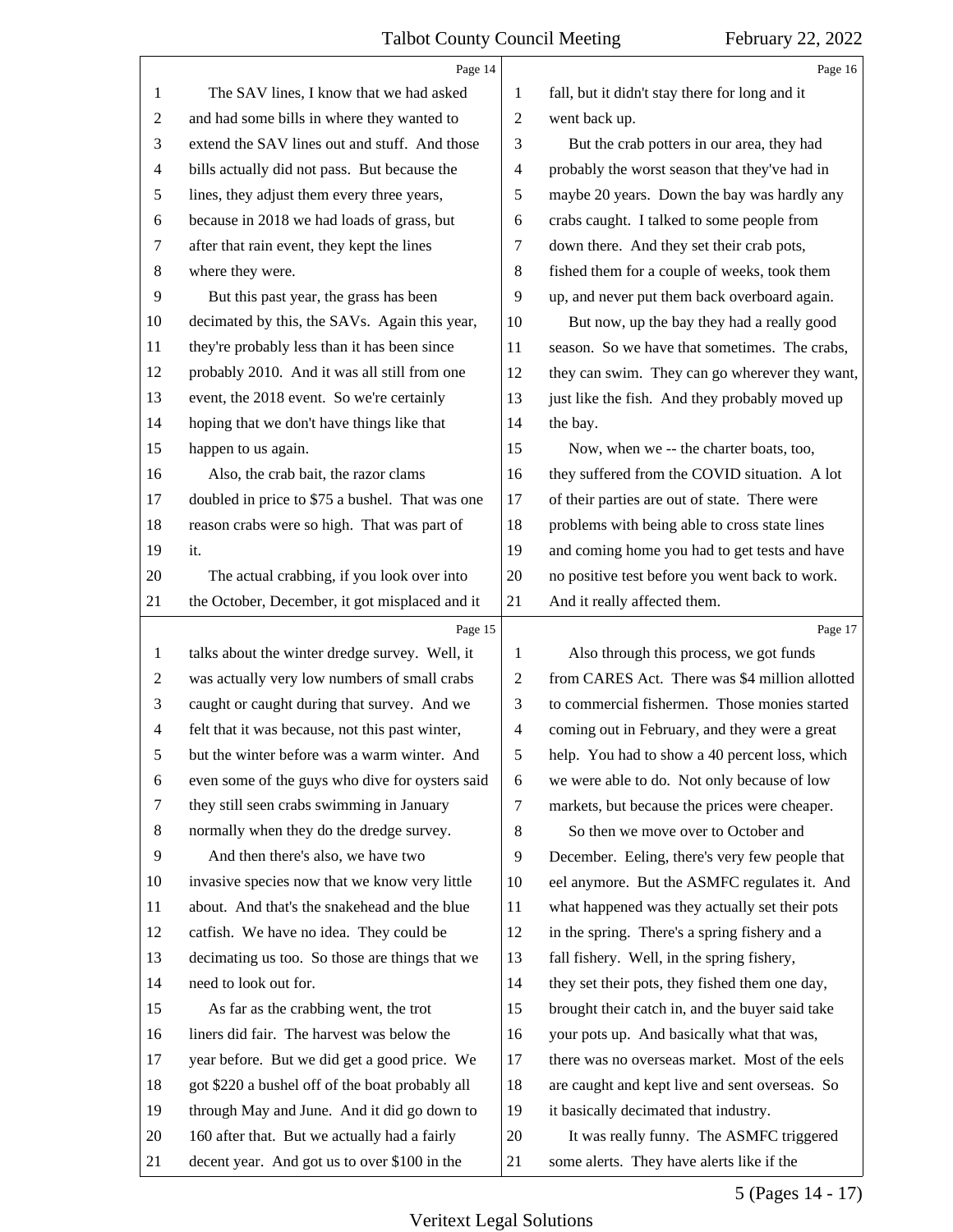<span id="page-5-0"></span>

|                | Page 18                                         |    | Page 20                                         |
|----------------|-------------------------------------------------|----|-------------------------------------------------|
| $\mathbf{1}$   | catch gets down. And the guys had to call us    | 1  | came back again and the price was back to the   |
| 2              | and we had to straighten it out with them. The  | 2  | pre-COVID prices of 3 to \$5. And rockfish are  |
| 3              | reason the catches were down is because they    | 3  | plentiful, what the fishermen see out there.    |
| 4              | weren't fishing at all.                         | 4  | One guy told me, he says a school of rockfish   |
| 5              | So then when we move over to October and        | 5  | in the channel that goes from Cove Point all    |
| 6              | December, we start oystering again. In June,    | 6  | the way up to the Bay Bridge. So plenty of      |
| $\overline{7}$ | we set our limits and things. Now we do an      | 7  | rockfish, which is a good thing.                |
| 8              | assessment. And every June, we set limits for   | 8  | And now I'll go to the next slide.              |
| 9              | the upcoming season.                            | 9  | All right. Our Talbot County Oyster Shell       |
| 10             | In January and March, we were only allowed      | 10 | Committee. We have some good news. First off,   |
| 11             | to go four days a week. Well, this year they    | 11 | we've been doing this for the last 60 years.    |
| 12             | decided because the biomass of oysters was big  | 12 | I've been on the committee probably for 35 of   |
| 13             | enough, they gave us our Wednesdays back, which | 13 | those years. We plant shell and spat on shell   |
| 14             | we greatly appreciated. So we were able to      | 14 | and every -- right now we're actually in the    |
| 15             | fish five days a week or oyster five days a     | 15 | process of setting locations for the upcoming   |
| 16             | week.                                           | 16 | year. We plant from probably May through June.  |
| 17             | The price was still down. It was around         | 17 | Our monies come from surcharges, which I        |
| 18             | \$35 when it started. But now it has moved up   | 18 | told you early was like \$75,000 that we get    |
| 19             | gradually and it's up to about \$42.            | 19 | locally off of those bushel tax of \$11.30.     |
| 20             | They also allowed harvesting above the Bay      | 20 | And then there's also the MDOT money,           |
| 21             | Bridge. That had been closed down for two       | 21 | which is Maryland Department of Transportation, |
|                | Page 19                                         |    | Page 21                                         |
| 1              | years.                                          | 1  | which is divided between the 11 counties. And   |
| $\overline{c}$ | And we are set to catch -- the market was       | 2  | we get about \$78,000.                          |
| 3              | unbelievable this year. The best that I         | 3  | You can go to the next slide, please.           |
| $\overline{4}$ | believe I've ever seen in probably the last 20  | 4  | So last year, we spent about \$300,000.         |
| 5              | years. Even before COVID started, we had        | 5  | That's about what we spend every year. One      |
| 6              | troubles with our markets by -- it's always     | 6  | year, we did spend more, in 2016, but that was  |
| 7              | good Thanksgiving and Christmas everywhere.     | 7  | because when O'Malley was in, he lost our money |
| 8              | But after that, we would have trouble.          | 8  | for a while, for a couple of years and then he  |
| 9              | This year there has been no troubles            | 9  | found it and we ended up with a big pot of      |
| 10             | whatever. We've worked five days a week. As a   | 10 | money. And so we spent it all in one year.      |
| 11             | matter of fact, it's gotten to a point where    | 11 | But get to my page of notes here. If you        |
| 12             | everybody is wore right out. People are         | 12 | look at Talbot County, we spent \$53,000 on     |
| 13             | quitting now to get their boats ready.          | 13 | hatchery seed, which was around 20 million spat |
| 14             | A lot of people fished down the bay or          | 14 | on shell. We also planted \$244,000 or almost   |
| 15             | oystered down the bay. I stayed local most of   | 15 | \$245,000, which bought us around 37 to 38,000  |
| 16             | the time. I was able to catch my limit pretty   | 16 | bushel of shells.                               |
| 17             | much every day. Now, it's getting a little      | 17 | Some concerns here is, of course, shells        |
| 18             | slim. And like I say, I probably will take off  | 18 | are limited. We're the ones that supply most    |
| 19             | within the next couple of weeks and get my boat | 19 | of the shells because our oysters are           |
| 20             | ready.                                          | 20 | harvested, shucked, and the shells are returned |
|                |                                                 |    |                                                 |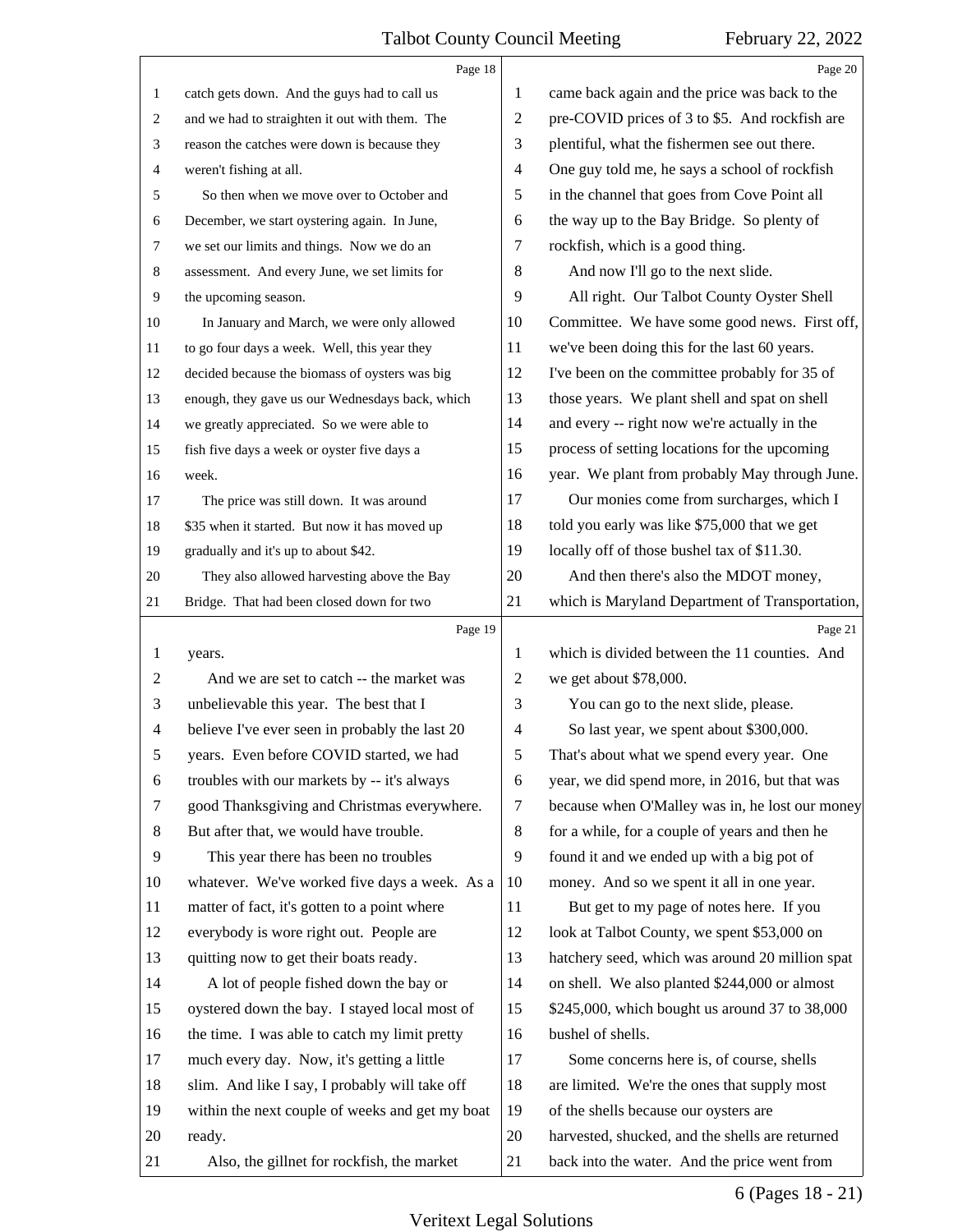<span id="page-6-0"></span>

|                | Page 22                                         |                | Page 24                                          |
|----------------|-------------------------------------------------|----------------|--------------------------------------------------|
| 1              | it was \$3 the year before to \$4 and then this | 1              | had seven of the top ten bars in it. We          |
| $\overline{c}$ | year it's \$5. So we're seeing a trend. Our     | 2              | attributed this to what we do with our seed and  |
| 3              | money stays the same, but the price of stuff    | 3              | shell program.                                   |
| 4              | that we're buying continually goes up.          | $\overline{4}$ | Over the ten years that Harris Creek has         |
| 5              | We, of course, say that this is a               | 5              | been a sanctuary, we planted about \$1,100,000   |
| 6              | self-imposed shortage. I've been outspoken      | 6              | worth of shells up there. And we mostly put      |
| 7              | about Man O War Shoal. There's 100 million      | 7              | shells up there because we do have decent spat   |
| 8              | bushel of shells up there. We only want to dig  | 8              | sets there.                                      |
| 9              | 5 million bushel, we've never seen so many      | 9              | During that time, we harvested over              |
| 10             | people against us doing that. We don't          | 10             | 400,000 bushel of oysters, which had a dock      |
| 11             | understand why. That bar, I think they did 171  | 11             | side value of 16 and a half million dollars.     |
| 12             | samples over the last five years on it. And     | 12             | We produced over 400,000 bushel of shells,       |
| 13             | they've caught two live oysters. Those shells   | 13             | which are used in restoration work, as well as   |
| 14             | are so valuable of an asset, for not only us,   | 14             | on public bottom, sanctuaries and aquaculture.   |
| 15             | but also for restoration work and for           | 15             | Those shells had a value of almost               |
| 16             | aquaculture, that it's just a shame that they   | 16             | \$1.4 million.                                   |
| 17             | sit up there and basically do nothing as far as | 17             | And yet after all of that and spending           |
| 18             | we're concerned.                                | 18             | \$32 million in Harris Creek, putting            |
| 19             | There is a bill in right now. The County        | 19             | 2.94 billion oysters up there spat on shell,     |
| 20             | Council in Baltimore is behind it as well as    | 20             | there are still more oysters in Broad Creek      |
| 21             | their delegates. And it's to ban the possible   | 21             | than there are in Harris Creek. And so what we   |
|                |                                                 |                |                                                  |
|                | Page 23                                         |                | Page 25                                          |
| 1              | dredge of Man O War Shoals.                     | 1              | want to know is why doesn't everyone in the      |
| 2              | The truth of it is is that the permits are      | $\overline{c}$ | state know this.                                 |
| 3              | already there. They're on the desk of the       | 3              | When I heard the news, I couldn't wait to        |
| 4              | public -- what is it? The Board of Public       | $\overline{4}$ | tell everybody. But for some reason, I haven't   |
| 5              | Works. And all they have to do is bring it up.  | 5              | seen an article in the Bay Journal about this.   |
| 6              | They will not bring it up. It's too             | 6              | And another question I've asked at an AOC        |
| 7              | politically connected. And we would hope that   | 7              | meeting is this state has been tasked to do      |
| 8              | somehow we would be able to catch some of those | 8              | ten, or not this state, Virginia and Maryland    |
| 9              | shells someday.                                 | 9              | have been tasked to restore ten tributaries by   |
| 10             | We're still working on it. We have not          | 10             | 2025. They already have Harris Creek. There's    |
| 11             | given up. We understand that how important      | 11             | the Little Choptank, there's Tred Avon, there's  |
| 12             | they are, and we just hope that everybody else  | 12             | St. Mary's, and there's Manokin.                 |
| 13             | understands.                                    | 13             | Well, my question is why can't this be a         |
| 14             | Can I go to the next slide, please?             | 14             | restored tributary. And I asked at that          |
| 15             | Now for the really great news. And they         | 15             | meeting why. And they told me it could not be.   |
| 16             | did a review of all bottom, sanctuary bottom,   | 16             | And I don't understand why. But apparently, I    |
| 17             | publish fishery bottom, and aquaculture. They   | 17             | guess since we've done this for only             |
| 18             | are tasked to do that by legislation every five | 18             | \$1,100,000, that they don't want anyone to know |
| 19             | years, check these things out.                  | 19             | about it.                                        |
| 20             | In doing so, we found out that Broad Creek      | 20             | But I wanted everyone in this county to          |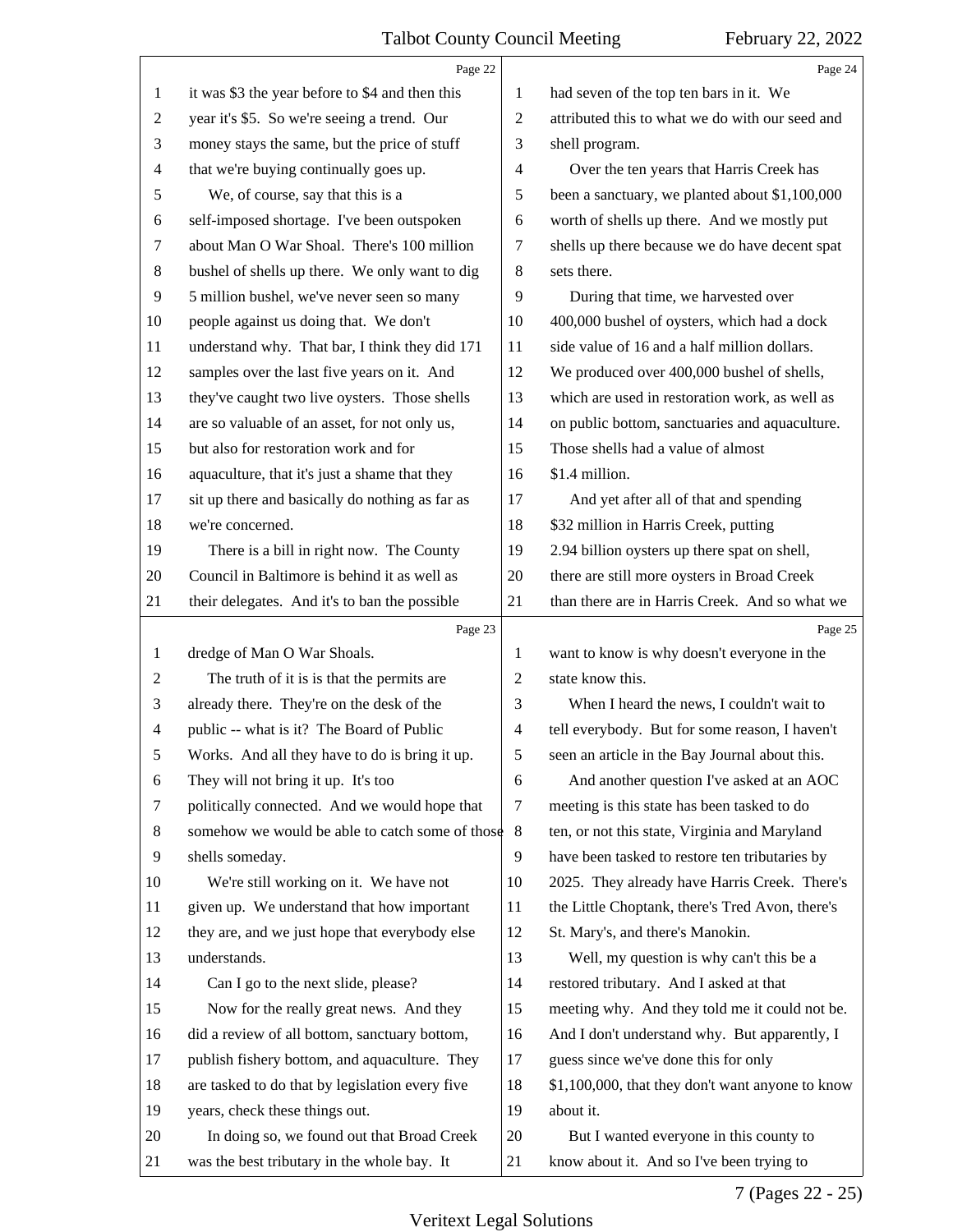<span id="page-7-0"></span>

|                | Page 26                                         |                | Page 28                                         |
|----------------|-------------------------------------------------|----------------|-------------------------------------------------|
| 1              | spread the word.                                | 1              | additional \$500,000 for us here in Talbot      |
| 2              | Next slide, please.                             | $\overline{c}$ | County as well as 500,000 for Queen Anne        |
| 3              | Also, there's some more good news for           | 3              | County, Queen Anne County. So this is really    |
| 4              | Talbot County. The Oyster Advisory Commission,  | $\overline{4}$ | good for us.                                    |
| 5              | we were tasked two years ago and it was through | 5              | Now, we're hoping that it comes through.        |
| 6              | the legislature that we would meet for two      | 6              | Right now there's no monies there, but we're    |
| 7              | years and come up with a plan, a new oyster     | 7              | hoping that this money will be here.            |
| 8              | management plan, through the consensus process, | 8              | And if you look at it, \$2 million is           |
| 9              | which meant, first off, you had 60 percent      | 9              | actually more than the whole industry spends on |
| 10             | industry, you had 40 percent of other people,   | 10             | the whole bay. It's a big number. And we're     |
| 11             | which were mostly environmentalists.            | 11             | thankful for it, and we're thankful for all the |
| 12             | So anyway, we met for two years, like I         | 12             | watermen who stuck it out through the terrible  |
| 13             | said. It was the second Monday of every month.  | 13             | meetings.                                       |
| 14             | So we met 24 times. We did it the first two     | 14             | And I mean they were awful meetings. Some       |
| 15             | meetings were live, were face to face, which    | 15             | of the people who didn't have computers         |
| 16             | the consensus process really needs to work like | 16             | listened on flip phone. It was so much          |
| 17             | that. You have to be in a room with people and  | 17             | technical stuff in charts and graphs and things |
| 18             | be able to just become friends with them really | 18             | to go to. We were creating a model. And I       |
| 19             | is how it works and you become more             | 19             | just want to thank all them for sticking        |
| 20             | understanding.                                  | 20             | through.                                        |
| 21             | Well, anyway, it was all done virtually,        | 21             | And like I said, we actually got a plan         |
|                |                                                 |                |                                                 |
|                | Page 27                                         |                | Page 29                                         |
| 1              | and it was a fiasco at best. I think one        | 1              | that is going to, we feel that will help not    |
| 2              | waterman put it best. He said that he would     | 2              | only us but everybody in the oyster industry.   |
| 3              | rather sit on his porch, and he was from        | 3              | One other thing at the bottom you see it        |
| $\overline{4}$ | Dorchester County, in the summertime and get    | 4              | says the OAC supports keeping the oyster        |
| 5              | eat up by mosquitoes for two hours than to      | 5              | fishery open. We actually, this is after Pete   |
| 6              | listen to an OAC meeting.                       | 6              | Franchot went out and said that he wanted to    |
| 7              | So but anyway, we got through all of this,      | 7              | phase out the oyster industry. And so the next  |
| 8              | all of it we got through. We stuck it out.      | 8              | meeting we said that we wanted in our           |
| 9              | And we actually came up with a pretty good      | 9              | recommendations that the OAC supports keeping   |
| 10             | plan, especially for Talbot County.             | 10             | the public oyster fishery open. This is the     |
| 11             | Supposedly over the next 25 years, a            | 11             | best they would come up with that we could get  |
| 12             | combination of replenishment, restoration, and  | 12             | away with. They would not put public in the     |
| 13             | aquaculture activities should be collectively   | 13             | statement.                                      |
| 14             | planned and undertaken in the Eastern Bay,      | 14             | It really is frustrating when you are in a      |
| 15             | which is in Talbot County, with an equal amount | 15             | situation where things are actually getting     |
| 16             | of funding spat planting and sanctuaries, which | 16             | better now. I mean I've been on the OAC for     |
| 17             | is a million dollars annually, adjusted for     | 17             | five years. When we were put there, they said   |
| 18             | inflation, but also spat and shell on fishery   | 18             | what we want is more oysters in the bay. Well,  |
| 19             | bars in addition to current replenishment.      | 19             | actually right now, I think the oyster biomass  |
| 20             | So they're not taking any of our 300,000        | 20             | has been increasing for the last three years    |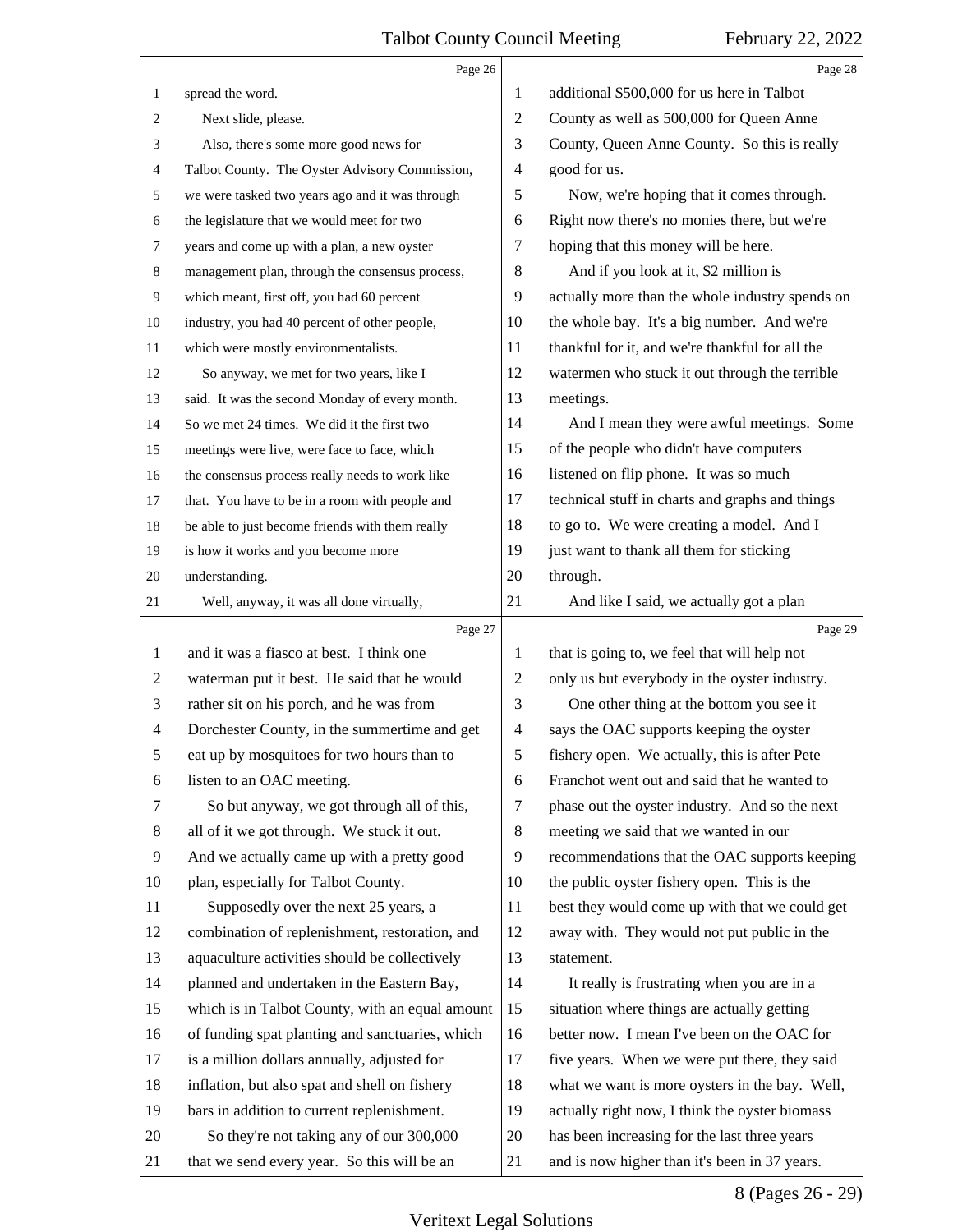<span id="page-8-0"></span>

|                | Page 30                                         |                | Page 32                                         |
|----------------|-------------------------------------------------|----------------|-------------------------------------------------|
| 1              | So this is really a time to be rejoicing        | 1              | where we could get monies. All of the monies    |
| $\overline{c}$ | and not still coming up with you're             | $\overline{2}$ | that we would get from this will go right       |
| 3              | overfishing, you're one percent of historic     | 3              | straight back into putting more oysters on the  |
| $\overline{4}$ | levels. You know, it's the same stuff over and  | $\overline{4}$ | bottom.                                         |
| 5              | over and over again.                            | 5              | Next slide.                                     |
| 6              | So I just want to thank everybody that did      | 6              | We do a scholarship program every year.         |
| 7              | participate in that. And like I say, Talbot     | 7              | We have for the last six years. We hadn't had   |
| 8              | County, again, came out with a real good plan.  | 8              | any fundraisers for the last two years, but we  |
| 9              | Next slide, please.                             | 9              | wanted to keep our program up, our scholarship  |
| 10             | The elusive nutrient credit program. Two        | 10             | program up. We were lucky enough to have some   |
| 11             | years ago aquaculture floats and cage was       | 11             | money saved up.                                 |
| 12             | approved for nutrient credits. This past year,  | 12             | But it was first the lumberyard heard           |
| 13             | bottom culture, which is what they do is they   | 13             | about this. And they put a jar out for us just  |
| 14             | put oyster spat on shell overboard and they     | 14             | for our scholarship fund. And then Chesapeake   |
| 15             | catch it with a dredge, just like we do, they   | 15             | Landing and Whitman Wharf followed through.     |
| 16             | were approved for nutrient credits.             | 16             | And we were able to raise an additional \$1,500 |
| 17             | We are still denied nutrient credits. The       | 17             | just this past year.                            |
| 18             | public fishery does exactly the same thing that | 18             | So we were able to give away five               |
| 19             | aquaculture does for bottom culture, the same   | 19             | scholarships instead of the usual four. And we  |
| 20             | exact thing. For instance, this year on Swan    | 20             | usually give two at St. Michaels and two at     |
| 21             | Point, it was a program that was started seven  | 21             | Easton. We are able to do a fifth one in        |
|                |                                                 |                |                                                 |
|                | Page 31                                         |                | Page 33                                         |
| 1              | years ago by the upper bay. They started a      | $\mathbf{1}$   | St. Michaels or an extra one in St. Michaels.   |
| 2              | power dredge test site. They caught all the     | 2              | One of the scholarships goes to a child of      |
| 3              | oysters off the bar. Then they went ahead, and  | 3              | a waterman family. The others can go to         |
| 4              | it was on Swan Point, they went ahead and they  | $\overline{4}$ | anyone.                                         |
| 5              | planted spat on shell.                          | 5              | This year we are doing something                |
| 6              | They closed -- they were going to open it       | 6              | different. We're going to give one scholarship  |
| 7              | up in five years. But at the time, they had     | $\tau$         | to a technical school. We're also going to      |
| 8              | closed down the upper bay. It was closed for    | 8              | give one for community service hours. We think  |
| 9              | two years. And so they opened it up this year.  | 9              | it's especially important in a community like   |
| 10             | It was an extremely successful program. Over,   | 10             | this to let people know that we appreciate      |
| 11             | I think it was somewhere between 20 and 25,000  | 11             | everything that they do for us and that we      |
| 12             | bushels of oysters were caught.                 | 12             | definitely need volunteers.                     |
| 13             | And we want nutrient credits for it. We         | 13             | And also, like I said, we hadn't had any        |
| 14             | have asked over and over again what's the       | 14             | fundraisers in the last two years. We actually  |
| 15             | holdup. They tell us. They always give us the   | 15             | were going to do the Oyster Fest this year, and |
| 16             | same answer. It will be next year. So we are    | 16             | the night before it got canceled because of     |
| 17             | just hoping that eventually we will get         | 17             | high tides down Chesapeake Bay Maritime Museum. |
| 18             | nutrient credits.                               | 18             | I want to thank it was Whitman Wharf and        |
| 19             | Like I've told you, the price for shell is      | 19             | Carpenter Street. Johnny Mautz actually let us  |
| 20             | continuously going up. We have a limited        | 20             | set up there. And we did make a partial. We     |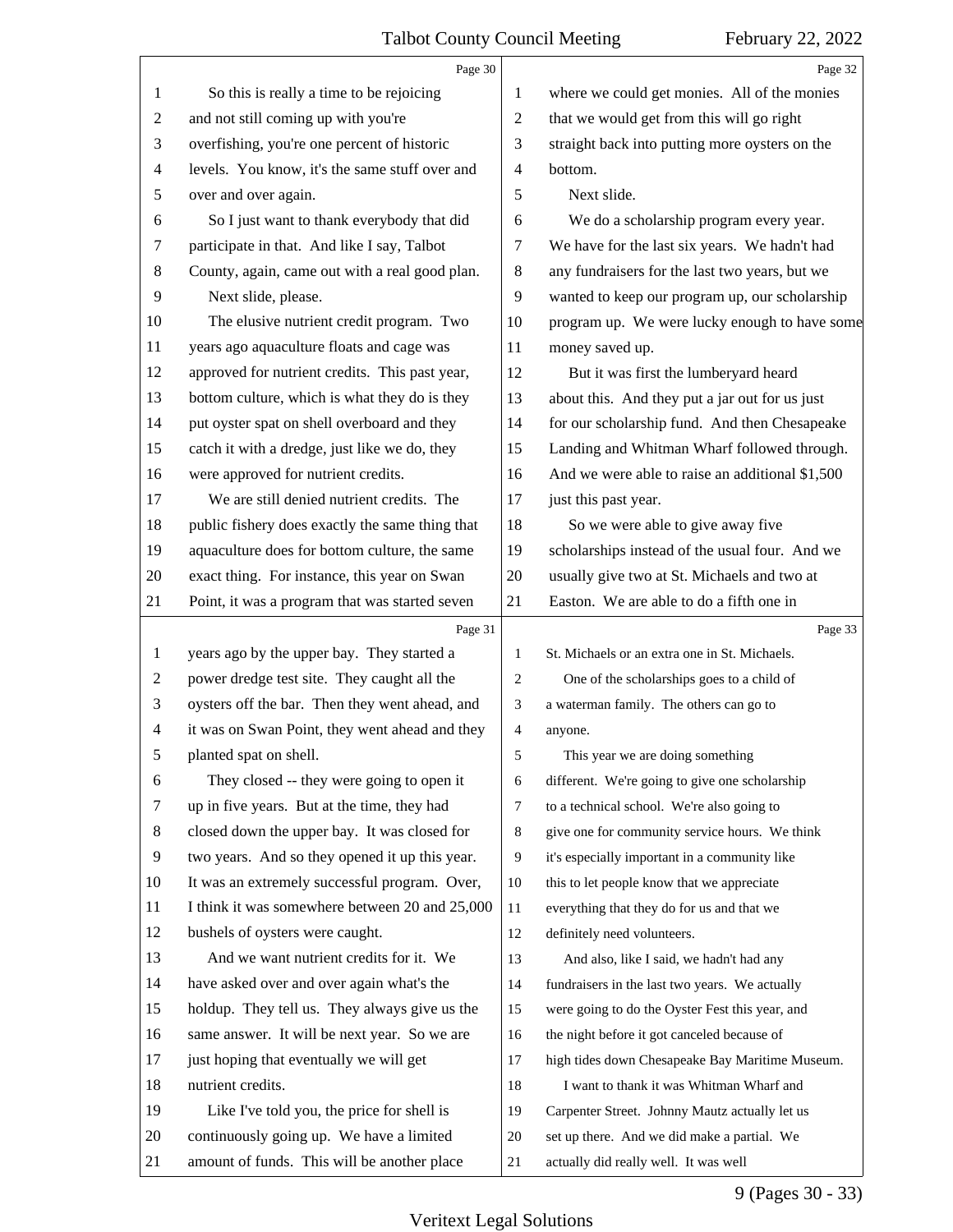<span id="page-9-0"></span>

|                | Page 34                                         |                          | Page 36                                         |
|----------------|-------------------------------------------------|--------------------------|-------------------------------------------------|
| 1              | attended. A lot of the people, because it was   | 1                        | great presentation. We can't thank you guys     |
| $\overline{2}$ | so late of a notice, had already come to        | 2                        | enough.                                         |
| 3              | St. Michaels looking for oysters. And so we     | 3                        | So Council. Mr. Lesher.                         |
| $\overline{4}$ | were glad to be there to be able to provide it  | 4                        | MR. LESHER: Yeah. Thank you, Jeff. And          |
| 5              | for them.                                       | 5                        | thank you for a really, really good             |
| 6              | Next slide. Almost done.                        | 6                        | presentation. Great to have this annual update  |
| 7              | These are some of the people that we            | 7                        | from you.                                       |
| 8              | donate through. Like I said, we are community   | 8                        | And I know you've had a rough couple of         |
| 9              | based. We like to give back to the community.   | 9                        | years out there.                                |
| 10             | I know this month the VFW is having an          | 10                       | 2020 was a great recruitment here for           |
| 11             | oyster roast, and we're donating all the        | 11                       | oysters, and Broad Creek saw a lot of benefit   |
| 12             | oysters to it. Also, like some of the people    | 12                       | from that. I don't think that we've seen from   |
| 13             | at the hospital with COVID, we donated monies   | 13                       | the State the results of the 2021 fall survey   |
| 14             | for masks and things like that. And we try to   | 14                       | yet, but you guys probably know this before the |
| 15             | help everybody.                                 | 15                       | reports are released.                           |
| 16             | We also have a sick fund that we try to         | 16                       | How are things looking for 2021? Are you        |
| 17             | help watermen who are out of work. We've had    | 17                       | seeing a lot of spat out there?                 |
| 18             | an unusual amount of vibrio cases in the area.  | 18                       | MR. HARRISON: Yeah. And actually Broad          |
| 19             | That's the infection you get from the water.    | 19                       | Creek the previous year had the highest counts  |
| 20             | And once you get it, some people are never      | 20                       | in the bay. And it tended to be really good     |
| 21             | allowed to get back on the water again. But a   | 21                       | count the previous year from the Choptank River |
|                | Page 35                                         |                          | Page 37                                         |
| $\mathbf{1}$   | lot of times when you get it, you're at least   | 1                        | all the way south to the Virginia line on the   |
| $\overline{2}$ |                                                 |                          |                                                 |
|                | two or three weeks out of work. And so we try   | $\overline{c}$           | Eastern Shore.                                  |
| 3              | to help those people. And we've been very       | 3                        | Now, this year, we did get a presentation       |
| $\overline{4}$ | fortunate to be able to do that.                | $\overline{\mathcal{A}}$ | at the last OAC meeting of not only last year's |
| 5              | Next slide.                                     | 5                        | but this past year, too, 2021. And once again,  |
| 6              | We just want to thank everybody who             | 6                        | we've seen another great spat set again.        |
| 7              | supports the public fishery, all the people who | 7                        | It's actually even starting to become a         |
| 8              | buy seafood, everyone that comes and helps out. | $8\,$                    | problem, to be honest with you, because what    |
| 9              | And these are just some of the pictures and     | 9                        | happens is spat get on the oyster and you have  |
| 10             | some of the things that we do.                  | 10                       | to bang on them to get them off, which is a     |
| 11             | And I want to, once again, thank you guys.      | 11                       | good problem to have. Don't get me wrong. We    |
| 12             | We were going to discuss some bills             | 12                       | understand.                                     |
| 13             | tonight. There's not many bills out there.      | 13                       | And this year the spat catch not only --        |
| 14             | Captain Newbury is going to send you those.     | 14                       | it moved up the bay a little bit into Miles     |
| 15             | Most of them, there's none of them that are     | 15                       | River and Eastern Bay. They've seen the         |
| 16             | extremely critical against us. So we feel like  | 16                       | highest spat counts up there. They were only    |
| 17             | we can handle it for ourselves.                 | 17                       | 30 and 40 a bushel. But they've been seeing     |
| 18             | But we do want to let you know what's           | 18                       | absolutely hardly any, maybe five to ten. And   |
| 19             | going on. And if there's any questions, I       | 19                       | it's the best counts that they've seen in 30    |
| 20             | would be more than glad to answer any of them.  | 20                       | years.                                          |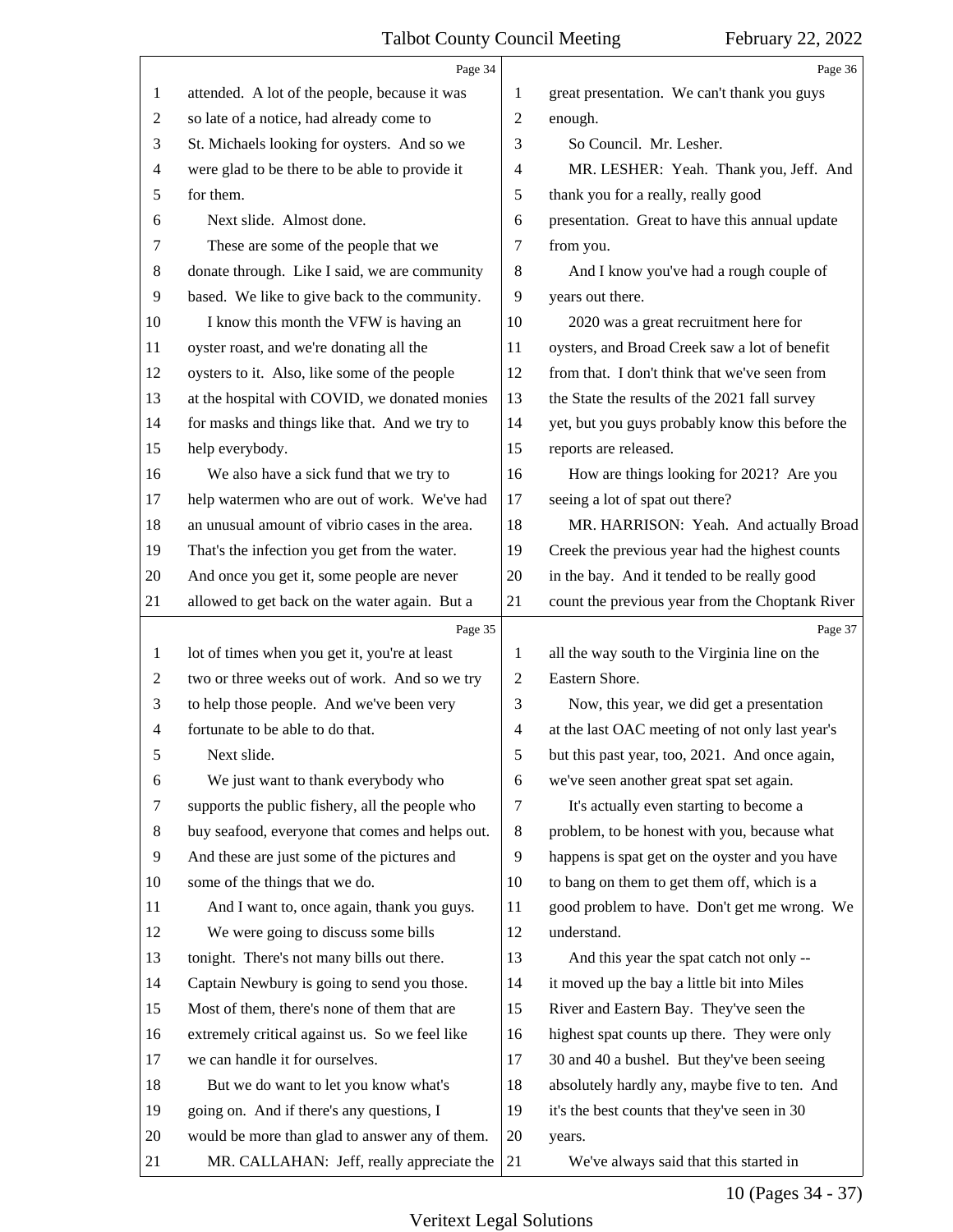<span id="page-10-0"></span>

|                | Page 38                                         |                | Page 40                                         |
|----------------|-------------------------------------------------|----------------|-------------------------------------------------|
| 1              | Virginia. They started seeing really good       | 1              | MS. PRICE: Hi there, Jeff. It's really          |
| $\sqrt{2}$     | recruitment as much as ten or 12 years ago.     | 2              | good to see you.                                |
| $\mathfrak{Z}$ | And it's slowing working its way up the bay.    | 3              | I mean I've always been a big supporter.        |
| $\overline{4}$ | Like I said, this year it was not only on this  | 4              | And I've never understood why they didn't       |
| $\sqrt{5}$     | side of the bay, but it also jumped across the  | 5              | accept, you know, data like what you're getting |
| 6              | bay and moved its way all the way up to the     | 6              | from Broad Creek and things like that. It       |
| $\tau$         | Patuxent River.                                 | 7              | doesn't make any sense.                         |
| $\,8\,$        | So we're seeing an actual change, and we        | 8              | And it's really good to hear that the           |
| 9              | feel it's a turning point in oysters. We hope   | 9              | amount of oysters is higher than it was 37      |
| 10             | that other people see this too and will         | 10             | years ago. No, we don't need to shut down the   |
| 11             | acknowledge it.                                 | 11             | oyster fisheries.                               |
| 12             | Like I say, we are seeing unbelievable          | 12             | So it's great to get this information. I        |
| 13             | spat sets. And we truly believe that what       | 13             | do wish that the State leaders would take more  |
| 14             | happened in Broad Creek and here up this way    | 14             | recognition of that. But you know, just keep    |
| 15             | two years ago was because we brought some of    | 15             | on plugging away, keep beating your head        |
| 16             | that Virginia seed up here and planted it about | 16             | against the wall, and hopefully it's going to   |
| 17             | five years ago. And we honestly believe that    | 17             | start to sink in, you know, where it needs to.  |
| 18             | it has, it produces better and it also is       | 18             | But it's great. And sorry that you had          |
| 19             | disease resistant. Out of 1,500 oysters that    | 19             | such a bad year. Everybody experienced that in  |
| 20             | were checked for disease this past year, only   | 20             | their own ways with their own businesses. But   |
| 21             | two oysters had MSX in them, which is just      | 21             | we're coming roaring back.                      |
|                |                                                 |                |                                                 |
|                | Page 39                                         |                | Page 41                                         |
| $\mathbf{1}$   | unbelieve.                                      | 1              | So again, thank you for a wonderful             |
| $\sqrt{2}$     | Now, there is some Dermo, but the               | $\overline{2}$ | report.                                         |
| 3              | prevalence is very low. And the only concern    | 3              | MR. HARRISON: Well, thank you. And like         |
| $\overline{4}$ | we do have about Dermo is it probably will come | $\overline{4}$ | I said, since Peter Franchot came out and said  |
| 5              | back up. You have to have real dry years. If    | 5              | that, we've heard from a lot of Democratic      |
| 6              | we have three years of real dry water, you can  | 6              | candidates. Even though it is an election       |
| 7              | see emergence of it.                            | 7              | year, all of them assure us now that they want  |
| 8              | And our concern is there's very little          | 8              | the public fishery to continue. And we're       |
| 9              | Dermo in public, in public fishery bottoms.     | 9              | hoping that maybe Peter Franchot's letter over  |
| 10             | But in sanctuaries, it's still some there. And  | 10             | here at The Star Democrat may have hurt him in  |
| 11             | we're worried that it's actually harboring the  | 11             | some ways, or at least that's our hope. Maybe   |
| 12             | disease. And the reason is because there's      | 12             | that will be his downfall, but we'll see.       |
| 13             | more mature oysters there. They hold the        | 13             | And thank you.                                  |
| 14             | disease longer. And that's our concern, that    | 14             | MR. CALLAHAN: Okay. Thank you.                  |
| 15             | if we ever get those conditions again, that     | 15             | Mr. Divilio.                                    |
| 16             | there's a chance that since the disease is      | 16             | MR. DIVILIO: Mr. Harrison, you have my          |
| 17             | double what it is in public fishery, that it    | 17             | full support. I greatly appreciate the update.  |
| 18             | could start some problem.                       | 18             | It's always valuable and full of great          |
| 19             | Does that answer your question?                 | 19             | information.                                    |
| 20             | MR. LESHER: Thank you very much.                | 20             | I love the oysters and ate my belly full        |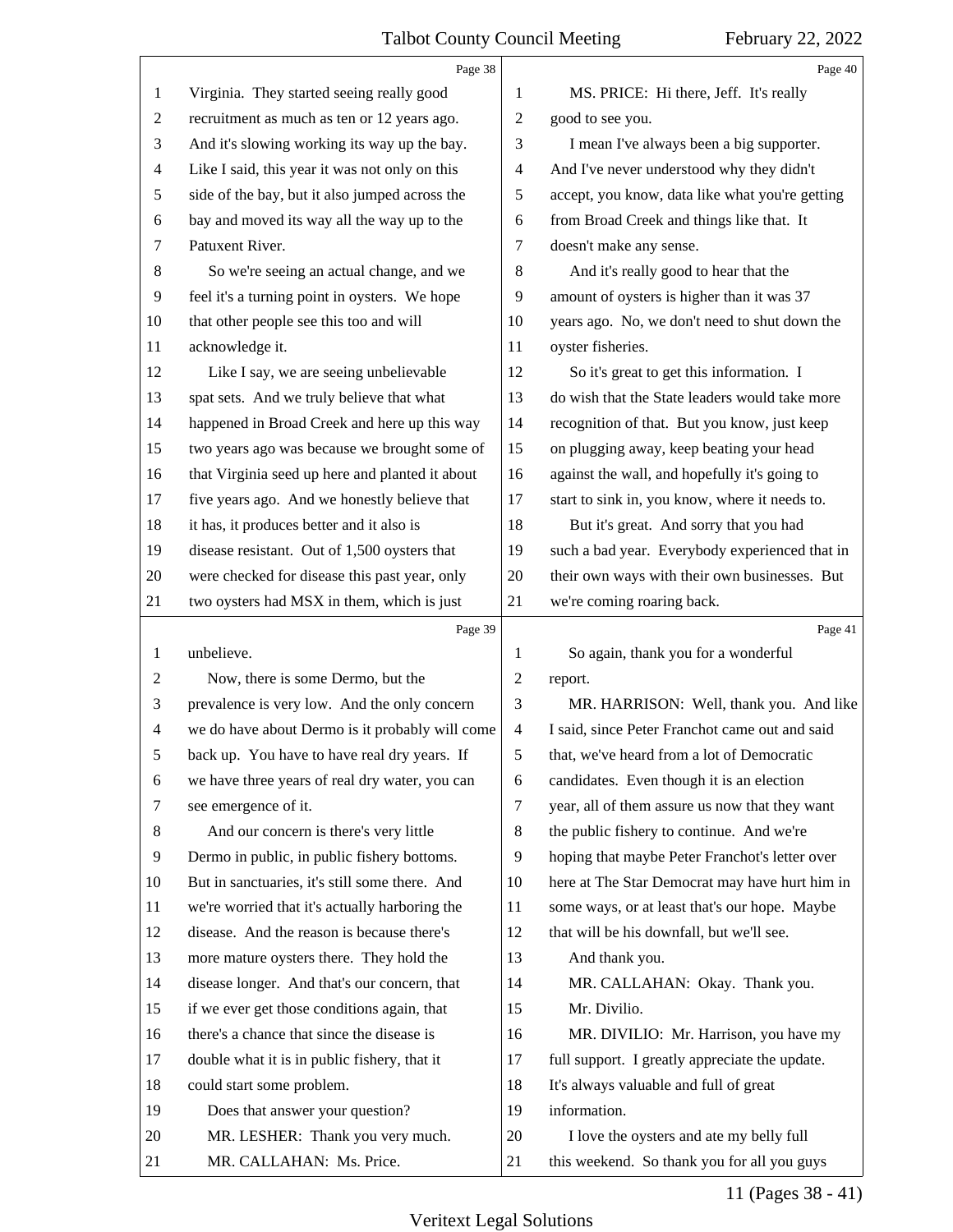<span id="page-11-0"></span>

|                | Page 42                                         |    | Page 44                                         |
|----------------|-------------------------------------------------|----|-------------------------------------------------|
| 1              | do.                                             | 1  | I'll be honest with you, if we get a            |
| 2              | MR. HARRISON: And thank you for eating          | 2  | Democrat in office in two years, there's a good |
| 3              | oysters. That helps. Everything helps.          | 3  | chance that we might get phased out. And I      |
| 4              | And by the way, too, we are trying to do        | 4  | think it would be a terrible thing.             |
| 5              | our Watermen's Appreciation Day this year. And  | 5  | A lot of the reason that people come to         |
| 6              | everyone is welcome. The only thing we say is   | 6  | Maryland is for seafood, and we're the ones     |
| 7              | enjoy the crabs and the good time and no        | 7  | that provide it. I don't know where they think  |
| 8              | politics whatsoever.                            | 8  | it's going to come from if we're all gone. If   |
| 9              | MR. CALLAHAN: There you go. Well, I know        | 9  | they phase out the oyster industry, what am I   |
| 10             | Mr. Pack can put them away, them oysters.       | 10 | going to do in the winter? Am I just going to   |
| 11             | What do you think, Mr. Pack?                    | 11 | go crabbing? I'm not going to do that. I'm      |
| 12             | MR. PACK: I have never seen an oyster I         | 12 | going to retire is what I'm going to do.        |
| 13             | didn't like.                                    | 13 | MR. PACK: That's very disturbing to hear        |
| 14             | Always great report.                            | 14 | that you have these other agencies at the table |
| 15             | And I want to ask one question. Regarding       | 15 | having firsthand knowledge of your work and the |
| 16             | your Broad Creek numbers, have you shared those | 16 | results of that work, but yet not willing to    |
| 17             | numbers with any other organization, like the   | 17 | report on that through their own network.       |
| 18             | River Keepers or the Chesapeake Bay Foundation? | 18 | That's very disturbing.                         |
| 19             | Has that report been shared broadly with other  | 19 | MR. HARRISON: It's like I said. When it         |
| 20             | agencies?                                       | 20 | come out, I couldn't believe it wasn't in The   |
| 21             | MR. HARRISON: Yeah. We discuss this at          | 21 | Bay Journal. I mean it wasn't. Why not? You     |
|                |                                                 |    |                                                 |
|                | Page 43                                         |    | Page 45                                         |
| 1              | OAC meetings. And both of those groups, along   | 1  | know, why not put in it there?                  |
| $\overline{c}$ | with the CCA, they're all there. So they know   | 2  | MR. PACK: We all get that journal.              |
| 3              | the information.                                | 3  | MR. HARRISON: Yeah, exactly. I read             |
| 4              | I think they, I think they hoped -- it's        | 4  | every article in it. And I don't know what it   |
| 5              | really terrible when you think about that that  | 5  | is. I'll be honest with you, I have no idea.    |
| 6              | way, that they hope that maybe it's just a      | 6  | MR. PACK: Well, do you need anything from       |
| 7              | short-lived thing.                              | 7  | us in regard to that? Can we write someone on   |
| 8              | We don't feel that way. We feel that this       | 8  | your behalf?                                    |
| 9              | is something that has really changed. In        | 9  | I know there's other candidates who are         |
| 10             | Virginia, they've seen it seven years, eight    | 10 | out there who are running. I talked with        |
| 11             | years ago, they started increasing. They're up  | 11 | Ms. Schulz two days ago, who is running on the  |
| 12             | to catching a million bushel a year.            | 12 | Republican side.                                |
| 13             | This year, we're pushing half a million         | 13 | Is there anything that we can do for you?       |
| 14             | bushel. I think we'll get there. But you        | 14 | MR. HARRISON: Yeah. We know Kelly well.         |
| 15             | know, it's definitely a change.                 | 15 | And yes. And if it comes a time, we will        |
| 16             | And yes, they know all about this.              | 16 | definitely come to you and ask for something,   |
| 17             | Whether they want to believe it or not, I don't | 17 | believe me.                                     |
| 18             | know. We were tasked to use the best science.   | 18 | MR. PACK: Okay.                                 |
| 19             | Well, they know the best science. They see it.  | 19 | MR. HARRISON: Yeah, we will do that.            |
| 20             | They know exactly what's going on now. What     | 20 | MR. PACK: Okay.                                 |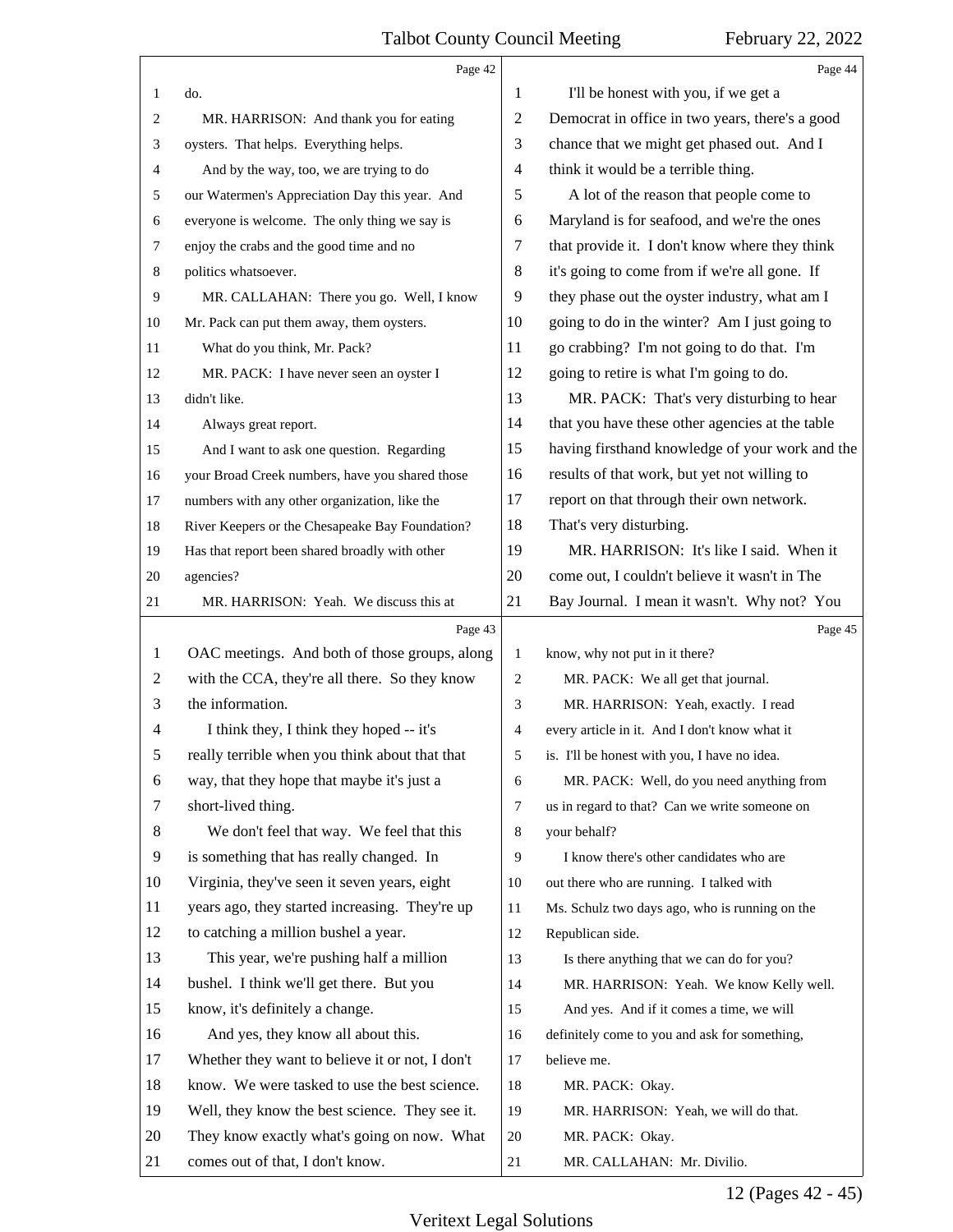<span id="page-12-0"></span>

|                          | Page 46                                         |                          | Page 48                                         |
|--------------------------|-------------------------------------------------|--------------------------|-------------------------------------------------|
| 1                        | MR. DIVILIO: Mr. Harrison, one thing I          | 1                        | good to see because we were afraid that even if |
| 2                        | forgot to mention and that I want to bring up   | 2                        | no one did phase us out, we were going to phase |
| 3                        | because I've seen a lot more talk about         | 3                        | out anyway. And it's really good to see.        |
| 4                        | aquaculture being the future. I have always     | 4                        | And I think there is a program. They're         |
| 5                        | been an entrepreneur at heart and in my soul.   | 5                        | talking about doing some internship on boats.   |
| 6                        | I really love the idea of kids graduating       | 6                        | So maybe that's a possibility for this county.  |
| 7                        | high school, working on a boat, learning how to | 7                        | MR. CALLAHAN: Great. Well, I hope in a          |
| 8                        | do it, learning -- Chesapeake College has the   | 8                        | lifetime I don't see you phased out. That's     |
| 9                        | marine engine program to teach people how to    | 9                        | for sure. I can tell you. I really --           |
| 10                       | work on an engine. You can build your own boat  | 10                       | MR. HARRISON: -- appreciate that.               |
| 11                       | and get out there. You own your own business    | 11                       | MR. CALLAHAN: I really appreciate all you       |
| 12                       | as a waterman.                                  | 12                       | guys do. You guys work hard. And just like      |
| 13                       | It's one of the few opportunities where a       | 13                       | Mr. Pack said, when the time comes and you need |
| 14                       | kid can graduate high school and quickly have   | 14                       | a letter or you need us to reach out to         |
| 15                       | their own business.                             | 15                       | somebody that can help and make a difference,   |
| 16                       | And people talk about promoting                 | 16                       | we would love to do that for you because you    |
| 17                       | aquaculture and how that's a great opportunity. | 17                       | guys mean a lot to us. That's for sure.         |
| 18                       | It is for a millionaire who has the money to    | 18                       | MR. HARRISON: Well, we appreciate it.           |
| 19                       | dump into it. But that's not who's graduating   | 19                       | I'll tell you, we really do.                    |
| 20                       | from St. Michaels and Easton High School.       | 20                       | MR. CALLAHAN: Yeah. Sounds great. Well,         |
| 21                       | So what you're putting out there for            | 21                       | Jeff, really appreciate your presentation you   |
|                          |                                                 |                          |                                                 |
|                          | Page 47                                         |                          | Page 49                                         |
| 1                        | future generations to be able to do and         | 1                        | did tonight. You did a great job for us.        |
| $\overline{c}$           | maintain that lifestyle or that entrepreneurial | $\mathfrak{2}$           | And you guys are welcome here anytime.          |
| 3                        | spirit, I can't thank you enough. And that's    | 3                        | You bring us up to speed, just reach out to us  |
| $\overline{\mathcal{A}}$ | why I'll always make sure that there's a place  | $\overline{\mathcal{A}}$ | if there's any up-to-date information in the    |
| 5                        | in Talbot County for you guys.                  | 5                        | next month or so that you need to come on with  |
| 6                        | MR. HARRISON: We appreciate that.               | 6                        | us. But we're here for you, too. Okay.          |
| 7                        | And yes. Look, we're never against              | 7                        | MR. HARRISON: All right. We'll do that.         |
| 8                        | aquaculture. I talk all the young watermen,     | 8                        | And thank you, guys. And like I say, we         |
| 9                        | please get into it. I mean there's monies       | 9                        | appreciate everything you guys do.              |
| 10                       | there available. They want to -- and you know,  | 10                       | MR. CALLAHAN: Thanks a lot. See you             |
| 11                       | we're not against it at all.                    | 11                       | soon.                                           |
| 12                       | It just has its place. And right now,           | 12                       | Okay, Council. All right. Let's move on.        |
| 13                       | it's -- today our lease was dropped. It had     | 13                       | That was great news and all that. That's for    |
| 14                       | been three and a half years going back and      | 14                       | sure. So okay.                                  |
| 15                       | forth. We had told the guy from the beginning   | 15                       | Now, next on the agenda is Council              |
| 16                       | it's not a good bottom. They clam there. Of     | 16                       | discussion on proposed text amendments.         |
| 17                       | course, that's not one of those things he could | 17                       | So Miguel, are you with us?                     |
| 18                       | have went through with it and got it. And he    | 18                       | MR. SALINAS: I am.                              |
| 19                       | did finally take it away.                       | 19                       | MR. CALLAHAN: Okay. That's good, that's         |
| 20                       | But right now, there's a lot of younger         | 20                       | good. So you want to go ahead and talk a        |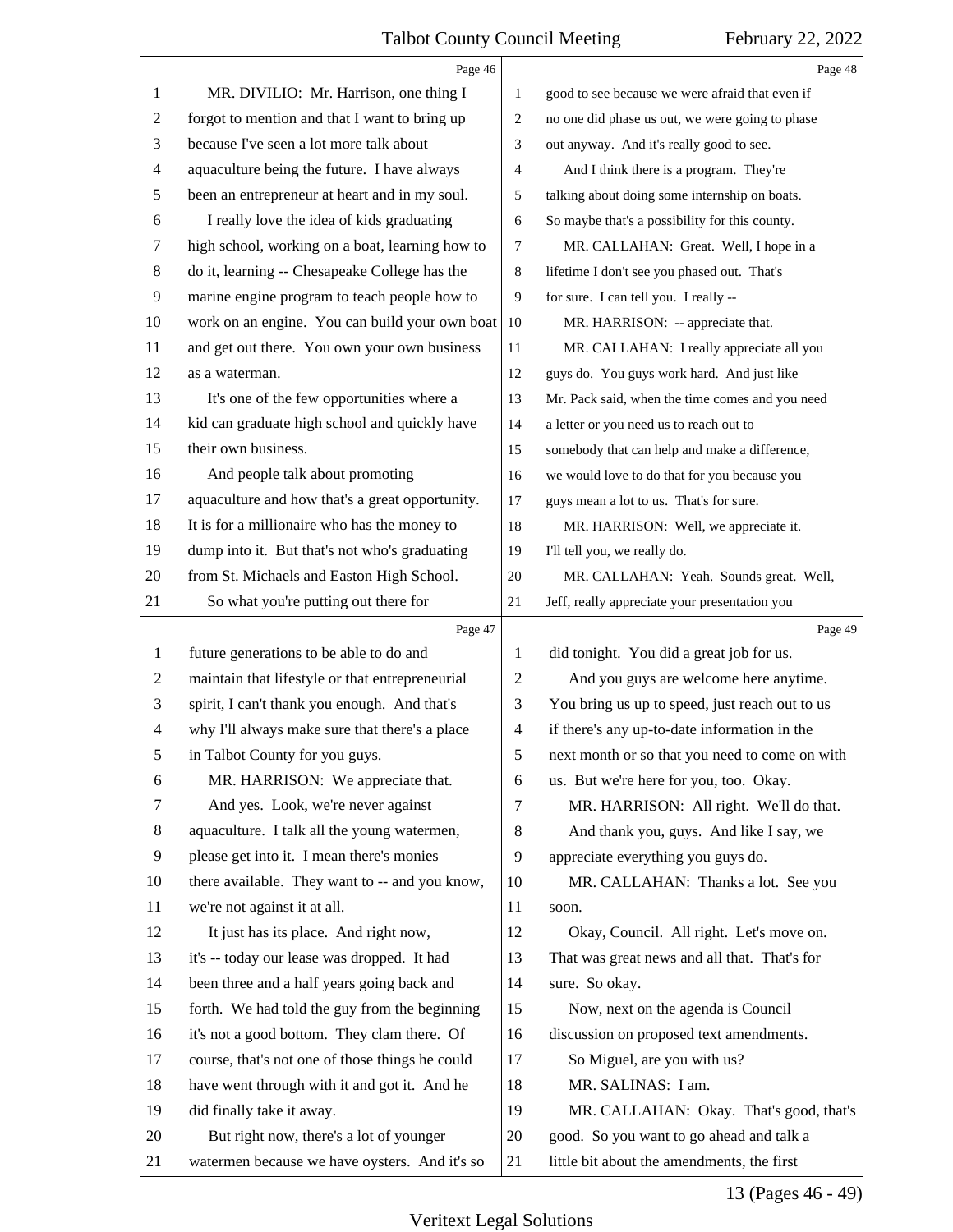<span id="page-13-0"></span>

|    | Page 50                                         |                | Page 52                                        |  |
|----|-------------------------------------------------|----------------|------------------------------------------------|--|
| 1  | amendment?                                      | 1              | MR. MULLANEY: Good evening, Brendan            |  |
| 2  | MR. SALINAS: Sure. In Chapter 190 of the        | $\overline{c}$ | Mullaney with McAllister, DeTar, Showalter and |  |
| 3  | Talbot County Code, any interested person in    | 3              | Walker.                                        |  |
| 4  | the county may propose an amendment to the text | $\overline{4}$ | MR. CALLAHAN: Okay. That sounds great.         |  |
| 5  | of Chapter 190, which is our chapter related to | 5              | MR. MULLANEY: I'm the agent for Rolles         |  |
| 6  | zoning, subdivision, and land development       | 6              | Range Partners, LLC, which owns a historic bed |  |
| 7  | regulations.                                    | 7              | and breakfast north of St. Michaels.           |  |
| 8  | When a text amendment is proposed, that         | 8              | MR. CALLAHAN: Any chance you can turn          |  |
| 9  | proposed amendment that is submitted by that    | 9              | your speaker up a little bit?                  |  |
| 10 | individual, it goes to the County Council, who  | 10             | MR. MULLANEY: I'm not sure that I can do       |  |
| 11 | reviews that proposed text amendment.           | 11             | that. I can probably move closer to the        |  |
| 12 | And if any member of the Council                | 12             | computer. Is that any better?                  |  |
| 13 | determines that the subject matter of the text  | 13             | MR. CALLAHAN: That's a lot better. Yes,        |  |
| 14 | has comprehensive impacts on the county, the    | 14             | sir, yes, sir.                                 |  |
| 15 | general welfare of the county, they can direct  | 15             | MR. MULLANEY: How much of it did you get?      |  |
| 16 | staff to draft or share in the drafting of the  | 16             | None of it or some of it?                      |  |
| 17 | proposed amendment and submit a staff report to | 17             | MR. CALLAHAN: We got it, we got it. Just       |  |
| 18 | the Planning Commission for a recommendation to | 18             | better. Just lean up a little bit.             |  |
| 19 | the Council before the Council introduces       | 19             | MR. MULLANEY: Terrific. So we're before        |  |
| 20 | legislation, or any member of the Council, any  | 20             | you. I think the process has changed some.     |  |
| 21 | one member of the Council could determine       | 21             | We're before you now seeking a recommendation  |  |
|    |                                                 |                |                                                |  |
|    | Page 51                                         |                | Page 53                                        |  |
| 1  | (inaudible) proposed text amendment is focused  | $\mathbf{1}$   | or authorization to move forward with staff to |  |
| 2  | on some specific land use, rezoning, or other   | $\overline{c}$ | the Planning Commission and present this text  |  |
| 3  | topic.                                          | 3              | amendment to them for a recommendation to come |  |
| 4  | And then the Council will authorize staff       | 4              | back to you all.                               |  |
|    | to process that application, again, to go in    | 5              | The first text amendment that we brought       |  |
| 6  | front of the Planning Commission for a          | 6              | to you this evening is related to historic     |  |
| 7  | recommendation to the County Council.           | $\tau$         | structures in the CP and RC zoning districts.  |  |
| 8  | So the next two items on the Council            | 8              | And it deals with some modern realities that   |  |
| 9  | agenda are two proposed text amendments         | 9              | bed and breakfasts are coping with today.      |  |
| 10 | submitted by two interested parties in the      | 10             | In the last 20 years, Talbot County has        |  |
| 11 | county.                                         | 11             | lost somewhere in the midst of 50 percent of   |  |
| 12 | The first one, and I believe Brendan            | 12             | all bed and breakfasts. That's in large part   |  |
| 13 | Mullaney is the agent for the property owner,   | 13             | because of different rental options that have  |  |
| 14 | the first one is an application for amendment   | 14             | come around as a result of the Internet. We've |  |
| 15 | to the text of our bed and breakfast            | 15             | all dealt with the short-term rental           |  |
| 16 | requirements that are in Chapter 190.           | 16             | environment, BRBO, and Airbnb.                 |  |
| 17 | And at this point, Mr. President, if I          | 17             | As a result of that, we're bringing this       |  |
| 18 | could turn it over to Brendan and he can        | 18             | text amendment to update the bed and breakfast |  |
| 19 | describe that text amendment to the Council.    | 19             | code and also to allow additional bedrooms for |  |
| 20 | MR. CALLAHAN: That would be great.              | 20             | certain bed and breakfasts located in the CP   |  |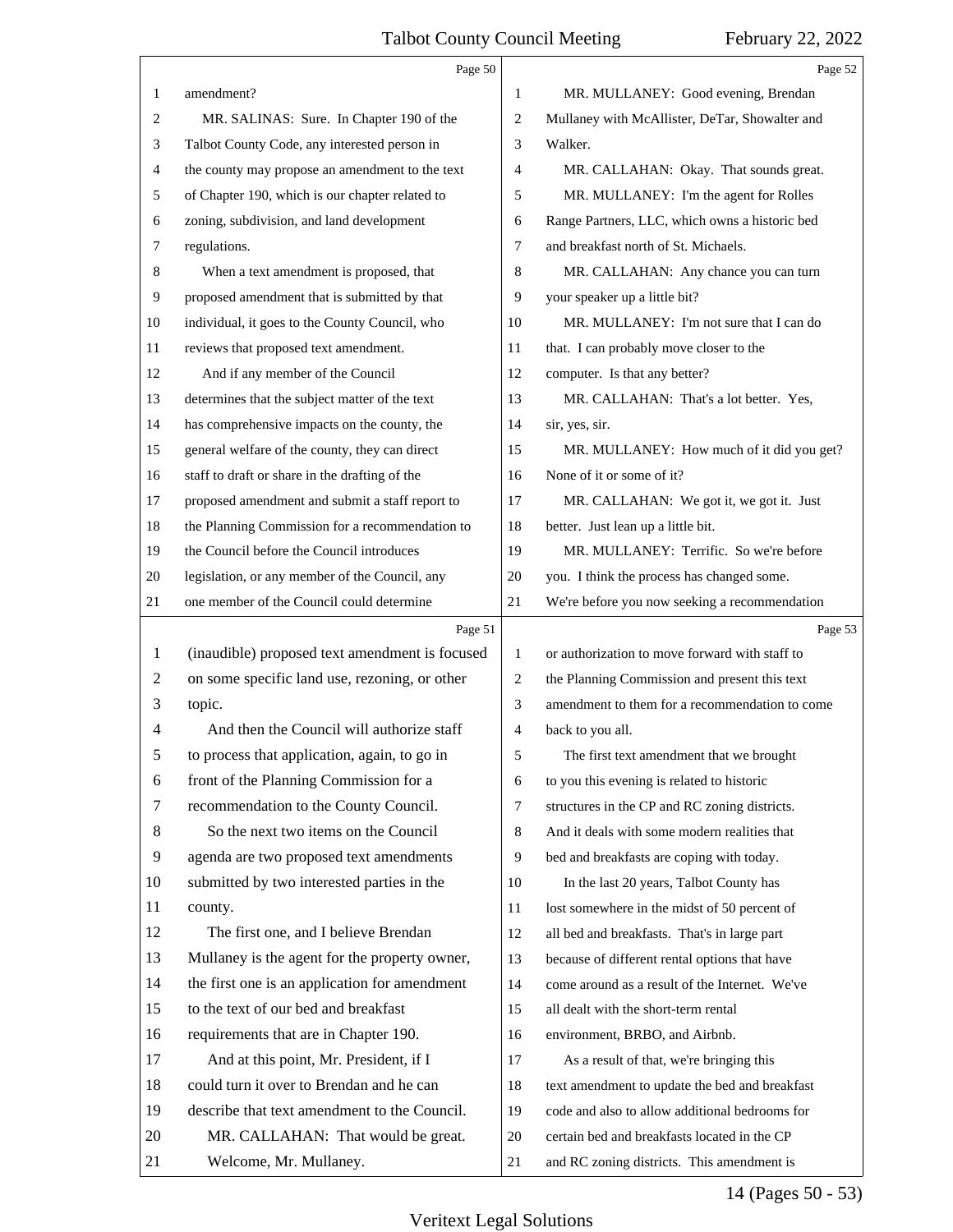<span id="page-14-0"></span>

|                  | Page 54                                         |                | Page 56                                         |
|------------------|-------------------------------------------------|----------------|-------------------------------------------------|
| 1                | aligned with many of the other ordinances that  | 1              | to make a clear distinction between the bed and |
| $\overline{c}$   | counties have applicable to critical area       | $\overline{c}$ | breakfast industry and the hotel/motel          |
| 3                | properties.                                     | 3              | industry.                                       |
| 4                | And for instance, Anne Arundel County           | $\overline{4}$ | I think that if you're seeing a decrease        |
| 5                | allows maximum of 12 bedrooms, Caroline County  | 5              | in the use of B&B, there could be a host of     |
| 6                | allows a maximum of 12 bedrooms to be used.     | 6              | reasons why. The increase of BRBO industry has  |
| 7                | Cecil County has no limitation and Somerset     | 7              | increased dramatically over the years. So       |
| 8                | County has no limitation in about half of their | 8              | people are just renting their homes out         |
| $\boldsymbol{9}$ | zoning districts.                               | 9              | directly and not going through a bed and        |
| 10               | This amendment, as I'm sure you                 | 10             | breakfast for their vacation space.             |
| 11               | recognized, is applicable to dwellings that     | 11             | Accessory structures have also been one         |
| 12               | existed prior to adoption of the critical area  | 12             | that Council wanted to stay away from           |
| 13               | law and allows the use of accessory structures  | 13             | previously of using secondary structures on the |
| 14               | on the same property that existed prior to 2005 | 14             | property for rental purposes. You know we do    |
| 15               | to be used to offer additional bedrooms.        | 15             | not allow it in our STR code, our CR code, and  |
| 16               | There are some other nuances in the             | 16             | that's for good reason. I think we wanted to    |
| 17               | amendment. For instance, the current bed and    | 17             | protect the neighbors and the neighborhood in   |
| 18               | breakfast ordinance states that guess rooms     | 18             | not allowing those secondary structures to be   |
| 19               | cannot have a primary outside entrance. There   | 19             | used as rental properties.                      |
| 20               | are instances in the county where the fire      | 20             | So there are a number of concerns that I        |
| 21               | marshal requires an outside entrance. So        | 21             | have with this change in the text amendment,    |
|                  | Page 55                                         |                | Page 57                                         |
|                  |                                                 |                |                                                 |
| 1                | that's just to deal with a practical reality of | 1              | and I'll be looking at it a bit closer as we go |
| 2                | what's going on from a safety perspective.      | 2              | through it as well.                             |
| 3                | Happy to answer any questions that you          | 3              | MR. CALLAHAN: Okay. Thank you, Mr. Pack.        |
| 4                | have, but I think the intention of tonight is   | $\overline{4}$ | Any other Council member like to comment        |
| 5                | to hear you all, see if there are any major     | 5              | on this?                                        |
| 6                | concerns, and hopefully move forward to the     | 6              | MR. LESHER: I will. And certainly I             |
| 7                | Planning Commission to continue the dialogue.   | 7              | think the intent here is to ensure continued    |
| 8                | I think we would expect to give a more in       | 8              | economic use of historic structures. And this   |
| 9                | depth and detailed presentation when we're      | 9              | does pertain just to those that are in that     |
| 10               | before you hopefully in the future with this    | 10             | historic overlay zone.                          |
| 11               | same amendment.                                 | 11             | If I have a concern here, it has to do          |
| 12               | MR. CALLAHAN: Thank you. So I'm going to        | 12             | with the provision that would allow the inn     |
| 13               | open it up to Council for discussion. Does      | 13             | keeper to live not in the bed and breakfast but |
| 14               | anybody have anything on this first amendment   | 14             | in an adjacent property. Now, granted, that's   |
| 15               | that we want to discuss?                        | 15             | still fairly narrowly drawn. It's not an        |
| 16               | MR. PACK: Yes, Mr. Callahan, I do.              | 16             | absentee owner. And so there's some mitigation  |
| 17               | MR. CALLAHAN: Yes, sir.                         | 17             | here.                                           |
| 18               | MR. PACK: I am a bit concerned about            | 18             | MR. CALLAHAN: Ms. Price.                        |
| 19               | adding additional rooms into the bed and        | 19             | MS. PRICE: I think it's a little                |
| 20               | breakfast ordinance. Previous Councils have     | 20             | premature to comment. I have some serious       |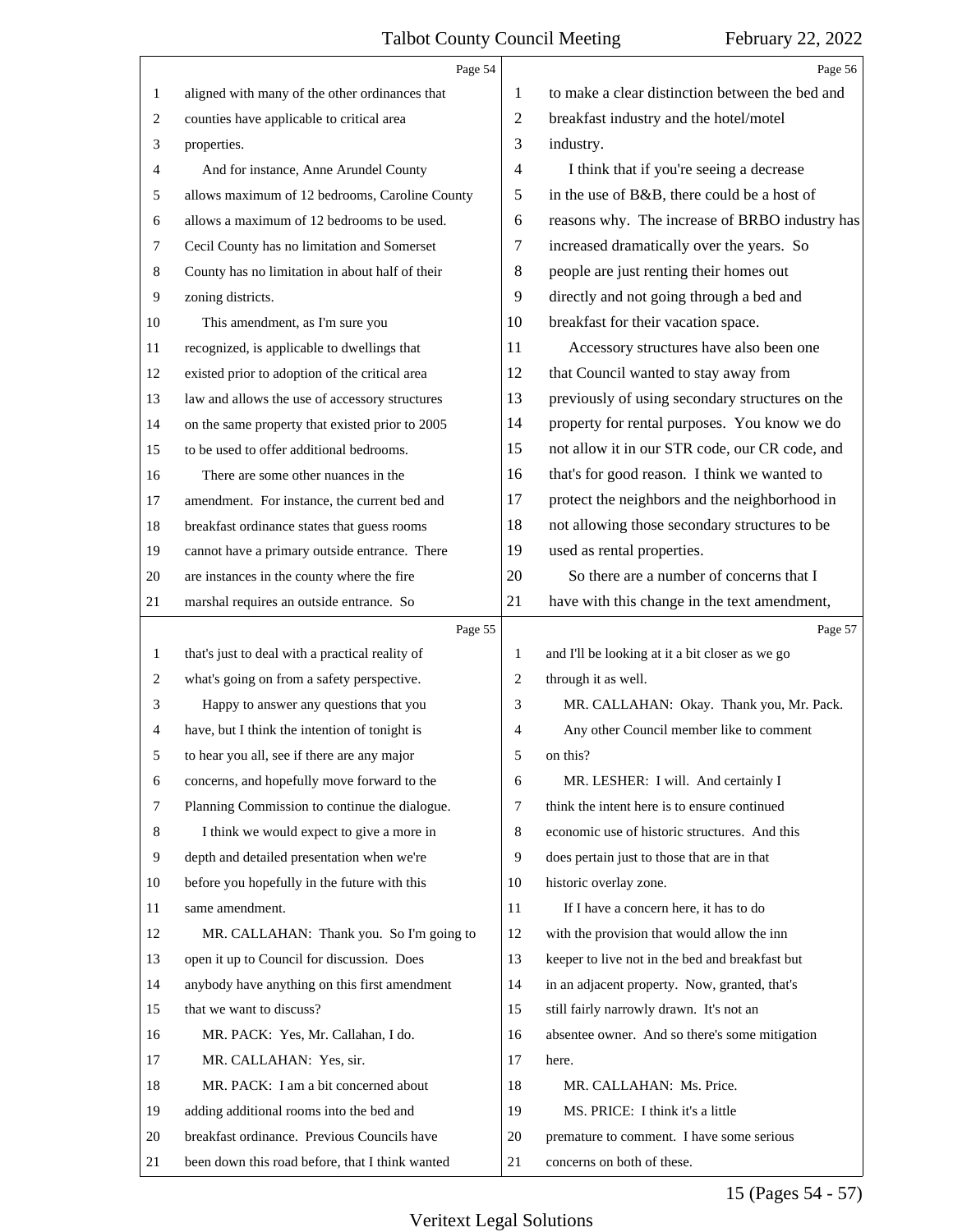# Talbot County Council Meeting

<span id="page-15-0"></span>

|                | Page 58                                                            |          | Page 60                                                                                      |
|----------------|--------------------------------------------------------------------|----------|----------------------------------------------------------------------------------------------|
| 1              | We go through a lot of trouble to do our                           | 1        | MR. CALLAHAN: Yes, sir. Go ahead,                                                            |
| 2              | Comprehensive Plan and get the zoning codes                        | 2        | Miguel.                                                                                      |
| 3              | correct, and then people want to change the                        | 3        | MR. SALINAS: President Callahan, I can                                                       |
| 4              | rules that we put a lot of work into.                              | 4        | start. And then if Mr. Thomas wants to add to                                                |
| 5              | Certainly we can see about hearing out the                         | 5        | that.                                                                                        |
| 6              | process.                                                           | 6        | MR. CALLAHAN: Yeah. Sure.                                                                    |
| 7              | MR. CALLAHAN: Sure. Okay. Appreciate                               | 7        | MR. SALINAS: All it takes is -- it                                                           |
| 8              | that.                                                              | 8        | doesn't automatically go to the Planning                                                     |
| 9              | Mr. Divilio.                                                       | 9        | Commission and for staff to prepare an analysis                                              |
| 10             | MR. DIVILIO: I am going to hold my                                 | 10       | and report.                                                                                  |
| 11             | comments until I've had an opportunity to visit                    | 11       | The Council, as a whole, could decide that                                                   |
| 12             | both properties and hear the response back.                        | 12       | the proposed amendment is inconsistent with                                                  |
| 13             | MR. CALLAHAN: Thank you, Mr. Divilio.                              | 13       | Chapter 190 and the policies of the                                                          |
| 14             | Okay.                                                              | 14       | Comprehensive Plan and it would not be                                                       |
| 15             | So do we want to hear a little bit about                           | 15       | processed further.                                                                           |
| 16             | the next one? Is Zach with us tonight? Yeah.                       | 16       | But it takes just one, one member of the                                                     |
| 17             | Zach Smith, I'm not sure he's with us tonight I                    | 17       | Council who (inaudible) that the subject matter                                              |
| 18             | guess.                                                             | 18       | is focused on a specific land use, rezoning, or                                              |
| 19             | So all right. So I guess what we'll do,                            | 19       | other topic or it has comprehensive impacts to                                               |
| 20             | Madam Secretary, what do we have to do next?                       | 20       | the general welfare of the county and who want                                               |
| 21             | Do we just --                                                      | 21       | to direct it further, sort of a sponsorship.                                                 |
|                | Page 59                                                            |          | Page 61                                                                                      |
| 1              | MS. MORRIS: I'm sorry, Mr. --                                      | 1        | So they want to direct it further to go to the                                               |
| $\overline{c}$ | MR. CALLAHAN: Go ahead.                                            | 2        | Planning Commission with a recommendation to                                                 |
| 3              | MS. MORRIS: Mr. Callahan, I believe                                | 3        | come back to the Council before the Council                                                  |
| 4              | Mr. Smith is on. We're trying to unmute him.                       | 4        | considers introduction.                                                                      |
| 5              | MR. CALLAHAN: Oh, we are. Okay, good.                              | 5        | I would defer to Mr. Thomas of whether or                                                    |
| 6              | Can you hear us yet, Zach?                                         | 6        | not that requires a motion or just a straw                                                   |
| 7              | MS. MORRIS: Sorry. Technical                                       | 7        | pole. I'm not sure about that.                                                               |
| 8              | difficulties.                                                      | 8        | MR. CALLAHAN: Okay. Mr. Thomas.                                                              |
| 9              | Parker, can you unmute him?                                        | 9        | MR. THOMAS: So I would just add any -- I                                                     |
| 10             | MR. DIVILIO: Just while we wait for that.                          | 10       | think that just any member of the Council can                                                |
| 11             | For the point of order, this is my first text                      | 11       | make that determination. It says any member of                                               |
| 12             | amendment. Are we going to make a motion and                       | 12       | the Council. I don't think it requires a                                                     |
| 13             | vote to move this over or does it automatically                    | 13       | motion and a majority, a second, and a majority                                              |
| 14             | go to them for review and back to us?                              | 14       | vote.                                                                                        |
| 15             | MR. CALLAHAN: I was getting ready to ask                           | 15       | And I would also add that the member of                                                      |
| 16             | Madam Secretary, what is the next step with                        | 16       | the Council, in determining that the subject                                                 |
| 17             | this.                                                              | 17       | matter of the amendment has comprehensive                                                    |
| 18             | SECRETARY: Mr. Callahan, I defer to                                | 18       | impacts to the general welfare of the county or                                              |
| 19             | Mr. Salinas or Mr. Thomas on this.                                 | 19       | that it is focused on a specific land use                                                    |
| 20             |                                                                    |          |                                                                                              |
| 21             | MR. CALLAHAN: Okay. All right.<br>MR. SALINAS: President Callahan. | 20<br>21 | zoning or other topic isn't -- it's not a yay<br>or nay. It's not a favorable or unfavorable |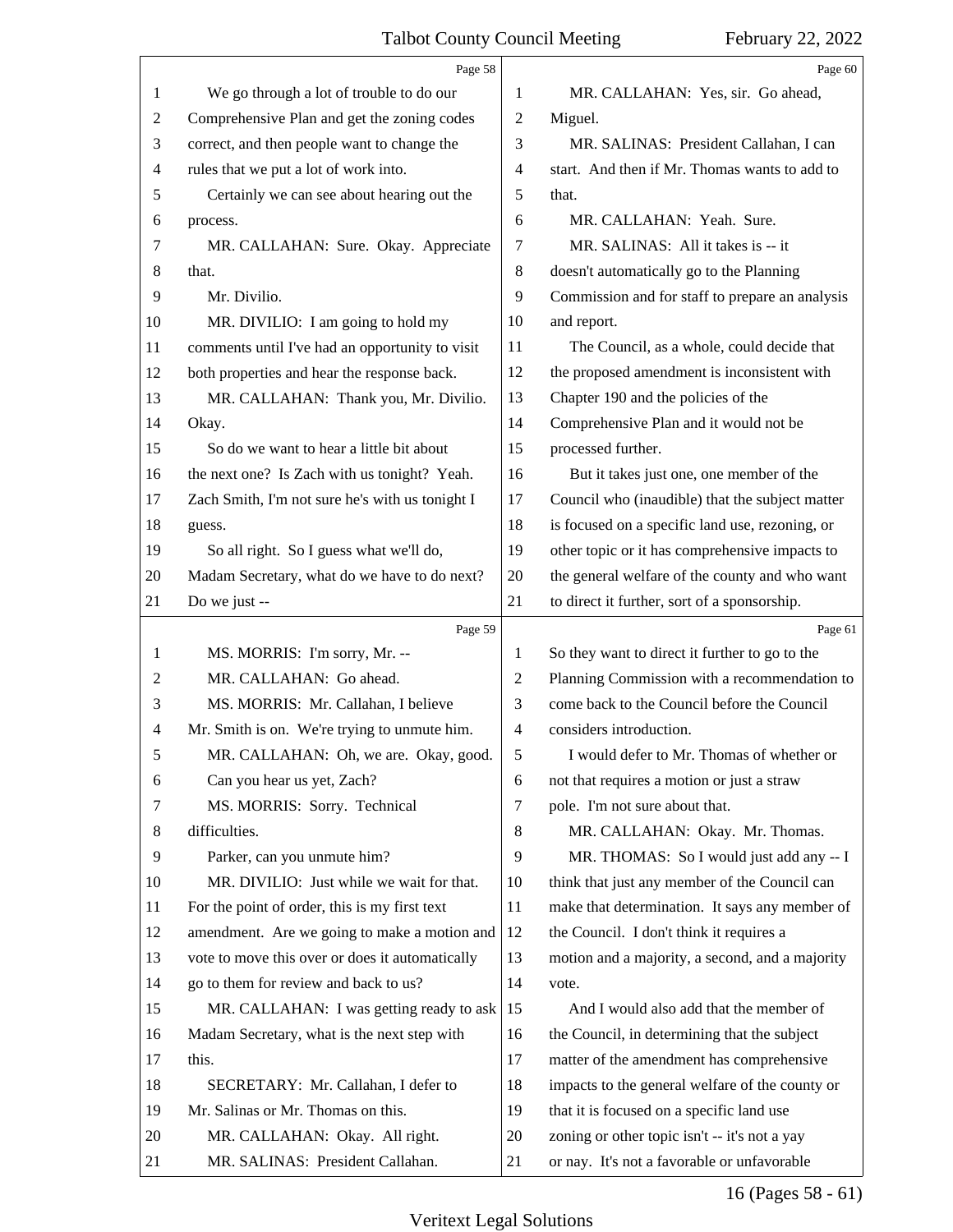<span id="page-16-0"></span>

|                | Page 62                                        |                | Page 64                                         |
|----------------|------------------------------------------------|----------------|-------------------------------------------------|
| 1              | finding.                                       | 1              | in a very private setting on a large parcel in  |
| $\overline{c}$ | It's just a determination that moves this      | $\overline{c}$ | existing structures that existed prior to       |
| 3              | to the Planning Commission and then it still   | 3              | enactment of the critical area law.             |
| $\overline{4}$ | has to come back to be introduced and have a   | 4              | So again, we're not creating anything new.      |
| 5              | public hearing. So there's still many steps in | 5              | We're just using the existing facilities as     |
| 6              | the process to go.                             | 6              | they were designed to be used.                  |
| 7              | MR. CALLAHAN: So if that's the case, is        | 7              | MR. CALLAHAN: Okay. Council, open it up         |
| 8              | Mr. Smith with us yet?                         | 8              | to Council. Mr. Pack.                           |
| 9              | MR. SMITH: Yes, Mr. Callahan, I'm here.        | 9              | MR. PACK: Yes. Excuse me. I'm sorry.            |
| 10             | MR. CALLAHAN: How you doing, Zach?             | 10             | Dealing with this bad head cold here.           |
| 11             | MR. SMITH: I'm good. Thank you. Sorry.         | 11             | MR. CALLAHAN: I know you are.                   |
| 12             | I had a little technical difficulty.           | 12             | MR. PACK: This text amendment, I do see         |
| 13             | MR. CALLAHAN: No problem, no problem,          | 13             | the logic behind creating such a distinction of |
| 14             | buddy. That's fine.                            | 14             | properties that have been previously used in    |
| 15             | So you want to go ahead. And we've gone        | 15             | this way.                                       |
| 16             | over the first text amendment. You want to go  | 16             | In reading over the text, I think it sets       |
| 17             | ahead and tell us about the next one?          | 17             | in a number of minimum requirements, if you     |
| 18             | MR. SMITH: Sure. So my client has the          | 18             | would, that you wouldn't see a mad run on these |
| 19             | property down at Cedar Cove. And historically  | 19             | types of use in the RC zone.                    |
| 20             | it's been used as a hospitality-type business, | 20             | So I think that with the precedent being        |
| 21             | a retreat center.                              | 21             | set that the property was used for this         |
|                |                                                |                |                                                 |
|                | Page 63                                        |                | Page 65                                         |
| 1              | My client acquired it a little over a year     | 1              | purpose, and again, I couldn't find how that    |
| 2              | ago. It's not exactly clear how it was         | 2              | came to be, but it was clearly used for this    |
| 3              | operating under what land use or approval, but | 3              | type of recreational stay. I think at one time  |
| $\overline{4}$ | clearly it's been there for a long time. You   | $\overline{4}$ | there was a religious group that was using it   |
| 5              | look at it, it's a large hotel sort of         | 5              | for a retreat center.                           |
| 6              | building, has a commercial kitchen. At one     | 6              | The way the property is set up, it's            |
| 7              | point it had a county liquor license. I mean   | 7              | certainly away from other properties. So I      |
| 8              | there's all sort of indicia that it was        | 8              | think that the language and the prior use of    |
| 9              | operating out in the open, everyone knew about | 9              | the property does fit with the language.        |
| 10             | it.                                            | 10             | MR. CALLAHAN: Okay. Mr. Divilio.                |
| 11             | And I think I've talked to groups such as      | 11             | MR. DIVILIO: I'm just taking the time to        |
| 12             | Easton Utilities that had corporate retreats   | 12             | look through the e-mails that we received from  |
| 13             | there. So it wasn't really not known, but it's | 13             | the neighbors who say that the rezoning to      |
| 14             | just not clear how it was authorized.          | 14             | change the use of it, yet some of them          |
| 15             | And so what this amendment tries to do is      | 15             | reference they're been there since the '60s.    |
| 16             | just call it what it is and to create a use    | 16             | It seems as though they were unfamiliar with    |
| 17             | group where you could have a rural retreat     | 17             | the current use of what was going on there.     |
| 18             | center that is very limited development,       | 18             | So and none of them addressed that, that        |
| 19             | nothing new would be added, it's just the      | 19             | the roads have been destroyed over the years    |
| 20             | existing improvements, and that that could be  | 20             | from multiple cars coming. Nobody has said any  |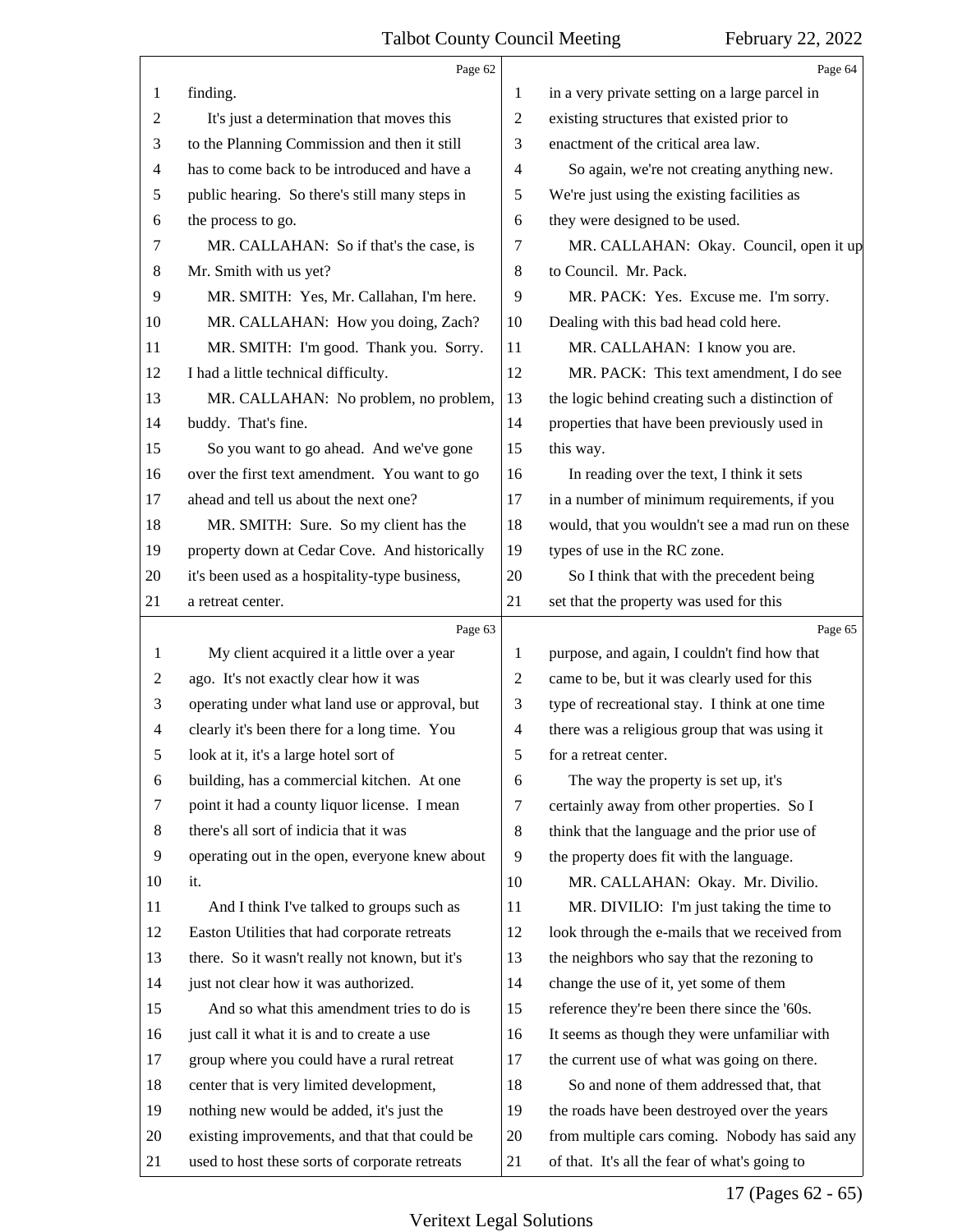<span id="page-17-0"></span>

|                | Page 66                                           |                | Page 68                                         |
|----------------|---------------------------------------------------|----------------|-------------------------------------------------|
| 1              | come with it being changed.                       | 1              | at this time, do we have anybody that wants to  |
| $\overline{c}$ | So yeah. I think it's up to us to do our          | 2              | go ahead and I guess sponsor the first text     |
| 3              | due diligence to go back and figure out how it    | 3              | amendment on the first one?                     |
| 4              | was able to operate so well before that these     | 4              | Is that the way we want to handle this?         |
| 5              | folks didn't even know.                           | 5              | Mr. Lesher, is that the way we want to go ahead |
| 6              | MR. CALLAHAN: Correct, correct. Yup.              | 6              | and do a straw poll or raise our hands?         |
| 7              | Ms. Price, you want to say a few things or        | 7              | MR. LESHER: That's the appropriate              |
| 8              | just want to wait?                                | 8              | method.                                         |
| 9              | MS. PRICE: Also reading the e-mails and           | 9              | MR. CALLAHAN: Yup, yup. For the first           |
| 10             | that it was the exemption apparently for this     | 10             | text amendment. Okay.                           |
| 11             | property was it was a non-profit religious        | 11             | And for the second one. Okay.                   |
| 12             | retreat and it's under new ownership. And that    | 12             | Sounds good. Okay. So we'll move them           |
| 13             | may not be the case. It was never intended for    | 13             | on. Sounds like they go to the Planning         |
| 14             | commercial development.                           | 14             | Commission. So they'll do their due diligence   |
| 15             | So I have some serious concerns with this         | 15             | and help us figure out if this is the route we  |
| 16             | one as well. You know, you buy something under 16 |                | need to go.                                     |
| 17             | the rules that exist. And just because            | 17             | MR. MULLANEY: Thank you all for your time       |
| 18             | somebody was doing something that maybe was       | 18             | tonight.                                        |
| 19             | breaking the rules doesn't mean you make it       | 19             | MR. CALLAHAN: Yes, sir. Thank you for           |
| 20             | okay to continue.                                 | 20             | coming.                                         |
| 21             | So we have to find out what the deal is,          | 21             | And thank you, Zach. Okay.                      |
|                | Page 67                                           |                | Page 69                                         |
| 1              | but my understanding, like Mr. Pack said, this    | 1              | Let's move on to right now eligible for         |
| 2              | was a religious retreat, which was a different    | 2              | vote. So Madam Secretary, could you read the    |
| 3              | exception.                                        | 3              | first resolution into the record, Resolution    |
| 4              | MR. CALLAHAN: Okay. All right.                    | $\overline{4}$ | 308, please.                                    |
| 5              | Mr. Lesher.                                       |                |                                                 |
|                |                                                   | 5              | <b>SECRETARY: Resolution Number, 308 a</b>      |
| 6              | MR. LESHER: Well, I'm going to need to            | 6              | resolution to rescind adoption of Resolution    |
| 7              | understand a little bit more about how this is    | 7              | Number 281, a resolution to amend the Talbot    |
| 8              | a continuation. It sounds like quite a            | 8              | County comprehensive water and sewer plan, the  |
| 9              | different function that is facilitated here.      | 9              | plan, to reclassify and remap portions of       |
| 10             | But I don't think I understand that completely    | 10             | certain real property located in the Town of    |
| 11             | yet, and I'm not familiar with this site.         | 11             | Trappe, Maryland, associated with the Lakeside  |
| 12             | MR. CALLAHAN: Okay. Well, that sounds             | 12             | planned unit development, the Lakeside project, |
| 13             | good.                                             | 13             | formerly known as Trappe East. Further          |
| 14             | I'm actually familiar with the site. So I         | 14             | described as tax map 54, parcel 304, tax map    |
| 15             | know the site. I've been there.                   | 15             | 55, parcels 14, 15, 17, 19, 44, 65, 83, and 85, |
| 16             | So hopefully, Mr. Smith, you can explain a        | 16             | and tax map 59, parcel four. The total area     |
| 17             | little bit more and get Council a little bit      | 17             | consisting of 865 acres, more or less, the      |
| 18             | more comfortable with what we're up against       | 18             | property, from S-2 and W-2, areas where         |
| 19             | here. Okay?                                       | 19             | improvements or extensions to existing or       |
| 20             | MR. SMITH: Absolutely. Yes, sir.                  | 20             | construction of new community multi-use or      |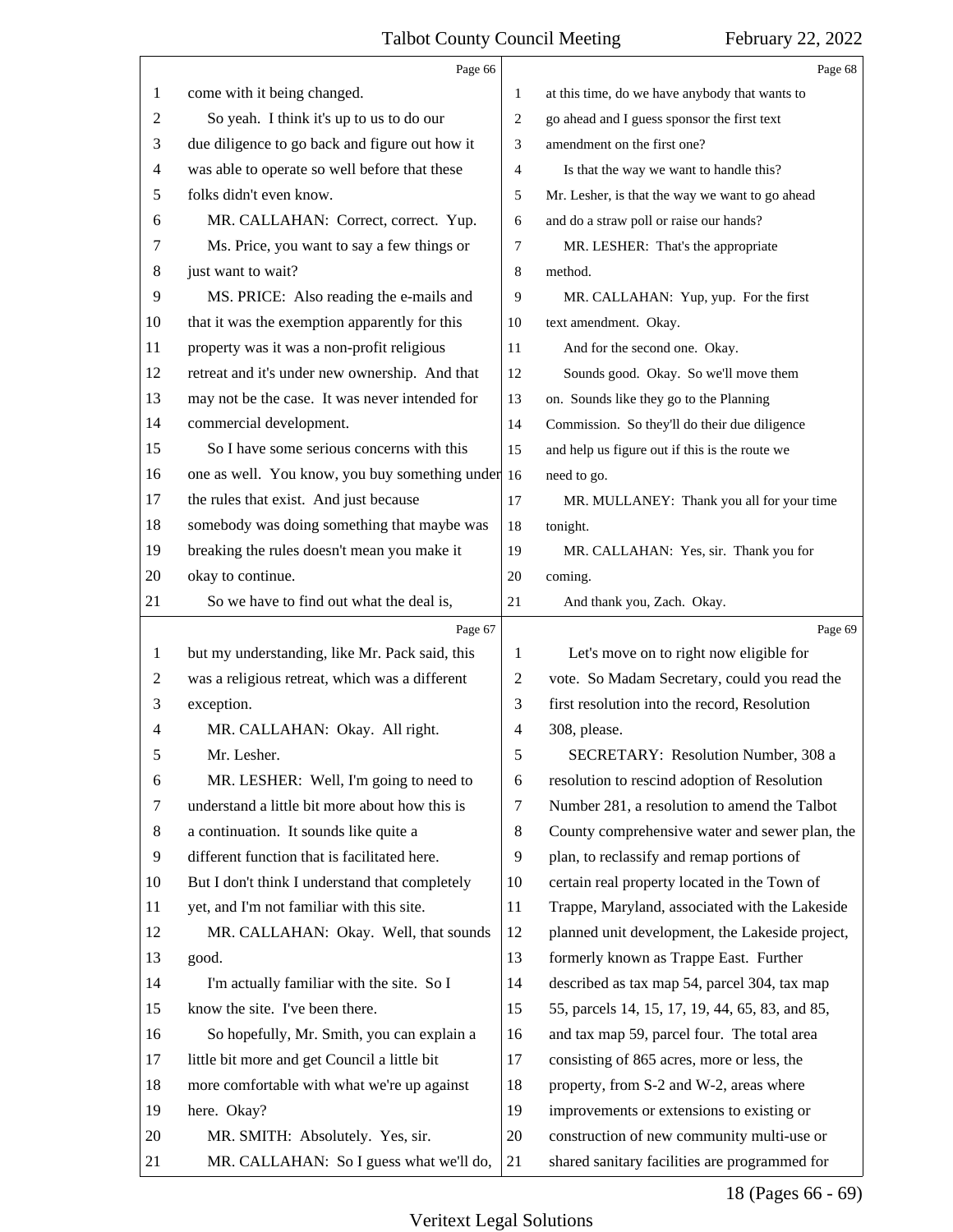<span id="page-18-0"></span>

|    | Page 70                                         |                | Page 72                                         |
|----|-------------------------------------------------|----------------|-------------------------------------------------|
| 1  | progress within three to five years to S-1 and  | 1              | was removed from their agenda. So it's not      |
| 2  | W-1, areas served or to be served by community, | $\overline{c}$ | their fault that they didn't take this up in    |
| 3  | multi-use, or shared sanitary facilities which  | 3              | February.                                       |
| 4  | are existing, under construction, or have       | 4              | So since it was removed from their agenda       |
| 5  | immediate priority status. To amend the plan    | 5              | because of the work session that we had, I      |
| 6  | to add certain water and sewer capital projects | 6              | think that's appropriate.                       |
| 7  | related to the Lakeside project and existing    | 7              | MR. CALLAHAN: Mr. Divilio.                      |
| 8  | systems for the fiscal years 2020 through 2030. | 8              | MR. DIVILIO: No comment at this time.           |
| 9  | To amend the plan to update the narrative       | 9              | MR. CALLAHAN: Mr. Pack, yup, you want to        |
| 10 | description in the plan relative to the         | 10             | comment.                                        |
| 11 | Lakeside project and existing systems, as       | 11             | MR. PACK: I'll move either way,                 |
| 12 | amended, without prejudice.                     | 12             | Mr. Divilio. I mean I'm ready to vote. But if   |
| 13 | MR. CALLAHAN: Thank you, Madam Secretary.       | 13             | the majority wants to push it back to           |
| 14 | I appreciate that.                              | 14             | March 14th, I can vote then.                    |
| 15 | So I think what we'll do on this,               | 15             | MR. CALLAHAN: You know, so I think we           |
| 16 | Mr. Lesher, I'm probably going to hand it over  | 16             | stick with the game plan, let the Planning      |
| 17 | to you. This was your resolution here at        | 17             | Commission take a look at it one more time.     |
| 18 | first. And we've heard a lot here in the last   | 18             | And then we can wait until the next meeting to  |
| 19 | three months, all of us.                        | 19             | go and vote on it. That's what I'd like to do.  |
| 20 | And just what's your thoughts, if you're        | 20             | Okay.                                           |
| 21 | getting a little bit more comfortable on what   | 21             | So Madam Secretary, could you read the          |
|    | Page 71                                         |                |                                                 |
|    |                                                 |                | Page 73                                         |
| 1  | you've listened to.                             | 1              | next one.                                       |
| 2  | MR. LESHER: Thank you, Mr. Callahan. And 2      |                | SECRETARY: Resolution Number 313, a             |
| 3  | I think we're getting close to the conclusion   | 3              | resolution to amend the Talbot County           |
| 4  | on this one.                                    | 4              | comprehensive water and sewer plan regarding    |
| 5  | We had a workshop, joint workshop with the      | 5              | the connection of phase one, section one of the |
| 6  | Planning Commission just a week ago. In going   | 6              | Lakeside project to the existing Trappe         |
| 7  | over that at the workshop, I think we agreed    | $\overline{7}$ | wastewater system.                              |
| 8  | that we were going to hear a formal written     | 8              | MR. CALLAHAN: Thank you, Madam Secretary.       |
| 9  | opinion from the Planning Commission. They'll   | 9              | Once again, Mr. Lesher, I think Ms. Price       |
| 10 | be able to deliver that on the first, in their  | 10             | and you had this.                               |
| 11 | deliberations in the first Wednesday in March.  | 11             | So Ms. Price, you want to go ahead first.       |
| 12 | And so this can be back before us in our        | 12             | MS. PRICE: Please.                              |
| 13 | first regular legislative session in March,     | 13             | MR. CALLAHAN: Sure.                             |
| 14 | which would be the next time that we meet.      | 14             | MS. PRICE: Thank you. So obviously on           |
| 15 | So I just ask that we follow the plan that      | 15             | this one, we got a initial recommendation from  |
| 16 | we set out in that workshop and defer action on | 16             | the Planning Commission as written that it was  |
| 17 | this until our next meeting.                    | 17             | not consistent with the Comprehensive Plan.     |
| 18 | MR. CALLAHAN: Ms. Price.                        | 18             | And then at our meeting last month, an          |
| 19 | MS. PRICE: That's fine. They didn't end         | 19             | amendment was read into the record and          |
| 20 | up discussing it at their February meeting      | 20             | introduced. And there was some confusion        |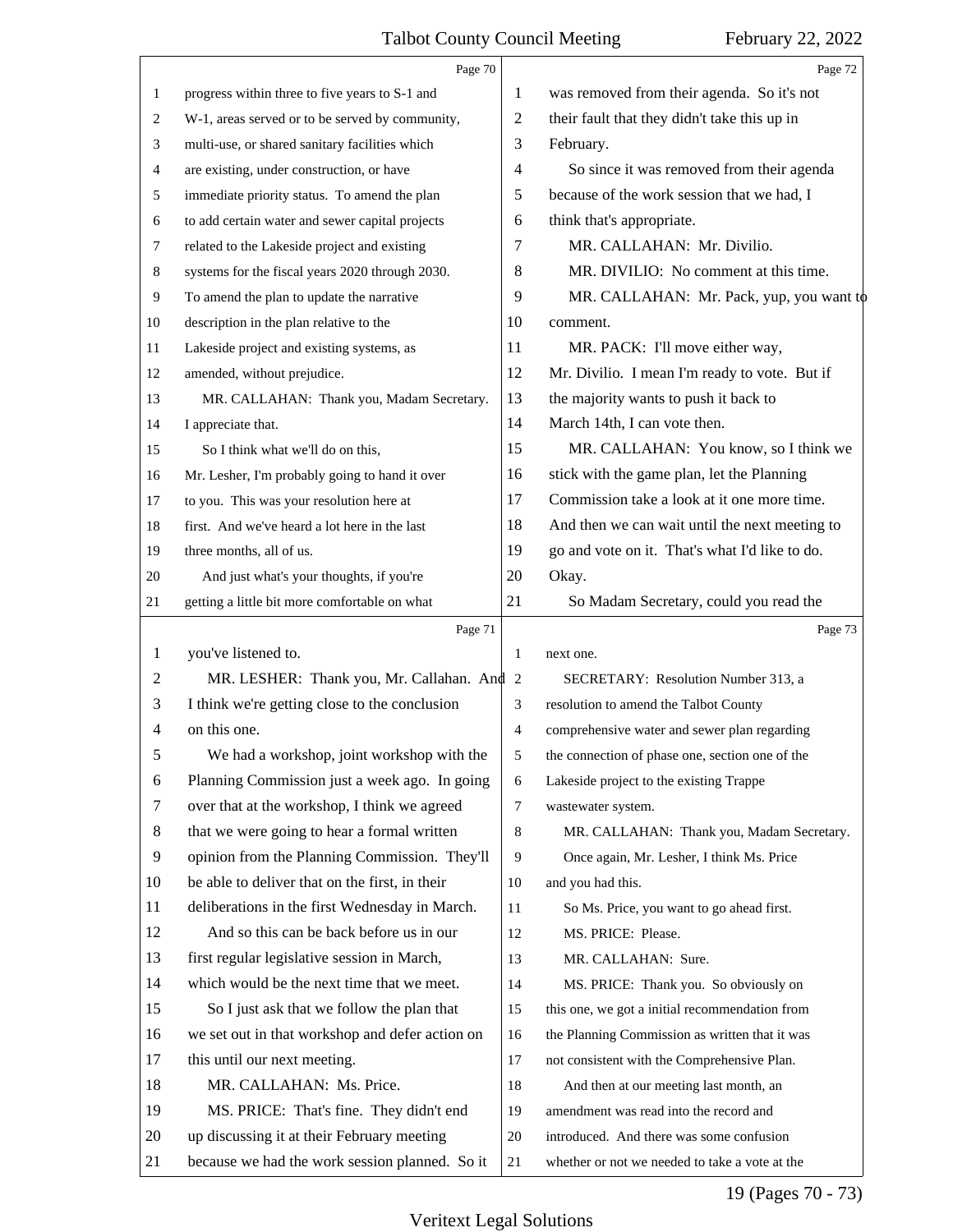<span id="page-19-0"></span>

|    | Page 74                                         |                | Page 76                                         |
|----|-------------------------------------------------|----------------|-------------------------------------------------|
| 1  | time. And I believe that Mr. Thomas was not     | 1              | MS. PRICE: No. Because for the exact            |
| 2  | quite clear at that meeting.                    | $\overline{2}$ | same reason as 308. It only takes one Council   |
| 3  | And I think Mr. Lesher has had a                | 3              | member to bring an amendment forward, which was |
| 4  | conversation with him that just like when it    | $\overline{4}$ | read into the record, for comment by the        |
| 5  | only takes one Council member to introduce a    | 5              | Planning Commission.                            |
| 6  | resolution before it goes to the Planning       | 6              | So I'd rather not just stop the process.        |
| 7  | Commission, that would be the case with an      | 7              | I'd like to hear what they have to say. And if  |
| 8  | amendment that has been introduced, that it     | 8              | it's not, then we'll know what to do going      |
| 9  | goes to the Planning Commission.                | 9              | forward.                                        |
| 10 | So I believe that much like 308, at our         | 10             | MR. CALLAHAN: Okay. Mr. Divilio.                |
| 11 | last meeting we did discuss that we would like  | 11             | MR. DIVILIO: Could you just remind me           |
| 12 | the Planning Commission to comment on that      | 12             | again? So on this amendment that you're         |
| 13 | amendment.                                      | 13             | sending over to them, now this was written      |
| 14 | They've made comments, letters back in          | 14             | before Trappe agreed to upgrade their plant.    |
| 15 | November talking about connection to ENR, which | 15             | Is that correct?                                |
| 16 | is what this amendment is. But maybe when they  | 16             | MS. PRICE: Oh, goodness, no. That plant         |
| 17 | wrote their letter back in November, they       | 17             | has been in the works to be upgraded for years. |
| 18 | didn't really have anything specific to comment | 18             | And that plant --                               |
| 19 | on.                                             | 19             | (Cross talk.)                                   |
| 20 | So I think we had some discussion at the        | 20             | MS. PRICE: No, no, no. That plant, the          |
| 21 | last Council meeting. And there were -- I know  | 21             | wastewater treatment plant was due to be        |
|    | Page 75                                         |                |                                                 |
|    |                                                 |                | Page 77                                         |
| 1  | for one I would like to hear what they would    | $\mathbf{1}$   | upgraded before Lakeside even was talked about. |
| 2  | have to say about that amendment, whether that  | $\overline{2}$ | That's been in the works for a while, the       |
| 3  | amendment would be consistent with the          | 3              | grant.                                          |
| 4  | Comprehensive Plan or not.                      | $\overline{4}$ | And that has nothing to do with what we're      |
| 5  | So I would like to treat this one the same      | 5              | speaking of this evening.                       |
| 6  | way and then just go ahead and let them, again, | 6              | I think we just need to stick with the          |
| 7  | take that up at their March meeting and bring   | $\tau$         | procedure, that an amendment was introduced and |
| 8  | them both back because they're very similar     | 8              | we've asked for the Planning Commission to      |
| 9  | circumstances.                                  | 9              | comment on it.                                  |
| 10 | MR. CALLAHAN: So Mr. Lesher, what's your 10     |                | And we don't need to get into the meat and      |
| 11 | thoughts on this one here?                      | 11             | potatoes of the timing. We've done that ad      |
| 12 | MR. LESHER: Well, in all honesty, what          | 12             | nauseam. We've had two work sessions and        |
| 13 | Ms. Price outlined would be my preferred course | 13             | discussed it at several Council meetings.       |
| 14 | of action.                                      | 14             | And right now, I just want to hear from         |
| 15 | MR. CALLAHAN: You still want to kind of         | 15             | the Planning Commission about this amendment.   |
| 16 | go through?                                     | 16             | We can talk about it, but they are our          |
| 17 | I know we talked a little bit about a lot       | 17             | recommending board.                             |
| 18 | of things about 313. Ms. Price, do you think    | 18             | MR. DIVILIO: Okay. Well, thank you for          |
| 19 | it would be best to go ahead and withdraw that  | 19             | giving me permission to talk about it. That's   |
| 20 | at the moment and then we come up with a new    | 20             | great.                                          |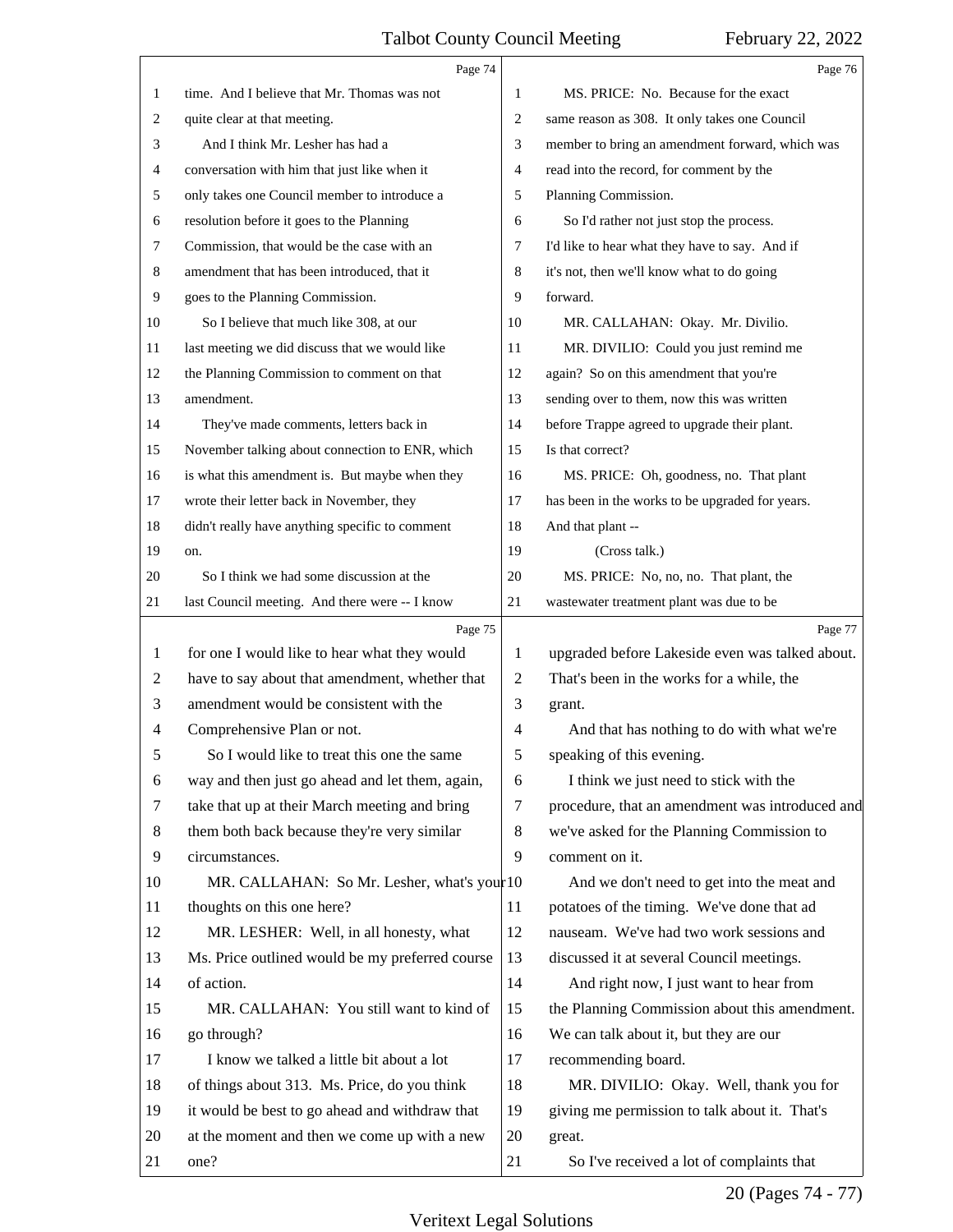<span id="page-20-0"></span>

|                | Page 78                                         |                | Page 80                                         |
|----------------|-------------------------------------------------|----------------|-------------------------------------------------|
| 1              | we were going to allow these hookups before it  | 1              | MR. PACK: Mr. Callahan.                         |
| $\overline{c}$ | was approved to be an ENR plant, yet Trappe did | $\overline{2}$ | MR. CALLAHAN: Yes, sir, go ahead. Go            |
| 3              | vote on that.                                   | 3              | ahead, Mr. Pack.                                |
| 4              | And I don't believe any of us went down         | $\overline{4}$ | MR. PACK: If I may, I think that Council        |
| 5              | there, attended that meeting or participated in | 5              | has some confusion.                             |
| 6              | that.                                           | 6              | The matter that's before us for vote            |
| 7              | And I don't believe that was -- I know          | 7              | tonight is the amendment of 313 that the        |
| 8              | that was not my impression when this was        | 8              | Planning Commission and the Public Works        |
| 9              | drafted, that Trappe was prepared to make a     | 9              | Advisory Board found inconsistent. That's       |
| 10             | vote to do that.                                | 10             | what's before you tonight to consider.          |
| 11             | MS. PRICE: That plant has been scheduled        | 11             | So if you go back and look at your packet,      |
| 12             | to be upgraded for some time. And we know that  | 12             | the amendment that's before us tonight is not   |
| 13             | it's still going to be another two to three     | 13             | what Mr. Lesher had attempted to introduce two  |
| 14             | years before that actually takes place.         | 14             | weeks ago. Okay.                                |
| 15             | So we have, the reason for this was to          | 15             | Let's make sure we stay on the right track      |
| 16             | figure out what to do in the interim.           | 16             | here.                                           |
| 17             | I think it's wonderful that the plant is        | 17             | MS. PRICE: I'm not -- Mr. Pack --               |
| 18             | going to be upgraded. Absolutely. It needed     | 18             | MR. PACK: What you're talking about here        |
| 19             | to be upgraded even without Lakeside.           | 19             | is the amendment that was introduced prior that |
| 20             | But the problem is the interim, the next        | 20             | the Planning Commission and the Public Works    |
| 21             | two to three years of hooking up.               | 21             | Advisory Board both said were inconsistent,     |
|                |                                                 |                |                                                 |
|                | Page 79                                         |                | Page 81                                         |
| 1              | But again, I don't want to get into the         | 1              | that's what you're talking about tonight.       |
| 2              | debate on that. We've done that in about four   | 2              | MS. PRICE: No, we're not talking about          |
| 3              | different meetings.                             | 3              | the amendment.                                  |
| 4              | The amendment was introduced.                   | $\overline{4}$ | MR. PACK: If I may, Ms. Price. I did not        |
| 5              | Procedurally it only takes one Council person   | 5              | interrupt you --                                |
| 6              | to introduce either the resolution or the       | 6              | (Cross talk.)                                   |
| 7              | amendment. And it should properly go to the     | 7              | MR. CALLAHAN: One at a time.                    |
| 8              | Planning Commission.                            | 8              | MS. PRICE: Mr. Callahan, I'm not going to       |
| 9              | MR. DIVILIO: Okay. I just don't want to         | 9              | let you --                                      |
| 10             | confuse them anymore because it seems like      | 10             | MR. CALLAHAN: -- last week --                   |
| 11             | we've gone back and forth and they've gone back | 11             | (Cross talk.)                                   |
| 12             | and forth several times.                        | 12             | MR. PACK: A resolution is not an                |
| 13             | And I'm trying just to figure out with new      | 13             | amendment.                                      |
| 14             | information, why we would submit back the old   | 14             | MS. PRICE: The resolution --                    |
| 15             | document --                                     | 15             | (Cross talk.)                                   |
| 16             | (Cross talk.)                                   | 16             | MR. PACK: It only takes one person to           |
| 17             | MR. DIVILIO: -- coming back and updating        | 17             | introduce a resolution and amendment.           |
| 18             | with something new.                             | 18             | MS. PRICE: And amendment.                       |
| 19             | MS. PRICE: It's not an old document.            | 19             | MR. PACK: Has to have a second and has to       |
| 20             | This is a new amendment that was introduced a   | 20             | have a vote.                                    |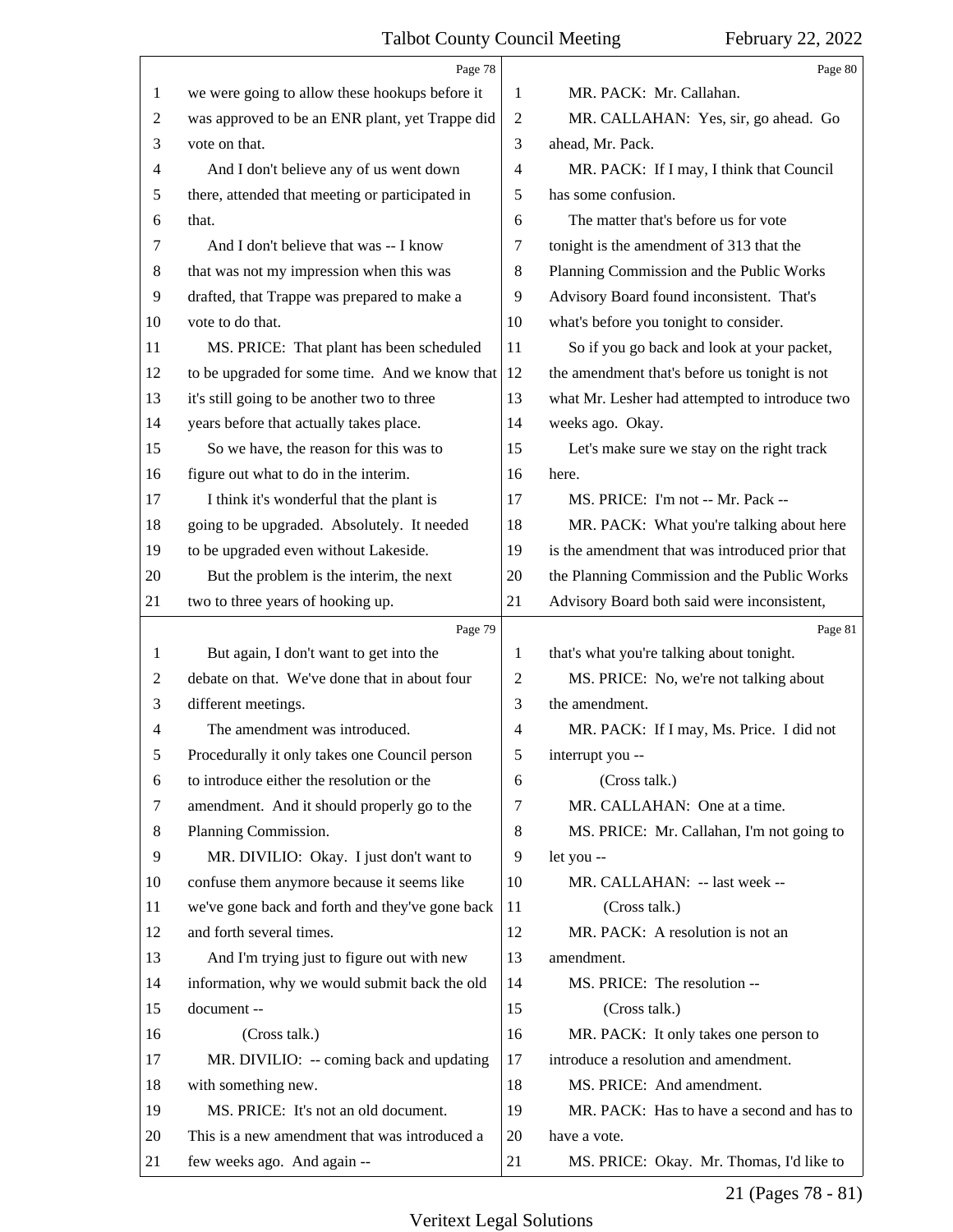<span id="page-21-0"></span>

|    | Page 82                                         |    | Page 84                                        |
|----|-------------------------------------------------|----|------------------------------------------------|
| 1  | hear from you because I think you specifically  | 1  | amendment that was entered in and both the     |
| 2  | told Mr. Lesher it only took an introduction of | 2  | Planning Commission and the Public Works       |
| 3  | the amendment before we can send it to the      | 3  | Advisory Board found to be inconsistent.       |
| 4  | Planning Commission.                            | 4  | MS. PRICE: That's not correct. There was       |
| 5  | MR. THOMAS: In the past, and with 281           | 5  | no amendment to 313 until the last Council     |
| 6  | specifically, amendments were introduced and    | 6  | meeting.                                       |
| 7  | then sent to the Planning Commission for the    | 7  | The Planning Commission --                     |
| 8  | recommendation before they were voted on --     | 8  | MR. PACK: Yes, there was.                      |
| 9  | MS. PRICE: There you go.                        | 9  | MS. PRICE: Mr. Pack, there was no              |
| 10 | MR. THOMAS: -- by the Council.                  | 10 | amendment that the Planning Commission has yet |
| 11 | The introduction of an amendment is not         | 11 | considered.                                    |
| 12 | the same as a motion to approve the amendment.  | 12 | They considered the resolution as written      |
| 13 | So even -- it would still have to be -- someone | 13 | with the 18-month language.                    |
| 14 | would still have to make a motion to approve    | 14 | The amendment about connection to an ENR       |
| 15 | the amendment, it would need a second, and it   | 15 | plant has not gone to the Planning Commission. |
| 16 | would have to be voted on.                      | 16 | Mr. Thomas just told you that it only          |
| 17 | MR. PACK: But those introductions to 308        | 17 | takes the introduction of the amendment, not a |
| 18 | did have a majority support to forward them     | 18 | vote, before it goes to the Planning           |
| 19 | over to the Planning Commission. There was a    | 19 | Commission.                                    |
| 20 | majority support to send them to the Planning   | 20 | So if you will now listen to your county       |
| 21 | Commission.                                     | 21 | attorney --                                    |
|    | Page 83                                         |    |                                                |
|    |                                                 |    | Page 85                                        |
| 1  | MS. PRICE: Did you just hear what               | 1  | MR. PACK: That's not true, that's not          |
| 2  | Mr. Thomas said?                                | 2  | true.                                          |
| 3  | (Cross talk.)                                   | 3  | MS. PRICE: Okay --                             |
| 4  | MR. PACK: -- upon it of an amendment.           | 4  | (Cross talk.)                                  |
| 5  | It's written in Robert's Rules of Order --      | 5  | MR. PACK: Even so, that's not what is in       |
| 6  | MS. PRICE: Mr. Thomas, could you                | 6  | front of us right now. The amended 313 is not, |
| 7  | please --                                       | 7  | with that language, is not what's in front of  |
| 8  | (Cross talk.)                                   | 8  | us.                                            |
| 9  | MR. PACK: -- governmental body handles          | 9  | MS. PRICE: Because we haven't gotten a         |
| 10 | amendments that way.                            | 10 | recommendation back from the Planning          |
| 11 | MS. PRICE: Are you going to listen to           | 11 | Commission, which is allowed and proper.       |
| 12 | your county attorney who just told you --       | 12 | MR. PACK: It hasn't gone to the Planning       |
| 13 | MR. PACK: -- listen to the county               | 13 | Commission --                                  |
| 14 | attorney. Listened to the county attorney       | 14 | MS. PRICE: That's what I'm --                  |
| 15 | address this on several occasions.              | 15 | (Cross talk.)                                  |
| 16 | MS. PRICE: Mr. Thomas, could you                | 16 | MR. PACK: It has not gone to the Planning      |
| 17 | please --                                       | 17 | Commission.                                    |
| 18 | MR. PACK: Even so, and even so, that's          | 18 | MS. PRICE: That's what we're trying to --      |
| 19 | not what we have here before us tonight.        | 19 | MR. PACK: Because it was not voted on by       |
| 20 | MS. PRICE: Yes, it does. Mr. --                 | 20 | the Council to move it to the Planning         |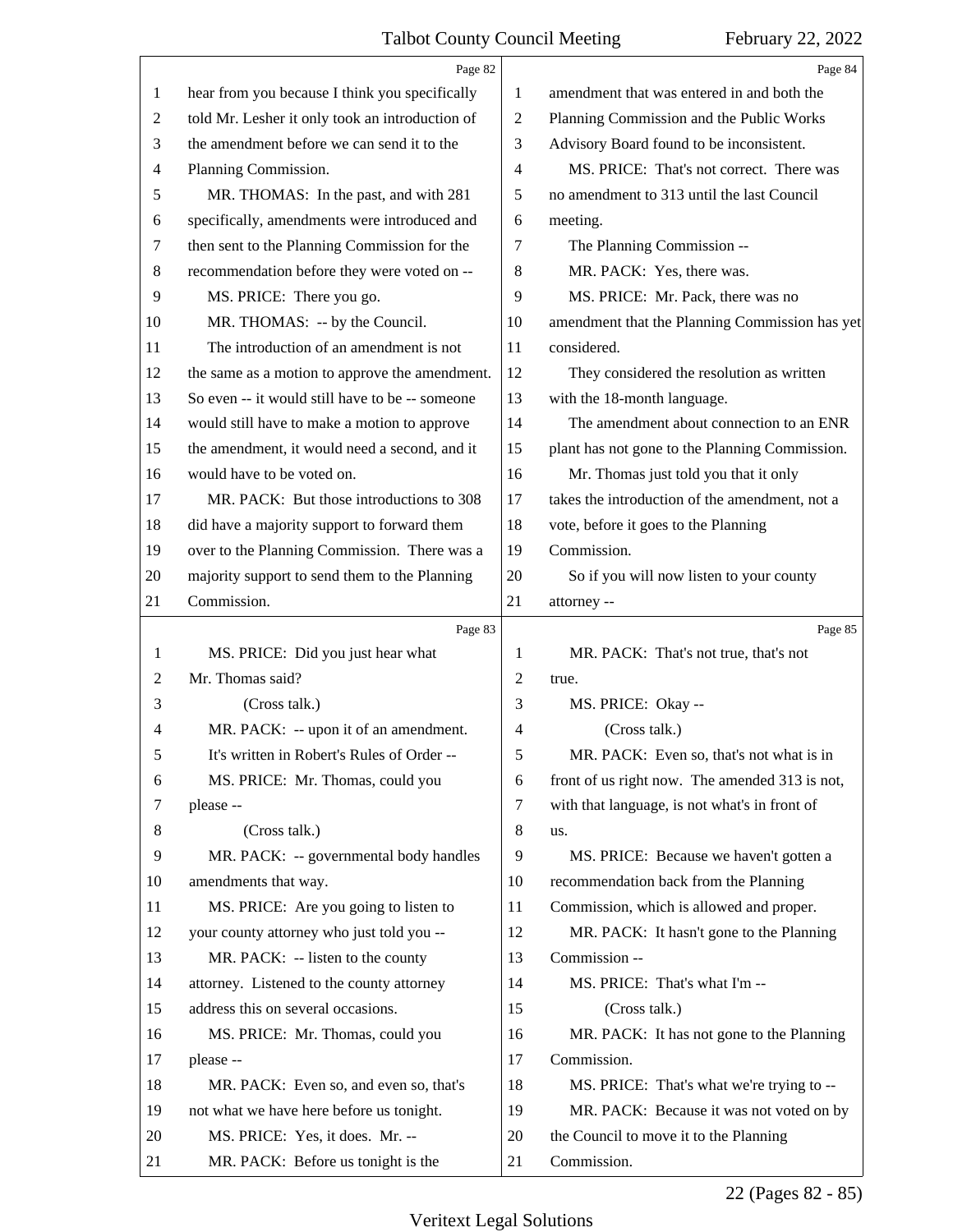<span id="page-22-0"></span>

|    | Page 86                                         |                | Page 88                                         |
|----|-------------------------------------------------|----------------|-------------------------------------------------|
| 1  | MS. PRICE: Mr. Callahan, could you please       | 1              | that?                                           |
| 2  | have Mr. Thomas repeat what he said?            | 2              | MR. CALLAHAN: Like two years ago.               |
| 3  | MR. CALLAHAN: Okay.                             | 3              | MR. DIVILIO: Okay.                              |
| 4  | MS. PRICE: Without Mr. Pack interrupting        | $\overline{4}$ | MR. PACK: That was with 281.                    |
| 5  | the county attorney.                            | 5              | MR. DIVILIO: Okay. And I'm just trying          |
| 6  | MR. CALLAHAN: I'm going to warn                 | 6              | to figure out. So we have given the ability     |
| 7  | everybody. Okay. Everybody talks one at a       | 7              | for additional hookups to that plant?           |
| 8  | time. And I mean that.                          | 8              | MR. CALLAHAN: Yeah. It was like I think         |
| 9  | Mr. Thomas, can you slowly go through what      | 9              | 12, 12 lots or 12 homes I think. Twelve to 15   |
| 10 | we're looking at exactly right here at 313? We  | 10             | homes, we allowed that to happen.               |
| 11 | are looking at the original resolution right    | 11             | And I don't know if Ray is on here or not,      |
| 12 | here.                                           | 12             | but Mr. Clarke can clear that up.               |
| 13 | MR. THOMAS: Right. So this resolution           | 13             | MR. DIVILIO: And was that sent? Would we        |
| 14 | was introduced, Resolution 313 was introduced,  | 14             | have sent that over to them as well to certify  |
| 15 | went to the Planning Commission as a            | 15             | that it was within the plan for us to do that?  |
| 16 | comprehensive water and sewer plan amendment    | 16             | MR. CALLAHAN: You're talking about the          |
| 17 | for their recommendation, their review and      | 17             | Planning Commission?                            |
| 18 | recommendation as to its consistency with the   | 18             | MR. PACK: The Planning Commission?              |
| 19 | Comp Plan --                                    | 19             | MR. DIVILIO: Yeah.                              |
| 20 | MR. CALLAHAN: This one right here.              | 20             | MR. PACK: That was in part of 281.              |
| 21 | MR. THOMAS: This one, 313. They                 | 21             | MR. DIVILIO: Okay. There is precedent           |
|    | Page 87                                         |                | Page 89                                         |
| 1  | determined it was not consistent with the       | 1              | that we have already added additional hookups   |
| 2  | Comprehensive Plan.                             | $\overline{2}$ | to that plant and that it was within the        |
| 3  | And then Council Member Lesher introduced       | 3              | Comprehensive Plan and okay to do that.         |
| 4  | an amendment to this resolution that changes    | $\overline{4}$ | And now we're sending over an amendment         |
| 5  | the language and would provide essentially that | 5              | saying that it's not okay to hook up anything   |
| 6  | phase one cannot connect to the existing        | 6              | else to it?                                     |
| 7  | facility until it's ungraded to ENR treatment.  | 7              | MR. PACK: That's yet to be seen,                |
| 8  | That has only been introduced. The Planning     | 8              | Mr. Divilio. I think there has to be a vote     |
| 9  | Commission, to my knowledge, has not weighed in | 9              | taken on that amendment and whether or not it   |
| 10 | on that.                                        | 10             | goes forward.                                   |
| 11 | So that's where we are.                         | 11             | MR. DIVILIO: And I apologize --                 |
| 12 |                                                 |                |                                                 |
| 13 | That amendment has not been moved. Nobody       | 12             | (Cross talk.)                                   |
|    | has made a motion to amend it. Resolution 313   | 13             | MR. PACK: But before we get that, how do        |
| 14 | is currently as introduced.                     | 14             | we dispose of 313 that's on the agenda for vote |
| 15 | But that's where we are. So we have an          | 15             | tonight?                                        |
| 16 | amendment that's been introduced and that's it  | 16             | MS. PRICE: And as Mr. Thomas just stated,       |
| 17 | in my view.                                     | 17             | the amendment was introduced, it procedurally   |
| 18 | MR. DIVILIO: And help me out here,              | 18             | should go to the Planning Commission, which it  |
| 19 | Mr. Thomas or Mr. Pack. The lots that were      | 19             | has $-$                                         |
| 20 | added in Trappe that we had, that we gave the   | 20             | MR. PACK: He did not say that.                  |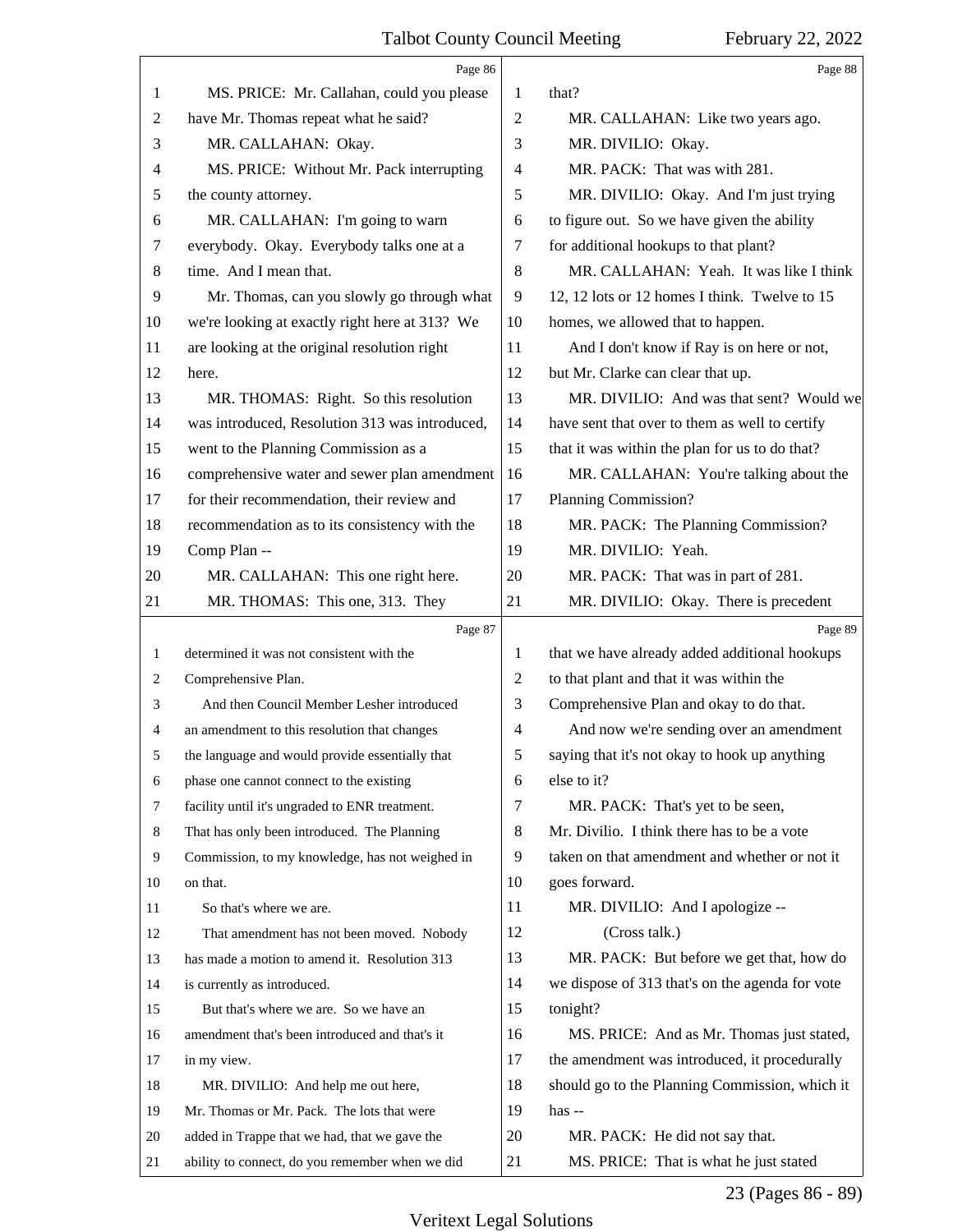<span id="page-23-0"></span>

|                | Page 90                                         |                | Page 92                                         |
|----------------|-------------------------------------------------|----------------|-------------------------------------------------|
| 1              | twice and is exactly what we're doing with 308. | 1              | MS. PRICE: No. I'm going to follow the          |
| 2              | Mr. Lesher, I see your finger up.               | $\overline{c}$ | proper procedure that is due to any Council     |
| 3              | MR. PACK: He did not say that.                  | 3              | person who introduces a resolution and has an   |
| 4              | MR. CALLAHAN: Mr. Lesher. Go ahead,             | $\overline{4}$ | amendment.                                      |
| 5              | Mr. Lesher.                                     | 5              | MR. CALLAHAN: No problem.                       |
| 6              | MR. LESHER: Mr. Callahan, I think we've         | 6              | MS. PRICE: And we have the right to do          |
| 7              | got two courses, possible courses of action in  | 7              | that. And that is what Mr. Lesher said his      |
| 8              | front of us.                                    | 8              | preferred course of action is.                  |
| 9              | One is that all -- so we can't really vote      | 9              | And everybody who's just got their minds        |
| 10             | on this because we have as written, unamended   | 10             | made up that they're not willing to do anything |
| 11             | as written, the Planning Commission has found   | 11             | that they're not allowed to let the procedure   |
| 12             | that this is inconsistent with the              | 12             | take place, because they know, every Council    |
| 13             | Comprehensive Plan. And therefore, it cannot    | 13             | member knows exactly what the Planning          |
| 14             | go up for a vote before the Council.            | 14             | Commission is probably going to decide because  |
| 15             | The only, the option, then, is for the          | 15             | they've already stated their preference to      |
| 16             | sponsors, and there are three of us sponsoring  | 16             | connect to ENR.                                 |
| 17             | this Resolution 313, if all three withdraw      | 17             | So I think we kind of know what the             |
| 18             | their sponsorship, the resolution dies.         | 18             | outcome is going to be, and I feel like someone |
| 19             | If, on the other hand, we take no action        | 19             | is trying to usurp the proper procedure to get  |
| 20             | or if not all three sponsors withdraw their     | 20             | their desired outcome.                          |
| 21             | sponsorship, it remains alive. And presumably   | 21             | And so I am not going to withdraw my            |
|                |                                                 |                |                                                 |
|                | Page 91                                         |                | Page 93                                         |
| $\mathbf{1}$   | while it remains alive, the Planning Commission | 1              | sponsorship of the resolution, and I'm not      |
| $\overline{c}$ | could consider the amendment.                   | $\overline{c}$ | going to withdraw the sponsorship of the        |
| 3              | We can take this up next time presumably        | 3              | amendment. And for goodness sakes, they're      |
| $\overline{4}$ | after we've heard from the Planning Commission  | $\overline{4}$ | going to be considering 308 at their next       |
| 5              | or we could all withdraw our sponsorship of     | 5              | meeting. They should consider this amendment,   |
| 6              | this resolution.                                | 6              | and we can come back and we can figure it out.  |
| 7              | MR. CALLAHAN: I think for purposes of           | 7              | MR. DIVILIO: Well, you gave us permission       |
| 8              | simplifying this and simplifying it, I think we | 8              | to talk about it. So I'm going to continue      |
| 9              | all know where we need to go and we're          | 9              | doing that under that. And I appreciate that.   |
| 10             | struggling getting to the finish line here.     | 10             | So I have heard from a lot of people in         |
| 11             | I would prefer my vote to be withdrawn.         | 11             | the community that they don't know how to shut  |
| 12             | That's what I would like to do. And then that   | 12             | this project down and they're not against it    |
| 13             | way, you know, we're going to be voting on 308  | 13             | but they're against the spray irrigation that   |
| 14             | next meeting.                                   | 14             | could come out there.                           |
| 15             | This gives us an opportunity to get this        | 15             | So from my research, I found that there's       |
| 16             | thing right, Mr. Lesher. And I think this 313   | 16             | only three types of wastewater treatment        |
| 17             | has somewhat, if you will, dirtied the water.   | 17             | facilities that are available.                  |
| 18             | And let's go ahead and look at this again       | 18             | Mr. Thomas, is it possible to create a          |
| 19             | because I think we all want to be there, but    | 19             | neighborhood, like a development like this, and |
| 20             | let's go ahead and withdraw and come back with  | 20             | ban sewer so that everybody has to have a       |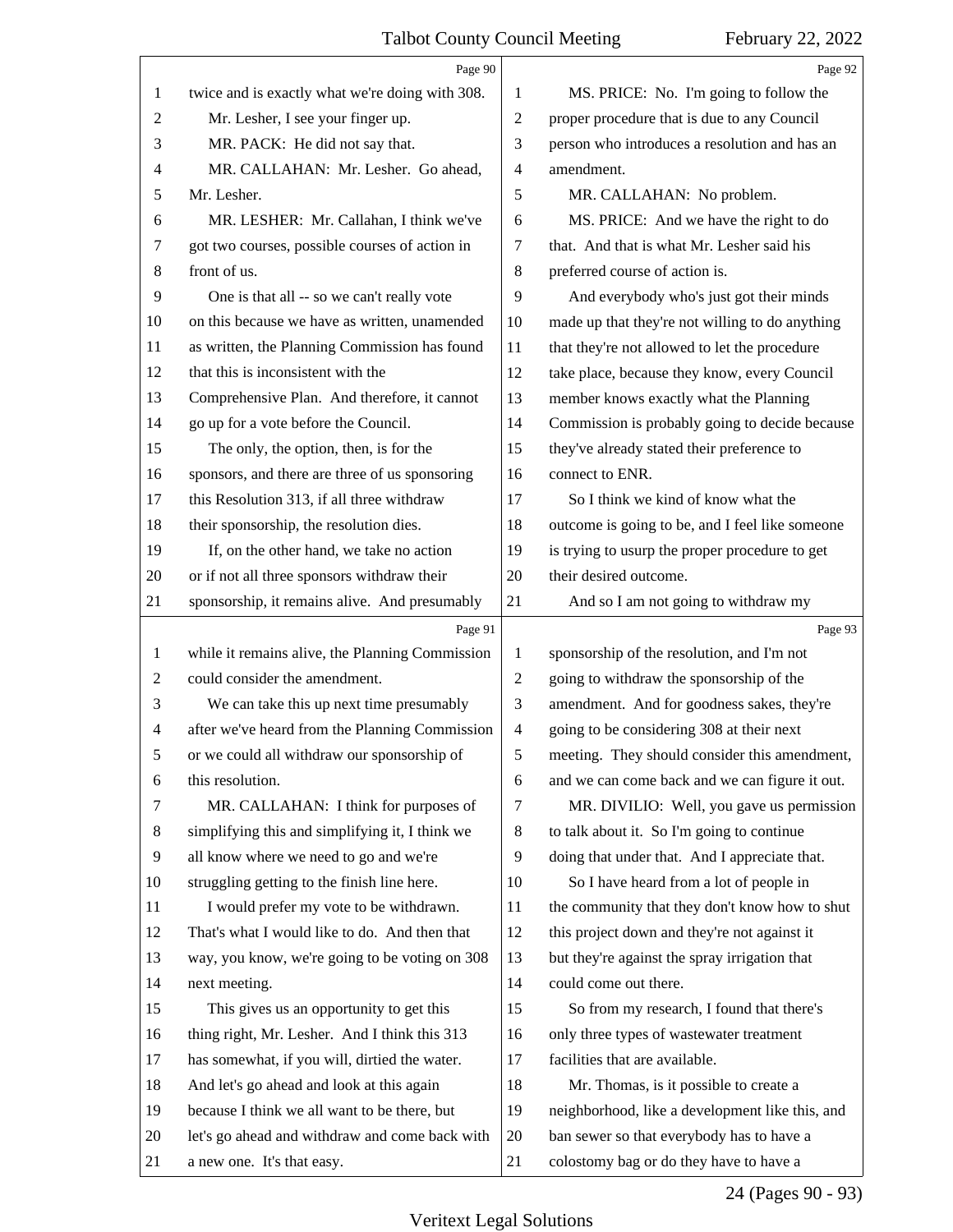<span id="page-24-0"></span>

|         | Page 94                                         |    | Page 96                                        |
|---------|-------------------------------------------------|----|------------------------------------------------|
| 1       | wastewater treatment facility?                  | 1  | solution is. They have -- the spray irrigation |
| 2       | MR. THOMAS: I cannot answer offhand             | 2  | is completely separate. That's their long-term |
| 3       | whether the development has to have a           | 3  | solution for the entire development.           |
| 4       | wastewater treatment system.                    | 4  | The short-term solution was to connect to      |
| 5       | I would think that septic would not be the      | 5  | the Trappe wastewater treatment plant, which   |
| 6       | preferred option, but I imagine -- I would have | 6  | based on information that we have learned, is  |
| 7       | to look at the code to confirm that. I don't    | 7  | not necessarily the best option.               |
| $\,8\,$ | know if Miguel can confirm that offhand.        | 8  | And I'm going to state this one more time.     |
| 9       | (Cross talk.)                                   | 9  | There are three different types of treatment   |
| 10      | MR. DIVILIO: And MDE, the governing body $10$   |    | that they have; the ENR, the BNR, and the      |
| 11      | of these facilities that approves them, is      | 11 | BIOLAC.                                        |
| 12      | going to issue a permit to make sure that it's  | 12 | Why wouldn't you require the best              |
| 13      | able to handle the load that it's receiving. I  | 13 | technology if it's available? If it wasn't     |
| 14      | mean that's their job.                          | 14 | available, that's fine. And it's not great.    |
| 15      | So I'm completely confused at what anybody      | 15 | But my point is there is no moratorium.        |
| 16      | is trying to achieve with 313. Is it that you   | 16 | The technology exists that can be brought in   |
| 17      | think that you said well, the Trappe plant is   | 17 | very rapidly for a short term while the        |
| 18      | not going to come for two years, so if we       | 18 | treatment plant is getting upgraded and while  |
| 19      | require them to wait until that's been upgraded | 19 | they're building their spray irrigation field  |
| 20      | so that you're putting a moratorium for two     | 20 | after MDE approves that.                       |
| 21      | years on that development, or are you giving    | 21 | This is a short-term interim solution to       |
|         |                                                 |    |                                                |
|         | Page 95                                         |    | Page 97                                        |
| 1       | the Planning Commission the tools to say this   | 1  | require them to connect to ENR technology,     |
| 2       | is the style facility that we would like to see | 2  | which they could do immediately. They don't    |
| 3       | there in the interim?                           | 3  | have to wait.                                  |
| 4       | Because I don't see that in there. Is the       | 4  | MR. DIVILIO: So I wasn't talking about         |
|         | interim problem solution in there?              | 5  | ENR and BIOLAC.                                |
| 6       | MS. PRICE: Mr. Divilio, I addressed that        | 6  | I was talking about direct discharge spray     |
| 7       | last month. There is technology that can be     | 7  | irrigation or the ground drilling pipes --     |
| 8       | brought in on a temporary basis.                | 8  | MS. PRICE: That has nothing to do with         |
| 9       | This is in no way, shape, or form a             | 9  | Resolution 313. That's a whole --              |
| 10      | moratorium. Not at all --                       | 10 | MR. DIVILIO: Right. So what I was              |
| 11      | MR. DIVILIO: That's in here? That's             | 11 | addressing was on this amendment, that I would |
| 12      | on -- where is --                               | 12 | think that amendment number two that we could  |
| 13      | MS. PRICE: No. It just says they have to        | 13 | send over to them is saying here is the        |
| 14      | connect to ENR technology. It doesn't matter    | 14 | solution of using a temporary package facility |
| 15      | what kind of ENR technology.                    | 15 | that would be able to maintain it until Trappe |
| 16      | You can bring in temporary modules              | 16 | is upgraded or until Lakeside is able to       |
| 17      | tomorrow or next week or whatever --            | 17 | develop theirs. But that's not in this.        |
| 18      | MR. DIVILIO: Why wouldn't we ask them to        | 18 | This is just saying --                         |
| 19      | evaluate the solution? Or is it their job to    | 19 | MS. PRICE: It's just broad. They can use       |
| 20      | come up with that?                              | 20 | whatever -- they can use anything they want as |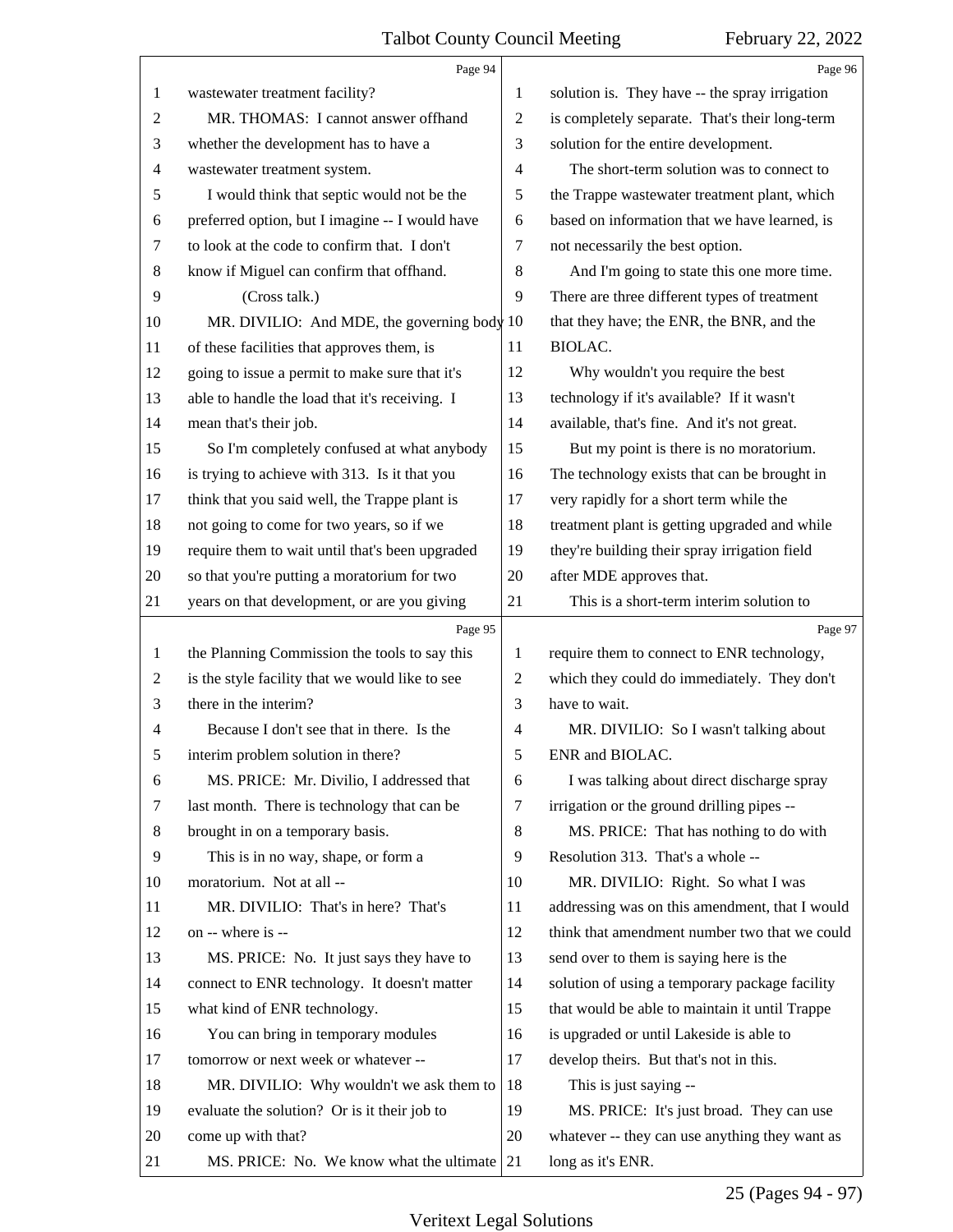<span id="page-25-0"></span>

|                | Page 98                                            |    | Page 100                                        |
|----------------|----------------------------------------------------|----|-------------------------------------------------|
| 1              | So if they want to use what you're                 | 1  | MR. SALINAS: So there's two parts to this       |
| $\overline{2}$ | speaking of, I'm told there are temporary          | 2  | 308 in terms of Planning Commission's role.     |
| 3              | modular units can be brought in to connect         | 3  | 308. My understanding the delay on the          |
| $\overline{4}$ | whatever homes are built while they're doing       | 4  | vote for 308 so the Planning Commission has an  |
| 5              | their other process.                               | 5  | opportunity to opine on 308.                    |
| 6              | And we're talking about the merits right           | 6  | And then there's 313, which is under            |
| 7              | now, which we can talk about at the next           | 7  | discussion now.                                 |
| 8              | meeting after we get a recommendation from the     | 8  | The Planning Commission has advertised          |
| 9              | Planning Commission and the resolution has been    | 9  | their March meeting, which is next week,        |
| 10             | introduced, the amendment has been introduced,     | 10 | Wednesday. I don't know. And I defer to         |
| 11             | and the next proper procedure, just like 308,      | 11 | county attorney on this for let's just say 308, |
| 12             | is to send it to the Planning Commission. And      | 12 | the Planning Commission's opinion on 308.       |
| 13             | then we can have the rest of this debate           | 13 | If it falls under discussion items, can we      |
| 14             | whether or not you agree with the                  | 14 | amend the agenda without -- with the agenda     |
| 15             | recommendation the Planning Commission will        | 15 | already having been advertised in The Star      |
| 16             | give us.                                           | 16 | Democrat? And if not, then we'll have to look   |
| 17             | But we are heed of -- putting the cart             | 17 | at an agenda or, I'm sorry, an April meeting    |
| 18             | before the horse here because we don't even        | 18 | for that.                                       |
| 19             | know what the Planning Commission thinks of the 19 |    | And then the same thing. Whatever               |
| 20             | amendment.                                         | 20 | conclusion is on Resolution 313, if indeed it   |
| 21             | And that's all that should be being                | 21 | does go back to the Planning Commission with an |
|                |                                                    |    |                                                 |
|                | Page 99                                            |    | Page 101                                        |
| 1              | discussed tonight and the procedure. And the       | 1  | amendment to the original resolution, that      |
| $\overline{2}$ | county attorney has told you that that is what     | 2  | definitely would have to get advertised, which  |
| 3              | is supposed to happen.                             | 3  | means it wouldn't go until April.               |
| 4              | MR. DIVILIO: Well, obviously it's                  | 4  | MS. PRICE: Well, I'm going to                   |
| 5              | procedure. But it's also procedure and             | 5  | respectfully say it should have been on their   |
| 6              | acceptable for somebody to withdraw theirs and     | 6  | agenda because the Council gave direction in    |
| 7              | it's fine for anybody to ask for that as well      | 7  | the January meeting for them to discuss it. So  |
| 8              | if they're completely against it.                  | 8  | if somebody dropped the ball in not getting on  |
| 9              | So I don't understand the hostility.               | 9  | the agenda, it was supposed to be on their      |
| 10             | We're trying to all get to the same point here.    | 10 | agenda in February and it was removed.          |
| 11             | MS. PRICE: Well, I'm not withdrawing my            | 11 | And if it hasn't been advertised, then          |
| 12             | sponsorship. So I would hope that it's all         | 12 | somebody needs to fix it because it should have |
| 13             | going forward now with the Planning Commission 13  |    | been because Council gave direction on both     |
| 14             | for their March meeting.                           | 14 | resolutions at our last meeting.                |
| 15             | MR. SALINAS: President Callahan.                   | 15 | MR. CALLAHAN: Mr. Thomas, you want to           |
| 16             | MR. CALLAHAN: Yes, sir.                            | 16 | speak any more about this?                      |
| 17             | MR. SALINAS: I'm sorry. It's kind of               | 17 | MR. THOMAS: Well, I'll just say as far as       |
| 18             | awkward.                                           | 18 | the Planning Commission, I mean just it's       |
| 19             | MR. CALLAHAN: Yeah.                                | 19 | important to keep in mind that 308 and 313 are  |
| 20             | MR. SALINAS: Sorry to interrupt.                   | 20 | two different things.                           |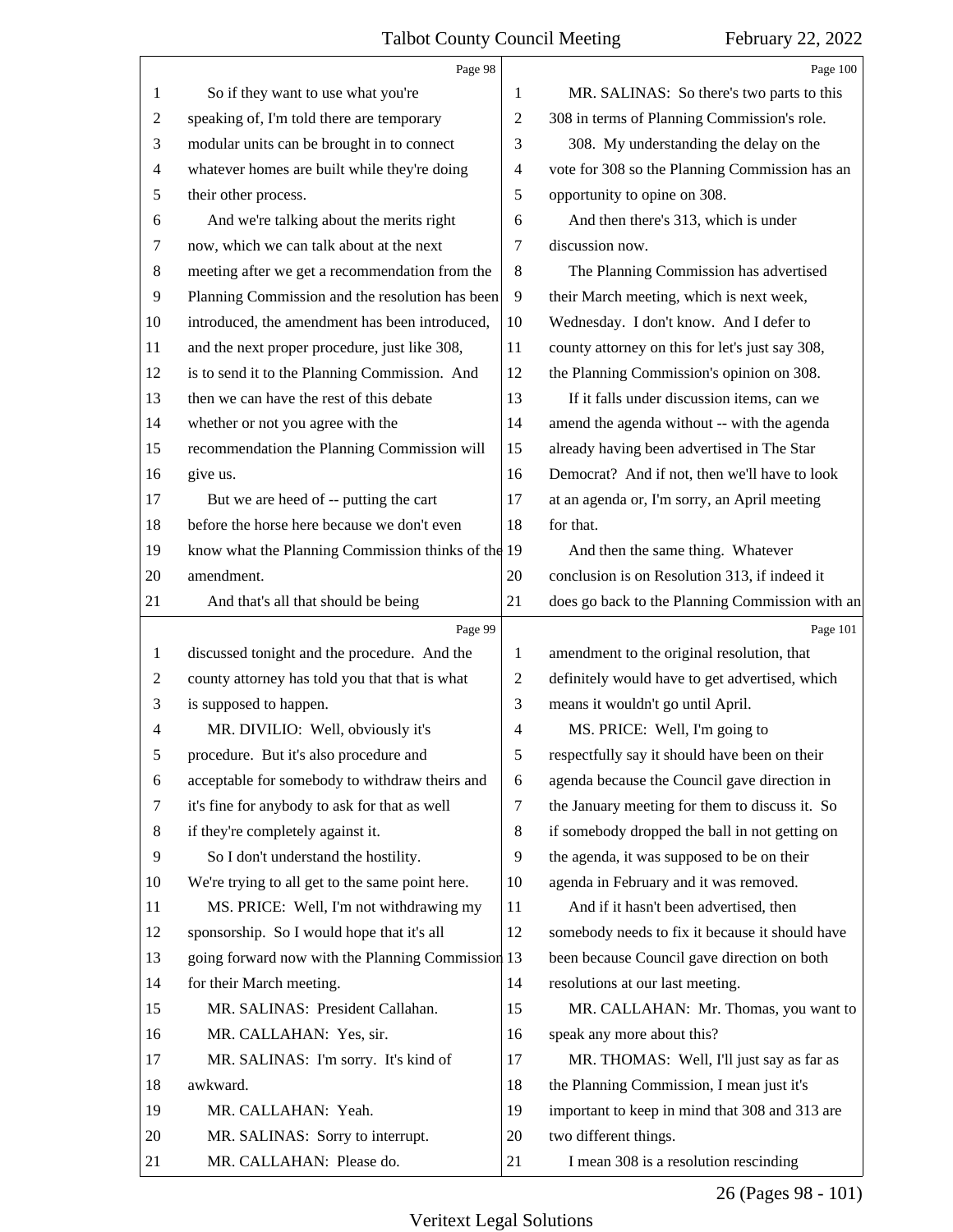<span id="page-26-0"></span>

|                | Page 102                                        |    | Page 104                                        |
|----------------|-------------------------------------------------|----|-------------------------------------------------|
| 1              | Resolution 281. So it's not a comprehensive     | 1  | relates to a condition on the connection of     |
| $\overline{2}$ | water and sewer plan amendment. 313             | 2  | phase one to the existing facility, similar as  |
| 3              | specifically is a comprehensive water and sewer | 3  | 308 does.                                       |
| 4              | plan amendment. So they don't quite follow the  | 4  | I don't know offhand whether in the past        |
| 5              | same process.                                   | 5  | they've treated -- there's no procedure for how |
| 6              | If the Planning Commission, I don't know        | 6  | these amendments, these introductions to        |
| 7              | that the Planning Commission has to have a      | 7  | amendments go back and then whether they have a |
| 8              | public hearing on 308, in which case I believe  | 8  | public hearing on them or not.                  |
| 9              | they probably could amend their agenda to add   | 9  | So I just have to look more closely at how      |
| 10             | this. The agenda can be amended to address      | 10 | that's been followed in the past to make sure   |
| 11             | items when they become known that weren't known | 11 | we're following the same practice.              |
| 12             | at the time of publication.                     | 12 | MR. CALLAHAN: (Inaudible.)                      |
| 13             | But if the comprehensive water and sewer        | 13 | MR. LESHER: Well, I think that we don't         |
| 14             | plan amendments typically have a public hearing | 14 | have withdrawal of all the sponsors. And so we  |
| 15             | before the Planning Commission, then this       | 15 | can move on to the next agenda item.            |
| 16             | amendment coming back would probably require    | 16 | MR. CALLAHAN: All right. So --                  |
| 17             | another public hearing, in which case it would  | 17 | MR. PACK: Mr. Callahan, a point of order.       |
| 18             | be too late to get that published for the March | 18 | Since 313 is before you for vote, as the chair, |
| 19             | meeting.                                        | 19 | you can always choose to table this. I don't    |
| 20             | MR. CALLAHAN: Mr. Lesher.                       | 20 | think you can just leave it hanging out there   |
| 21             | MS. PRICE: Well, I've got a question.           | 21 | and just move on to the next item. You must     |
|                |                                                 |    |                                                 |
|                | Page 103                                        |    | Page 105                                        |
| 1              | MR. CALLAHAN: Go ahead, Ms. Price.              | 1  | address it, as uncomfortable as it may be.      |
| 2              | MS. PRICE: When we have amendments and if       | 2  | So either you can call the vote on 313 or       |
| 3              | we've already had a public hearing, the county  | 3  | you can choose to table 313. But you just       |
| 4              | attorney always tells us whether they're        | 4  | can't move on.                                  |
| 5              | substantive or not.                             | 5  | MS. PRICE: No. It's going to the                |
| 6              | So the Planning Commission has already had      | 6  | Planning Commission. That's the next point.     |
| 7              | a public hearing on 313. And when you and I     | 7  | The amendment is going to the Planning --       |
| 8              | talked about this amendment, you told me it     | 8  | MR. PACK: 313 has already gone to the           |
| 9              | wasn't substantive.                             | 9  | Planning Commission. They've already            |
| 10             | So wouldn't that follow the same                | 10 | considered it and they've already said it's not |
| 11             | procedure? They've already had their public     | 11 | consistent with the Planning Commission water   |
| 12             | hearing and now they're just reviewing an       | 12 | and sewer plan.                                 |
| 13             | amendment. They've already had their public     | 13 | MS. PRICE: You don't listen very well.          |
| 14             | hearing.                                        | 14 | The amendment is going to the --                |
| 15             | And so if you told me it wasn't                 | 15 | MR. PACK: There is no amendment to 313          |
| 16             | substantive, then it shouldn't be substantive   | 16 | before the Planning Commission.                 |
| 17             | for the Planning Commission either and they     | 17 | MS. PRICE: -- Mr. Thomas --                     |
| 18             | should be able to add it back into their        | 18 | MR. PACK: -- keep on saying that over and       |
| 19             | agenda.                                         | 19 | over.                                           |
| 20             | MR. THOMAS: I don't believe it is a             | 20 | I'm talking about the agenda that we voted      |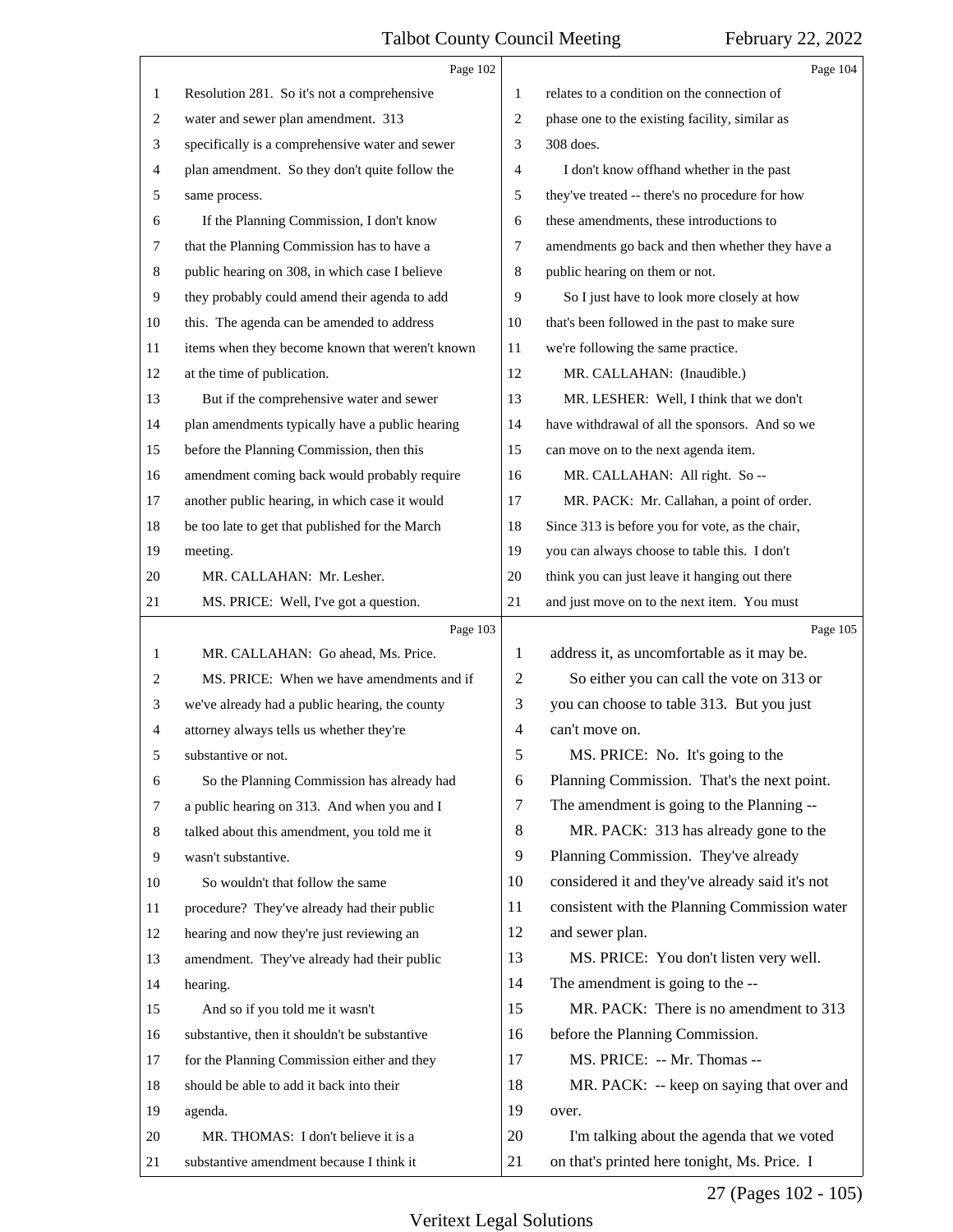<span id="page-27-0"></span>

|              | Page 106                                        |    | Page 108                                        |
|--------------|-------------------------------------------------|----|-------------------------------------------------|
| 1            | don't know what you're talking about. I'm       | 1  | motion --                                       |
| 2            | talking about the agenda that's printed that we | 2  | MR. PACK: Thank you.                            |
| 3            | all agreed on no more than three hours ago when | 3  | MR. THOMAS: But the introduction, any           |
| 4            | we started at this. This is what I'm talking    | 4  | member can introduce the amendment.             |
| 5            | about, 313 as printed in your packet.           | 5  | MS. PRICE: Correct. An introduction of          |
| 6            | MR. CALLAHAN: I'll tell you what --             | 6  | the amendment is to go to the Planning          |
| 7            | MR. PACK: 313 as printed in your packet.        | 7  | Commission.                                     |
| 8            | MR. CALLAHAN: I don't want to hear any          | 8  | MR. PACK: No, it's not. No, it's not.           |
| 9            | more. I don't want to hear any more. We're      | 9  | MS. PRICE: Okay. Then you can tell your         |
| 10           | going to table it. So that ends that.           | 10 | county attorney that he's wrong.                |
| 11           | MS. PRICE: Mr. Callahan, you can't just         | 11 | He just told you an introduction is             |
| 12           | make it go away. There is an amendment --       | 12 | different than a motion and a second to vote.   |
| 13           | MR. CALLAHAN: I didn't. I said I tabled         | 13 | An introduction, just like introduction of a    |
| 14           | it. I didn't make it go away.                   | 14 | resolution, goes to the Planning Commission.    |
| 15           | MS. PRICE: -- amendment on the floor to         | 15 | MR. PACK: Ms. Price, you can introduce          |
| 16           | go to the Planning Commission.                  | 16 | anything. You can introduce in writing, you     |
| 17           | MR. CALLAHAN: That's fine. Let it go.           | 17 | can introduce verbally.                         |
| 18           | MS. PRICE: And it needs to go to the            | 18 | But that introduction is not a gateway,         |
| 19           | Planning Commission at their next meeting.      | 19 | it's not a free pass for that amendment to now  |
| 20           | MR. CALLAHAN: Let it go, let it go.             | 20 | move forward. It still has to be acted upon.    |
| 21           | MS. PRICE: But tabling it makes it go           | 21 | MS. PRICE: (Inaudible.)                         |
|              |                                                 |    |                                                 |
|              | Page 107                                        |    | Page 109                                        |
| $\mathbf{1}$ | completely away and that is unacceptable.       | 1  | MR. PACK: -- on the table.                      |
| 2            | MR. CALLAHAN: No, it doesn't. You can           | 2  | MS. PRICE: Mr. Thomas, please fix this.         |
| 3            | bring it up at any time.                        | 3  | You've told him three times an introduction can |
| 4            | MR. PACK: There is no amendment.                | 4  | go to the Planning Commission.                  |
| 5            | MR. CALLAHAN: You can bring it up at any        | 5  | MR. THOMAS: That is correct.                    |
| 6            | time.                                           | 6  | MR. PACK: He did not say that. You said         |
| 7            | MR. PACK: You can make your amendment at        | 7  | that three times. He has not said that.         |
| 8            | any time, but the amendment that was introduced | 8  | MR. THOMAS: I think there's a couple of         |
| 9            | last week, if I remember, two weeks ago, if I   | 9  | ways it could work.                             |
| 10           | remember correctly, the second to that          | 10 | The introduction, introduce a written           |
| 11           | amendment was withdrawn.                        | 11 | amendment, like was done with 313. And then     |
| 12           | MS. PRICE: Mr. Thomas, can you please           | 12 | you can move that, you can send that to the     |
| 13           | clarify, like you did to Mr. Lesher? You don't  | 13 | Planning Commission for their recommendation as |
| 14           | need a second to introduce an amendment.        | 14 | a comprehensive water and sewer plan amendment. |
| 15           | MR. THOMAS: A second is not needed --           | 15 | You can make a motion to amend Resolution       |
| 16           | MR. PACK: You do need a second to an            | 16 | 313 as set forth in this amendment, put it up.  |
| 17           | amendment. You do.                              | 17 | And if it passes, then you send the resolution  |
| 18           | MS. PRICE: Listen to him.                       | 18 | as amended to the Planning Commission.          |
| 19           | MR. THOMAS: The motion to amend has to          | 19 | The way it's been done in the past is the       |
| 20           | have a second, just like any other motion, and  | 20 | introduction was sent to the Planning           |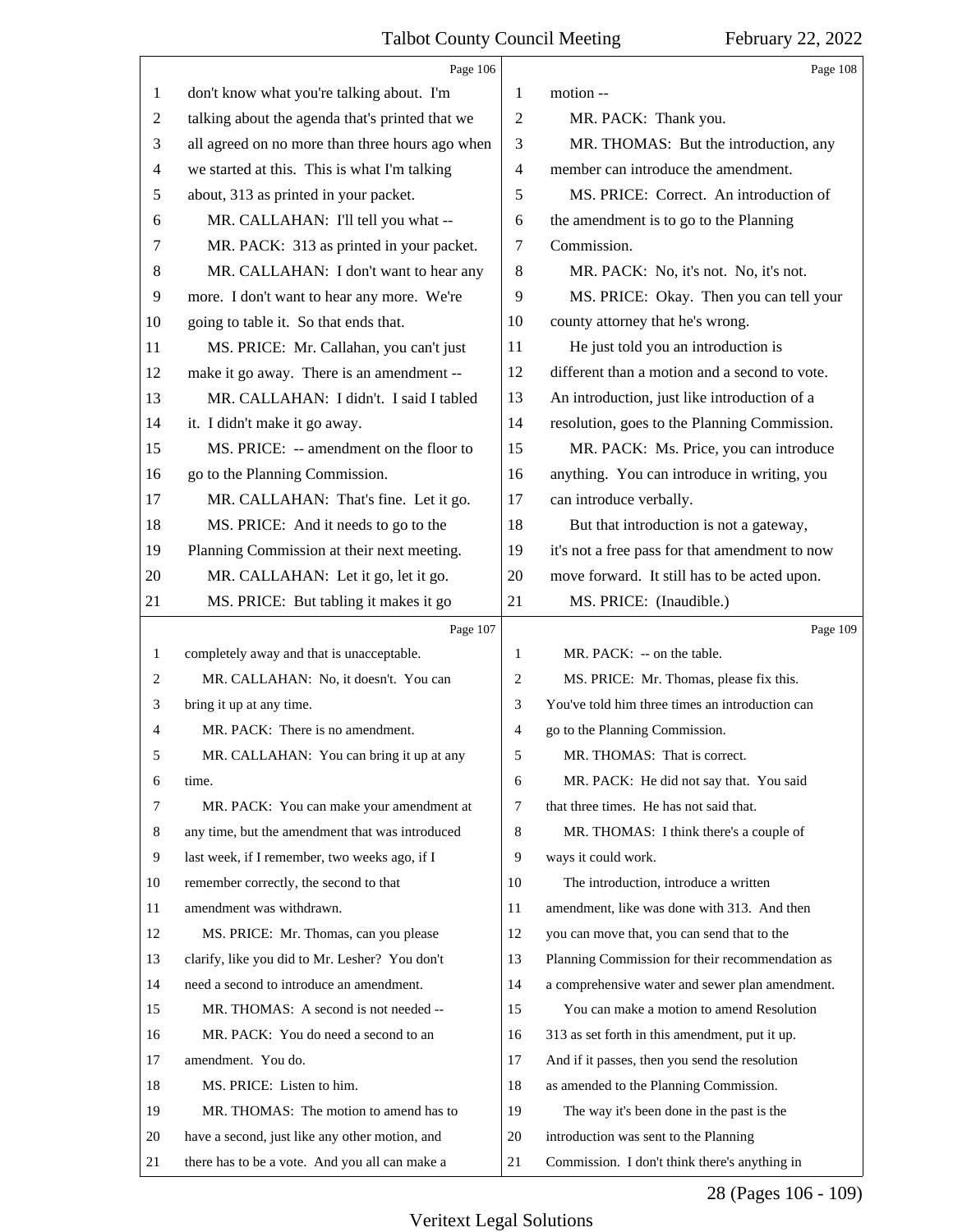<span id="page-28-0"></span>

|                | Page 110                                       |                | Page 112                                        |
|----------------|------------------------------------------------|----------------|-------------------------------------------------|
| $\mathbf{1}$   | the rules or Robert's Rules that specifically  | 1              | And so if we have done introductions            |
| 2              | addresses that one way or the other.           | $\overline{2}$ | before and they have gone to the Planning       |
| 3              | To me, I think it actually makes more          | 3              | Commission, then that's exactly what should     |
| 4              | sense to vote on the amendment first so you're | 4              | happen because I don't have enough information, |
| 5              | not sending piecemeal introduced amendments.   | 5              | nor does the rest of the Council have enough    |
| 6              | But you have a precedent for doing it that way | 6              | information if they're willing to listen, to    |
| $\tau$         | in the past, so I think you can do it either   | 7              | get the Planning Commission's feedback on       |
| 8              | way.                                           | 8              | whether this amendment is consistent with the   |
| 9              | MR. CALLAHAN: So what I'm hearing -- bear      | 9              | Comprehensive Plan.                             |
| 10             | with me, Mr. Pack, bear with me. What I'm      | 10             | That's all I want to know. It's one --          |
| 11             | hearing from Mr. Thomas is your recommendation | 11             | MR. DIVILIO: I understand that. I               |
| 12             | is call for the vote, that's what your         | 12             | understand that, Ms. Price. But what you're     |
| 13             | recommendation is, because this doesn't have   | 13             | looking at right now has been in front of the   |
| 14             | the amendment on it.                           | 14             | Planning Commission.                            |
| 15             | Is that what I'm hearing?                      | 15             | MS. PRICE: No, it hasn't. The amendment         |
| 16             | MR. THOMAS: This agenda does not have the      | 16             | has not been in front of --                     |
| 17             | amendment on it. Or somebody can make a motion | 17             | MR. CALLAHAN: I'm not saying that. I'm          |
| 18             | to amend Resolution 313. When we did this with | 18             | not saying that now. I'm not saying that.       |
| 19             | the rules of procedure resolution, 311, where  | 19             | What we're dealing with tonight has been        |
| 20             | somebody made a motion to amend a certain      | 20             | in front of the Planning Commission.            |
| 21             | section of that resolution by changing one     | 21             | MS. PRICE: Then there's a problem with          |
|                |                                                |                |                                                 |
|                | Page 111                                       |                | Page 113                                        |
| 1              | sentence to read a different way or insert or  | 1              | what's written on our agenda this evening       |
| $\overline{c}$ | delete language.                               | $\overline{2}$ | because the amendment was introduced at the     |
| 3              | So I mean that's an option as well.            | 3              | last session. So that amendment --              |
| 4              | MS. PRICE: So if I have to make a motion       | $\overline{4}$ | MR. CALLAHAN: Let's go ahead. I'm going         |
| 5              | to reintroduce this amendment that was already | 5              | to call for the vote. I'm going to call for     |
| 6              | read into the record and introduced, I'll do   | 6              | the vote for 313.                               |
| 7              | that again. But we already did that and        | 7              | MR. LESHER: Mr. Callahan, I don't think         |
| 8              | everybody is ignoring the fact that the        | 8              | that we can do that since there's no --         |
| 9              | amendment was properly introduced.             | 9              | (Cross talk.)                                   |
| 10             | And you just said that if introduced, and      | 10             | MS. PRICE: You can't. You can't do that.        |
| 11             | there's precedent for it, it can go to the     | 11             | MR. LESHER: -- recommendation from the          |
| 12             | Planning Commission.                           | 12             | Planning Commission. We can't vote on this      |
| 13             | I don't care what makes more sense or          | 13             | because unamended it's not eligible to be voted |
| 14             | what's clear. If the rules allow and there's   | 14             | on.                                             |
| 15             | precedent for an introduction of an amendment  | 15             | We could withdraw sponsorship, as you have      |
| 16             | to go to the Planning Commission, then that's  | 16             | offered to do. Ms. Price --                     |
| 17             | where it should go, period.                    | 17             | MR. CALLAHAN: I think that's what we            |
| 18             | MR. THOMAS: I'm just pointing out the          | 18             | should do --                                    |
| 19             | options.                                       | 19             | MS. PRICE: No.                                  |
| 20             | MS. PRICE: It's an option. But that            | 20             | MR. CALLAHAN: We've got to do either-or,        |

29 (Pages 110 - 113)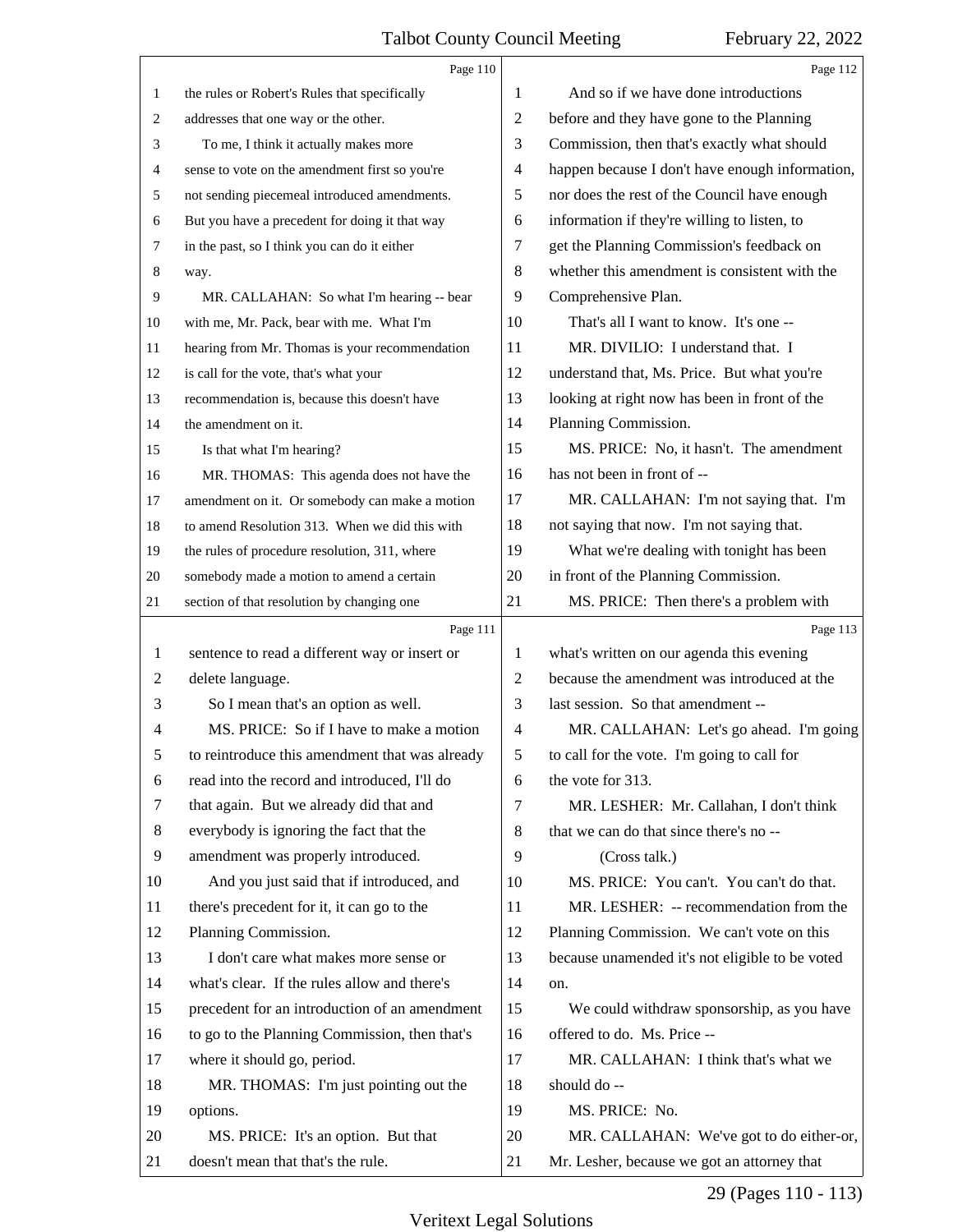<span id="page-29-0"></span>

|    | Page 114                                        |                | Page 116                                        |
|----|-------------------------------------------------|----------------|-------------------------------------------------|
| 1  | gives us that option. We got an attorney that   | 1              | MS. PRICE: Mr. Thomas, can you repeat           |
| 2  | gives us that option.                           | $\overline{2}$ | yourself for a fifth time?                      |
| 3  | Go ahead, Mr. Pack.                             | 3              | MR. THOMAS: The amendments only require         |
| 4  | MR. PACK: Just a point of clarification,        | 4              | one for introduction. They don't require a      |
| 5  | Mr. Lesher. You can vote on 313 as it's         | 5              | consensus for introduction. They require a      |
| 6  | drafted and as it appears.                      | 6              | consensus for it to pass.                       |
| 7  | So to say that you can't do that is             | 7              | MR. PACK: Correct.                              |
| 8  | misleading.                                     | 8              | (Cross talk.)                                   |
| 9  | You most certainly can vote on 313 as it        | 9              | MR. PACK: -- way to go forward. That's          |
| 10 | is drafted. It has gone before the Planning     | 10             | just introduction.                              |
| 11 | Commission and the Public Works Advisory Board. | 11             | MS. PRICE: No, no, no. Say that again.          |
| 12 | They both have made a ruling of inconsistency   | 12             | Introduction can go to the Planning             |
| 13 | on this document.                               | 13             | Commission --                                   |
| 14 | So to say that you can't vote on it is          | 14             | MR. PACK: No, it cannot.                        |
| 15 | misleading. You can. And if you wish to table   | 15             | (Cross talk.)                                   |
| 16 | it and then reintroduce it later down the road, | 16             | MS. PRICE: Mr. Thomas --                        |
| 17 | you're more than welcome to do that. But let's  | 17             | MR. PACK: -- pass.                              |
| 18 | at least have some semblance of order.          | 18             | MS. PRICE: That's not true.                     |
| 19 | MR. CALLAHAN: Right.                            | 19             | Mr. Thomas, answer the question.                |
| 20 | MR. PACK: 313 as it appears tonight can         | 20             | MR. THOMAS: Yes, I believe it can.              |
| 21 | be voted on.                                    | 21             | MS. PRICE: There you go, for the sixth          |
|    |                                                 |                |                                                 |
|    | Page 115                                        |                | Page 117                                        |
| 1  | MS. PRICE: There is an amendment that was       | $\mathbf{1}$   | time tonight.                                   |
| 2  | introduced, period. And you're all ignoring     | 2              | MR. CALLAHAN: And Mr. Thomas, I want to         |
| 3  | that, except for Mr. Lesher. He knows.          | 3              | make sure I understand. So if this new          |
| 4  | MR. DIVILIO: I don't believe I'm ignoring       | 4              | amendment can go to the Planning Commission, if |
| 5  | it.                                             | 5              | it can, that's fine, but it's not this one      |
| 6  | MR. CALLAHAN: I know I'm not.                   | 6              | we're looking it, it's a new one?               |
| 7  | MS. PRICE: It's so simple. There's an           | $\tau$         | MS. PRICE: It's the one that was read           |
| 8  | amendment introduced and there's Council        | 8              | into the record.                                |
| 9  | members who are not willing to let the Planning | 9              | MR. THOMAS: It would be the amendment to        |
| 10 | Commission weigh in on it. And that's the       | 10             | 313. It's not 313. They would just be looking   |
| 11 | proper procedure, and this is --                | 11             | at the amendment to 313.                        |
| 12 | MR. PACK: Ms. Price, let's be very              | 12             | MR. PACK: But what Mr. Callahan asked           |
| 13 | simple. Introduce your amendment.               | 13             | you, Mr. Thomas, was that's not what's on the   |
| 14 | You pulled your second last week.               | 14             | agenda tonight. That's what he asked you.       |
| 15 | Call the vote on the amendment. If the          | 15             | MR. THOMAS: The amendment is not on the         |
| 16 | majority decides for the amendment to go        | 16             | agenda, correct.                                |
| 17 | forward, then send it forward.                  | 17             | MR. PACK: Right.                                |
| 18 | To keep on saying there was precedent is        | 18             | MS. PRICE: So explain to me how it could        |
| 19 | also misleading because every time there has    | 19             | have been introduced, and maybe somebody wrote  |
| 20 | been an amendment, there has been consensus,    | 20             | the agenda incorrectly, but that amendment was  |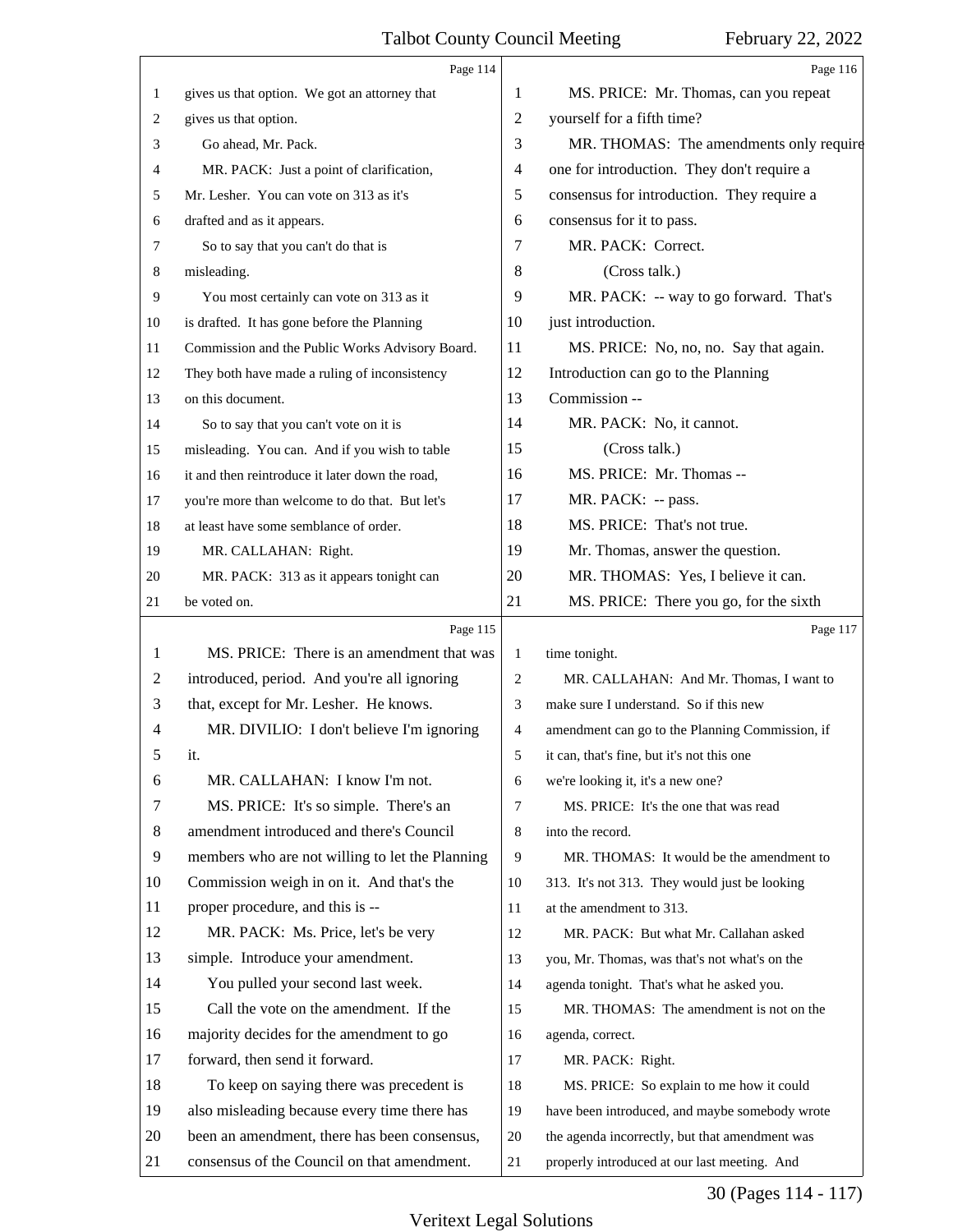<span id="page-30-0"></span>

|                | Page 118                                        |                | Page 120                                        |
|----------------|-------------------------------------------------|----------------|-------------------------------------------------|
| 1              | so maybe somebody wrote it wrong.               | 1              | what we're all asking for at this time.         |
| $\overline{c}$ | But just because someone made a mistake in      | $\overline{2}$ | Nobody is saying that this is a negative        |
| 3              | how they wrote the agenda does not --           | 3              | or that we're completely against this.          |
| 4              | MR. PACK: There wasn't a second.                | $\overline{4}$ | You're asking for an amendment to a             |
| 5              | MS. PRICE: It doesn't need a second.            | 5              | resolution to go over to the Planning           |
| 6              | Mr. Thomas has told you that six times tonight. | 6              | Commission. And we're addressing some concerns  |
| 7              | Didn't need a second for introduction.          | $\overline{7}$ | that we have. That's all that we're doing.      |
| 8              | MR. CALLAHAN: Let's ask Mr. Thomas.             | 8              | And yes. I, my biggest concern with them        |
| 9              | Let's ask Mr. Thomas. And I know we're putting  | 9              | is that we have confused MDE because things     |
| 10             | him on the spot.                                | 10             | have been done so many different times.         |
| 11             | Mr. Thomas, what do you think the best          | 11             | I have recently said over and over again        |
| 12             | avenue would go tonight on what you see in      | 12             | that I love how Annapolis breaks for a session  |
| 13             | front of us? You've heard all of us. We know    | 13             | so people have time to sit back, reevaluate,    |
| 14             | we want to try to get to the finish line with   | 14             | and come back together again.                   |
| 15             | this. So what do you recommend?                 | 15             | And sometimes that's what you have to do.       |
| 16             | MR. THOMAS: I recommend that somebody           | 16             | Sometimes it takes a week. Sometimes it takes   |
| 17             | make a motion to adopt the amendment to         | 17             | a day.                                          |
| 18             | Resolution 313 and put it to a vote.            | 18             | MS. PRICE: We're not following proper           |
| 19             | MS. PRICE: Can I ask why? How can we            | 19             | procedure. It was introduced. It may go to      |
| 20             | vote on something that the Planning Commission  | 20             | the Planning Commission. And y'all are trying   |
| 21             | hasn't reviewed?                                | 21             | to usurp that process.                          |
|                |                                                 |                |                                                 |
|                | Page 119                                        |                | Page 121                                        |
| 1              | MR. THOMAS: They still have to review it.       | 1              | MR. DIVILIO: I am not trying to stop that       |
| 2              | You can't --                                    | $\overline{2}$ | process in any way other than to --             |
| 3              | MR. CALLAHAN: It's still going --               | 3              | MS. PRICE: Council --                           |
| 4              | (Cross talk.)                                   | $\overline{4}$ | MR. DIVILIO: -- ask you for a little bit        |
| 5              | MR. THOMAS: -- resolution until the             | 5              | more time that we could work together on        |
| 6              | Planning Commission --                          | 6              | something.                                      |
| 7              | MS. PRICE: That is a predetermined              | 7              | MS. PRICE: This has been going on for           |
| 8              | outcome because it's not going to pass and      | 8              | months. And it was properly introduced, and     |
| 9              | everybody knows that.                           | 9              | this is the right thing to do, to wait two more |
| $10\,$         | So if it doesn't require three Council          | 10             | weeks for them to give us what they think and   |
| 11             | members in the affirmative to go to the         | 11             | then we can come back and we can finish this    |
| 12             | Planning Commission and it can go to them       | 12             | conversation.                                   |
| 13             | simply by one person introducing it, that's the | 13             | But we don't have all of the information        |
| 14             | way it needs to be done because otherwise we    | 14             | that we need to take a proper vote on this      |
| 15             | have a predetermined outcome that we're         | 15             | amendment. And they have time to review it.     |
| 16             | disallowing a properly introduced amendment for | 16             | And that is the right thing to do, rather       |
| 17             | the Planning Commission to never review. That   | 17             | than to usurp the process and to spend another  |
| 18             | is wrong.                                       | 18             | hour arguing over this and looking like fools.  |
| 19             | MR. DIVILIO: I believe we're giving you         | 19             | It is a process that is proper, and this        |
| 20             | the opportunity to work with us to come up with | 20             | Council is trying to stop it.                   |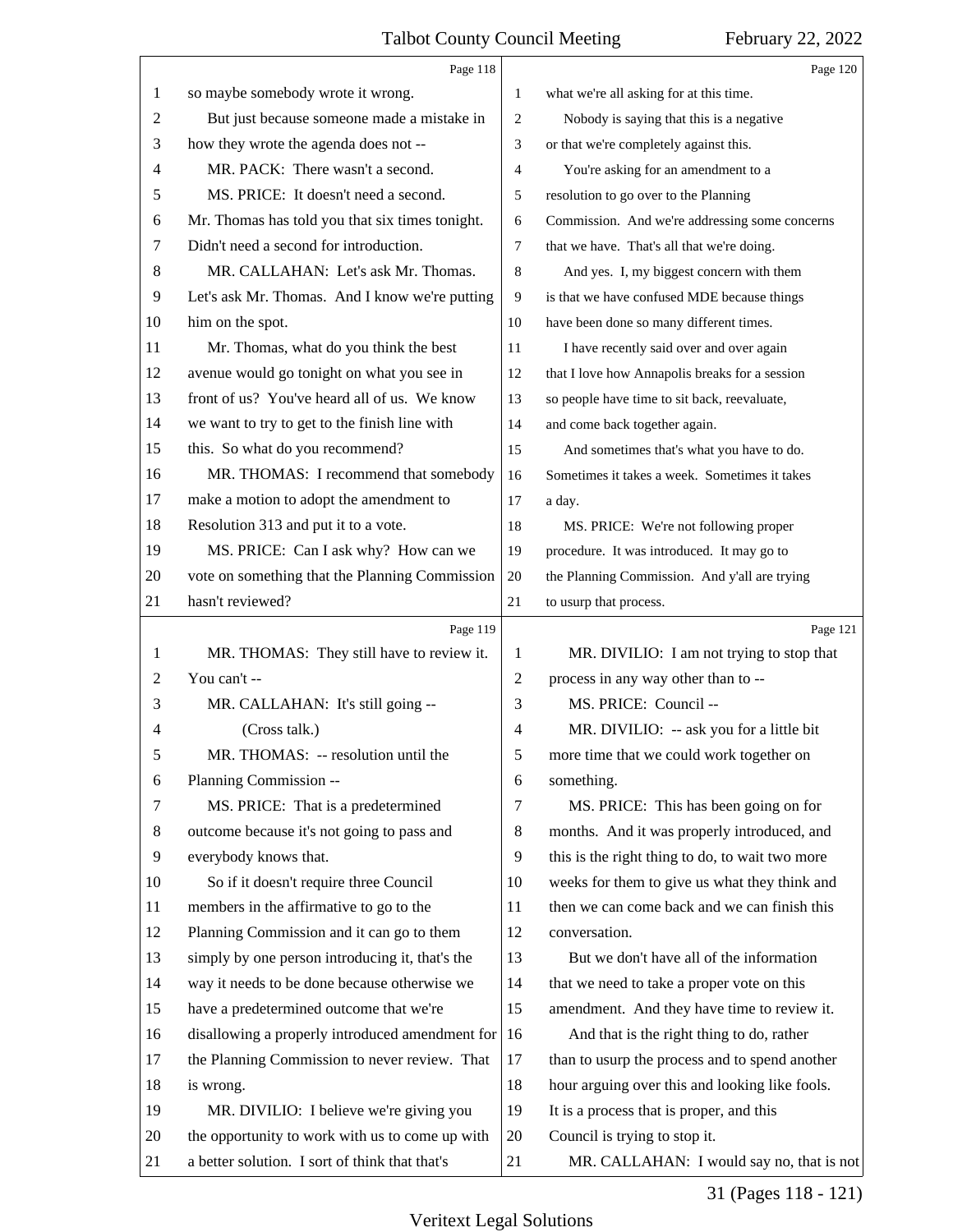<span id="page-31-0"></span>

|    | Page 122                                        |                | Page 124                                        |
|----|-------------------------------------------------|----------------|-------------------------------------------------|
| 1  | true.                                           | 1              | But I know what the proper procedure is.        |
| 2  | MS. PRICE: It only takes one Council            | 2              | The county attorney told us. And it only takes  |
| 3  | member one --                                   | 3              | one Council member to introduce a resolution or |
| 4  | (Cross talk.)                                   | $\overline{4}$ | an amendment. And that has been done.           |
| 5  | MR. CALLAHAN: Ms. Price, this Council is        | 5              | MR. DIVILIO: Mr. Callahan, out of               |
| 6  | not trying to stop anything. Okay.              | 6              | whatever term we've always used for it, I'm not |
| 7  | MS. PRICE: You're not letting it go to          | 7              | prepared to vote on this tonight. So I'd ask    |
| 8  | the Planning Commission.                        | 8              | that we set it aside.                           |
| 9  | MR. CALLAHAN: We wouldn't have been three       | 9              | MR. CALLAHAN: Thank you, Mr. Divilio.           |
| 10 | months in meetings. So don't even try to go     | 10             | Let's go ahead and set this thing aside and     |
| 11 | down an avenue that we're not patient. We're    | 11             | we'll give it another couple of weeks.          |
| 12 | trying --                                       | 12             | MR. PACK: So we're just going to, you're        |
| 13 | MS. PRICE: So Mr. Thomas just told you          | 13             | tabling it, right?                              |
| 14 | that it only takes introduction by one Council  | 14             | MR. CALLAHAN: Yup. Whatever term we             |
| 15 | member to go to the Planning Commission.        | 15             | need.                                           |
| 16 | MR. CALLAHAN: No, he didn't tell me that.       | 16             | MR. PACK: Okay. We just want to make            |
| 17 | He told you to vote on it is what he told you.  | 17             | sure we use the correct procedure. You're       |
| 18 | MS. PRICE: No. He said that would be            | 18             | going to table 313. That's fine.                |
| 19 | easier. But sometimes, sometimes that's not     | 19             | MR. CALLAHAN: Okay. Let's move on.              |
| 20 | the way to do it. That's not what has to        | 20             | Let's move on to discussion of solar panels in  |
| 21 | happen.                                         | 21             | the county.                                     |
|    |                                                 |                |                                                 |
|    | Page 123                                        |                | Page 125                                        |
| 1  | If that was the rule, if it was absolutely      | 1              | MR. DIVILIO: We've got the golf, Parks          |
| 2  | Robert's Rules that we had to take a vote on    | $\overline{2}$ | and Rec stuff.                                  |
| 3  | every amendment before we ever sent something   | 3              | MR. CALLAHAN: Oh, we do?                        |
| 4  | to the Planning Commission, then that's what we | $\overline{4}$ | MR. DIVILIO: Yup. 1496.                         |
| 5  | would do. But that's not the case.              | 5              | MR. CALLAHAN: That's why I got you.             |
| 6  | MR. CALLAHAN: What we should do.                | 6              | That's why I got you. Thank you there,          |
| 7  | MS. PRICE: No.                                  | 7              | brother. Appreciate it.                         |
| 8  | (Cross talk.)                                   | 8              | And I think Preston is on here. So              |
| 9  | MR. CALLAHAN: The thought process is is         | 9              | Preston's going to be, he's going to be mad at  |
| 10 | we want to get this thing right and we want it  | 10             | me; isn't he?                                   |
| 11 | to go to the Planning Commission.               | 11             | Please tell him I didn't try to bypass          |
| 12 | MS. PRICE: So let's send it. So let's           | 12             | him. Good Lord.                                 |
| 13 | send it.                                        | 13             | Madam Secretary, could you go ahead and         |
| 14 | And I'm done for the evening. I'm done          | 14             | read the bill, please.                          |
| 15 | for the evening.                                | 15             | SECRETARY: Bill Number 1496, a bill to          |
| 16 | It was properly introduced. We need to          | 16             | repeal and reenact Chapter 102, Parks and       |
| 17 | send it to the Planning Commission. I'm done    | 17             | Recreation, Talbot County Code, and to enact a  |
| 18 | speaking on it. If you guys want to do          | 18             | new Chapter 76 entitled Golf Board.             |
| 19 | something else and table it and ignore what     | 19             | MR. CALLAHAN: Okay. That sounds good.           |
| 20 | proper procedure is, then that's what you all   | 20             | I'm going to open that to the floor.            |

32 (Pages 122 - 125)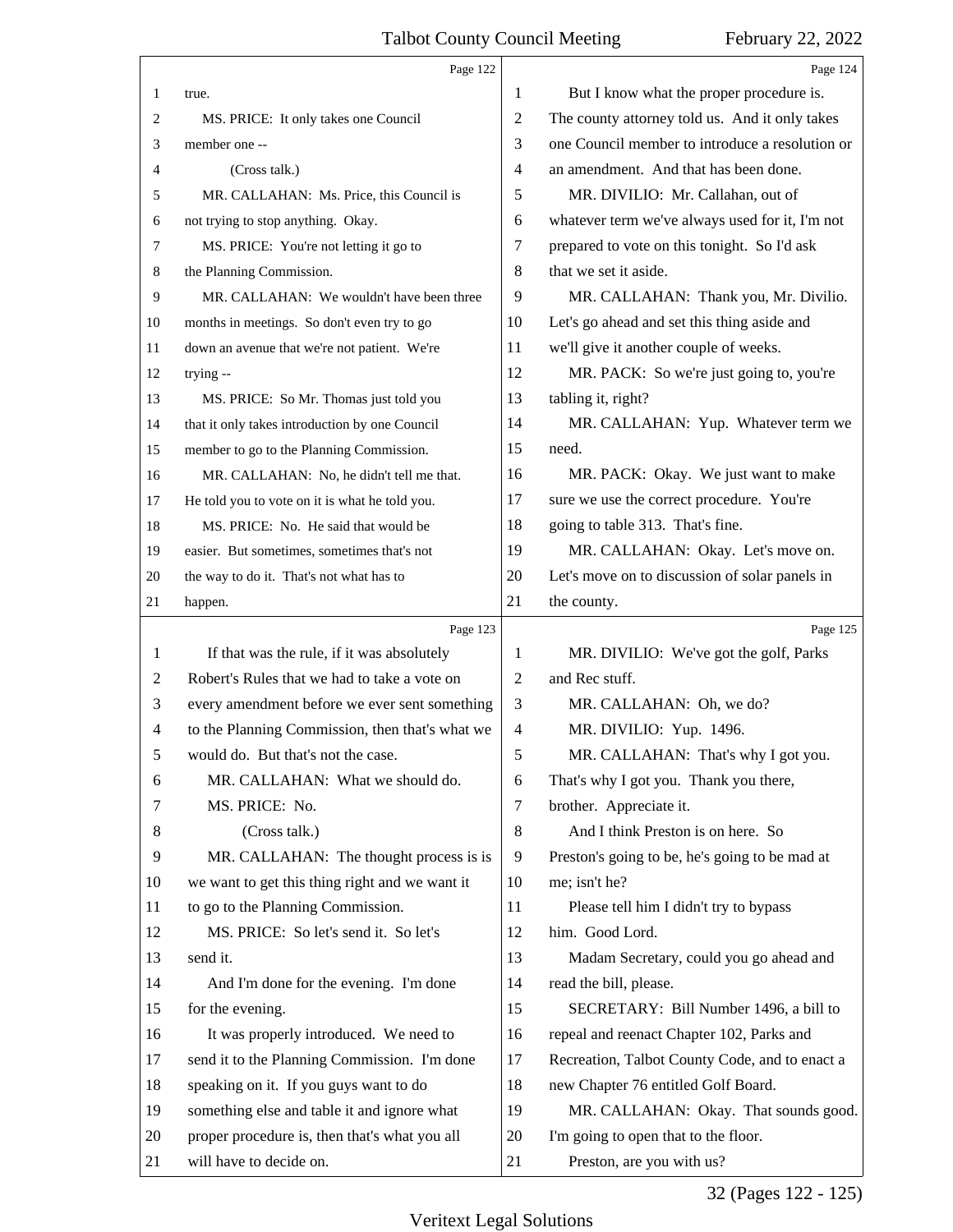<span id="page-32-0"></span>

|              | Page 126                                        |    | Page 128                                        |
|--------------|-------------------------------------------------|----|-------------------------------------------------|
| 1            | MR. PEPER: I am. Can you hear me?               | 1  | these playgrounds and play and not be in danger |
| 2            | MR. CALLAHAN: Yeah.                             | 2  | in any way of harmful equipment or people or    |
| 3            | MR. PEPER: I'm glad Frank had me there.         | 3  | things like that.                               |
| 4            | MR. CALLAHAN: I'll tell you what. I'm           | 4  | So I want to give Preston the tools that        |
| 5            | going to pay for that one; aren't I? I'm going  | 5  | he needs to maintain them. And as we're         |
| 6            | to pay, you know. But I got a smile out of you  | 6  | growing, which I'm excited that we are doing    |
| 7            | anyway.                                         | 7  | and expanding our parks and community, I want   |
| 8            | Go ahead, buddy. Let us know what's             | 8  | to make sure that he has the tools to keep      |
| 9            | happening.                                      | 9  | those safe as well as when they open.           |
| 10           | MR. PEPER: So this is something that's          | 10 | So I'm prepared to support this.                |
| 11           | been almost about, actually it's been almost a  | 11 | MR. CALLAHAN: Any other Council member          |
| 12           | calendar year just trying to get these rules in | 12 | want to say anything?                           |
| 13           | place. This is something that really it's just  | 13 | I think we're good. You're doing a good         |
| 14           | getting our rules into the code book so they're | 14 | job out there, Preston. Really appreciate it.   |
| 15           | enforceable.                                    | 15 | MR. PEPER: Thank you.                           |
| 16           | We've had some problems at a couple of our      | 16 | MR. CALLAHAN: Okay, buddy.                      |
| 17           | landings, Black Walnut Point and Claiborne, two | 17 | MS. MORRIS: Madam Secretary, will you           |
| 18           | of them that with a little bit more teeth in    | 18 | call the vote.                                  |
| 19           | our ordinance we probably could have handled a  | 19 | MR. PACK: Call for the vote.                    |
| 20           | little bit quicker.                             | 20 | MR. CALLAHAN: Yup.                              |
| 21           | So this is not something that we're going       | 21 | SECRETARY: Mr. Callahan.                        |
|              | Page 127                                        |    | Page 129                                        |
| $\mathbf{1}$ | to go overboard on. This is not something that  | 1  | MR. CALLAHAN: Aye.                              |
| 2            | we're trying to get these laws in place, these  | 2  | SECRETARY: Mr. Divilio.                         |
| 3            | ordinances in place so we're able to go out     | 3  | MR. DIVILIO: Aye.                               |
| 4            | there and do things. It's mostly just so that   | 4  | SECRETARY: Mr. Lesher.                          |
| 5            | when there are things that are done wrong, that | 5  | MR. LESHER: Aye.                                |
| 6            | we can address them in a more expedient way.    | 6  | SECRETARY: Ms. Price.                           |
| 7            | MR. CALLAHAN: Okay. Any Council want to         | 7  | MS. PRICE: Aye.                                 |
| 8            | comment on this? We all pretty good on this?    | 8  | SECRETARY: Mr. Pack.                            |
| 9            | Mr. Divilio, you're in charge of this.          | 9  | MR. PACK: Aye.                                  |
| 10           | MR. DIVILIO: Yes, I'm the liaison to the        | 10 | MR. CALLAHAN: Thank you, Madam Secretary.       |
| 11           | Parks Board.                                    | 11 | I appreciate it. Okay.                          |
| 12           | And yes, we have discussed this a few           | 12 | So I guess, Mr. Divilio, we're ready for        |
| 13           | times at meetings and gone back and cleaned     | 13 | solar discussion; are we?                       |
| 14           | some things up.                                 | 14 | MR. DIVILIO: Yes, we are. Thank you.            |
| 15           | And yes, it's -- there's a lot of               | 15 | And I will let Miguel kick this off for us.     |
| 16           | destruction that can go on in our parks.        | 16 | MR. CALLAHAN: Okay. Miguel, you still           |
| 17           | There's a lot of vandalism, there's a lot of    | 17 | with us or you asleep?                          |
|              |                                                 |    |                                                 |
| 18           | trash, there's a lot of just bad things that    | 18 | MR. SALINAS: I'll still here.                   |
| 19           | can go on after dark.                           | 19 | MR. CALLAHAN: Okay. That's good.                |
| 20           | We want to keep this community safe,            | 20 | MR. SALINAS: We also --                         |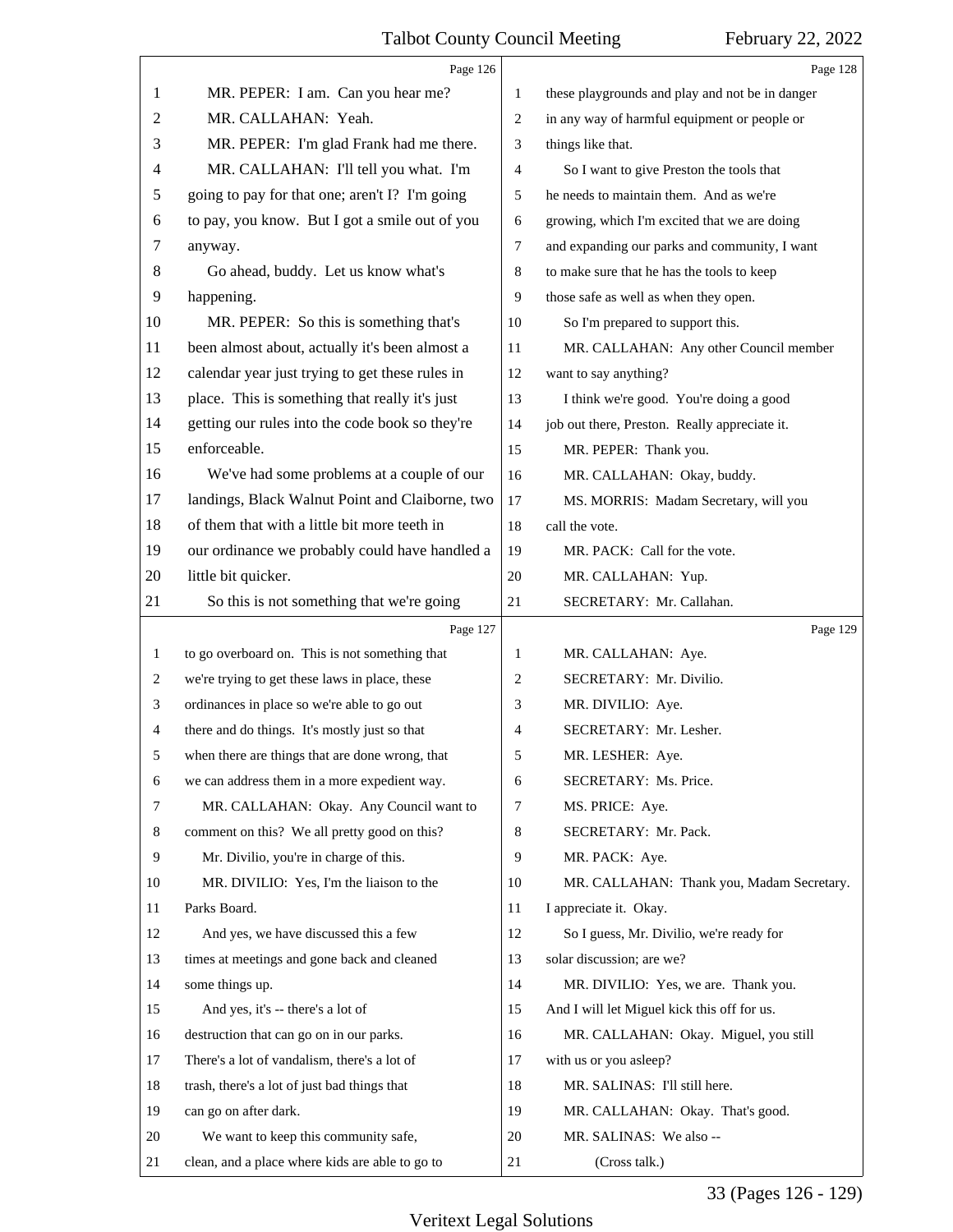<span id="page-33-0"></span>

|              | Page 130                                        |                | Page 132                                        |
|--------------|-------------------------------------------------|----------------|-------------------------------------------------|
| 1            | MR. CALLAHAN: -- hanging in there with us       | 1              | matching grants with our MALPH program, with    |
| 2            | tonight.                                        | $\mathbf{2}$   | the State's MALPH program I should say, which   |
| 3            | MR. SALINAS: Thank you. Chip Councell,          | 3              | is the main program that we provide matching    |
| 4            | the chair of the Planning Commission, is also   | 4              | funds for in order to acquire, for the State to |
| 5            | participating on this virtual meeting.          | 5              | acquire agricultural easements to be held in    |
| 6            | We, the County Council and the Planning         | 6              | perpetuity.                                     |
| 7            | Commission, had a joint work session earlier    | 7              | And so the request, the discussion at the       |
| 8            | today to discuss our existing solar             | 8              | work session was should we consider taking a    |
| 9            | regulations, which are in Chapter 190 of the    | 9              | look at that and looking at potential           |
| 10           | Talbot County Code, for small scale, medium,    | 10             | legislation to do that.                         |
| 11           | and large scale solar energy systems.           | 11             | MR. CALLAHAN: All right. Sounds good.           |
| 12           | That was a very good discussion. I think        | 12             | All right.                                      |
| 13           | there was concern expressed from the Planning   | 13             | So any Council member want to comment on        |
| 14           | Commission, who requested the work session,     | 14             | this or we just sort of -- we've had that great |
| 15           | about the impact, the potential impact of large | 15             | work session with Mr. Councell and Miguel and   |
| 16           | scale solar energy systems in terms of their    | 16             | Brendan did a really good job with everything.  |
| 17           | placement in Talbot County and their impact on  | 17             | I think you brought up some concerns.           |
| 18           | prime agricultural land and if there's an       | 18             | That's for sure. We want to try to preserve     |
| 19           | ability to look at amendments to the solar      | 19             | some of this farmland.                          |
| 20           | regulations for large scale energy systems,     | 20             | So I think we're going to leave it up to        |
| 21           | which are two megawatts or greater, if there's  | 21             | you guys to go and ahead and get some           |
|              |                                                 |                |                                                 |
|              | Page 131                                        |                | Page 133                                        |
| $\mathbf{1}$ | a possibility to look at agricultural offsets   | 1              | information for us and keep going forward here. |
| 2            | to mitigate the impact of using prime           | 2              | MR. LESHER: Mr. Callahan, if I may, I'd         |
| 3            | agricultural land and prime agricultural soils  | 3              | like to use this opportunity to direct staff to |
| 4            | for solar energy systems.                       | $\overline{4}$ | proceed with drawing up a legislation that      |
| C            | And so I want to turn it over to Chip I         | 5              | would effect a temporary moratorium. I think    |
| 6            | think, President Callahan, if I can do that.    | 6              | we said that five months should be able to do   |
| 7            | MR. CALLAHAN: Absolutely. Chip, are you         | $\tau$         | it for the timetable to get this through        |
| 8            | with us? Mr. Councell, you with us?             | 8              | Planning Commission review for text amendment   |
| 9            | MS. MORRIS: I do not see Mr. Councell as        | 9              | and through the legislative process.            |
| 10           | a participant on tonight.                       | 10             | We want to be as brief as possible with         |
| 11           | MR. SALINAS: I thought he was on. I             | 11             | any kind of action like this. We don't want to  |
| 12           | apologize for that.                             | 12             | hold things up.                                 |
| 13           | And so I think to have some time to look        | 13             | MR. CALLAHAN: Yes, sir, yes, sir.               |
| 14           | at what are the possibilities for amendments to | 14             | MR. LESHER: -- the minimum amount of time       |
| 15           | the regulations for potential agricultural      | 15             | that it can take to get the review and this     |
| 16           | offsets, including an in-lieu-of-fee-type of    | 16             | opportunity in place that will allow us to add  |
| 17           | program, where on a per-acre basis, large scale | 17             | to agricultural preservation through large      |
| 18           | energy, solar energy system developers would be | 18             | solar arrays.                                   |
| 19           | able to provide a contribution on a per-acre    | 19             | So I'll ask for the moratorium on those         |
| 20           | basis to reserve into a restricted fund,        | 20             | for five months and legislation to support that |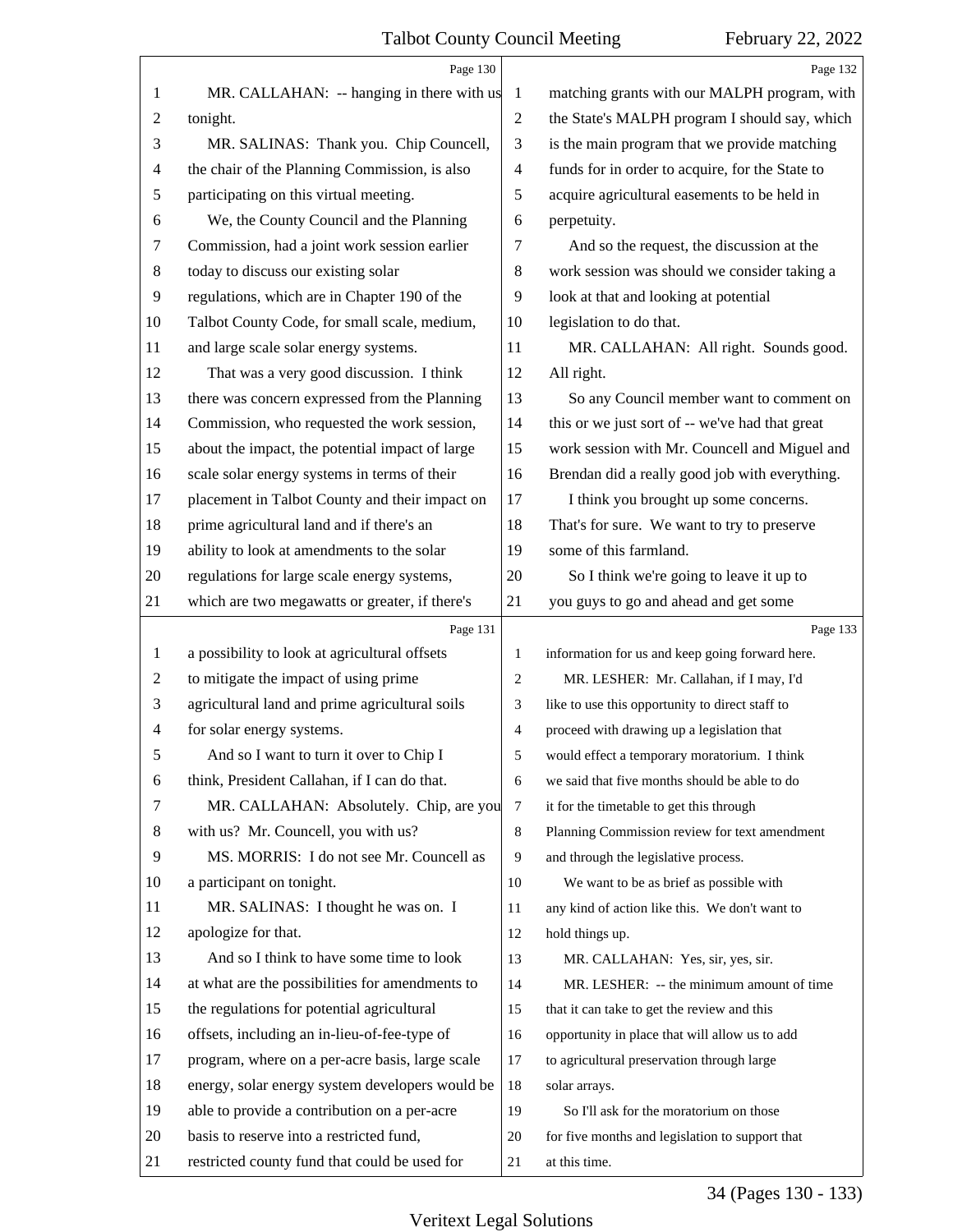<span id="page-34-0"></span>

|                | Page 134                                        |                          | Page 136                                        |
|----------------|-------------------------------------------------|--------------------------|-------------------------------------------------|
| 1              | MR. CALLAHAN: Mr. Lesher, I couldn't            | 1                        | MR. DIVILIO: I'll go ahead and second           |
| $\overline{c}$ | agree with you even more. Would you entertain   | $\mathbf{2}$             | Mr. Lesher's five-month moratorium.             |
| 3              | three months and if we need extension, we could | 3                        | And now that we've got a second it, I'd         |
| 4              | do that? That way -- we always can push it.     | $\overline{\mathcal{A}}$ | like to say a couple of things about this real  |
| 5              | MR. LESHER: I will consent to whatever          | 5                        | quick.                                          |
| 6              | length of time. And I'm sure if we have to      | 6                        | MR. CALLAHAN: Go ahead.                         |
| 7              | revisit this, three months? time seems, given   | 7                        | MR. DIVILIO: I don't want anyone in the         |
| 8              | that we've got 60-day implementation or         | 8                        | public to hear moratorium and think that we're  |
| 9              | effective date for any legislation, it seems to | 9                        | trying to stop this.                            |
| 10             | me that you've got to build that in. And so     | 10                       | As you saw earlier, I often believe that        |
| 11             | that only leaves really 30 days for us to get   | 11                       | sometimes you have to slow down to go faster.   |
| 12             | this through, which with advertising deadlines, | 12                       | Sometimes you have to stop what you're doing    |
| 13             | I don't know that that's achievable. I think    | 13                       | and completely reevaluate.                      |
| 14             | that if we are -- three months that we will --  | 14                       | We have one chance to get this right.           |
| 15             | MR. CALLAHAN: It gives --                       | 15                       | We've seen different areas when they try to put |
| 16             | (Cross talk.)                                   | 16                       | regulations in place to prevent this from       |
| 17             | MR. LESHER: I'll agree to whatever length       | 17                       | coming, and we've seen it get overruled by the  |
| 18             | of time the body supports at this time.         | 18                       | State and the county was not listened to.       |
| 19             | MS. PRICE: I think we need a little bit         | 19                       | This is our opportunity to put a plan           |
| 20             | more than that. And it's possible that we       | 20                       | together, knowing that the State has a plan for |
| 21             | don't have the 60-day implementation period     | 21                       | this, that the State wants I believe it was 23  |
|                | Page 135                                        |                          | Page 137                                        |
|                |                                                 |                          |                                                 |
| 1              | with in the case of a moratorium. But I think   | 1                        | or 17,000 acres I think it was of solar panels  |
| 2              | it's -- and plus we can also shorten            | $\overline{2}$           | that they want around the State.                |
| 3              | moratoriums as well. We can extend them, but    | 3                        | This is coming. There are incentives to         |
| $\overline{4}$ | we can also shorten them.                       | $\overline{\mathcal{A}}$ | do it. And what I want to do is a couple of     |
| 5              | So I just want to make sure that staff,         | 5                        | things. I want to make sure that the farmland   |
| 6              | and we do have to do advertising, but make sure | 6                        | is maintained underneath of it and used as much |
| 7              | staff has enough time.                          | 7                        | as possible, whether we're doing low growing    |
| 8              | MR. CALLAHAN: Right.                            | 8                        | plants to help the bees pollinators, whether    |
| 9              | MS. PRICE: And we can always change the         | 9                        | we're doing the very aggressive plantings of    |
| 10             | amount of months, but I think the direction to  | 10                       | produce between the solar panels so that the    |
| 11             | at least draw up the whatever it is we're       | 11                       | community is able to crop share from that, as   |
| 12             | drawing up                                      | 12                       | well as I want to make sure that we're not      |
| 13             | MR. LESHER: So I believe that a                 | 13                       | putting -- that we're -- if any of these        |
| 14             | moratorium can take place, because it's         | 14                       | facilities in the future put the big panels     |
| 15             | emergency legislation, can take place           | 15                       | out, new technology comes in, everybody has it  |
| 16             | immediately.                                    | 16                       | on their shingles, and the company just goes    |
| 17             | The legislation that we're drafting,            | 17                       | bankrupt. I don't want to see 700 acres of      |
| 18             | though, the ultimate text amendment, that will  | 18                       | solar panels just left out because the company  |
| 19             | require 60 days. And it's that timetable that   | 19                       | is gone.                                        |
| 20             | I'm concerned about being able to meet within a | 20                       | I have some -- I believe we all have            |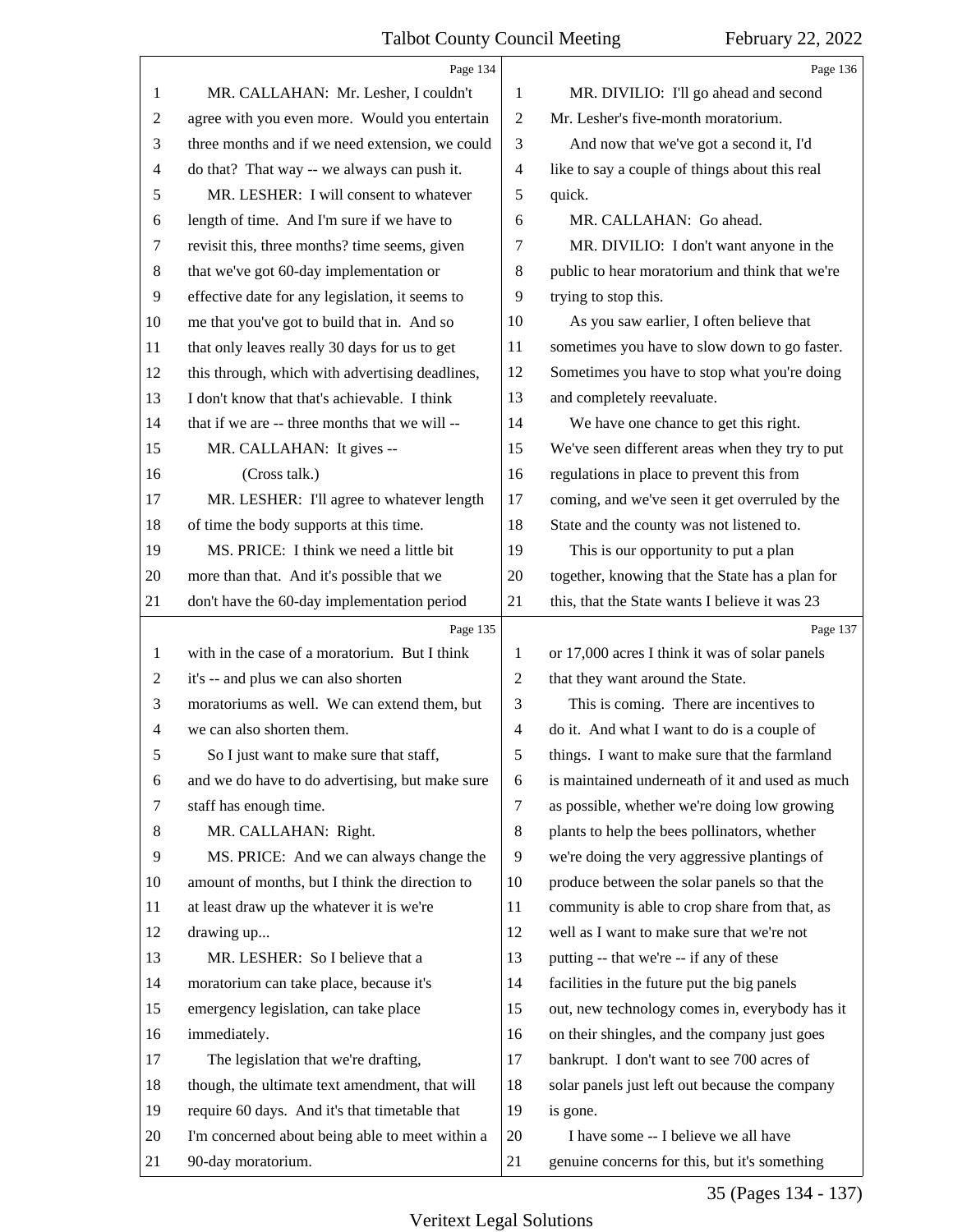<span id="page-35-0"></span>

|                | Page 138                                        |                | Page 140                                        |
|----------------|-------------------------------------------------|----------------|-------------------------------------------------|
| 1              | that we have to -- that is going to come. And   | 1              | vote on that? We had a motion and a second.     |
| 2              | so we want to make sure we get the best         | $\overline{2}$ | MR. CALLAHAN: Oh, we did? I'm sorry.            |
| 3              | benefit, which is, in turn, taking the money or | 3              | MR. THOMAS: Any member can direct the           |
| 4              | getting money from this and keeping farmland in | $\overline{4}$ | county attorney to proceed with drafting it.    |
| 5              | ag preservation.                                | 5              | So it doesn't need a motion and a second.       |
| 6              | We have lots of farmers every year that         | 6              | MR. DIVILIO: Okay.                              |
| 7              | come to us and are applying for it. And         | 7              | MR. THOMAS: I got my direction from             |
| $\,8\,$        | unfortunately, we don't have the dollars to do  | 8              | Mr. Lesher.                                     |
| 9              | it. I think sometimes it's one, two, maybe      | 9              | MR. STAMP: Okay. You want me to go              |
| 10             | three farms get some acreage put into this.     | 10             | forth?                                          |
| 11             | So it's a wonderful opportunity for us,         | 11             | MR. CALLAHAN: Yup.                              |
| 12             | and I just want to make sure that we're taking  | 12             | MR. STAMP: Council, thank you. I only           |
| 13             | the full advantage of it and keeping everybody  | 13             | have two items for you this evening.            |
| 14             | in mind.                                        | 14             | The first one, I have Ray Clarke here,          |
| 15             | So it's not a no forever. It's just a           | 15             | your county engineer, requesting Council's      |
| 16             | short moratorium to put us on the clock and     | 16             | approval to send a letter to MDE to have Talbot |
| 17             | make sure that we work quickly, aggressively    | 17             | County assume ownership and operation of The    |
| 18             | together to make sure this is right.            | 18             | Preserve at Wye Mills wastewater treatment      |
| 19             | MR. CALLAHAN: Thank you, Mr. Divilio.           | 19             | plant, as was discussed in the November 9th     |
| 20             | Well said. Thank you, thank you.                | 20             | meeting.                                        |
| 21             | And you're right. Moratorium, the               | 21             | You have the letter in your packet, and         |
|                |                                                 |                |                                                 |
|                | Page 139                                        |                | Page 141                                        |
| 1              | moratorium word starts to scare people. And     | 1              | Mr. Clarke is here to answer any questions      |
| $\overline{2}$ | all it means to us here as a Council and the    | 2              | relative to this.                               |
| 3              | community and the farmers to get this right.    | 3              | Mr. Clarke.                                     |
| $\overline{4}$ | So it's a small price to pay for a few          | $\overline{4}$ | MR. CLARKE: Yes. We did, Council, we did        |
| 5              | months for a lifetime in Talbot County. That's  | 5              | have some discussions with the MDE's assistant  |
| 6              | for sure. So I want to make that right.         | 6              | AG's office. And they were looking for a date   |
| 7              | That's for sure. Okay.                          | 7              | certain as to when we would transfer the or I   |
| 8              | Any other Council member? Okay.                 | 8              | guess when the county would take over the       |
| 9              | And Miguel, you good?                           | 9              | facility.                                       |
| 10             | MR. SALINAS: I'm good. I think I                | 10             | It's a little difficult to do that. So          |
| 11             | understand direction. Yes.                      | 11             | working with Patrick, I think we're now going   |
| 12             | MR. CALLAHAN: Thanks a lot, Miguel. I           | 12             | to look at taking over the facility by doing an |
| 13             | know it's been a little bit long day for you,   | 13             | amendment to the comprehensive water and sewer  |
| 14             | too. So really appreciate you hanging in there  | 14             | plan. There's going to be kind of a process, a  |
| 15             | with us. You know what I mean? Really           | 15             | little I guess some time associated with that.  |
| 16             | appreciate it.                                  | 16             | So what we've done is really kind of            |
| 17             | Okay. Up next is county manager.                | 17             | provided them with kind of a time frame of      |
| 18             | Mr. Stamp.                                      | 18             | probably the spring or early summer would be    |
| 19             | MR. STAMP: Good evening.                        | 19             | the time that we would end up taking over the   |
| 20             | MR. CALLAHAN: Good evening.                     | 20             | facility.                                       |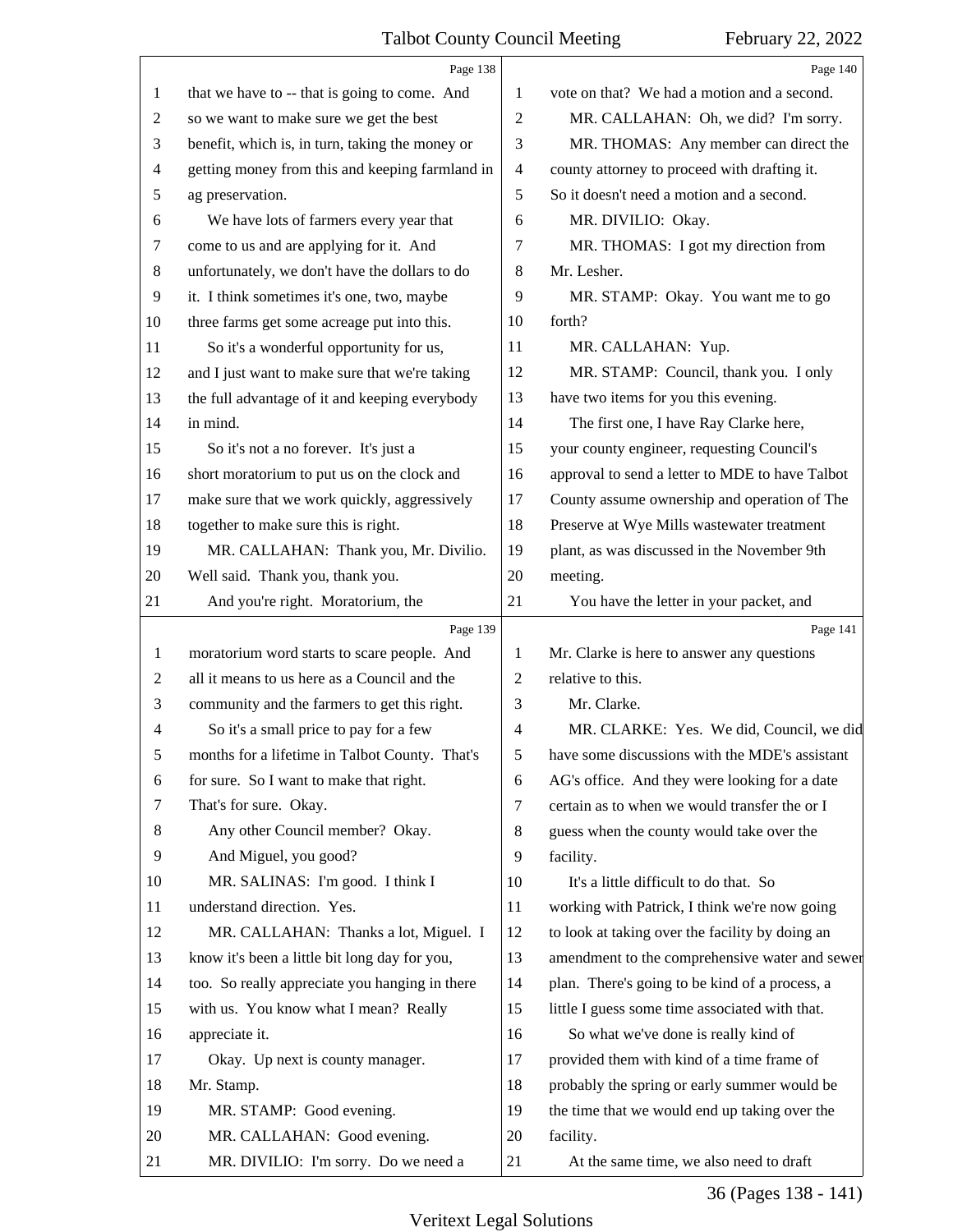<span id="page-36-0"></span>

|                | Page 142                                         |                          | Page 144                                        |
|----------------|--------------------------------------------------|--------------------------|-------------------------------------------------|
| 1              | the transfer agreement as well.                  | 1                        | market.                                         |
| 2              | MR. CALLAHAN: Thank you, Mr. Clarke.             | $\overline{c}$           | We need to do something to stem the tide        |
| 3              | Any questions, any questions from Council?       | 3                        | here. We need to ensure that our employees      |
| 4              | MR. LESHER: So we need a motion to               | $\overline{\mathcal{A}}$ | have the incentives that they need to remain    |
| 5              | authorize the letter?                            | 5                        | loyal to Talbot County. And so I'm prepared to  |
| 6              | MR. STAMP: Please.                               | 6                        | support this.                                   |
| 7              | MR. LESHER: I will so move.                      | 7                        | MR. CALLAHAN: Thank you, Mr. Lesher.            |
| 8              | MR. DIVILIO: I'll second.                        | $\,8\,$                  | Any other Council member?                       |
| 9              | MR. CALLAHAN: Okay. We got a motion and          | 9                        | MR. DIVILIO: So I agree. This is a, it's        |
| 10             | second it, Madam Secretary, to send a letter.    | 10                       | a very unusual time for employees. There's a    |
| 11             | SECRETARY: Mr. Callahan.                         | 11                       | lot of opportunity. And when you're looking in  |
| 12             | MR. CALLAHAN: Aye.                               | 12                       | that 15 to \$18 range per hour, you're seeing   |
| 13             | SECRETARY: Mr. Divilio.                          | 13                       | signs at places you've never seen it before,    |
| 14             | MR. DIVILIO: Aye.                                | 14                       | fast food places. And unfortunately, that's     |
| 15             | SECRETARY: Mr. Lesher.                           | 15                       | the night shift that you don't realize and you  |
| 16             | MR. LESHER: Aye.                                 | 16                       | may not get all 40 hours a week that you're     |
| 17             | SECRETARY: Ms. Price.                            | 17                       | expecting to. But they see it, and it sticks    |
| 18             | MS. PRICE: Aye.                                  | 18                       | with them and they get upset. They're           |
| 19             | SECRETARY: Mr. Pack.                             | 19                       | disappointed. They're thinking that I deserve   |
| 20             | MR. PACK: Aye.                                   | 20                       | more.                                           |
| 21             | MR. STAMP: Thank you, Council. And thank         | 21                       | We've seen inflation driving the price up.      |
|                | Page 143                                         |                          | Page 145                                        |
| $\mathbf{1}$   | you, Mr. Clarke.                                 | 1                        | This is not a big increase that anybody is      |
| $\overline{c}$ | The second item I have, Council, is I'm          | $\overline{c}$           | going to get in their paycheck. Hopefully it    |
| 3              | requesting Council approval to fund a midyear    | 3                        | will be enough to fill up the tank. You know,   |
| $\overline{4}$ | cost of living increase for county employees at  | $\overline{4}$           | a lot of people might have only been buying a   |
| 5              | a rate of 3.5 percent in the amount of \$408,500 | $\mathfrak s$            | half a tank of gas or a quarter tank of gas and |
| 6              | to be funded from FY22 contingency.              | 6                        | just trying to get by.                          |
| 7              | This would be retroactive to January 1,          | 7                        | And my goal is to help them get through         |
| 8              | 2022.                                            | 8                        | this time now.                                  |
| 9              | There are adequate funds to cover the cost       | 9                        | And it's also a unique time when you're on      |
| 10             | of this request, leaving about \$347,408 in      | 10                       | social media. If you're looking at the county   |
| 11             | contingency.                                     | 11                       | employees that do so much for this county, it's |
| 12             | MR. CALLAHAN: Thank you, Mr. Stamp.              | 12                       | nonstop that they get bashed on everything.     |
| 13             | Council, discussion?                             | 13                       | Roads aren't cleared fast enough, salt is put   |
| 14             | MR. LESHER: You know, we've, we are, we          | 14                       | down too early. Everybody is complaining that   |
| 15             | are losing employees. We've heard about          | 15                       | snow may not even come.                         |
|                | vacancies in various departments.                | 16                       | They're out there trying to save you. The       |
| 16             |                                                  |                          |                                                 |
| 17             | We know what the job environment is out          | 17                       | police force that they keep getting beat up     |
| 18             | there. We've seen this all over our community.   | 18                       | upon.                                           |
| 19             | It is tough to fill positions, and employees     | 19                       | These are the same people who volunteer         |
| 20             | are moving to better paying positions. They're   | 20                       | for your Little League team. You don't seem to  |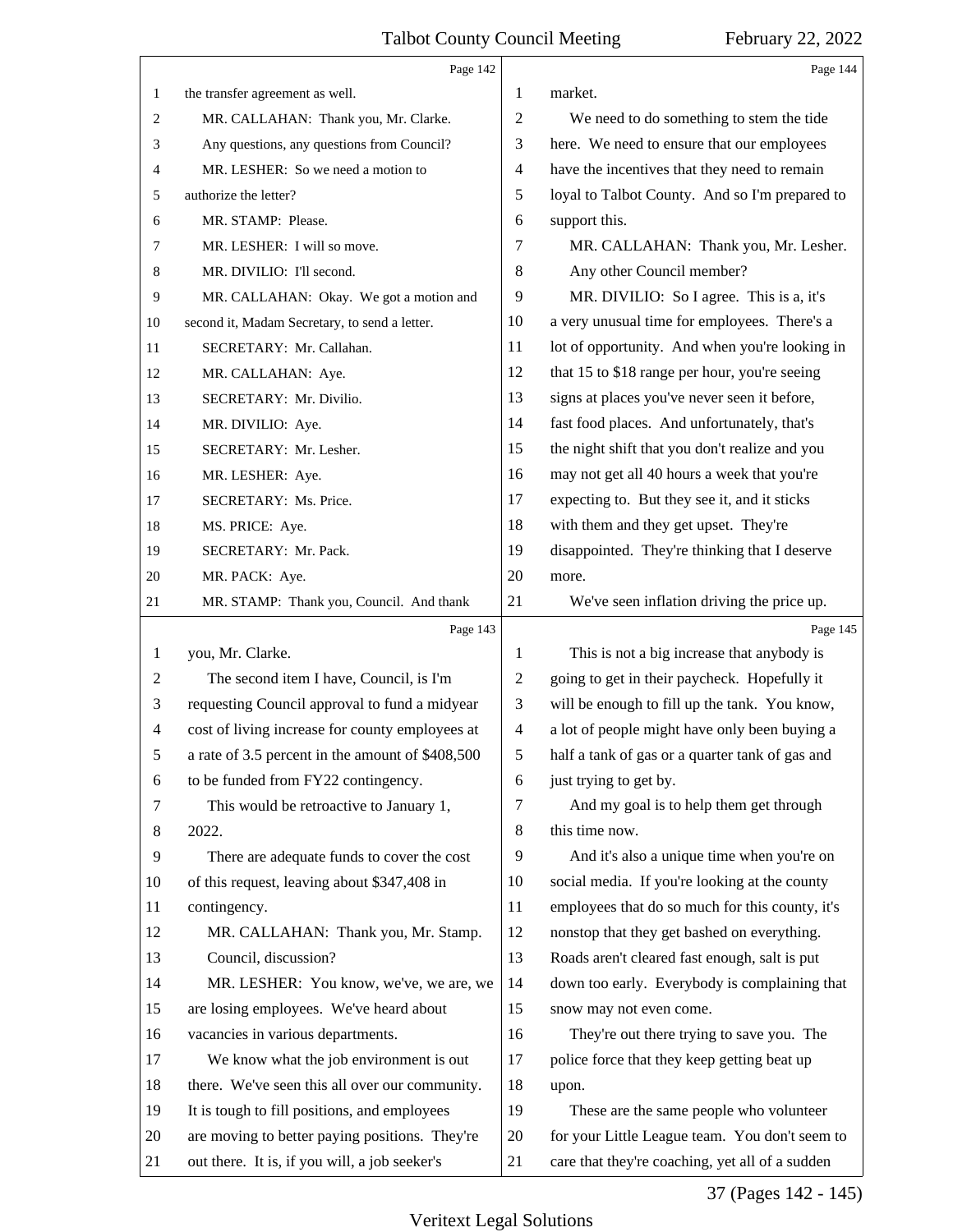<span id="page-37-0"></span>

|    | Page 146                                        |                | Page 148                                        |
|----|-------------------------------------------------|----------------|-------------------------------------------------|
| 1  | they're a bad guy when they throw their uniform | 1              | seen the inflation numbers, gas prices going    |
| 2  | on.                                             | $\sqrt{2}$     | up, grocery bill, prices going up. Utility      |
| 3  | The EMTs that are having challenging times      | 3              | costs just to heat your home, those costs have  |
| 4  | of running more calls with sicker patients with | 4              | gone up.                                        |
| 5  | a virus that they're scared of.                 | 5              | So I think any way that we can help our         |
| 6  | These are extremely challenging times, and      | 6              | workforce, whether it's \$30 to go towards      |
| 7  | I just ask that the public recognize that and   | 7              | groceries or \$30 to go towards gas. I think    |
| 8  | be somewhat kinder and civil to one another and | $\,8\,$        | the act of us showing that we are in touch with |
| 9  | stop the complaining.                           | 9              | the current climate out there speaks more than  |
| 10 | And if you're a social media moderator,         | 10             | the 3.5 COLA increase.                          |
| 11 | for goodness sakes, hold yourself accountable.  | 11             | I think sometimes your workforce wants to       |
| 12 | All those people who are posting everything on  | 12             | make sure you're still in touch and engaged     |
| 13 | your forums, you're the one who is in charge of | 13             | with what they're dealing with.                 |
| 14 | that. You're approving that message that's      | 14             | To Mr. Divilio's point, if we had more to       |
| 15 | going out there. And it's making it difficult   | 15             | give more, then I think the Council would       |
| 16 | on people's mental health. And we already know  | 16             | probably lean to do that. And hey, there may    |
| 17 | how challenged everyone is right now.           | 17             | be another COLA coming up in FY23. We'll look   |
| 18 | So a small little pay increase that we're       | 18             | at that.                                        |
| 19 | offering right now, it's not enough. I wish we  | 19             | So I certainly support this. I think that       |
| 20 | could do more. But we're doing the best that    | 20             | it certainly will let the workforce know that   |
| 21 | we possibly can under these conditions, and     | 21             | we are in touch with what the current climate   |
|    |                                                 |                |                                                 |
|    | Page 147                                        |                | Page 149                                        |
| 1  | we're going to keep evaluating as we go through | 1              | is that they're dealing with. Thank you.        |
| 2  | the budget.                                     | $\overline{2}$ | MR. CALLAHAN: Thank you, Mr. Pack. Well         |
| 3  | We gave the county manager the direction        | 3              | said.                                           |
| 4  | of having a flat budget. And instantly I'm      | 4              | Ms. Price.                                      |
|    | hearing things that this, that we have to do a  | 5              | MS. PRICE: Thank you. I am definitely in        |
| 6  | COLA increase, which I recognize.               | 6              | support of this as well.                        |
| 7  | And then we hear about Kirwan and we see        | 7              | It is difficult, though, to make these          |
| 8  | about the teacher pay.                          | 8              | decisions midyear. I was taught a long time     |
| 9  | And we know that there is a big gap             | 9              | ago by Mr. Tommy Duncan early on that you just  |
| 10 | amongst people in this community. And if I can  | 10             | don't do things in the middle of the year and   |
| 11 | do a little bit now and we have the money to do | 11             | making long-term decisions.                     |
| 12 | it, I'm happy to do it.                         | 12             | And we are on the cusp of doing our             |
| 13 | And so I am fully in support of this.           | 13             | budget. We just had our opening budget          |
| 14 | But I just ask one another to just check        | 14             | discussions this evening.                       |
| 15 | on each other and not put each other down so    | 15             | But sometimes you have to do something.         |
| 16 | much.                                           | 16             | And we do have the best employees I think of    |
| 17 | MR. CALLAHAN: Thank you, Mr. Divilio.           | 17             | any of the counties in the state.               |
| 18 | Any other Council member want to comment        | 18             | So we will be having further discussions.       |
| 19 | on that?                                        | 19             | We're getting some feedback on a study that's   |
| 20 | MR. PACK: I will just briefly. I think a        | 20             | being done to figure out where our salaries     |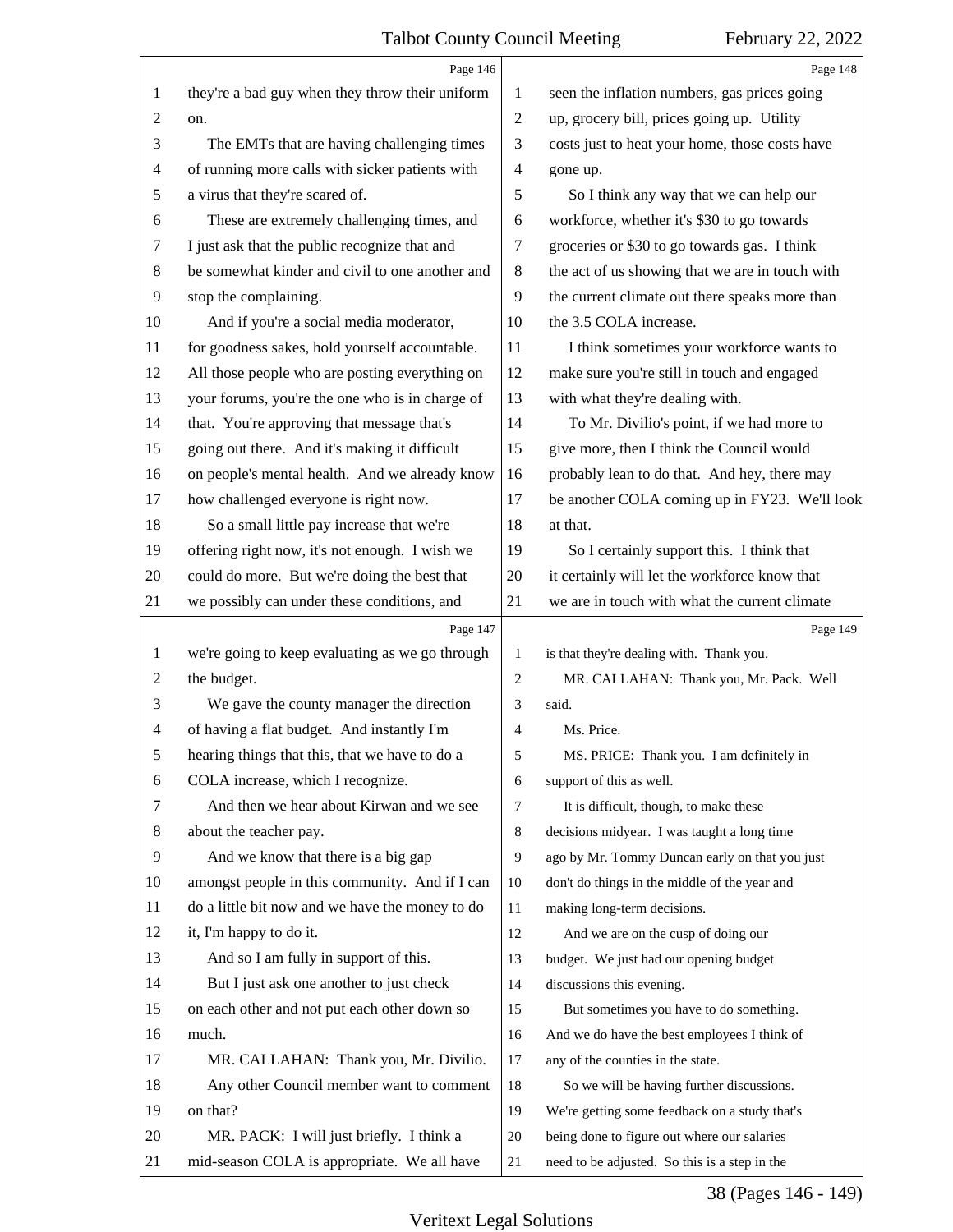<span id="page-38-0"></span>

|    | Page 150                                        |                | Page 152                                      |
|----|-------------------------------------------------|----------------|-----------------------------------------------|
| 1  | right direction.                                | 1              | MR. STAMP: Thank you, Council. You all        |
| 2  | MR. CALLAHAN: Thank you, Ms. Price.             | 2              | have expressed your feelings well. And        |
| 3  | I would agree with Council. We have, I          | 3              | certainly on behalf of the employees, I thank |
| 4  | think, Mr. Stamp, we have over 500 employees,   | 4              | you.                                          |
| 5  | full time, part time.                           | 5              | We have some of the best employees that       |
| 6  | I think they need reassurance that we're        | 6              | anyone could have. And they're out there      |
| 7  | the leaders here and we need them. They need    | 7              | providing service to the public, critical     |
| 8  | to know they're needed and appreciated.         | 8              | services. And this a great expression of your |
| 9  | The last couple of years has been I mean        | 9              | support of them. And again, thank you.        |
| 10 | just hard on all of us.                         | 10             | So that concludes the county manager          |
| 11 | So I'm in support of this, too.                 | 11             | report for this evening. Again, thank you,    |
| 12 | And it's important that we have a               | 12             | Council.                                      |
| 13 | positivity of us being behind these employees   | 13             | MR. CALLAHAN: Thank you, Mr. Stamp. Well      |
| 14 | and supporting them and supporting their        | 14             | done. Appreciate all your service, too. Okay. |
| 15 | families.                                       | 15             | Now we're ready for public comment.           |
| 16 | We see what's going on in the world right       | 16             | Mr. Durham, do we have anybody online?        |
| 17 | now, and it's a little tough and expenses are   | 17             | MR. DURHAM: We do have a person online        |
| 18 | going up, inflation is going up. And anything   | 18             | wishing to speak.                             |
| 19 | like Mr. Pack said, 30, \$40 could make a big   | 19             | If anyone else wishes to speak, please use    |
| 20 | difference.                                     | 20             | the raise hand button on your computer or the |
| 21 | So let's go ahead and put this. I think         | 21             | asterisk three on your phone.                 |
|    |                                                 |                |                                               |
|    | Page 151                                        |                | Page 153                                      |
| 1  | Madam Secretary, I think do we have to go ahead | 1              | This is a 410-822 number. Caller, please      |
| 2  | and put this to a vote?                         | $\overline{c}$ | begin.                                        |
| 3  | SECRETARY: Yes.                                 | 3              | MR. CALLAHAN: So caller, could you say        |
| 4  | MR. CALLAHAN: Okay. Do I have a motion?         | $\overline{4}$ | your name and where you're from?              |
| 5  | MR. DIVILIO: So moved.                          | 5              | And Mr. Pack, could you take the time.        |
| 6  | MR. LESHER: Second.                             | 6              | That would be great.                          |
| 7  | MR. CALLAHAN: I got a motion and a second       | 7              | MR. PACK: Mr. Callahan, I am a bit under      |
| 8  | to give three and a half percent COLA midyear   | 8              | the weather tonight. I would yield to         |
| 9  | increase. Madam Secretary, could you call the   | 9              | Mr. Lesher to keep time if you wouldn't mind. |
| 10 | vote, please.                                   | 10             | MR. CALLAHAN: Okay. No problem, no            |
| 11 | SECRETARY: Mr. Callahan.                        | 11             | problem, buddy, you know.                     |
| 12 | MR. CALLAHAN: Aye.                              | 12             | Okay. Caller, welcome tonight.                |
| 13 | SECRETARY: Mr. Divilio.                         | 13             | MR. ALSPACH: Okay. Thank you for that,        |
| 14 | MR. DIVILIO: Aye.                               | 14             | Mr. Callahan. This is Tom Alspach calling, on |
| 15 | SECRETARY: Mr. Lesher.                          | 15             | behalf of Talbot Preservation Alliance.       |
| 16 | MR. LESHER: Aye.                                | 16             | MR. CALLAHAN: How you doing, Tom?             |
| 17 | SECRETARY: Ms. Price. Ms. Price.                | 17             | MR. ALSPACH: -- as you know. May I            |
| 18 | MS. PRICE: Oops. I guess I didn't have          | 18             | proceed?                                      |
| 19 | it on. Aye.                                     | 19             | MR. CALLAHAN: Yes, sir, you can.              |
| 20 | SECRETARY: Mr. Pack.                            | 20             | Welcome.                                      |

39 (Pages 150 - 153)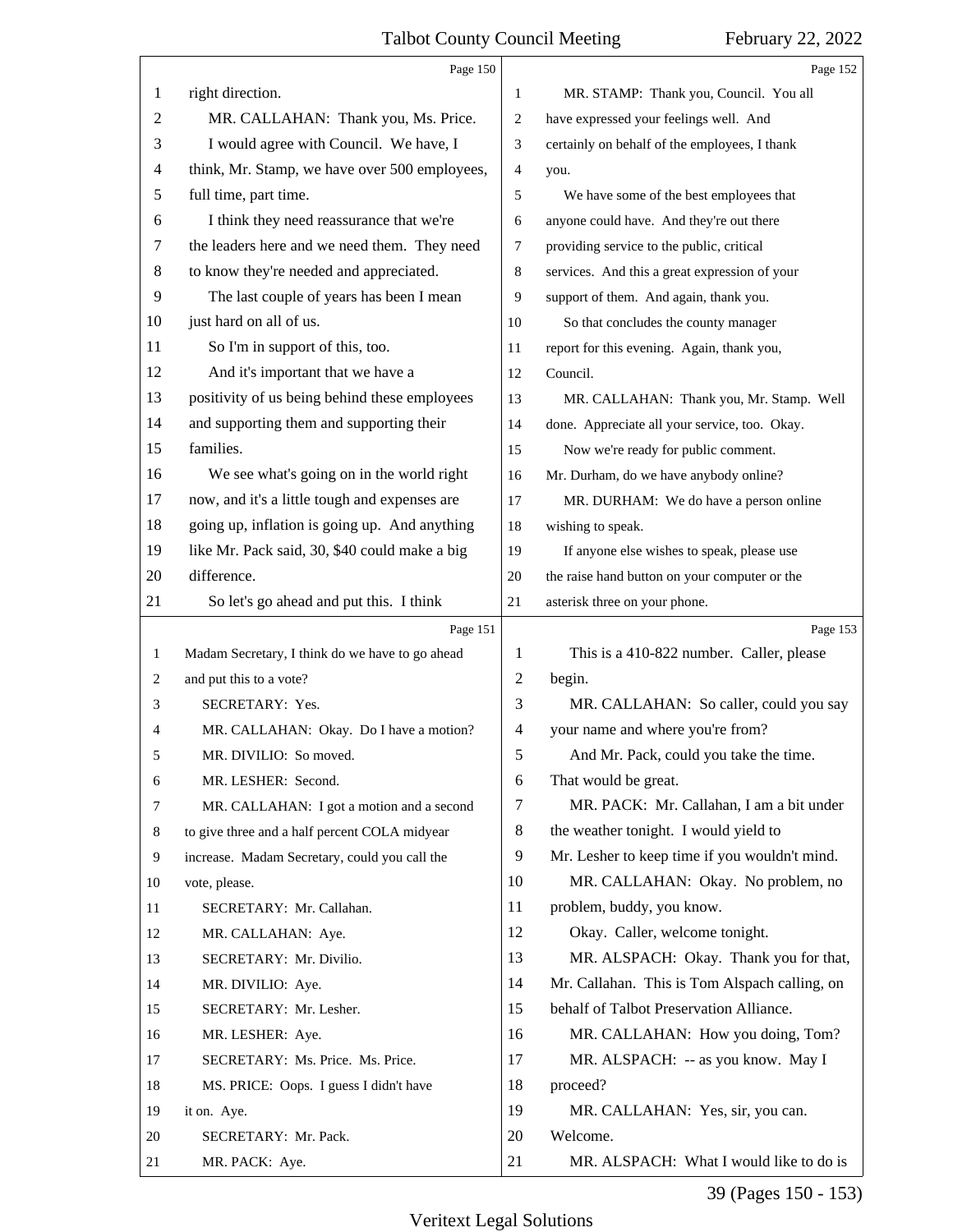<span id="page-39-0"></span>

|                | Page 154                                           |                          | Page 156                                        |
|----------------|----------------------------------------------------|--------------------------|-------------------------------------------------|
| 1              | just elaborate very briefly on a letter I sent     | 1                        | future so that is does not become               |
| $\overline{c}$ | to the Council this morning that interestingly     | $\overline{c}$           | responsibility of and burden on the taxpayers,  |
| 3              | relates somewhat to your discussion just a few     | 3                        | as very much could be the case given what the   |
| $\overline{4}$ | minutes ago about a letter that you're sending     | $\overline{4}$           | agreements now provide.                         |
| 5              | out having to do with the county taking over       | 5                        | In the short time I have right now, I'm         |
| 6              | responsibility for the wastewater, the failing     | 6                        | not going to propose answers to that, but I     |
| $\tau$         | wastewater spray field plant at The Preserve at    | 7                        | think the discussion should be opened up        |
| 8              | Wye Mills.                                         | 8                        | because this is an issue that's been ignored in |
| 9              | And my concern, as I expressed in my               | 9                        | all the other controversy we've had. But it's   |
| 10             | correspondence, is that three, four, five years    | 10                       | very, very critical.                            |
| 11             | down the road, you'll be writing another letter    | 11                       | And right now, the county has no                |
| 12             | like that about the county taking over             | 12                       | protection at all against ultimate              |
| 13             | responsibility for the Lakeside Trappe East        | 13                       | responsibility for operation of this new spray  |
| 14             | spray field plant, which is going to be a much     | 14                       | field plant for 2,500 homes once it is turned   |
| 15             | more monumental undertaking than The Preserve      | 15                       | over to the Town of Trappe, which is not going  |
| 16             | at Wye Mills.                                      | 16                       | to have the financial wherewithal to operate    |
| 17             | And the reason I have this concern is that         | 17                       | that facility if it fails and if substantial    |
| 18             | the developer of the Trappe East Lakeside          | 18                       | corrections, improvements, repairs, etc., have  |
| 19             | project, as you may not know because it's been     | 19                       | to be made.                                     |
| 20             | under the radar screen, will be absolved of all    | 20                       | So I just wanted to bring to the Council's      |
| 21             | responsibility for operation and maintenance of    | 21                       | attention while we're still in the beginning    |
|                |                                                    |                          |                                                 |
|                | Page 155                                           |                          | Page 157                                        |
| 1              | the spray field plant as soon as it's              | 1                        | phases of all this and hope that we can have    |
| $\overline{c}$ | completed. The agreement between the developer     | 2                        | discussion and steps taken about how the county |
| 3              | and the Town of Trappe is that the developer       | 3                        | taxpayers will be protected against ultimate    |
| $\overline{4}$ | shall turn the new spray field plant over to       | $\overline{\mathcal{A}}$ | responsibility for operating that spray field   |
| 5              | the Town of Trappe and the Town of Trappe shall    | 5                        | plant, similar to what we're looking at now     |
| 6              | accept it and shall be responsible for             | 6                        | with The Preserve at Wye Mills.                 |
| $\tau$         | operating it thereafter.                           | 7                        | So those are my comments. I hope you            |
| 8              | The Town of Trappe has no experience with          | 8                        | might take a look at the letter I sent this     |
| 9              | operating a plant like this. Presumably they       | 9                        | morning, which, again, does not offer all the   |
| 10             | can hire some folks, but inevitably there are      | 10                       | answers but hopefully opens a discussion for    |
| 11             | going to be problems. You've heard                 | 11                       | your consideration and we can have some further |
| 12             | uncontradicted evidence from many sources about 12 |                          | talks about how to address what I think could   |
| 13             | the high rate of failures of these programs, up    | 13                       | be a very significant problem going into the    |
| 14             | to as much as 50 percent of them have problems.    | 14                       | future that we ought to try to resolve now.     |
| 15             | And where I'm coming from on this is that          | 15                       | So that's it. Thanks for hearing me out.        |
| 16             | as we're moving ahead with further discussion      | 16                       | I appreciate it.                                |
| 17             | of this facility and this development, there       | 17                       | MR. CALLAHAN: Thank you, Mr. Alspach.           |
| 18             | needs to be some means of ensuring ongoing         | 18                       | appreciate it.                                  |
| 19             | responsibility of the developer for the            | 19                       | Okay. Mr. Durham, anybody else?                 |
| 20             | efficient and proper operation of this             | 20                       | MR. DURHAM: That was our only caller.           |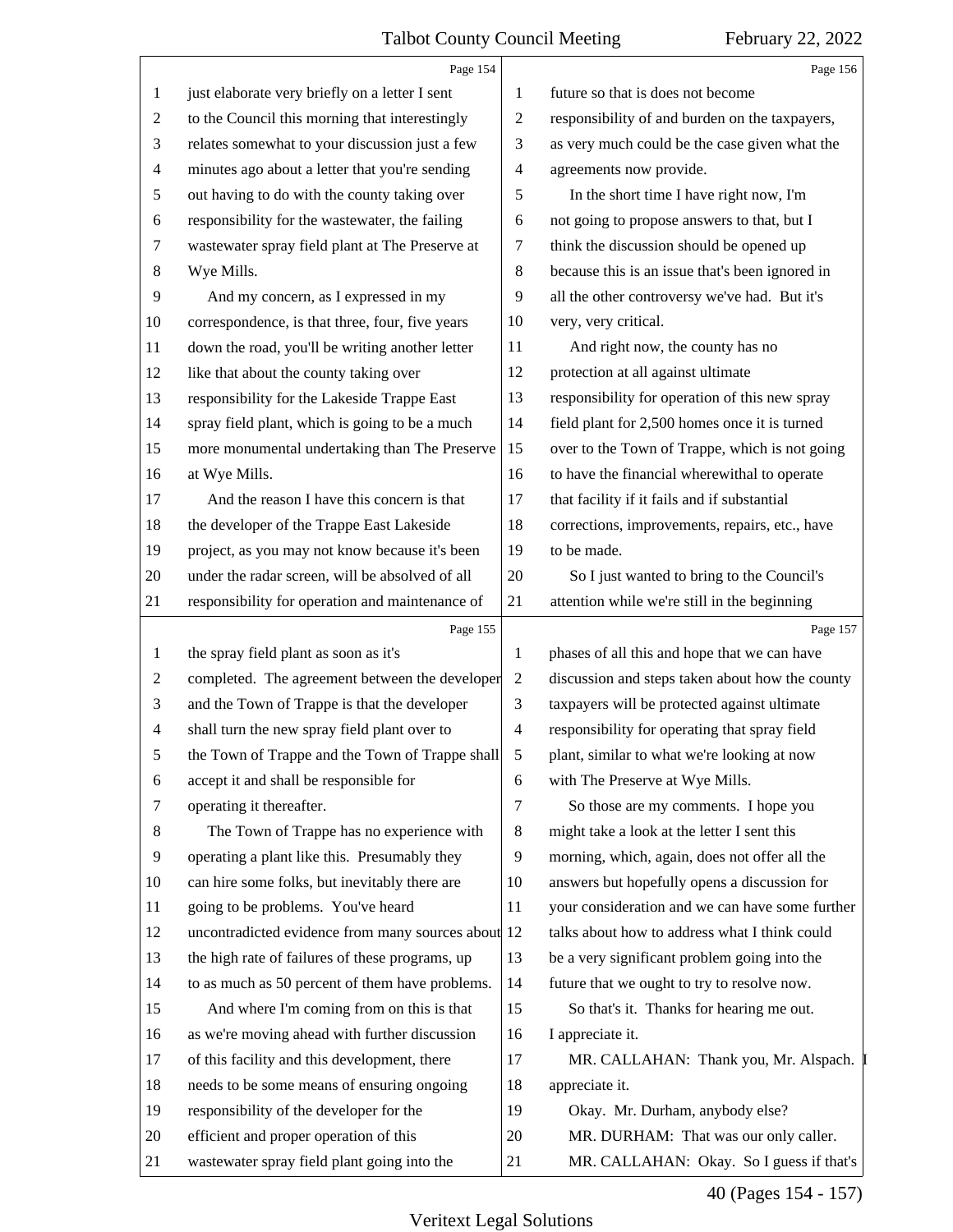<span id="page-40-0"></span>

|                | Page 158                                        |                | Page 160                                        |
|----------------|-------------------------------------------------|----------------|-------------------------------------------------|
| 1              | the only caller, we're down to Council          | 1              | We're close to D.C., the Kennedy Center. We     |
| 2              | comments.                                       | $\overline{c}$ | attract some amazing individuals with excellent |
| 3              | And I'm losing my buddy, Mr. Pack. So I         | 3              | educations, as well as our schools educate      |
| 4              | don't think you have too much more to say, do   | 4              | these students who come back and have wonderful |
| 5              | you, buddy? You good?                           | 5              | careers here.                                   |
| 6              | MR. PACK: No, I do not. I just want to          | 6              | So as far as the community hearing people       |
| 7              | say Happy Presidents Day. And I'm out.          | 7              | say that the small municipality of Trappe is    |
| 8              | MR. CALLAHAN: Okay. Hope you feel               | 8              | just incapable of operating a facility, it      |
| 9              | better.                                         | 9              | really offends me because that's speaking to my |
| 10             | Ms. Price. Let's take off mute. Let's go        | 10             | peers on that Town Commission.                  |
| 11             | off mute.                                       | 11             | I don't expect any of them to be                |
| 12             | MS. PRICE: Happy 2/22/22 Tuesday. Thank         | 12             | wastewater treatment facility experts, just as  |
| 13             | you.                                            | 13             | I'm not for Talbot County. But thank goodness   |
| 14             | MR. CALLAHAN: Okay. Thank you.                  | 14             | for Ray Clarke and his team that I can          |
| 15             | Mr. Divilio.                                    | 15             | reference. And I expect Trappe to do the exact  |
| 16             | MR. DIVILIO: I just, after that last            | 16             | same thing.                                     |
| 17             | caller, I mean it's just so much misinformation | 17             | Easton can only grow so big. At some            |
| 18             | and confusion and fear that everybody loves to  | 18             | point we're going to grow into Caroline County  |
| 19             | spread. I just -- so this is a Trappe project.  | 19             | down Matthewstown Road or we're to extend all   |
| 20             | Is this right, Mr. Thomas, this is in the Town  | 20             | the way down to St. Michaels or Oxford. Or we   |
| 21             | of Trappe? And so Trappe would maintain the     | 21             | can stop the growth in Easton and focus it on   |
|                | Page 159                                        |                | Page 161                                        |
| $\mathbf{1}$   | wastewater treatment facility at Lakeside. So   | 1              | another area that has been building and getting |
| 2              | if it failed, it would be on the burden of the  | $\overline{c}$ | ready for this for over a decade. Okay.         |
| 3              | Town of Trappe, right, not Talbot County        | 3              | So this fear spreading, I just, I don't         |
| $\overline{4}$ | citizens?                                       | $\overline{4}$ | understand it and it really does bother me.     |
| 5              | MR. THOMAS: The facility is located             | 5              | Again, I'm always happy to sit down and go      |
| 6              | within the corporate limits of the Town of      | 6              | through this stuff with anyone. I respond back  |
| 7              | Trappe, yes.                                    | 7              | to the e-mails that I get. And I do have        |
| 8              | MR. DIVILIO: Okay. So yeah. And the             | 8              | questions, I do have concerns, and I address    |
| 9              | idea that these people that keep claiming that  | 9              | those regularly. And I'm happy that we're       |
| 10             |                                                 |                |                                                 |
| 11             | the Town of Trappe is incapable of running a    | 10             | moving forward with this.                       |
| 12             | facility, it just, again, it gets me right back | 11             | Again, we keep hearing over and over again      |
|                | to what really bothers me of we do a great job  | 12             | what about the school, what are we going to do  |
| 13             | of finding and retaining excellent people here  | 13             | about the school, are you going to build a      |
| 14             | in Talbot County.                               | 14             | bigger White Marsh. We're not going to build a  |
| 15             | We have the benefit of people moving here       | 15             | bigger Easton Elementary. We've already maxed   |
| 16             | from all over the world because of the          | 16             | that one out. That's brand new and full,        |
| 17             | wonderful things that we have. The little       | 17             | right.                                          |
| 18             | America in Maryland where you can surf in the   | 18             | So yes, eventually White Marsh will be          |
| 19             | summertime and ski in the wintertime in Deep    | 19             | expanded. But that doesn't mean a third roof    |
| 20             | Creek.                                          | 20             | on Easton Elementary School.                    |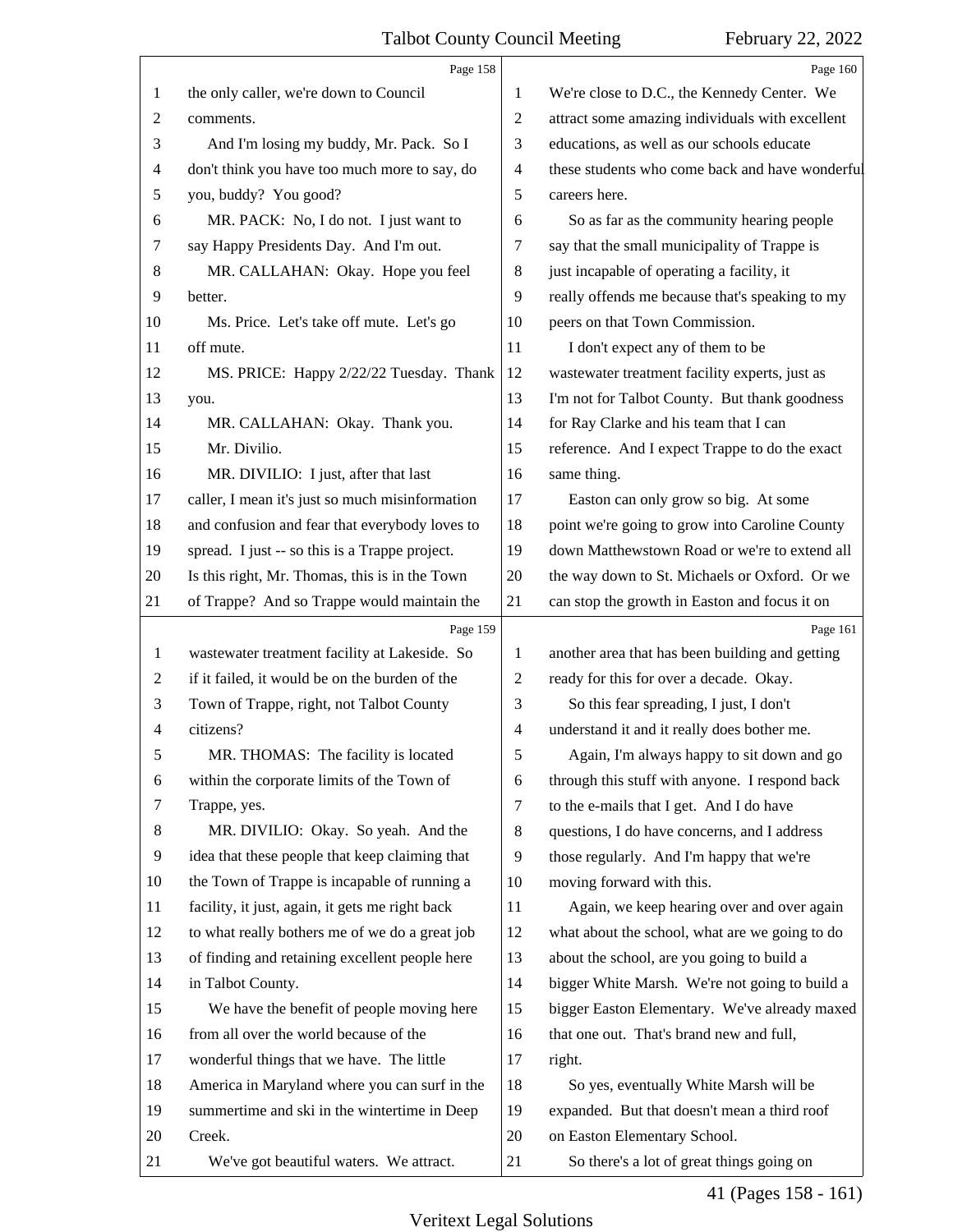<span id="page-41-0"></span>

|                | Page 162                                        |                | Page 164                                        |
|----------------|-------------------------------------------------|----------------|-------------------------------------------------|
| 1              | in this community. There's a lot of great       | 1              | 2021. And then adjourning into closed session   |
| 2              | people in this community. There's also just a   | 2              | to discuss real estate, legal, and personnel    |
| 3              | lot of people who just get pleasure out of      | 3              | matters, as listed on the statement for closing |
| $\overline{4}$ | spreading gossip, misinformation, and just      | $\overline{4}$ | that meeting.                                   |
| 5              | trying to drive up their own what they think is | 5              | On Tuesday, March 1st, at four o'clock          |
| 6              | a joke. And I don't like that. I have a real    | 6              | p.m. and Thursday, March 3rd, at 4:30 p.m., the |
| 7              | big problem with it. I don't find it ethical    | 7              | County Council will be holding budget           |
| 8              | at all.                                         | 8              | presentations from county departments and       |
| 9              | So I apologize for my rant tonight, but         | 9              | agencies.                                       |
| 10             | it's just so disappointing because we do have   | 10             | Therefore, is there a motion to adjourn         |
| 11             | some excellent people here at the top who are   | 11             | this meeting and reconvene at noted?            |
| 12             | going to make sure we're happy, we're healthy,  | 12             | MR. CALLAHAN: Council. I think Council          |
| 13             | and safe.                                       | 13             | is gone. I make a motion.                       |
| 14             | MR. CALLAHAN: Thank you, Mr. Divilio. I 14      |                | SECRETARY: Okay.                                |
| 15             | appreciate that.                                | 15             | MR. CALLAHAN: Yeah. Madam Secretary.            |
| 16             | Mr. Vice President.                             | 16             | SECRETARY: Mr. Callahan.                        |
| 17             | MR. LESHER: Mr. Callahan, nothing further       | 17             | MR. CALLAHAN: Aye.                              |
| 18             | tonight.                                        | 18             | SECRETARY: Mr. Divilio.                         |
| 19             | MR. CALLAHAN: Okay. So I'll go ahead and 19     |                | MR. DIVILIO: Aye.                               |
| 20             | comment a little bit, just quick.               | 20             | SECRETARY: Mr. Lesher.                          |
| 21             | With everything that's going on with            | 21             | MR. LESHER: Aye.                                |
|                | Page 163                                        |                | Page 165                                        |
| 1              | Trappe, I can say this, I'm very proud of them  | 1              | SECRETARY: Ms. Price.                           |
| $\overline{2}$ | for going forward with their new plant and      | 2              | MS. PRICE: Aye.                                 |
| 3              | stuff. So that's a big move for them. And I     | 3              | SECRETARY: Mr. Pack.                            |
| $\overline{4}$ | think they've got great things coming. They     | $\overline{4}$ | MR. PACK: Aye.                                  |
| 5              | got a great Council. So I want to commend       | 5              | MR. CALLAHAN: All right. Council, have a        |
| 6              | them. And anything that this Council can do,    | 6              | good evening, Council. Thanks a lot.            |
| 7              | you guys need to reach out to us so we can help | 7              | (Meeting concluded at: 8:38 p.m.)               |
| 8              | you resolve these problems. Trying to keep it   | 8              |                                                 |
| 9              | positive.                                       | 9              |                                                 |
| 10             | So being that's said, Trappe needs to know      | 10             |                                                 |
| 11             | that the county is here for them to help them.  | 11             |                                                 |
| 12             | So with that said, Mr. Lesher can you go        | 12             |                                                 |
| 13             |                                                 |                |                                                 |
| 14             | ahead and close the session, please.            | 13             |                                                 |
|                | MR. LESHER: Will do. On Tuesday,                | 14             |                                                 |
| 15             | March 8th beginning six o'clock p.m., the       | 15             |                                                 |
| 16             | Council will be convening in open session at    | 16             |                                                 |
| 17             | two o'clock p.m. for a work session with county | 17             |                                                 |
| 18             | staff, Sheriff Gamble and staff,                | 18             |                                                 |
| 19             | representatives from Easton, Oxford, and        | 19             |                                                 |
| 20             | St. Michaels and police chiefs on House Bill    | 20             |                                                 |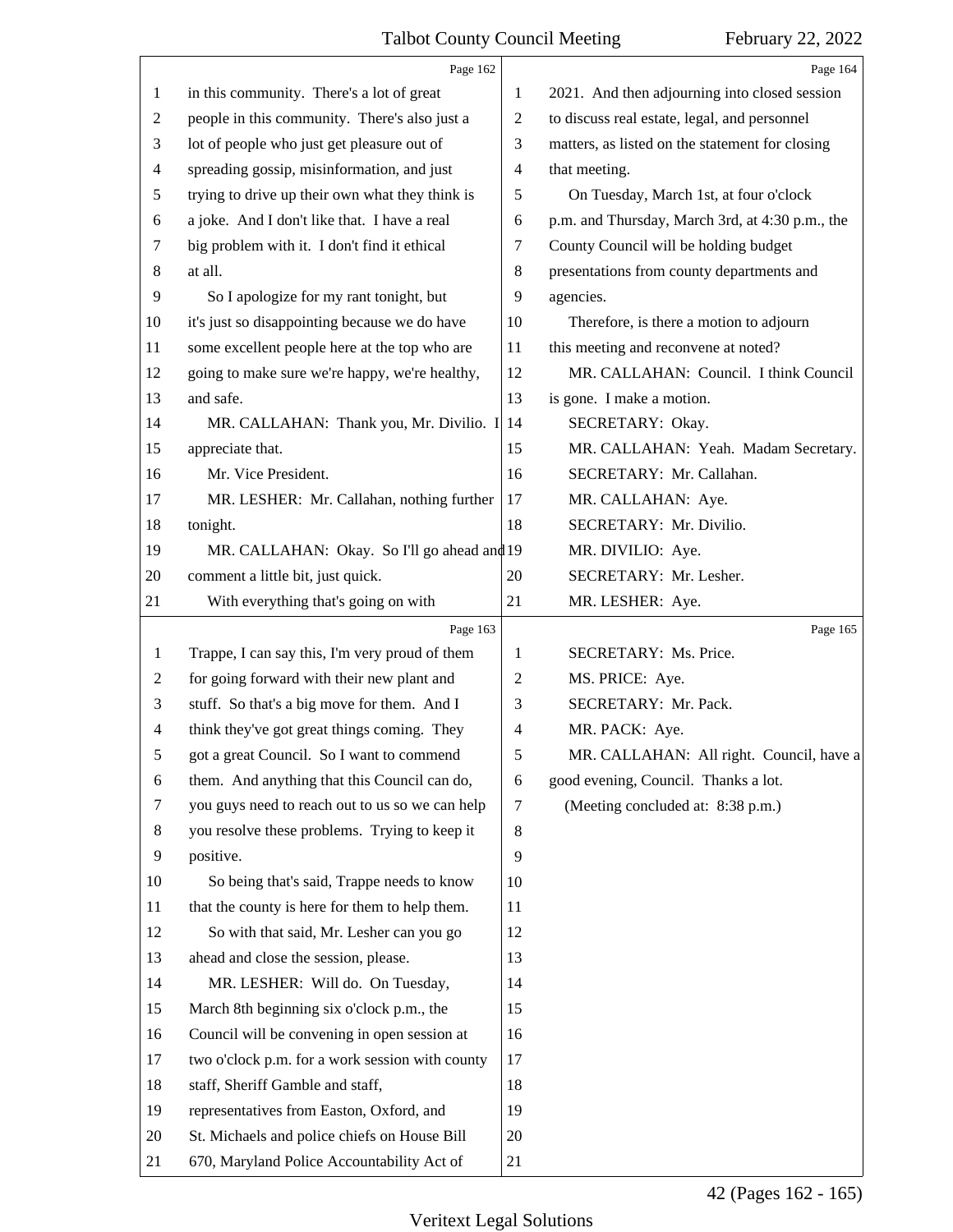<span id="page-42-0"></span>

|                                                                                                          | Page 166 |  |
|----------------------------------------------------------------------------------------------------------|----------|--|
| STATE OF MARYLAND<br>$\mathbf{1}$                                                                        |          |  |
| $\overline{2}$<br>I, Diane Houlihan, a Notary Public in and                                              |          |  |
| for the State of Maryland, County of Baltimore City,                                                     |          |  |
| 3 do hereby certify that the within named, Talbot<br>County Council Audio, personally appeared before me |          |  |
| 4 at the time and place herein set according to law,                                                     |          |  |
| was interrogated by counsel.                                                                             |          |  |
| 5                                                                                                        |          |  |
| I further certify that the examination was                                                               |          |  |
| 6 recorded stenographically by me and then transcribed                                                   |          |  |
| from my stenographic notes to the within printed                                                         |          |  |
| 7 matter by means of computer-assisted transcription                                                     |          |  |
| in a true and accurate manner.                                                                           |          |  |
| 8<br>I further certify that the stipulations                                                             |          |  |
| 9 contained herein were entered into by counsel in my                                                    |          |  |
| presence.                                                                                                |          |  |
| 10                                                                                                       |          |  |
| I further certify that I am not of counsel                                                               |          |  |
| 11 to any of the parties, not an employee of counsel,                                                    |          |  |
| nor related to any of the parties, nor in any way                                                        |          |  |
| 12 interested in the outcome of this action.<br>13<br>AS WITNESS my hand Notorial Seal this 3rd          |          |  |
| day of March, 2022, via Webex.                                                                           |          |  |
| 14                                                                                                       |          |  |
| 15                                                                                                       |          |  |
| tone Heulika                                                                                             |          |  |
| 16                                                                                                       |          |  |
| Diane Houlihan                                                                                           |          |  |
| 17<br>Notary Public<br>18                                                                                |          |  |
| 19                                                                                                       |          |  |
| 20 My commission expires September 16, 2025                                                              |          |  |
| 21                                                                                                       |          |  |
|                                                                                                          |          |  |
|                                                                                                          |          |  |
|                                                                                                          |          |  |
|                                                                                                          |          |  |
|                                                                                                          |          |  |
|                                                                                                          |          |  |
|                                                                                                          |          |  |
|                                                                                                          |          |  |
|                                                                                                          |          |  |
|                                                                                                          |          |  |
|                                                                                                          |          |  |
|                                                                                                          |          |  |
|                                                                                                          |          |  |
|                                                                                                          |          |  |
|                                                                                                          |          |  |
|                                                                                                          |          |  |
|                                                                                                          |          |  |
|                                                                                                          |          |  |
|                                                                                                          |          |  |
|                                                                                                          |          |  |
|                                                                                                          |          |  |
|                                                                                                          |          |  |
|                                                                                                          |          |  |
|                                                                                                          |          |  |
|                                                                                                          |          |  |
|                                                                                                          |          |  |
|                                                                                                          |          |  |
|                                                                                                          |          |  |
|                                                                                                          |          |  |
|                                                                                                          |          |  |
|                                                                                                          |          |  |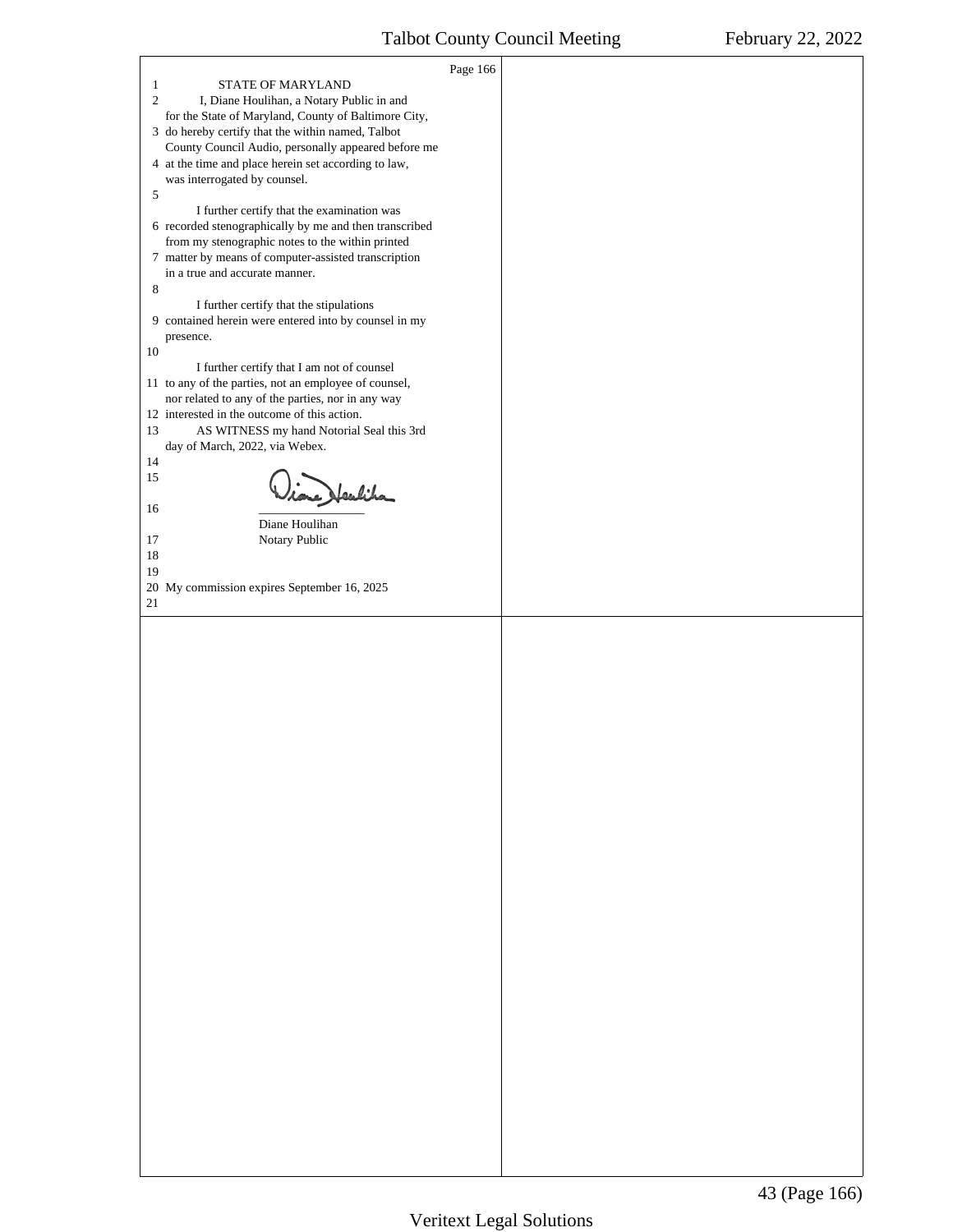## **[1 - accountability]** Page 1

| $\mathbf{1}$       | 2021 36:13,16      | 109:11,16 110:18        | $\overline{7}$     |
|--------------------|--------------------|-------------------------|--------------------|
| 1 70:1,2 143:7     | 37:5 164:1         | 113:6 114:5,9,20        | 700 137:17         |
| 1,100,000 24:5     | 2022 1:7 143:8     | 117:10,10,11            | 75 14:17           |
| 25:18              | 166:13             | 118:18 124:18           | 75,000 12:5 20:18  |
|                    | 2025 25:10 166:20  | 32 24:18                |                    |
| 1,500 32:16 38:19  | 2030 70:8          | 347,408 143:10          | 76 125:18          |
| 1.4 $24:16$        | $22 \t1:7$         | 35 18:18 20:12          | 78,000 21:2        |
| 100 15:21 22:7     | 220 15:18          | 350,000 12:18           | 8                  |
| 102 125:16         | 22nd 6:12,14       | 37 21:15 29:21          | 83 69:15           |
| $11 \t21:1$        | 23 136:21          | 40:9                    | 85 69:15           |
| 11.30. 20:19       | 24 26:14           | 38,000 21:15            | 865 69:17          |
| 12 38:2 54:5,6     | 244,000 21:14      | 3rd 164:6 166:13        | 165:7<br>8:38      |
| 88:9,9,9           | 245,000 21:15      |                         | 8th 163:15         |
| 1362 166:15        | 246 11:20          | $\overline{\mathbf{4}}$ |                    |
| 14 69:15           | $25$ $27:11$       | 4 17:2 22:1             | 9                  |
| 1496 125:4,15      |                    | 40 12:14 17:5           | 90 135:21          |
| 14th 72:14         | 25,000 31:11       | 26:10 37:17             | 9th 140:19         |
| 15 69:15 88:9      | 25th 5:13          | 144:16 150:19           | a                  |
| 144:12             | 281 69:7 82:5 88:4 | 400,000 12:18           | ability 87:21 88:6 |
| 15th 6:12,13       | 88:20 102:1        | 24:10,12                | 130:19             |
| 16 24:11 166:20    | 3                  | 408,500 143:5           | able 11:12 16:18   |
| 160 15:20          | 3 13:1 20:2 22:1   | 410-822 153:1           | 17:6 18:14 19:16   |
| 17 69:15           | 3.5 143:5 148:10   | 42 18:19                | 23:8 26:18 32:16   |
| 17,000 137:1       | 30 $12:1437:17,19$ | 44 69:15                | 32:18,21 34:4      |
| 171 22:11          | 134:11 148:6,7     | 4:30 164:6              | 35:4 47:1 66:4     |
| 18 84:13 144:12    | 150:19             | 5                       | 71:10 94:13 97:15  |
| 19 69:15           | 300,000 21:4       | 5 13:2 20:2 22:2,9      | 97:16 103:18       |
| 190 50:2,5 51:16   | 27:20              | 50 12:15 53:11          | 127:3,21 131:19    |
| 60:13 130:9        | 304 69:14          | 155:14                  | 133:6 135:20       |
| <b>1st</b> 164:5   | 308 69:4,5 74:10   | 500 150:4               | 137:11             |
| $\overline{2}$     | 76:2 82:17 90:1    | 500,000 28:1,2          | absentee $57:16$   |
| 2 28:8 69:18,18    | 91:13 93:4 98:11   | 513 11:16               | absolutely 13:15   |
| 2,500 156:14       | 100:2,3,4,5,11,12  | 53,000 21:12            | 37:18 67:20 78:18  |
| $2.94$ $24:19$     | 101:19,21 102:8    | 54 69:14                | 123:1 131:7        |
| $2/22/22$ 158:12   | 104:3              | 55 69:15                | absolved 154:20    |
| 20 16:5 19:4 21:13 | 311 110:19         | 59 69:16                | accept 40:5 155:6  |
| 31:11 53:10        | 313 73:2 75:18     |                         | acceptable 99:6    |
| 2005 54:14         | 80:7 84:5 85:6     | 6                       | accepted $5:216:4$ |
| 2010 14:12         | 86:10,14,21 87:13  | 60 20:11 26:9           | 6:16               |
| 2016 21:6          | 89:14 90:17 91:16  | 134:8,21 135:19         | accessory 54:13    |
| 2018 13:18 14:6    | 94:16 97:9 100:6   | 60s $65:15$             | 56:11              |
| 14:13              | 100:20 101:19      | 65 69:15                | accountability     |
| 2020 36:10 70:8    | 102:2 103:7        | 670 163:21              | 163:21             |
|                    | 104:18 105:2,3,8   | 6:00 $1:7$              |                    |
|                    | 105:15 106:5,7     |                         |                    |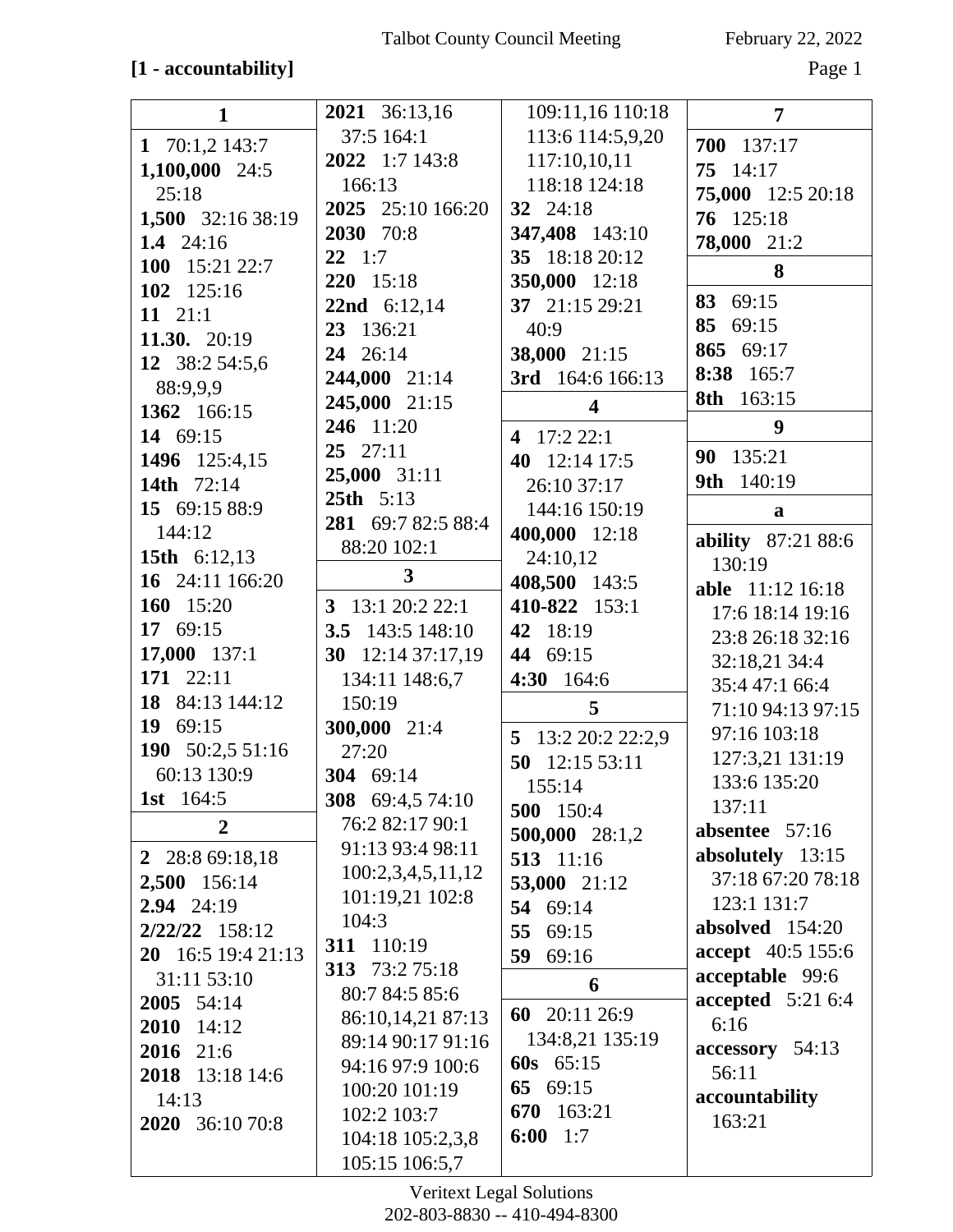### **[accountable - amendment]** Page 2

| accountable                  | addressing 97:11          | 63:2 71:6 79:21          | amazing $160:2$   |
|------------------------------|---------------------------|--------------------------|-------------------|
| 146:11                       | 120:6                     | 80:14 88:2 106:3         | amend 69:7 70:5,9 |
| accurate 166:7               | adequate 143:9            | 107:9 149:9 154:4        | 73:3 87:13 100:14 |
| achievable 134:13            | adjacent 57:14            | agree 98:14 134:2        | 102:9 107:19      |
| achieve 94:16                | adjourn $164:10$          | 134:17 144:9             | 109:15 110:18,20  |
| acknowledge                  | adjourning 164:1          | 150:3                    | amended 70:12     |
| 38:11                        | adjust $14:5$             | <b>agreed</b> 8:6 71:7   | 85:6 102:10       |
| acquire 132:4,5              | adjusted 27:17            | 76:14 106:3              | 109:18            |
| acquired 63:1                | 149:21                    | agreement 142:1          | amendment 50:1    |
| acre 131:17,19               | adopt 118:17              | 155:2                    | 50:4,8,9,11,17    |
| acreage 138:10               | adoption 54:12            | agreements 156:4         | 51:1,14,19 53:3,5 |
| acres 69:17 137:1            | 69:6                      | agricultural             | 53:18,21 54:10,17 |
| 137:17                       | advantage 138:13          | 130:18 131:1,3,3         | 55:11,14 56:21    |
| act 17:2 148:8               | advertised 100:8          | 131:15 132:5             | 59:12 60:12 61:17 |
| 163:21                       | 100:15 101:2,11           | 133:17                   | 62:16 63:15 64:12 |
| <b>acted</b> 108:20          | advertising               | <b>ahead</b> $2:165:11$  | 68:3,10 73:19     |
| $\textbf{acting} \quad 8:11$ | 134:12 135:6              | 31:3,4 49:20 59:2        | 74:8,13,16 75:2,3 |
| action 71:16 75:14           | <b>advisory</b> 26:4 80:9 | 60:1 62:15,17            | 76:3,12 77:7,15   |
| 90:7,19 92:8                 | 80:21 84:3 114:11         | 68:2,5 73:11 75:6        | 79:4,7,20 80:7,12 |
| 133:11 166:12                | affirmative               | 75:19 80:2,3 90:4        | 80:19 81:3,13,17  |
| activities 27:13             | 119:11                    | 91:18,20 103:1           | 81:18 82:3,11,12  |
| <b>actual</b> 14:20 38:8     | afraid $48:1$             | 113:4 114:3              | 82:15 83:4 84:1,5 |
| ad 77:11                     | ag 138:5                  | 124:10 125:13            | 84:10,14,17 86:16 |
| add $3:4,1960:4$             | ag's 141:6                | 126:8 132:21             | 87:4,12,16 89:4,9 |
| 61:9,15 70:6                 | agencies 42:20            | 136:1,6 150:21           | 89:17 91:2 92:4   |
| 102:9 103:18                 | 44:14 164:9               | 151:1 155:16             | 93:3,5 97:11,12   |
| 133:16                       | agenda 2:7,17,17          | 162:19 163:13            | 98:10,20 101:1    |
| <b>added</b> 63:19 87:20     | 2:19,21 4:18 5:15         | airbnb $53:16$           | 102:2,4,16 103:8  |
| 89:1                         | 5:21 6:3,4,7 10:14        | <b>alerts</b> 17:21,21   | 103:13,21 105:7   |
| adding $55:19$               | 49:15 51:9 72:1,4         | aligned $54:1$           | 105:14,15 106:12  |
| addition 27:19               | 89:14 100:14,14           | alive 90:21 91:1         | 106:15 107:4,7,8  |
| additional 28:1              | 100:17 101:6,9,10         | allegiance 2:10,12       | 107:11,14,17      |
| 32:16 53:19 54:15            | 102:9,10 103:19           | alliance 153:15          | 108:4,6,19 109:11 |
| 55:19 88:7 89:1              | 104:15 105:20             | allotted 17:2            | 109:14,16 110:4   |
| additions 2:18               | 106:2 110:16              | <b>allow</b> 53:19 56:15 | 110:14,17 111:5,9 |
| 5:14,186:14                  | 113:1 117:14,16           | 57:12 78:1 111:14        | 111:15 112:8,15   |
| <b>address</b> 7:5 9:17      | 117:20 118:3              | 133:16                   | 113:2,3 115:1,8   |
| 83:15 102:10                 | agent 51:13 52:5          | <b>allowed</b> 18:10,20  | 115:13,15,16,20   |
| 105:1 127:6                  | aggressive 137:9          | 34:21 85:11 88:10        | 115:21 117:4,9,11 |
| 157:12 161:8                 | aggressively              | 92:11                    | 117:15,20 118:17  |
| addressed 65:18              | 138:17                    | allowing $56:18$         | 119:16 120:4      |
| 95:6                         | ago 26:5 30:11            | allows 54:5,6,13         | 121:15 123:3      |
| addresses<br>110:2           | 31:1 38:2,15,17           | alspach 153:13,14        | 124:4 133:8       |
|                              | 40:10 43:11 45:11         | 153:17,21 157:17         | 135:18 141:13     |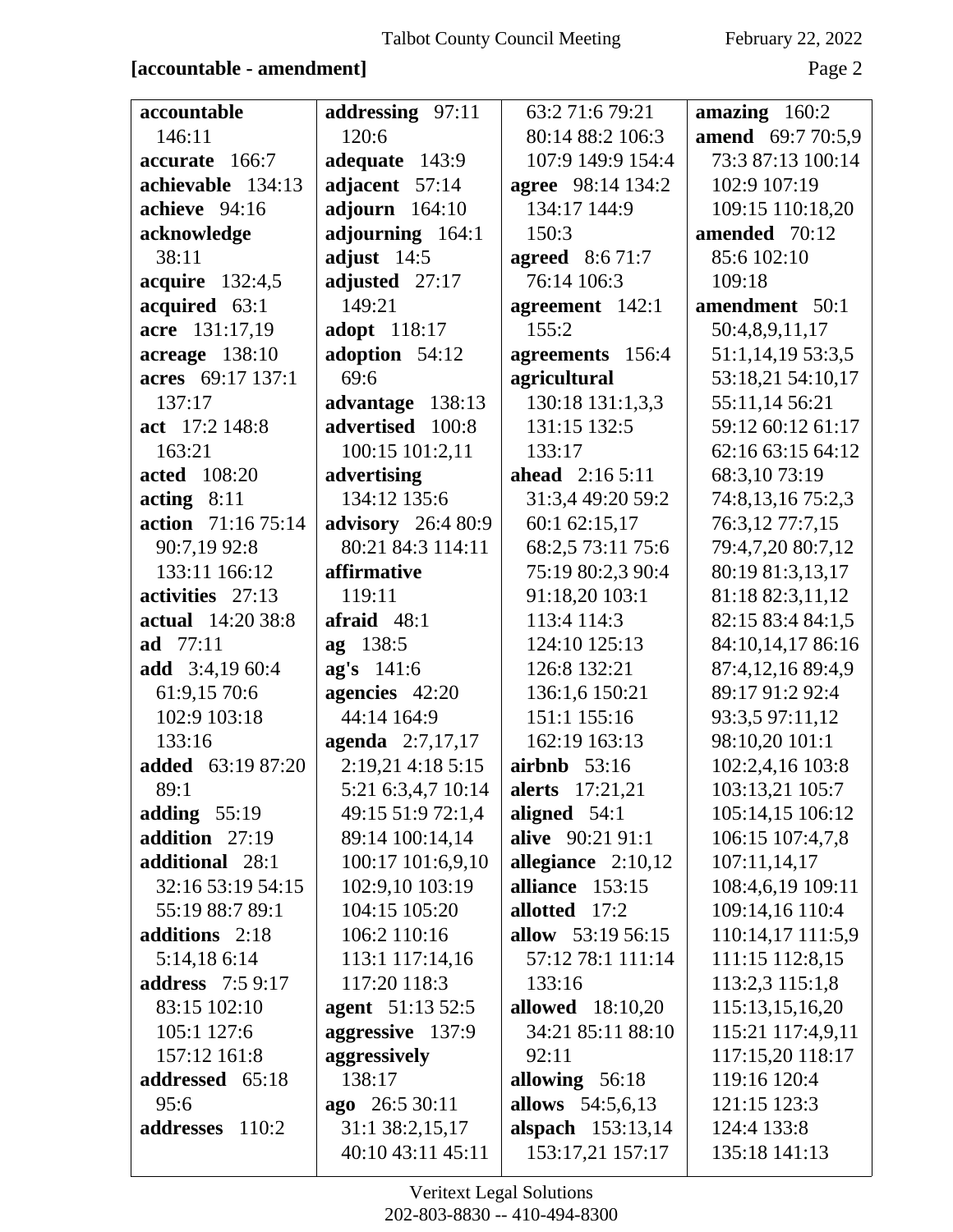### [amendments - basically]

February 22, 2022

| amendments              | applying 138:7           | <b>asking</b> 120:1,4 | awful 28:14               |
|-------------------------|--------------------------|-----------------------|---------------------------|
| 49:16,21 51:9           | appreciate $2:4,5$       | <b>asleep</b> 129:17  | awkward 99:18             |
| 82:6 83:10 102:14       | 2:14 6:9,10 10:13        | <b>asmfc</b> 17:10,20 | aye 5:2,4,6,8,10          |
| 103:2 104:6,7           | 11:4 33:10 35:21         | assembly $3:14,21$    | 129:1,3,5,7,9             |
| 110:5 116:3             | 41:17 47:6 48:10         | assessment 18:8       | 142:12,14,16,18           |
| 130:19 131:14           | 48:11,18,21 49:9         | <b>asset</b> 22:14    | 142:20 151:12,14          |
| america 159:18          | 58:7 70:14 93:9          | assistant 141:5       | 151:16,19,21              |
| amount $10:2$           | 125:7 128:14             | assisted 166:7        | 164:17,19,21              |
| 27:15 31:21 34:18       | 129:11 139:14,16         | associated 69:11      | 165:2,4                   |
| 40:9 133:14             | 152:14 157:16,18         | 141:15                | $\mathbf b$               |
| 135:10 143:5            | 162:15                   | association 10:15     | $b&b$ 56:5                |
| analysis 60:9           | appreciated 18:14        | <b>assume</b> 140:17  | <b>back</b> 6:2 16:2,9,20 |
| annapolis 11:6          | 150:8                    | assure $41:7$         | 18:13 20:1,1              |
| 120:12                  | appreciation 42:5        | asterisk 152:21       | 21:21 32:3 34:9           |
| <b>anne</b> 28:2,3 54:4 | appropriate 68:7         | ate 41:20             | 34:21 39:5 40:21          |
| annual 36:6             | 72:6 147:21              | attempted 80:13       | 47:14 53:4 58:12          |
| annually 27:17          | approval 63:3            | attended 34:1         | 59:14 61:3 62:4           |
| answer $31:16$          | 140:16 143:3             | 78:5                  | 66:3 71:12 72:13          |
| 35:20 39:19 55:3        | <b>approve</b> 82:12,14  | attention 9:6         | 74:14,17 75:8             |
| 94:2 116:19 141:1       | approved 30:12           | 156:21                | 79:11,11,14,17            |
| answers 156:6           | 30:16 78:2               | attorney $83:12,14$   | 80:11 85:10 91:20         |
| 157:10                  | approves 94:11           | 83:14 84:21 86:5      | 93:6 100:21               |
| anybody 55:14           | 96:20                    | 99:2 100:11 103:4     | 102:16 103:18             |
| 68:1 94:15 99:7         | approving 146:14         | 108:10 113:21         | 104:7 120:13,14           |
| 145:1 152:16            | april 13:13 100:17       | 114:1 124:2 140:4     | 121:11 127:13             |
| 157:19                  | 101:3                    | attorney's 9:13       | 159:11 160:4              |
| anymore 17:10           | aquaculture 22:16        | <b>attract</b> 159:21 | 161:6                     |
| 79:10                   | 23:17 24:14 27:13        | 160:2                 | <b>bad</b> $40:1964:10$   |
| anytime 49:2            | 30:11,19 46:4,17         | attributed 24:2       | 127:18 146:1              |
| anyway $11:15$          | 47:8                     | <b>audio</b> 166:3    | <b>bag</b> 93:21          |
| 26:12,21 27:7           | area 16:3 34:18          | authorization         | <b>bait</b> 13:17 14:16   |
| 48:3 126:7              | 54:2,12 64:3             | 53:1                  | <b>ball</b> 101:8         |
| aoc 25:6                | 69:16 161:1              | authorize 51:4        | baltimore 22:20           |
| apologize $6:27:3$      | areas 69:18 70:2         | 142:5                 | 166:2                     |
| 89:11 131:12            | 136:15                   | authorized 63:14      | <b>ban</b> $22:2193:20$   |
| 162:9                   | arguing $121:18$         | automatically         | bang $37:10$              |
| apparently $25:16$      | arrays 133:18            | 59:13 60:8            | bankrupt 137:17           |
| 66:10                   | <b>article</b> 25:5 45:4 | available 47:10       | <b>bar</b> 22:11 31:3     |
| appeared 166:3          | arundel 54:4             | 93:17 96:13,14        | <b>bars</b> $24:127:19$   |
| appears 114:6,20        | <b>aside</b> 124:8,10    | <b>avenue</b> 118:12  | <b>based</b> 34:9 96:6    |
| applaud 11:8            | <b>asked</b> 14:1 25:6   | 122:11                | <b>bashed</b> $145:12$    |
| applicable $54:2,11$    | 25:14 31:14 77:8         | avon $25:11$          | basically 13:11           |
| application 51:5        | 117:12,14                | <b>aware</b> 8:10 9:3 | 17:16,19 22:17            |
| 51:14                   |                          |                       |                           |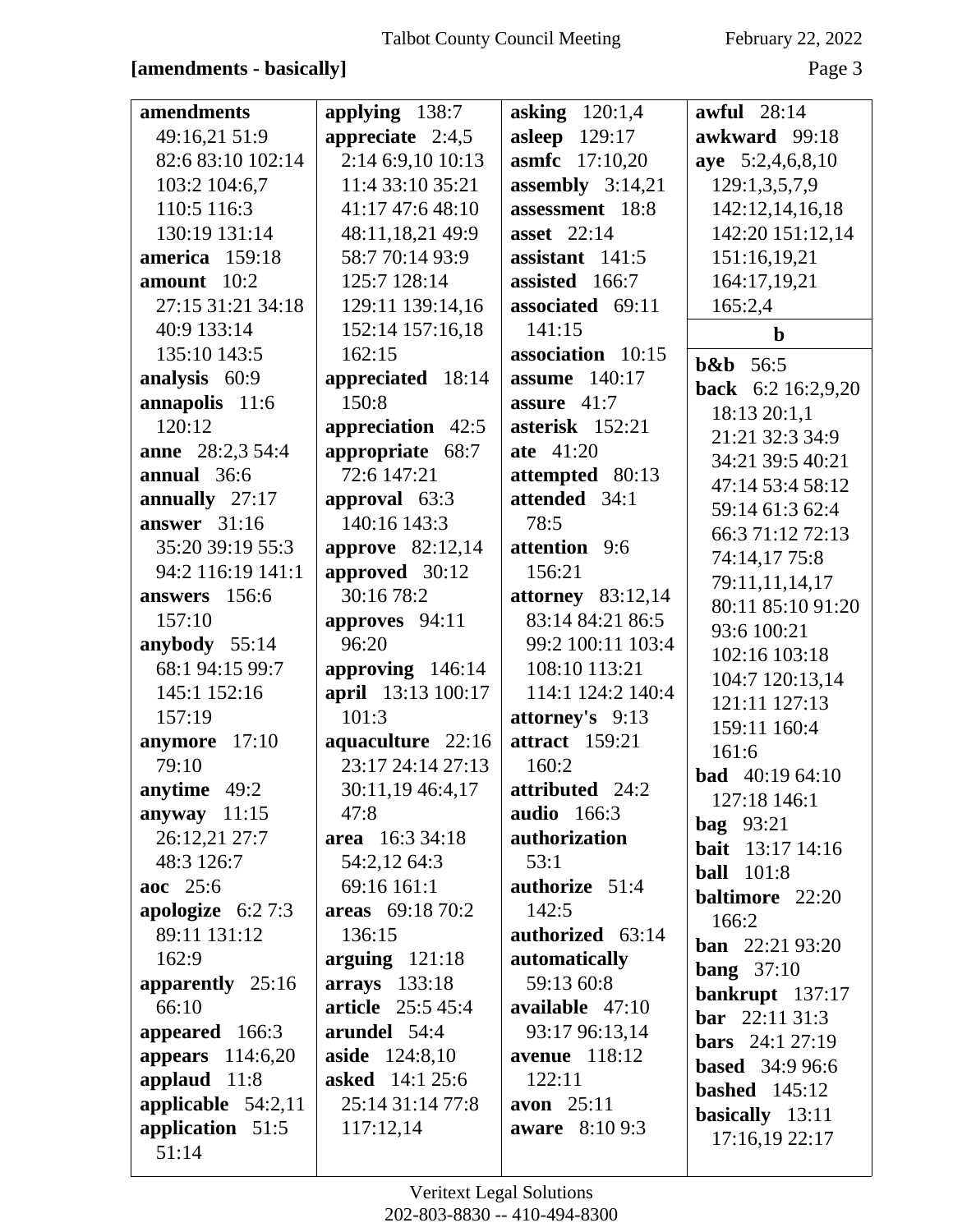#### [basis - callahan]

February 22, 2022

| <b>basis</b> 95:8 131:17  | <b>better</b> 8:9 29:16   | <b>book</b> 126:14       | <b>build</b> 46:10                 |
|---------------------------|---------------------------|--------------------------|------------------------------------|
| 131:20                    | 38:18 52:12,13,18         | <b>bother</b> 161:4      | 134:10 161:13,14                   |
| <b>bay</b> $16:5,10,14$   | 119:21 143:20             | <b>bothers</b> 159:12    | building 63:6                      |
| 18:20 19:14,15            | 158:9                     | <b>bottom</b> $23:16,16$ | 96:19 161:1                        |
| 20:6 23:21 25:5           | big 10:9 18:12            | 23:17 24:14 29:3         | <b>built</b> 98:4                  |
| 27:14 28:10 29:18         | 21:9 28:10 40:3           | 30:13,19 32:4            | bullying $8:12$                    |
| 31:1,8 33:17              | 137:14 145:1              | 47:16                    | burden 156:2                       |
| 36:20 37:14,15            | 147:9 150:19              | <b>bottoms</b> 39:9      | 159:2                              |
| 38:3,5,6 42:18            | 160:17 162:7              | bought $21:15$           | bushel $12:14$                     |
| 44:21                     | 163:3                     | brand $161:16$           | 14:17 15:18 20:19                  |
| <b>bear</b> 110:9,10      | <b>bigger</b> $161:14,15$ | <b>brbo</b> $53:1656:6$  | 21:16 22:8,9                       |
| <b>beat</b> 145:17        | biggest $120:8$           | breakfast 51:15          | 24:10,12 37:17                     |
| beating $40:15$           | <b>bill</b> 22:19 125:14  | 52:7 53:18 54:18         | 43:12,14                           |
| beautiful 159:21          | 125:15,15 148:2           | 55:20 56:2,10            | bushels $31:12$                    |
| <b>bed</b> 51:15 52:6     | 163:20                    | 57:13                    | business $46:11,15$                |
| 53:9, 12, 18, 20          | <b>billion</b> $24:19$    | breakfasts 53:9,12       | 62:20                              |
| 54:17 55:19 56:1          | <b>bills</b> 14:2,4 35:12 | 53:20                    | businesses 40:20                   |
| 56:9 57:13                | 35:13                     | breaking 66:19           | <b>button</b> 152:20               |
| bedrooms 53:19            | <b>biolac</b> 96:11 97:5  | <b>breaks</b> 120:12     | buy 35:8 66:16                     |
| 54:5,6,15                 | biomass $18:12$           | brendan $51:12,18$       | <b>buyer</b> 17:15                 |
| <b>bees</b> 137:8         | 29:19                     | 52:1 132:16              | <b>buying</b> 22:4 145:4           |
| beginning $47:15$         | <b>bit</b> $37:1449:21$   | <b>bridge</b> 18:21 20:6 | 125:11<br>bypass                   |
|                           |                           |                          |                                    |
| 156:21 163:15             | 52:9,18 55:18             | <b>brief</b> 133:10      | $\mathbf c$                        |
| <b>behalf</b> 45:8 152:3  | 57:1 58:15 67:7           | briefly $147:20$         |                                    |
| 153:15                    | 67:17,17 70:21            | 154:1                    | cage 30:11                         |
| <b>believe</b> 19:4 38:13 | 75:17 121:4               | <b>bring</b> $7:323:5,6$ | calendar 126:12                    |
| 38:17 43:17 44:20         | 126:18,20 134:19          | 46:2 49:3 75:7           | call 4:20 18:1                     |
| 45:17 51:12 59:3          | 139:13 147:11             | 76:3 95:16 107:3         | 63:16 105:2                        |
| 74:1,10 78:4,7            | 153:7 162:20              | 107:5 156:20             | 110:12 113:5,5                     |
| 102:8 103:20              | <b>black</b> 126:17       | bringing $9:653:17$      | 115:15 128:18,19                   |
| 115:4 116:20              | <b>blue</b> 15:11         | <b>broad</b> 23:20 24:20 | 151:9                              |
| 119:19 135:13             | <b>bnr</b> $96:10$        | 36:11,18 38:14           | callahan $1:142:3$                 |
| 136:10,21 137:20          | <b>board</b> 23:4 77:17   | 40:6 42:16 97:19         | $2:13\,3:2,6,9,12$                 |
| <b>belly</b> 41:20        | 80:9,21 84:3              | broadly $42:19$          | 4:1,4,8,16,205:1                   |
| <b>benefit</b> $36:11$    | 114:11 125:18             | brother 125:7            | 5:2,11,17,20 6:5,8                 |
| 138:3 159:15              | 127:11                    | brought $17:15$          | 6:20 9:4,19 10:12                  |
| <b>best</b> $7:719:3$     | <b>boat</b> 15:18 19:19   | 38:15 53:5 95:8          | 10:20 11:14 35:21                  |
| 23:21 27:1,2              | 46:7,10                   | 96:16 98:3 132:17        | 39:21 41:14 42:9                   |
| 29:11 37:19 43:18         | <b>boats</b> 16:15 19:13  | buddy $62:14$            | 45:21 48:7,11,20                   |
| 43:19 75:19 96:7          | 48:5                      | 126:8 128:16             | 49:10,19 51:20                     |
| 96:12 118:11              | <b>body</b> 83:9 94:10    | 153:11 158:3,5           | 52:4,8,13,17                       |
| 138:2 146:20              | 134:18                    | <b>budget</b> 147:2,4    | 55:12,16,17 57:3                   |
| 149:16 152:5              | <b>bomb</b> $7:118:18$    | 149:13,13 164:7          | 57:18 58:7,13<br>59:2,3,5,15,18,20 |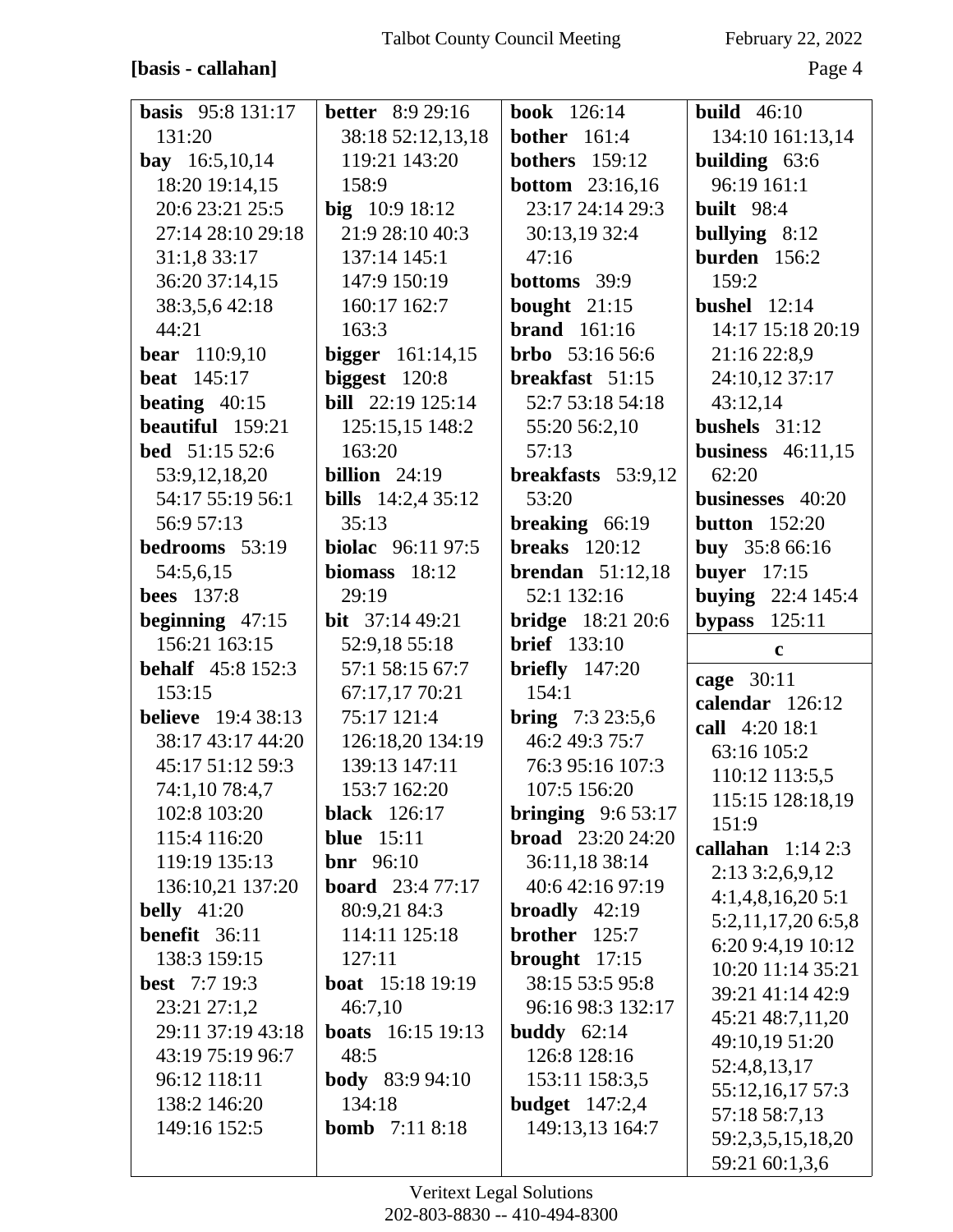## [callahan - collectively]

February 22, 2022

| 61:8 62:7,9,10,13 | caller 153:1,3,12  | certify 88:14           | circumstances         |
|-------------------|--------------------|-------------------------|-----------------------|
| 64:7,11 65:10     | 157:20 158:1,17    | 166:3,5,8,10            | 75:9                  |
| 66:6 67:4,12,21   | calling $153:14$   | chair 5:21 6:15         | citizens 159:4        |
| 68:9,19 70:13     | calls 9:11 146:4   | 104:18 130:4            | city 166:2            |
| 71:2,18 72:7,9,15 | canceled 33:16     | challenge 8:14          | civil 146:8           |
| 73:8,13 75:10,15  | candidates 41:6    | challenged 146:17       | claiborne 126:17      |
| 76:10 80:1,2 81:7 | 45:9               | challenging 146:3       | claiming 159:9        |
| 81:8,10 86:1,3,6  | capital 70:6       | 146:6                   | clam $47:16$          |
| 86:20 88:2,8,16   | captain 35:14      | chance 6:13 39:16       | clams 13:16,16,20     |
| 90:4,6 91:7 92:5  | care 111:13        | 44:3 52:8 136:14        | 14:16                 |
| 99:15,16,19,21    | 145:21             | change 11:13 38:8       | clarification 114:4   |
| 101:15 102:20     | careers 160:5      | 43:15 56:21 58:3        | clarify $107:13$      |
| 103:1 104:12,16   | cares $17:2$       | 65:14 135:9             | clarke 88:12          |
| 104:17 106:6,8,11 | caroline 54:5      | changed $43:9$          | 140:14 141:1,3,4      |
| 106:13,17,20      | 160:18             | 52:20 66:1              | 142:2 143:1           |
| 107:2,5 110:9     | carpenter 33:19    | changes $2:214:17$      | 160:14                |
| 112:17 113:4,7,17 | cars 65:20         | 87:4                    | clean 127:21          |
| 113:20 114:19     | cart 98:17         | changing 110:21         | <b>cleaned</b> 127:13 |
| 115:6 117:2,12    | 62:7 66:13<br>case | channel 20:5            | clear 56:1 63:2,14    |
| 118:8 119:3       | 74:7 102:8,17      | chapter $50:2,5,5$      | 74:2 88:12 111:14     |
| 121:21 122:5,9,16 | 123:5 135:1 156:3  | 51:16 60:13             | cleared $145:13$      |
| 123:6,9 124:5,9   | cases 34:18        | 125:16,18 130:9         | clearly $63:465:2$    |
| 124:14,19 125:3,5 | catch 13:7 17:15   | charge $127:9$          | client 62:18 63:1     |
| 125:19 126:2,4    | 18:1 19:2,16 23:8  | 146:13                  | climate 148:9,21      |
| 127:7 128:11,16   | 30:15 37:13        | charter 16:15           | clock 138:16          |
| 128:20,21 129:1   | catches 18:3       | charts $28:17$          | close 71:3 160:1      |
| 129:10,16,19      | catching 43:12     | cheaper 17:7            | 163:13                |
| 130:1 131:6,7     | catfish $15:12$    | check 23:19             | closed 12:13 18:21    |
| 132:11 133:2,13   | caught 13:11 15:3  | 147:14                  | 31:6,8,8 164:1        |
| 134:1,15 135:8    | 15:3 16:6 17:18    | checked 38:20           | closely $104:9$       |
| 136:6 138:19      | 22:13 31:2,12      | chesapeake 32:14        | closer 52:11 57:1     |
| 139:12,20 140:2   | cause 8:1          | 33:17 42:18 46:8        | closing $164:3$       |
| 140:11 142:2,9,11 | cca $43:2$         | chiefs 163:20           | coaching $145:21$     |
| 142:12 143:12     | <b>cecil</b> 54:7  | child 8:17 33:2         | code 50:3 53:19       |
| 144:7 147:17      | cedar $62:19$      | children $8:3,10,16$    | 56:15,15 94:7         |
| 149:2 150:2 151:4 | center 62:21 63:18 | 9:8                     | 125:17 126:14         |
| 151:7,11,12       | 65:5 160:1         | chip 130:3 131:5,7      | 130:10                |
| 152:13 153:3,7,10 | certain 53:20      | choose 104:19           | codes $58:2$          |
| 153:14,16,19      | 69:10 70:6 110:20  | 105:3                   | cola 4:12 147:6,21    |
| 157:17,21 158:8   | 141:7              | choptank $25:11$        | 148:10,17 151:8       |
| 158:14 162:14,17  | certainly 14:13    | 36:21                   | cold 64:10            |
| 162:19 164:12,15  | 57:6 58:5 65:7     | christmas 19:7          | collaborating 8:5     |
| 164:16,17 165:5   | 114:9 148:19,20    | <b>chuck</b> 1:14 10:21 | collectively 27:13    |
|                   | 152:3              |                         |                       |
|                   |                    |                         |                       |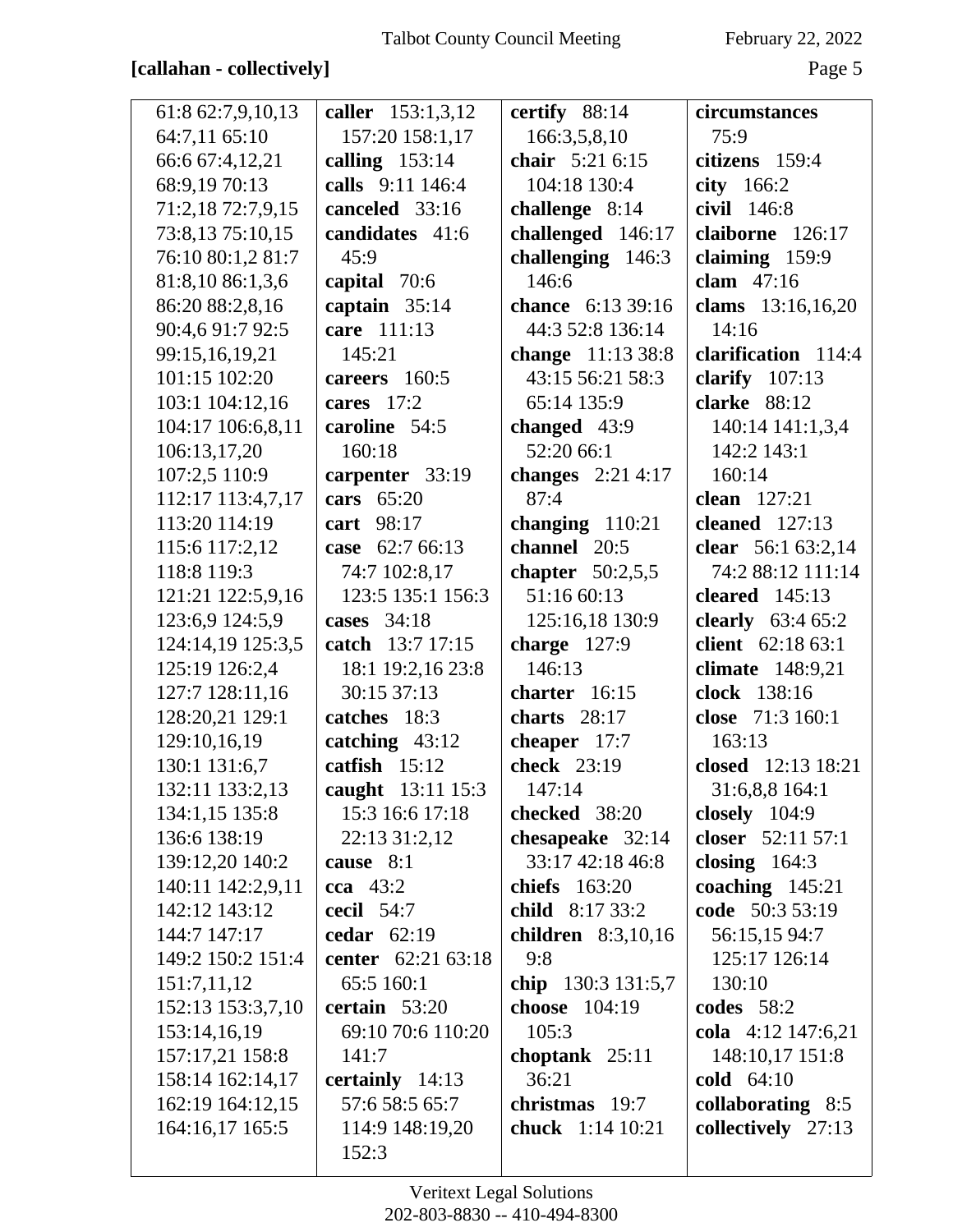| college 46:8      | 82:21 84:2,7,10   | 136:13                 | <b>consent</b> $6:1,4,17$ |
|-------------------|-------------------|------------------------|---------------------------|
| colostomy 93:21   | 84:15,19 85:11,13 | comprehensive          | 134:5                     |
| combination       | 85:17,21 86:15    | 50:14 58:2 60:14       | consider 80:10            |
| 27:12             | 87:9 88:17,18     | 60:19 61:17 69:8       | 91:2 93:5 132:8           |
| come 20:17 26:7   | 89:18 90:11 91:1  | 73:4,17 75:4           | consideration             |
| 29:11 34:2 39:4   | 91:4 92:14 95:1   | 86:16 87:2 89:3        | 157:11                    |
| 44:5,8,20 45:16   | 98:9,12,15,19     | 90:13 102:1,3,13       | considered 84:11          |
| 49:5 53:3,14 61:3 | 99:13 100:4,8,21  | 109:14 112:9           | 84:12 105:10              |
| 62:4 66:1 75:20   |                   | 141:13                 |                           |
|                   | 101:18 102:6,7,15 |                        | considering 93:4          |
| 91:20 93:6,14     | 103:6,17 105:6,9  | computer $52:12$       | considers 61:4            |
| 94:18 95:20       | 105:11,16 106:16  | 152:20 166:7           | consistency 86:18         |
| 119:20 120:14     | 106:19 108:7,14   | computers 28:15        | consistent 73:17          |
| 121:11 138:1,7    | 109:4,13,18,21    | concern 39:3,8,14      | 75:3 87:1 105:11          |
| 145:15 160:4      | 111:12,16 112:3   | 57:11 120:8            | 112:8                     |
| comes 28:5 35:8   | 112:14,20 113:12  | 130:13 154:9,17        | consisting $69:17$        |
| 43:21 45:15 48:13 | 114:11 115:10     | concerned 22:18        | construction              |
| 137:15            | 116:13 117:4      | 55:18 135:20           | 69:20 70:4                |
| comfortable 67:18 | 118:20 119:6,12   | concerns 21:17         | contained 166:9           |
| 70:21             | 119:17 120:6,20   | 55:6 56:20 57:21       | contingency 143:6         |
| coming 16:19 17:4 | 122:8,15 123:4,11 | 66:15 120:6            | 143:11                    |
| 30:2 40:21 65:20  | 123:17 130:4,7,14 | 132:17 137:21          | continually 22:4          |
| 68:20 79:17       | 133:8 160:10      | 161:8                  | continuation 67:8         |
| 102:16 136:17     | 166:20            | concluded 165:7        | <b>continue</b> 41:8 55:7 |
| 137:3 148:17      | commission's      | concludes<br>152:10    | 66:20 93:8                |
| 155:15 163:4      | 100:2,12 112:7    | conclusion<br>71:3     | continued 57:7            |
| commend 163:5     | committee 20:10   | 100:20                 | continuously              |
| comment 9:21      | 20:12             | condition<br>104:1     | 31:20                     |
| 57:4,20 72:8,10   | community 7:7,18  | conditions<br>39:15    | contribution              |
| 74:12,18 76:4     | 33:8,9 34:8,9     | 146:21                 | 131:19                    |
| 77:9 127:8 132:13 | 69:20 70:2 93:11  | confirm $94:7,8$       | controversy 156:9         |
| 147:18 152:15     | 127:20 128:7      | confuse $79:10$        | convening 163:16          |
| 162:20            | 137:11 139:3      | confused 94:15         | conversation 74:4         |
| comments 58:11    | 143:18 147:10     | 120:9                  | 121:12                    |
| 74:14 157:7 158:2 | 160:6 162:1,2     | confusion 73:20        | coping $53:9$             |
| commercial 13:6   | comp 86:19        | 80:5 158:18            | corey $1:17$              |
| 17:3 63:6 66:14   | company $137:16$  | <b>connect</b> 87:6,21 | corporate 63:12           |
| commission 26:4   | 137:18            | 92:16 95:14 96:4       | 63:21 159:6               |
| 50:18 51:6 53:2   | complaining       | 97:1 98:3              | correct 58:3 66:6         |
| 55:7 60:9 61:2    | 145:14 146:9      | <b>connected</b> 23:7  | 66:6 76:15 84:4           |
| 62:3 68:14 71:6,9 | complaints 77:21  | connection 73:5        | 108:5 109:5 116:7         |
| 72:17 73:16 74:7  | completed 155:2   | 74:15 84:14 104:1      | 117:16 124:17             |
| 74:9,12 76:5 77:8 | completely 67:10  | consensus $26:8,16$    | corrections 2:19          |
| 77:15 79:8 80:8   | 94:15 96:2 99:8   | 115:20,21 116:5,6      | 5:14,19 6:15              |
| 80:20 82:4,7,19   | 107:1 120:3       |                        | 156:18                    |
|                   |                   |                        |                           |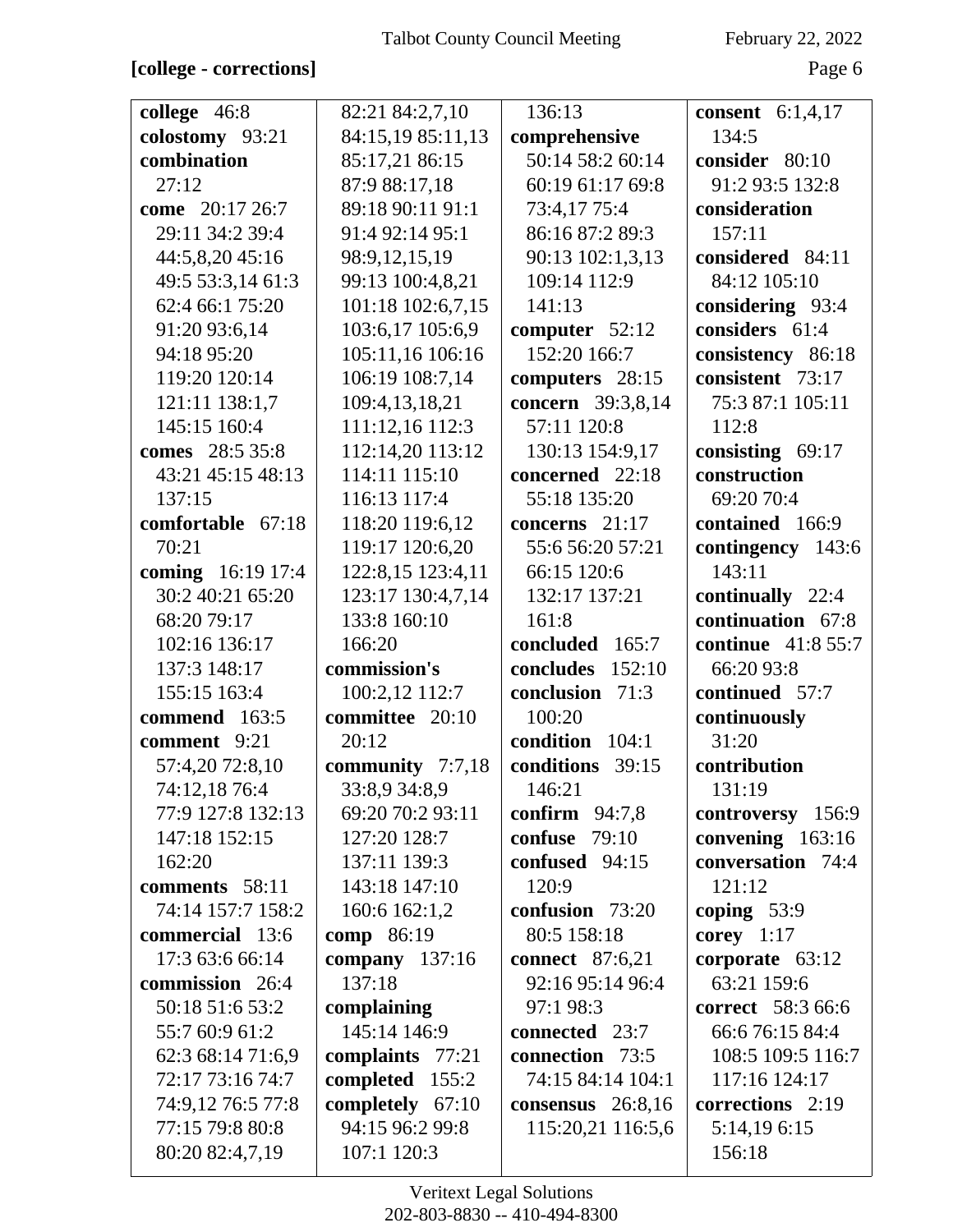### **[correctly - deliberations]** Page 7

| correctly 107:10          | country $11:3$          | $cp$ 53:7,20                    | day $17:14$ 19:17    |
|---------------------------|-------------------------|---------------------------------|----------------------|
|                           | <b>counts</b> 36:19     | 56:15<br>cr                     | 42:5 120:17 134:8    |
| correspondence<br>154:10  | 37:16,19                | crab 13:17 14:16                | 134:21 135:21        |
| cost $143:4,9$            | county 1:1,1 3:20       | 16:3,7                          | 139:13 158:7         |
| costs 8:4 148:3,3         | $4:11$ 7:5 $11:4,10$    |                                 | 166:13               |
| councell 130:3            | 20:9 21:12 22:19        | crabbing $14:20$<br>15:15 44:11 |                      |
|                           |                         |                                 | days 12:10 18:11     |
| 131:8,9 132:15            | 25:20 26:4 27:4         | crabs 14:18 15:2,7              | 18:15,15 19:10       |
| <b>council</b> 1:1,4,13   | 27:10,15 28:2,3,3       | 16:6,11 42:7                    | 45:11 134:11         |
| 2:13,20 6:12 7:5          | 30:8 47:5 48:6          | create 63:16 93:18              | 135:19               |
| 9:20 11:1 22:20           | 50:3,4,10,14,15         | creating $7:19$                 | deadlines 134:12     |
| 36:3 49:12,15             | 51:7,11 53:10           | 28:18 64:4,13                   | deal 55:1 66:21      |
| 50:10,12,19,19,20         | 54:4,5,7,8,20           | <b>credit</b> 30:10             | dealing $8:1364:10$  |
| 50:21 51:4,7,8,19         | 60:20 61:18 63:7        | credits 30:12,16                | 112:19 148:13        |
| 55:13 56:12 57:4          | 69:8 73:3 83:12         | 30:17 31:13,18                  | 149:1                |
| 60:11,17 61:3,3           | 83:13,14 84:20          | creek 23:20 24:4                | deals $53:8$         |
| 61:10,12,16 64:7          | 86:5 99:2 100:11        | 24:18,20,21 25:10               | <b>dealt</b> 53:15   |
| 64:8 67:17 74:5           | 103:3 108:10            | 36:11,19 38:14                  | debate 79:2 98:13    |
| 74:21 76:2 77:13          | 124:2,21 125:17         | 40:6 42:16 159:20               | decade<br>161:2      |
| 79:5 80:4 82:10           | 130:6,10,17             | crisis 8:9                      | december 8:18        |
| 84:5 85:20 87:3           | 131:21 136:18           | critical $35:1654:2$            | 14:21 17:9 18:6      |
| 90:14 92:2,12             | 139:5,17 140:4,15       | 54:12 64:3 152:7                | decent 15:21 24:7    |
| 101:6,13 112:5            | 140:17 141:8            | 156:10                          | decide $60:11$       |
| 115:8,21 119:10           | 143:4 144:5             | crop 137:11                     | 92:14 123:21         |
| 121:3,20 122:2,5          | 145:10,11 147:3         | cross 16:18 76:19               | decided 18:12        |
| 122:14 124:3              | 152:10 154:5,12         | 79:16 81:6,11,15                | decides 115:16       |
| 127:7 128:11              | 156:11 157:2            | 83:3,8 85:4,15                  | decimated 14:10      |
| 130:6 132:13              | 159:3,14 160:13         | 89:12 94:9 113:9                | 17:19                |
| 139:2,8 140:12            | 160:18 163:11,17        | 116:8,15 119:4                  | decimating $15:13$   |
| 141:4 142:3,21            | 164:7,8 166:2,3         | 122:4 123:8                     | decisions $149:8,11$ |
| 143:2,3,13 144:8          | couple 11:2 16:8        | 129:21 134:16                   | decrease 56:4        |
| 147:18 148:15             | 19:19 21:8 36:8         | culture 30:13,19                | deep 159:19          |
| 150:3 152:1,12            | 109:8 124:11            | current $27:19$                 | defer 59:18 61:5     |
| 154:2 158:1 163:5         | 126:16 136:4            | 54:17 65:17 148:9               | 71:16 100:10         |
| 163:6,16 164:7,12         | 137:4 150:9             | 148:21                          | definitely 33:12     |
| 164:12 165:5,6            | <b>course</b> 9:6 21:17 | currently 87:14                 | 43:15 45:16 101:2    |
| 166:3                     | 22:5 47:17 75:13        | cusp 149:12                     | 149:5                |
| council's 140:15          | 92:8                    | $\mathbf d$                     | delay $100:3$        |
| 156:20                    | courses $90:7,7$        |                                 | delegates 22:21      |
| councils 55:20            | cove 20:5 62:19         | d.c. $160:1$                    | delete $111:2$       |
| <b>counsel</b> 166:4,9,10 | cover 143:9             | danger $128:1$                  | deletions 2:19       |
| 166:11                    | <b>covid</b> $12:12,15$ | <b>dark</b> 127:19              | 5:14,186:14          |
| <b>count</b> 36:21        | 16:16 19:5 20:2         | data $40:5$                     | deliberations        |
| <b>counties</b> 21:1 54:2 | 34:13                   | <b>date</b> 49:4 134:9          | 71:11                |
| 149:17                    |                         | 141:6                           |                      |
|                           |                         |                                 |                      |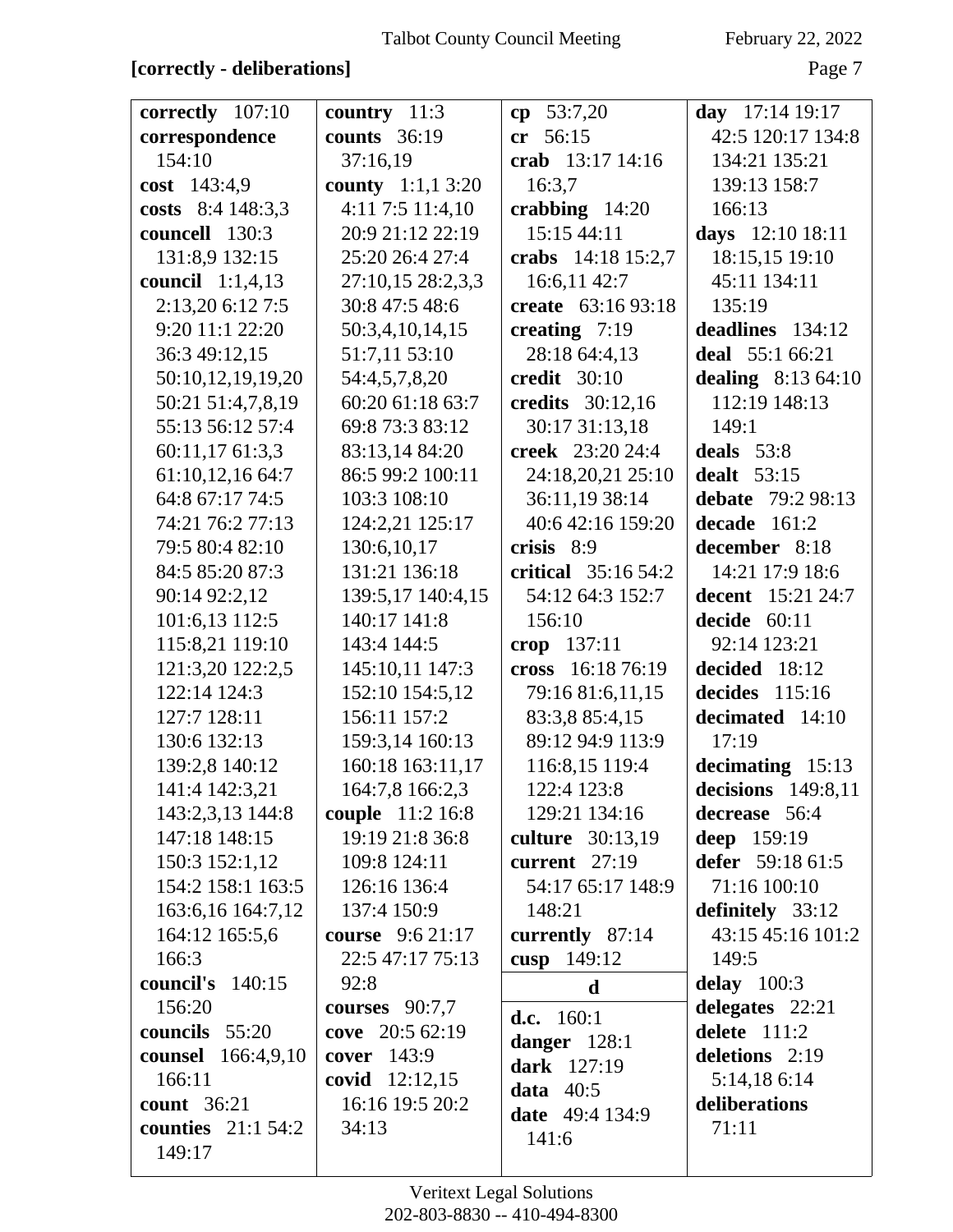## **[deliver - durham]** Page 8

| deliver 71:10                        | different 33:6            | discussions $141:5$     | doing 20:11 22:10         |
|--------------------------------------|---------------------------|-------------------------|---------------------------|
| democrat 41:10                       | 53:13 67:2,9 79:3         | 149:14,18               | 23:20 33:5 48:5           |
| 44:2 100:16                          | 96:9 101:20               | <b>disease</b> 38:19,20 | 62:10 66:18 90:1          |
| democratic 41:5                      | 108:12 111:1              | 39:12,14,16             | 93:9 98:4 110:6           |
| denied 30:17                         | 120:10 136:15             | dispose 89:14           | 120:7 128:6,13            |
| department 20:21                     | difficult $141:10$        | disruption 8:19         | 136:12 137:7,9            |
| departments                          | 146:15 149:7              | distinction 56:1        | 141:12 146:20             |
| 143:16 164:8                         | difficulties 59:8         | 64:13                   | 149:12 153:16             |
| depth $55:9$                         | difficulty $62:12$        | districts $53:7,21$     | dollar $13:2$             |
| dermo 39:2,4,9                       | $\text{dig } 22:8$        | 54:9                    | dollars 10:5 24:11        |
| describe 51:19                       | diligence 66:3            | disturbing $44:13$      | 27:17 138:8               |
| described 69:14                      | 68:14                     | 44:18                   | donate 34:8               |
| description 70:10                    | <b>direct</b> 50:15 60:21 | dive $15:6$             | donated $34:13$           |
| deserve 8:8                          | 61:1 97:6 133:3           | divided $13:921:1$      | donating $34:11$          |
| 144:19                               | 140:3                     | divilio $1:162:20$      | dorchester 27:4           |
| designed 64:6                        | direction $101:6,13$      | 3:3,8,10,134:3,6        | double $39:17$            |
| desired 92:20                        | 135:10 139:11             | 4:10 5:3,4 6:19         | doubled 14:17             |
| desk $23:3$                          | 140:7 147:3 150:1         | 7:1 9:5,15,19 10:2      | downfall 41:12            |
| destroyed 65:19                      | directly 56:9             | 10:11,13 41:15,16       | $dr$ 8:5                  |
| destruction                          | dirtied $91:17$           | 45:21 46:1 58:9         | draft $50:16$ 141:21      |
| 127:16                               | disallowing               | 58:10,13 59:10          | <b>drafted</b> 78:9 114:6 |
| detailed 55:9                        | 119:16                    | 65:10,11 72:7,8         | 114:10                    |
| detar $52:2$                         | disappointed              | 72:12 76:10,11          | drafting $50:16$          |
| determination                        | 144:19                    | 77:18 79:9,17           | 135:17 140:4              |
| 61:11 62:2                           | disappointing             | 87:18 88:3,5,13         | dramatically 56:7         |
| determine 50:21                      | 162:10                    | 88:19,21 89:8,11        | draw 135:11               |
| determined 87:1                      | disbursements 3:5         | 93:7 94:10 95:6         | drawing $133:4$           |
| determines 50:13                     | $3:11$ 6:11,13,16         | 95:11,18 97:4,10        | 135:12                    |
| determining $61:16$ discharge $97:6$ |                           | 99:4 112:11 115:4       | drawn $57:15$             |
| devastation 8:1                      | discuss $3:1735:12$       | 119:19 121:1,4          | dredge $15:1,8$           |
| develop $97:17$                      | 42:21 55:15 74:11         | 124:5,9 125:1,4         | 23:1 30:15 31:2           |
| developer 154:18                     | 101:7 130:8 164:2         | 127:9,10 129:2,3        | drilling $97:7$           |
| 155:2,3,19                           | discussed 77:13           | 129:12,14 136:1,7       | drive 162:5               |
| developers 131:18                    | 99:1 127:12               | 138:19 139:21           | driving $144:21$          |
| development 50:6                     | 140:19                    | 140:6 142:8,13,14       | dropped $47:13$           |
| 63:18 66:14 69:12                    | discussing $71:20$        | 144:9 147:17            | 101:8                     |
| 93:19 94:3,21                        | discussion $3:14,19$      | 151:5,13,14             | $\bf{dry}$ 39:5,6         |
| 96:3 155:17                          | 4:6,119:1449:16           | 158:15,16 159:8         | <b>due</b> 12:12 66:3     |
| dialogue $55:7$                      | 55:13 74:20 100:7         | 162:14 164:18,19        | 68:14 76:21 92:2          |
| diane 1:21 166:2                     | 100:13 124:20             | divilio's $148:14$      | dump $46:19$              |
| 166:16                               | 129:13 130:12             | dnr $11:16$             | duncan $149:9$            |
| dies $90:18$                         | 132:7 143:13              | dock $24:10$            | durham $152:16,17$        |
| difference 48:15                     | 154:3 155:16              | document 79:15          | 157:19,20                 |
| 150:20                               | 156:7 157:2,10            | 79:19 114:13            |                           |
|                                      |                           |                         |                           |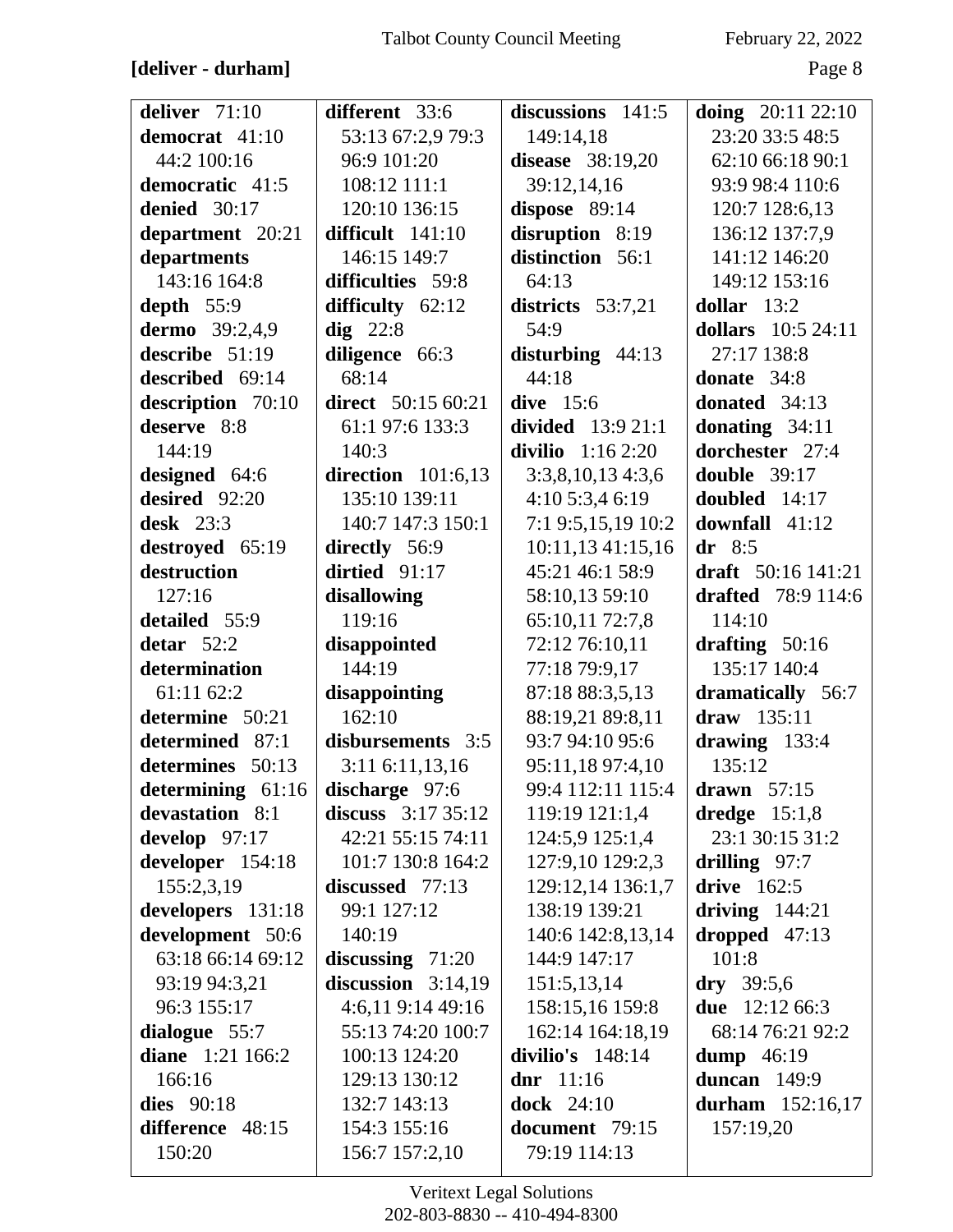### [dwellings - fact]

February 22, 2022

| dwellings 54:11     | emergence 39:7           | especially 27:10   | existing 63:20      |
|---------------------|--------------------------|--------------------|---------------------|
| dying $13:17$       | emergency 135:15         | 33:9               | 64:2,5 69:19 70:4   |
| e                   | employee 166:11          | essentially 87:5   | 70:7,11 73:6 87:6   |
|                     | employees 143:4          | estate $164:2$     | 104:2 130:8         |
| e $1:187:89:7,9$    | 143:15,19 144:3          | ethical 162:7      | exists 96:16        |
| 65:12 66:9 161:7    | 144:10 145:11            | evaluate 95:19     | expanded 161:19     |
| earlier 130:7       | 149:16 150:4,13          | evaluating 147:1   | expanding 128:7     |
| 136:10              | 152:3,5                  | evening 52:1 53:6  | expect 55:8         |
| early 20:18 141:18  | <b>emts</b> 146:3        | 77:5 113:1 123:14  | 160:11,15           |
| 145:14 149:9        | enact 125:17             | 123:15 139:19,20   | expecting 144:17    |
| easements 132:5     | enactment 64:3           | 140:13 149:14      | expedient 127:6     |
| easier 122:19       | ended 21:9               | 152:11 165:6       |                     |
| east 69:13 154:13   |                          |                    | expenses 150:17     |
| 154:18              | ends 106:10              | event 13:19 14:7   | experience 155:8    |
| eastern 27:14 37:2  | energy 130:11,16         | 14:13,13           | experienced 40:19   |
| 37:15               | 130:20 131:4,18          | events $1:10$      | experts 160:12      |
| easton 7:9,10 8:2   | 131:18                   | eventually 31:17   | expires 166:20      |
| 8:8 32:21 46:20     | enforceable              | 161:18             | explain 67:16       |
| 63:12 160:17,21     | 126:15                   | everybody $2:4,11$ | 117:18              |
| 161:15,20 163:19    | engaged 148:12           | 19:12 23:12 25:4   | expressed 130:13    |
| easy 91:21          | engine $46:9,10$         | 29:2 30:6 34:15    | 152:2 154:9         |
| eat 27:5            | engineer 140:15          | 35:6 40:19 86:7,7  | expression 152:8    |
|                     | enjoy $42:7$             | 92:9 93:20 111:8   | extend 14:3 135:3   |
| eating $42:2$       | enr 74:15 78:2           | 119:9 137:15       | 160:19              |
| economic 57:8       | 84:14 87:7 92:16         | 138:13 145:14      | extension 134:3     |
| educate 160:3       | 95:14,15 96:10           | 158:18             | extensions 69:19    |
| educational 7:16    | 97:1,5,21                | everyone's 9:1     | extent 8:7          |
| educations 160:3    | ensure 57:7 144:3        | evidence 155:12    | extra $33:1$        |
| eel 17:10           | ensuring 155:18          | exact 30:20 76:1   | extremely 31:10     |
| eeling 17:9         | entered 84:1             | 160:15             | 35:16 146:6         |
| eels 17:17          | 166:9                    | exactly 30:18      |                     |
| <b>effect</b> 133:5 | entertain 134:2          | 43:20 45:3 63:2    | f                   |
| effective 134:9     | entire 96:3              | 86:10 90:1 92:13   | $f \quad 1:14$      |
| efficient 155:20    | entitled 125:18          | 112:3              | face 26:15,15       |
| eight 4:3 43:10     |                          |                    | facilitated 67:9    |
| either 72:11 79:6   | <b>entrance</b> 54:19,21 | examination        | facilities 64:5     |
| 103:17 105:2        | entrepreneur 46:5        | 166:5              | 69:21 70:3 93:17    |
| 110:7 113:20        | entrepreneurial          | excellent 159:13   | 94:11 137:14        |
| elaborate 154:1     | 47:2                     | 160:2 162:11       | facility $87:794:1$ |
| election 41:6       | environment              | exception 67:3     | 95:2 97:14 104:2    |
| elementary          | 53:16 143:17             | excited 128:6      | 141:9,12,20         |
| 161:15,20           | environmentalists        | excuse 64:9        | 155:17 156:17       |
| eligible $69:1$     | 26:11                    | exemption 66:10    | 159:1,5,11 160:8    |
| 113:13              | equal 27:15              | exist 66:17        | 160:12              |
| elusive 30:10       | equipment 128:2          | existed 54:12,14   | fact 19:11 111:8    |
|                     |                          | 64:2               |                     |
|                     |                          |                    |                     |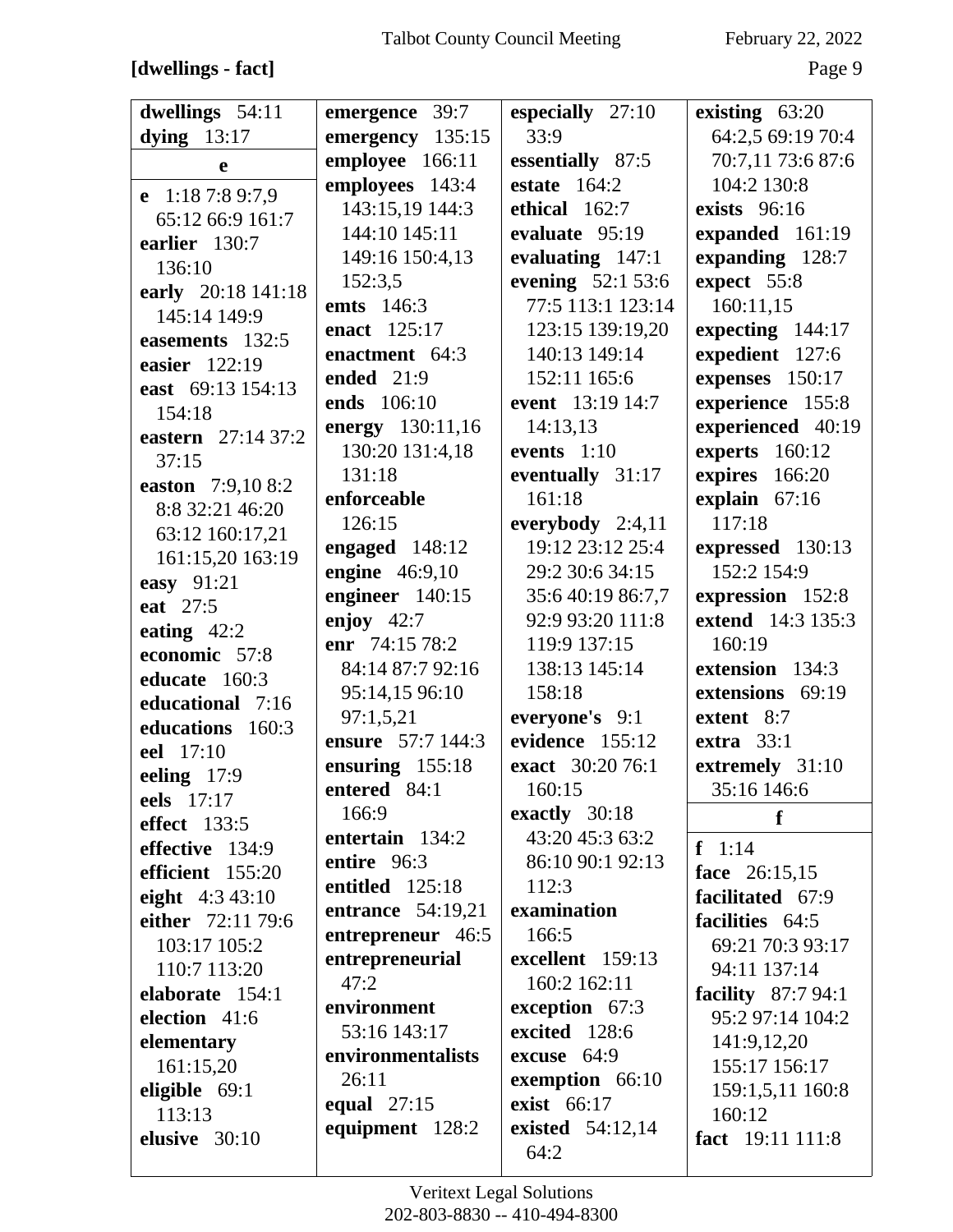**[failed - fy23]** Page 10

| <b>failed</b> 159:2    | <b>fifth</b> $32:21\,116:2$  | fit $65:9$                | <b>found</b> $9:1021:9$    |
|------------------------|------------------------------|---------------------------|----------------------------|
| failing $154:6$        | <b>figure</b> 66:3 68:15     | five $3:4,7,11$ 12:10     | 23:20 80:9 84:3            |
| fails 156:17           | 78:16 79:13 88:6             | 18:15,15 19:10            | 90:11 93:15                |
| failures 155:13        | 93:6 149:20                  | 22:12 23:18 29:17         | foundation 42:18           |
| fair $15:16$           | filed $8:18$                 | 31:7 32:18 37:18          | four 18:11 32:19           |
| fairly $15:2057:15$    | <b>fill</b> $143:19$ $145:3$ | 38:17 70:1 133:6          | 69:16 79:2 154:10          |
| fall 16:1 17:13        | finally $10:18$              | 133:20 136:2              | 164:5                      |
| 36:13                  | 47:19                        | 154:10                    | frame $141:17$             |
| <b>falls</b> 100:13    | financial 156:16             | $fix$ 101:12 109:2        | <b>franchot</b> $29:641:4$ |
| familiar $67:11,14$    | find $65:166:21$             | flag $2:10$               | franchot's 41:9            |
| families $7:10,20$     | 162:7                        | flat $147:4$              | <b>frank</b> $1:16$ 126:3  |
| 150:15                 | finding $62:1$               | flip $28:16$              | free 108:19                |
| family $33:3$          | 159:13                       | floats $30:11$            | friday $7:12$              |
| far $13:20$ 15:15      | <b>fine</b> $10:962:14$      | floor $106:15$            | friends 26:18              |
| 22:17 101:17           | 71:19 96:14 99:7             | 125:20                    | front $51:685:6,7$         |
| 160:6                  | 106:17 117:5                 | <b>focus</b> 160:21       | 90:8 112:13,16,20          |
| farmers 138:6          | 124:18                       | focused 51:1              | 118:13                     |
| 139:3                  | finger $90:2$                | 60:18 61:19               | frustrating 29:14          |
| farmland $132:19$      | finish $91:10$               | folks 66:5 155:10         | frustration 7:19           |
| 137:5 138:4            | 118:14 121:11                | follow $71:1592:1$        | full $41:17,18,20$         |
| farms $138:10$         | fire $54:20$                 | 102:4 103:10              | 138:13 150:5               |
| fast $144:14$ $145:13$ | first 20:10 26:9,14          | followed 32:15            | 161:16                     |
| <b>faster</b> 136:11   | 32:12 49:21 51:12            | 104:10                    | fullest 8:7                |
| fault $72:2$           | 51:14 53:5 55:14             | following $104:11$        | <b>fully</b> 147:13        |
| favorable 61:21        | 59:11 62:16 68:2             | 120:18                    | function 67:9              |
| fear 65:21 158:18      | 68:3,9 69:3 70:18            | food $144:14$             | fund $32:1434:16$          |
| 161:3                  | 71:10,11,13 73:11            | <b>fools</b> 121:18       | 131:20,21 143:3            |
| february $1:76:12$     | 110:4 140:14                 | force 145:17              | <b>funded</b> 143:6        |
| 17:4 71:20 72:3        | $firsthand$ 44:15            | <b>forever</b> 138:15     | funding $27:16$            |
| 101:10                 | fiscal $70:8$                | forgot $46:2$             | fundraisers 32:8           |
| fee 131:16             | fish $13:3,7,12$             | form $95:9$               | 33:14                      |
| feedback 112:7         | 16:13 18:15                  | formal $71:8$             | funds $17:131:21$          |
| 149:19                 | <b>fished</b> 16:8 17:14     | formerly 69:13            | 132:4 143:9                |
| feel 29:1 35:16        | 19:14                        | forth $47:1579:11$        | funny $17:20$              |
| 38:9 43:8,8 92:18      | fisheries 11:11              | 79:12 109:16              | further $60:15,21$         |
| 158:8                  | 40:11                        | 140:10                    | 61:1 69:13 149:18          |
| feeling $8:11$         | fishermen 13:3               | fortunate 35:4            | 155:16 157:11              |
| feelings $152:2$       | 17:3 20:3                    | forums $146:13$           | 162:17 166:5,8,10          |
| felt 7:4 15:4          | <b>fishery</b> 17:12,13      | <b>forward</b> $53:155:6$ | <b>future</b> 46:4 47:1    |
| fest 33:15             | 17:13 23:17 27:18            | 76:3,9 82:18              | 55:10 137:14               |
| fiasco $27:1$          | 29:5,10 30:18                | 89:10 99:13               | 156:1 157:14               |
| field $96:19$ 154:7    | 35:7 39:9,17 41:8            | 108:20 115:17,17          | fy22 $143:6$               |
| 154:14 155:1,4,21      | <b>fishing</b> $13:618:4$    | 116:9 133:1               | fy23 $148:17$              |
| 156:14 157:4           |                              | 161:10 163:2              |                            |
|                        |                              |                           |                            |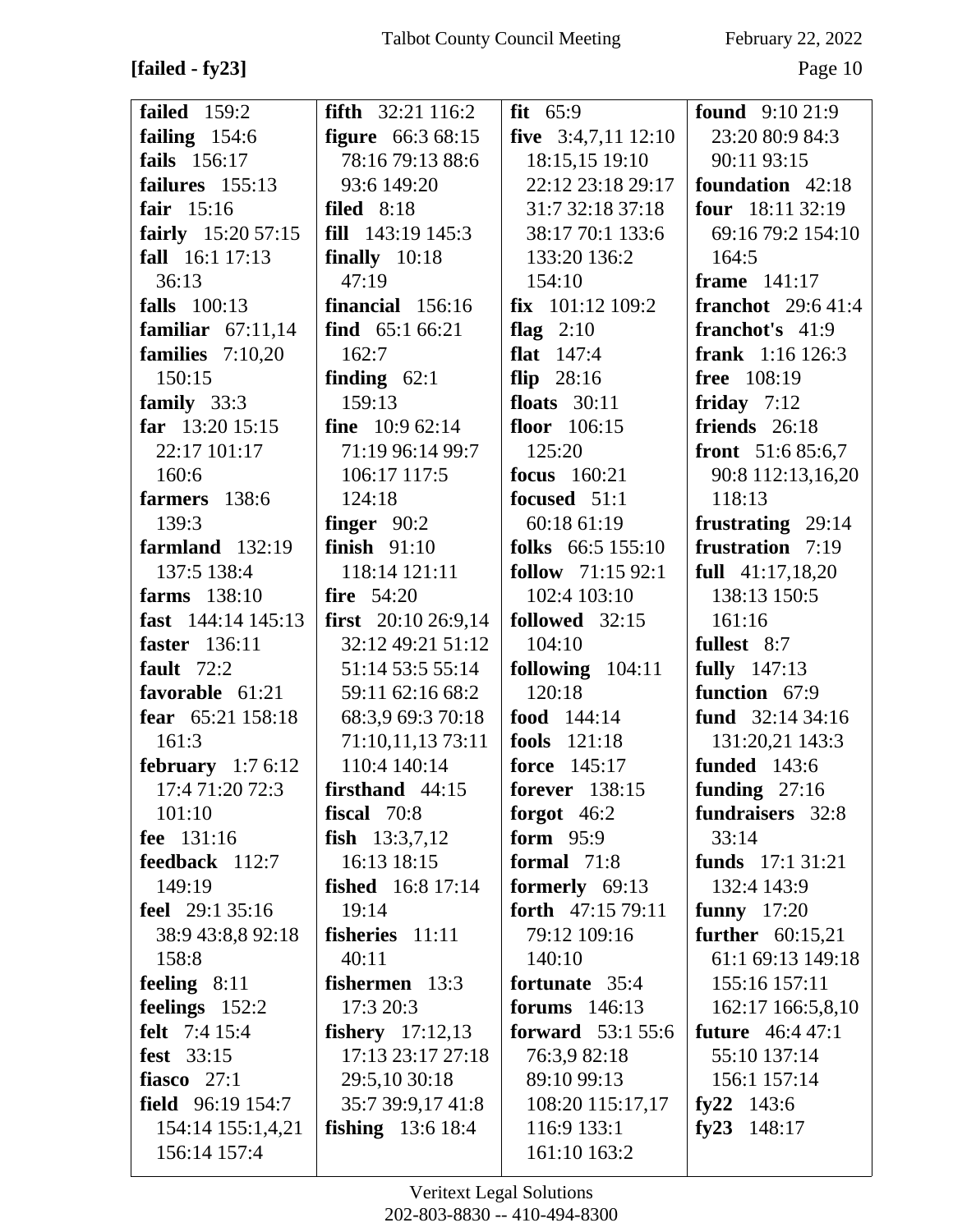**[gamble - guys]** Page 11

| g                   | 68:2,5,13,16       | 83:11 86:6 91:13  | graduate 46:14         |
|---------------------|--------------------|-------------------|------------------------|
|                     | 72:19 73:11 75:6   | 92:1,14,18,21     | graduating 46:6        |
| gamble 8:6 163:18   | 75:16,19 79:7      | 93:2,4,8 94:12,18 | 46:19                  |
| game 72:16          | 80:2,2,11 82:9     | 96:8 99:13 101:4  | grant $77:3$           |
| gap 147:9           | 86:9 89:18 90:4    | 105:5,7,14 106:10 | granted 57:14          |
| gas 145:5,5 148:1   | 90:14 91:9,18,20   | 113:4,5 119:3,8   | grants $132:1$         |
| 148:7               | 100:21 101:3       | 121:7 124:12,18   | graphs $28:17$         |
| gateway 108:18      | 103:1 104:7        | 125:9,9,20 126:5  | grass 14:6,9           |
| general 3:14,16,20  | 106:12,14,16,17    | 126:5,21 132:20   | great 17:4 23:15       |
| 50:15 60:20 61:18   | 106:18,20,20,21    | 133:1 138:1       | 36:1,6,10 37:6         |
| generations 47:1    | 108:6 109:4        | 141:11,14 145:2   | 40:12,18 41:18         |
| genuine 137:21      | 111:11,16,17       | 146:15 147:1      | 42:14 46:17 48:7       |
| getting $12:14$     | 113:4 114:3        | 148:1,2 150:16,18 | 48:20 49:1,13          |
| 19:17 29:15 40:5    | 115:16 116:9,12    | 150:18 154:14     | 51:20 52:4 77:20       |
| 59:15 70:21 71:3    | 116:21 117:4       | 155:11,21 156:6   | 96:14 132:14           |
| 91:10 96:18 101:8   | 118:12 119:11,12   | 156:15 157:13     | 152:8 153:6            |
| 126:14 138:4        | 120:5,19 122:7,10  | 160:18 161:12,13  | 159:12 161:21          |
| 145:17 149:19       | 122:15 123:11      | 161:14,21 162:12  | 162:1 163:4,5          |
| 161:1               | 124:10 125:13      | 162:21 163:2      |                        |
| gillnet 13:9 19:21  |                    |                   | greater 130:21         |
| gillnetting 12:20   | 126:8 127:1,3,16   | golf 125:1,18     | greatly 18:14<br>41:17 |
| give 13:12 31:15    | 127:19,21 132:21   | good 2:13,14 6:6  |                        |
| 32:18,20 33:6,8     | 136:1,6,11 140:9   | 15:17 16:10 19:7  | $griffith \t 8:5$      |
| 34:9 55:8 98:16     | 147:1 148:6,7      | 20:7,10 26:3 27:9 | groceries 148:7        |
| 121:10 124:11       | 150:21 151:1       | 28:4 30:8 36:5,20 | $grocery$ 148:2        |
| 128:4 148:15        | 158:10 161:5       | 37:11 38:1 40:2,8 | ground 97:7            |
| 151:8               | 162:19 163:12      | 42:7 44:2 47:16   | group 63:17 65:4       |
| given 23:11 88:6    | goal 145:7         | 48:1,3 49:19,20   | groups 43:1 63:11      |
| 134:7 156:3         | goes 13:21 20:5    | 52:1 56:16 59:5   | grow 160:17,18         |
| gives $91:15$ 114:1 | 22:4 33:2 50:10    | 62:11 67:13 68:12 | growing 128:6          |
| 114:2 134:15        | 74:6,9 84:18       | 125:12,19 127:8   | 137:7                  |
| giving 7:2 77:19    | 89:10 108:14       | 128:13,13 129:19  | $growth$ 160:21        |
| 94:21 119:19        | 137:16             | 130:12 132:11,16  | guess 25:17 54:18      |
| glad 34:4 35:20     | going 2:8,97:6     | 139:9,10,19,20    | 58:18,19 67:21         |
| 126:3               | 8:14 10:4,7,9 11:6 | 158:5 165:6       | 68:2 129:12 141:8      |
| go $2:3,166:2,6,11$ | 29:1 31:6,20 33:6  | goodness 76:16    | 141:15 151:18          |
| 10:20,20 11:14      | 33:7,15 35:12,14   | 93:3 146:11       | 157:21                 |
| 12:6 13:12 15:19    | 35:19 40:16 43:20  | 160:13            | <b>guy</b> 20:4 47:15  |
| 16:12 18:11 20:8    | 44:8,10,10,11,12   | gossip $162:4$    | 146:1                  |
| 21:3 23:14 28:18    | 44:12 47:14 48:2   | gotten 19:11 85:9 | guys 2:5 11:5 15:6     |
| 32:2 33:3 42:9      | 55:2,12 56:9       | governing 94:10   | 18:1 35:11 36:1        |
| 44:11 49:20 51:5    | 58:10 59:12 65:17  | governmental      | 36:14 41:21 47:5       |
| 57:1 58:1 59:2,14   | 65:21 67:6 70:16   | 83:9              | 48:12,12,17 49:2       |
| 60:1,8 61:1 62:6    | 71:6,8 76:8 78:1   | gradually 18:19   | 49:8,9 123:18          |
| 62:15,16 66:3       | 78:13,1881:8       |                   | 132:21 163:7           |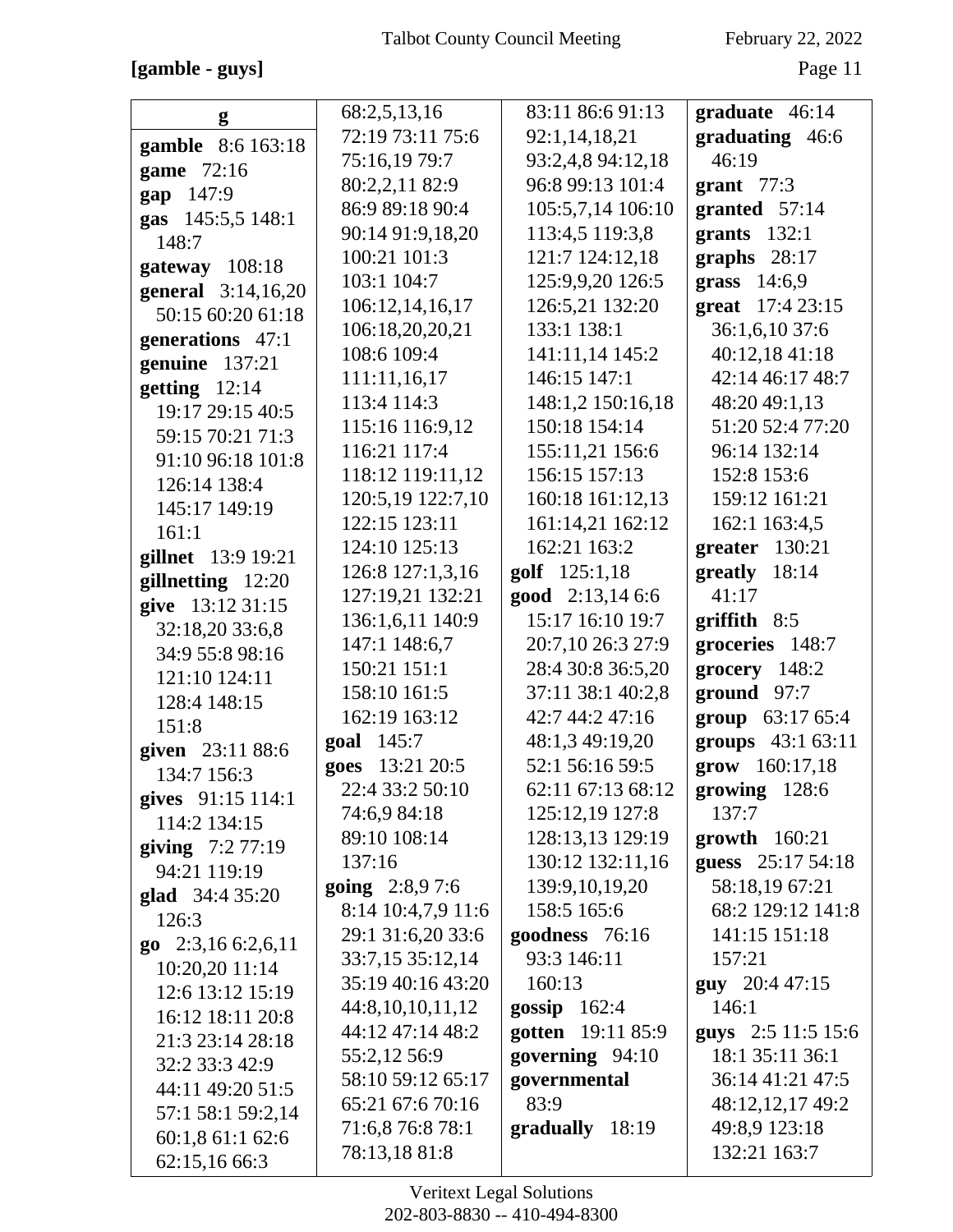## [half - increasing]

February 22, 2022

| $\mathbf{h}$                               | <b>hear</b> $40:844:13$   | holders $11:17,17$          | ignored 156:8           |
|--------------------------------------------|---------------------------|-----------------------------|-------------------------|
| half $24:1143:13$                          | 55:5 58:12,15             | holding $164:7$             | ignoring 111:8          |
| 47:14 54:8 145:5                           | 59:6 71:8 75:1            | holdup $31:15$              | 115:2,4                 |
| 151:8                                      | 76:7 77:14 82:1           | <b>home</b> 16:19 148:3     | imagine 94:6            |
| hand 70:16 90:19                           | 83:1 106:8,9              | <b>homes</b> 56:8 88:9      | immediate 70:5          |
| 152:20 166:13                              | 126:1 136:8 147:7         | 88:10 98:4 156:14           | immediately 97:2        |
| <b>handle</b> 35:17 68:4                   | <b>heard</b> $25:33:2:12$ | <b>honest</b> 37:8 44:1     | 135:16                  |
| 94:13                                      | 41:5 70:18 91:4           | 45:5                        | <b>impact</b> 130:15,15 |
| handled $126:19$                           | 93:10 118:13              | honestly 38:17              | 130:17 131:2            |
| handles 83:9                               | 143:15 155:11             | honesty $75:12$             | impacts 50:14           |
| hands $68:6$                               | <b>hearing</b> $5:206:15$ | hook 13:9 89:5              | 60:19 61:18             |
|                                            | 58:5 62:5 102:8           | hooking $78:21$             | implementation          |
| hanging $104:20$<br>130:1 139:14           | 102:14,17 103:3,7         | hookups 78:1 88:7           | 134:8,21                |
|                                            | 103:12,14 104:8           | 89:1                        | important 11:19         |
| happen $14:15$<br>88:10 99:3 112:4         | 110:9,11,15 147:5         | hope 23:7,12 38:9           | 23:11 33:9 101:19       |
| 122:21                                     | 157:15 160:6              | 41:11 43:6 48:7             | 150:12                  |
|                                            | 161:11                    | 99:12 157:1,7               | imposed 22:6            |
| happened 12:8<br>17:11 38:14               | heart $46:5$              | 158:8                       | impression 78:8         |
|                                            | <b>heat</b> 148:3         | hoped $43:4$                | improvements            |
| happening 126:9                            | heavy $13:18$             | hopefully 40:16             | 63:20 69:19             |
| happens 13:3 37:9                          | <b>heed</b> 98:17         | 55:6,10 67:16               | 156:18                  |
| happy 55:3 147:12                          | <b>held</b> 132:5         | 145:2 157:10                | inaudible 51:1          |
| 158:7,12 161:5,9<br>162:12                 | help 17:5 29:1            | <b>hoping</b> $14:14\,28:5$ | 60:17 104:12            |
|                                            | 34:15,17 35:3             | 28:7 31:17 41:9             | 108:21                  |
| harboring 39:11<br>hard 48:12 150:10       | 48:15 68:15 87:18         | <b>horse</b> 98:18          | incapable 159:10        |
| harmful $128:2$                            | 137:8 145:7 148:5         | hospital $34:13$            | 160:8                   |
|                                            | 163:7,11                  | hospitality 62:20           | incentives 137:3        |
| <b>harris</b> 24:4,18,21                   | helps 35:8 42:3,3         | host 56:5 63:21             | 144:4                   |
| 25:10                                      | hey $148:16$              | hostility 99:9              | including 9:12          |
| harrison $10:15,18$<br>11:15 36:18 41:3    | <b>hi</b> $40:1$          | <b>hotel</b> 56:2 63:5      | 131:16                  |
|                                            | high $7:9,108:2,8$        | houlihan 1:21               | inconsistency           |
| 41:16 42:2,21<br>44:19 45:3,14,19          | 14:18 33:17 46:7          | 166:2,16                    | 114:12                  |
| 46:1 47:6 48:10                            | 46:14,20 155:13           | <b>hour</b> 121:18          | inconsistent 60:12      |
|                                            | <b>higher</b> 29:21 40:9  | 144:12                      | 80:9,21 84:3            |
| 48:18 49:7<br>harvest $12:16$              | highest $36:19$           | <b>hours</b> 27:5 33:8      | 90:12                   |
| 15:16                                      | 37:16                     | 106:3 144:16                | incorrectly 117:20      |
|                                            | <b>hire</b> 155:10        | <b>house</b> 163:20         | increase $12:16$        |
| harvested 21:20<br>24:9                    | <b>historic</b> 30:3 52:6 | huh $5:20$                  | 56:6 143:4 145:1        |
|                                            | 53:6 57:8,10              | <b>hurt</b> 41:10           | 146:18 147:6            |
| harvesting 18:20                           | historically 62:19        | i                           | 148:10 151:9            |
| hatchery 21:13<br><b>head</b> $40:1564:10$ | <b>hold</b> $3:639:13$    |                             | <b>increased</b> 56:7   |
| health 8:9 146:16                          | 58:10 133:12              | <b>idea</b> 15:12 45:5      | increasing 29:20        |
|                                            | 146:11                    | 46:6 159:9                  | 43:11                   |
| healthy $162:12$                           |                           | ignore $123:19$             |                         |
|                                            |                           |                             |                         |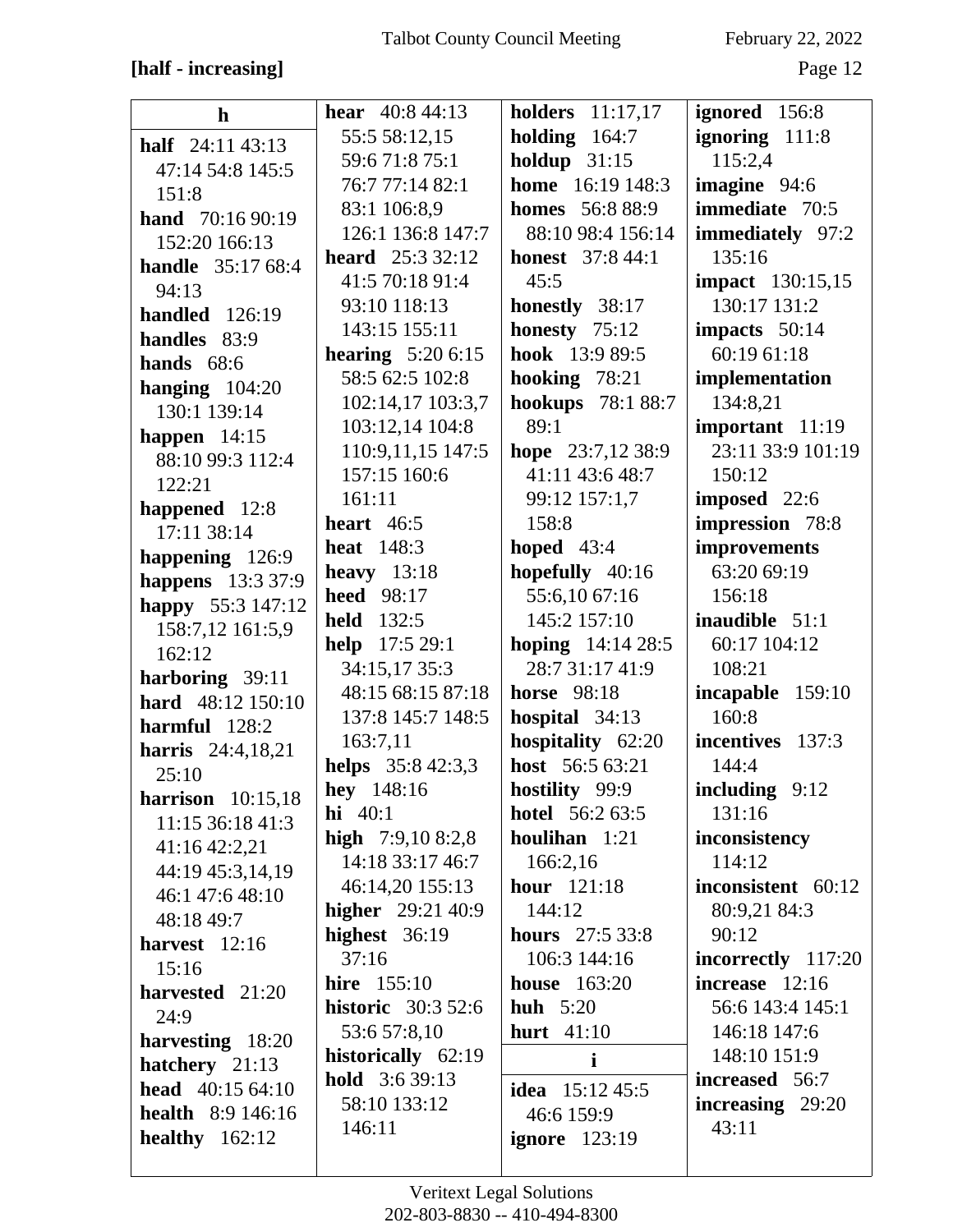### **[indicia - language]** Page 13

| indicia 63:8             | 107:14 108:4,15             | jeff $10:1735:21$         | 15:1025:1,2,18      |
|--------------------------|-----------------------------|---------------------------|---------------------|
| individual 11:17         | 108:16,17 109:10            | 36:4 40:1 48:21           | 25:21 30:4 33:10    |
| 50:10                    | 115:13 124:3                | <b>job</b> $2:1349:1$     | 34:10 35:18 36:8    |
| individuals 9:10         | introduced 62:4             | 94:14 95:19               | 36:14 40:5,14,17    |
| 160:2                    | 73:20 74:8 77:7             | 128:14 132:16             |                     |
|                          |                             |                           | 42:9 43:2,15,16     |
| industry 17:19           | 79:4,20 80:19               | 143:17,21 159:12          | 43:18,19,20,21      |
| 26:10 28:9 29:2,7        | 82:6 86:14,14               | <b>johnny</b> 33:19       | 44:7 45:1,4,9,14    |
| 44:9 56:2,3,6            | 87:3,8,14,16                | joint 71:5 130:7          | 47:10 56:14 64:11   |
| inevitably 155:10        | 89:17 98:10,10              | joke 162:6                | 66:5,16 67:15       |
| infection 34:19          | 107:8 110:5 111:6           | <b>journal</b> 25:5 44:21 | 72:15 74:21 75:17   |
| inflation 27:18          | 111:9,10 113:2              | 45:2                      | 76:8 78:7,12        |
| 144:21 148:1             | 115:2,8 117:19,21           | jumped $38:5$             | 88:11 91:9,13       |
| 150:18                   | 119:16 120:19               | <b>june</b> 15:19 18:6,8  | 92:12,17 93:11      |
| inform 7:5               | 121:8 123:16                | 20:16                     | 94:8 95:21 98:19    |
| information 11:16        | introduces 50:19            | $\bf k$                   | 100:10 102:6        |
| 40:12 41:19 43:3         | 92:3                        |                           | 104:4 106:1         |
| 49:4 79:14 96:6          | introducing                 | keep 32:9 40:14           | 112:10 115:6        |
| 112:4,6 121:13           | 119:13                      | 40:15 101:19              | 118:9,13 124:1      |
| 133:1                    | introduction 61:4           | 105:18 115:18             | 126:6,8 134:13      |
| initial $73:15$          | 82:2,11 84:17               | 127:20 128:8              | 139:13,15 143:14    |
| $\text{inn} \quad 57:12$ | 108:3,5,11,13,13            | 133:1 145:17              | 143:17 145:3        |
|                          |                             | 147:1 153:9 159:9         |                     |
| <b>insert</b> 111:1      | 108:18 109:3,10             | 161:11 163:8              | 146:16 147:9        |
| instance 30:20           | 109:20 111:15               | keeper $57:13$            | 148:20 150:8        |
| 54:4,17                  | 116:4,5,10,12               | keepers 42:18             | 153:11,17 154:19    |
| instances 54:20          | 118:7 122:14                | keeping $29:4,9$          | 163:10              |
| instantly 147:4          | introductions               | 138:4,13                  | knowing $136:20$    |
| intended 66:13           | 82:17 104:6 112:1           | kelly $45:14$             | knowledge 44:15     |
| intent 57:7              | invasive 15:10              | kennedy 160:1             | 87:9                |
| intention 55:4           | <b>investigate</b> 7:14     | <b>kept</b> 14:7 17:18    | known 63:13         |
| interested 50:3          | irrigation 93:13            | kick 129:15               | 69:13 102:11,11     |
| 51:10 166:12             | 96:1,19 97:7                | kid 46:14                 | knows 92:13         |
| interestingly            | <b>issue</b> $3:494:12$     |                           | 115:3 119:9         |
| 154:2                    | 156:8                       | kids 7:17,21 8:3,8        | l                   |
| <b>interim</b> 78:16,20  | <b>item</b> $3:4,114:3$     | 8:12 46:6 127:21          |                     |
| 95:3,5 96:21             | 104:15,21 143:2             | kind 12:7 75:15           | lakeside $69:11,12$ |
| internet 53:14           | <b>items</b> 51:8 100:13    | 92:17 95:15 99:17         | 70:7,11 73:6 77:1   |
| internship 48:5          | 102:11 140:13               | 133:11 141:14,16          | 78:19 97:16         |
| interrogated             |                             | 141:17                    | 154:13,18 159:1     |
| 166:4                    | j                           | <b>kinder</b> 146:8       | land $50:651:2$     |
| interrupt 81:5           | <b>jail</b> 10:8            | kirwan $147:7$            | 60:18 61:19 63:3    |
| 99:20                    | <b>january</b> $5:13\ 12:8$ | kitchen 63:6              | 130:18 131:3        |
| interrupting 86:4        | 12:11 15:7 18:10            | knew $63:9$               | landing $32:15$     |
| introduce 74:5           | 101:7 143:7                 | know 6:87:21              | landings $126:17$   |
|                          | jar $32:13$                 | 8:10 9:3,15 10:3          | language $65:8,9$   |
| 79:6 80:13 81:17         |                             | 11:1,7 13:6 14:1          | 84:13 85:7 87:5     |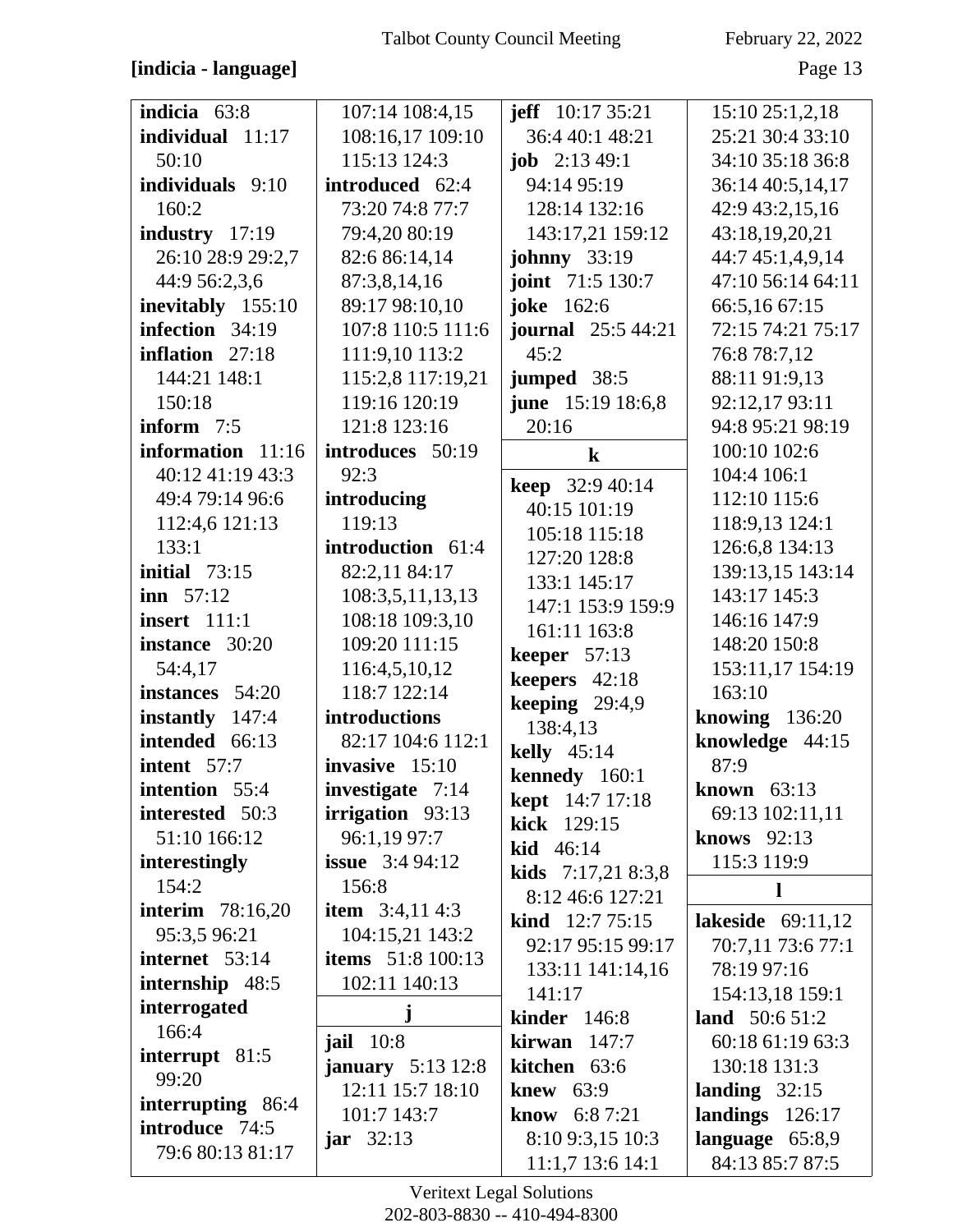### **[language - majority]** Page 14

| 111:2                              | 134:17 135:13              | 57:19 58:15 62:12         | $loss$ 17:5                           |
|------------------------------------|----------------------------|---------------------------|---------------------------------------|
|                                    | 140:8 142:4,7,15           | 63:1 67:7,17,17           | lost $21:753:11$                      |
| large 53:12 63:5                   | 142:16 143:14              | 70:21 75:17 121:4         | <b>lot</b> $13:5 16:16$               |
| 64:1 130:11,15,20<br>131:17 133:17 | 144:7 151:6,15,16          |                           | 19:14 34:1 35:1                       |
|                                    |                            | 126:18,20 134:19          |                                       |
| late 34:2 102:18                   | 153:9 162:17               | 139:13 141:10,15          | 36:11,1741:5                          |
| laura $1:18$                       | 163:12,14 164:20           | 145:20 146:18             | 44:5 46:3 47:20                       |
| law $54:1364:3$                    | 164:21                     | 147:11 150:17             | 48:17 49:10 52:13                     |
| 166:4                              | lesher's $136:2$           | 159:17 162:20             | 58:1,470:18                           |
| laws $127:2$                       | <b>letter</b> 41:9 48:14   | live $17:1822:13$         | 75:17 77:21 93:10                     |
| leaders $40:13$                    | 74:17 140:16,21            | 26:15 57:13               | 127:15,17,17,18                       |
| 150:7                              | 142:5,10 154:1,4           | lived $43:7$              | 139:12 144:11                         |
| league $145:20$                    | 154:11 157:8               | living $143:4$            | 145:4 161:21                          |
| lean 52:18 148:16                  | letters $74:14$            | $\text{llc}$ 52:6         | 162:1,3 165:6                         |
| learned 96:6                       | letting $122:7$            | <b>load</b> 94:13         | lots 87:19 88:9                       |
| learning $46:7,8$                  | levels $30:4$              | loads $14:6$              | 138:6                                 |
| lease $47:13$                      | liaison $127:10$           | <b>local</b> $8:17,19$    | love $41:2046:6$                      |
| leave $104:20$                     | license $11:17,17$         | 19:15                     | 48:16 120:12                          |
| 132:20                             | 63:7                       | <b>locally</b> 11:3 20:19 | <b>loves</b> 158:18                   |
| leaves $134:11$                    | licenses 11:18,19          | located 53:20             | low $15:2$ 17:6 39:3                  |
| leaving $143:10$                   | lieu 6:6 131:16            | 69:10 159:5               | 137:7                                 |
| <b>left</b> 137:18                 | lifestyle 47:2             | locations 20:15           | loyal $144:5$                         |
| $\text{legal } 164:2$              | lifetime 48:8              | logic $64:13$             | <b>lucky</b> 32:10                    |
|                                    |                            |                           |                                       |
| legislation $3:15,16$              | 139:5                      | long 16:1 63:4            | lumberyard $32:12$                    |
| 3:18,21 23:18                      | limit $19:16$              | 96:2 97:21 139:13         | m                                     |
| 50:20 132:10                       | limitation $54:7,8$        | 149:8,11                  |                                       |
| 133:4,20 134:9                     | limited $21:18$            | longer $39:14$            | mad 64:18 125:9                       |
| 135:15,17                          | 31:20 63:18                | look 4:13 11:20           | madam $4:16$                          |
| legislative $71:13$                | <b>limits</b> 18:7,8 159:6 | 14:20 15:14 21:12         | 58:20 59:16 69:2                      |
| 133:9                              | <b>line</b> $13:1037:1$    | 28:8 47:7 63:5            | 70:13 72:21 73:8                      |
| legislature 26:6                   | 91:10 118:14               | 65:12 72:17 80:11         | 125:13 128:17                         |
| length $134:6,17$                  | liners $15:16$             | 91:18 94:7 100:16         | 129:10 142:10                         |
| <b>lesher</b> 1:15 2:9,14          | lines $14:1,3,5,7$         | 104:9 130:19              | 151:1,9 164:15                        |
| 4:155:5.6,16.18                    | 16:18                      | 131:1,13 132:9            | mail 7:8 9:7,9                        |
| 6:5,10 36:3,4                      | liquor $63:7$              | 141:12 148:17             | mails 65:12 66:9                      |
| 39:20 57:6 67:5,6                  | listed $164:3$             | 157:8                     | 161:7                                 |
| 68:5,7 70:16 71:2                  | <b>listen</b> 27:6 83:11   | <b>looking</b> 34:3 36:16 | main 132:3                            |
| 73:9 74:3 75:10                    | 83:13 84:20                | 57:1 86:10,11             | maintain $47:2$                       |
| 75:12 80:13 82:2                   | 105:13 107:18              | 112:13 117:6,10           | 97:15 128:5                           |
| 87:3 90:2,4,5,6                    | 112:6                      | 121:18 132:9              | 158:21                                |
| 91:16 92:7 102:20                  | listened 28:16             | 141:6 144:11              | maintained 137:6                      |
| 104:13 107:13                      | 71:1 83:14 136:18          | 145:10 157:5              | maintenance                           |
| 113:7,11,21 114:5                  | <b>little</b> 15:10 19:17  | <b>lord</b> 125:12        | 154:21                                |
|                                    | 25:11 37:14 39:8           |                           | major 55:5                            |
| 115:3 129:4,5<br>133:2,14 134:1,5  | 49:21 52:9,18              | losing $143:15$<br>158:3  | majority $61:13,13$<br>72:13 82:18,20 |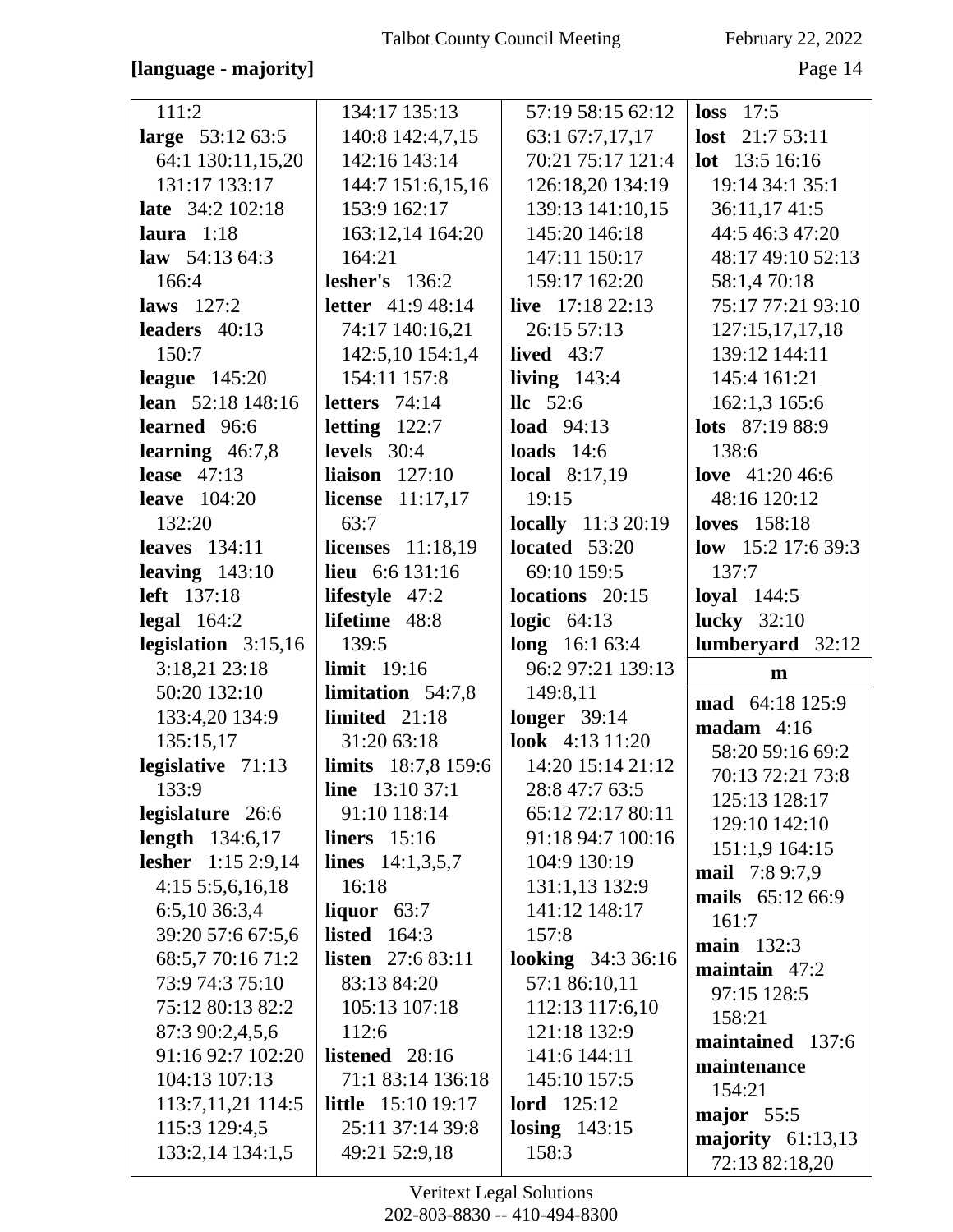### [majority - morris]

February 22, 2022

| 115:16                   | mcallister 52:2        | 92:13 108:4 122:3        | misleading $114:8$     |
|--------------------------|------------------------|--------------------------|------------------------|
| making $146:15$          | <b>mde</b> 94:10 96:20 | 122:15 124:3             | 114:15 115:19          |
| 149:11                   | 120:9 140:16           | 128:11 132:13            | misplaced 14:21        |
| malph 132:1,2            | <b>mde's</b> 141:5     | 139:8 140:3 144:8        | mistake 118:2          |
| man $22:723:1$           | <b>mdot</b> 20:20      | 147:18                   | mitigate 131:2         |
| management 26:8          | mean 28:14 29:16       | members 1:13             | mitigation $57:16$     |
| manager 139:17           | 40:3 44:21 47:9        | 115:9 119:11             | <b>model</b> 28:18     |
| 147:3 152:10             | 48:17 63:7 66:19       | <b>mental</b> 8:9 146:16 | moderator 146:10       |
| manager's 4:11           | 72:12 86:8 94:14       | mention 46:2             | modern 53:8            |
| <b>manner</b> 166:7      | 101:18,21 111:3        | merits 98:6              | modular 98:3           |
| manokin 25:12            | 111:21 139:15          | $message$ 146:14         | modules 95:16          |
| $\text{map}$ 69:14,14,16 | 150:9 158:17           | met 26:12,14             | <b>moment</b> 75:20    |
| march 12:9 13:15         | 161:19                 | method 68:8              | monday 26:13           |
| 18:10 71:11,13           | means $101:3$          | michaels 32:20           | money 10:3 12:3        |
| 72:14 75:7 99:14         | 139:2 155:18           | 33:1,1 34:3 46:20        | 20:20 21:7,10          |
| 100:9 102:18             | 166:7                  | 52:7 160:20              | 22:3 28:7 32:11        |
| 163:15 164:5,6           | <b>meant</b> 5:16 26:9 | 163:20                   | 46:18 138:3,4          |
| 166:13                   | <b>meat</b> 77:10      | mid 147:21               | 147:11                 |
| marine 46:9              | <b>media</b> 145:10    | <b>middle</b> 149:10     | monies 17:3 20:17      |
| maritime 33:17           | 146:10                 | midst 53:11              | 28:6 32:1,1 34:13      |
| <b>market</b> 12:9,20    | <b>medium</b> 130:10   | midyear $4:12$           | 47:9                   |
| 17:17 19:2,21            | meet 26:6 71:14        | 143:3 149:8 151:8        | <b>month</b> 12:11     |
| 144:1                    | 135:20                 | miguel 49:17 60:2        | 26:13 34:10 49:5       |
| markets 17:7 19:6        | meeting $1:425:7$      | 94:8 129:15,16           | 73:18 84:13 95:7       |
| marsh 161:14,18          | 25:15 27:6 29:8        | 132:15 139:9,12          | 136:2                  |
| marshal 54:21            | 37:4 71:17,20          | miles $37:14$            | months $70:19$         |
| mary's $25:12$           | 72:18 73:18 74:2       | <b>million</b> 13:8 17:2 | 121:8 122:10           |
| maryland 1:1             | 74:11,21 75:7          | 21:13 22:7,9             | 133:6,20 134:3,7       |
| 20:21 25:8 44:6          | 78:5 84:6 91:14        | 24:11,16,18 27:17        | 134:14 135:10          |
| 69:11 159:18             | 93:5 98:8 99:14        | 28:8 43:12,13            | 139:5                  |
| 163:21 166:1,2           | 100:9,17 101:7,14      | millionaire 46:18        | monumental             |
| masks $34:14$            | 102:19 106:19          | mills 140:18 154:8       | 154:15                 |
| matching $132:1,3$       | 117:21 130:5           | 154:16 157:6             | moratorium 94:20       |
| matter $19:11$           | 140:20 164:4,11        | <b>mind</b> 101:19       | 95:10 96:15 133:5      |
| 50:13 60:17 61:17        | 165:7                  | 138:14 153:9             | 133:19 135:1,14        |
| 80:6 95:14 166:7         | meetings $26:15$       | $minds$ 92:9             | 135:21 136:2,8         |
| matters $164:3$          | 28:13,14 43:1          | minimum $64:17$          | 138:16,21 139:1        |
| matthewstown             | 77:13 79:3 122:10      | 133:14                   | moratoriums            |
| 160:19                   | 127:13                 | minute 7:4               | 135:3                  |
| mature $39:13$           | megawatts 130:21       | minutes $5:12,12$        | morning $154:2$        |
| mautz $33:19$            | member 9:20            | 5:16,19 154:4            | 157:9                  |
| <b>maxed</b> 161:15      | 50:12,20,21 57:4       | misinformation           | <b>morris</b> 59:1,3,7 |
| maximum $54:5,6$         | 60:16 61:10,11,15      | 158:17 162:4             | 128:17 131:9           |
|                          | 74:5 76:3 87:3         |                          |                        |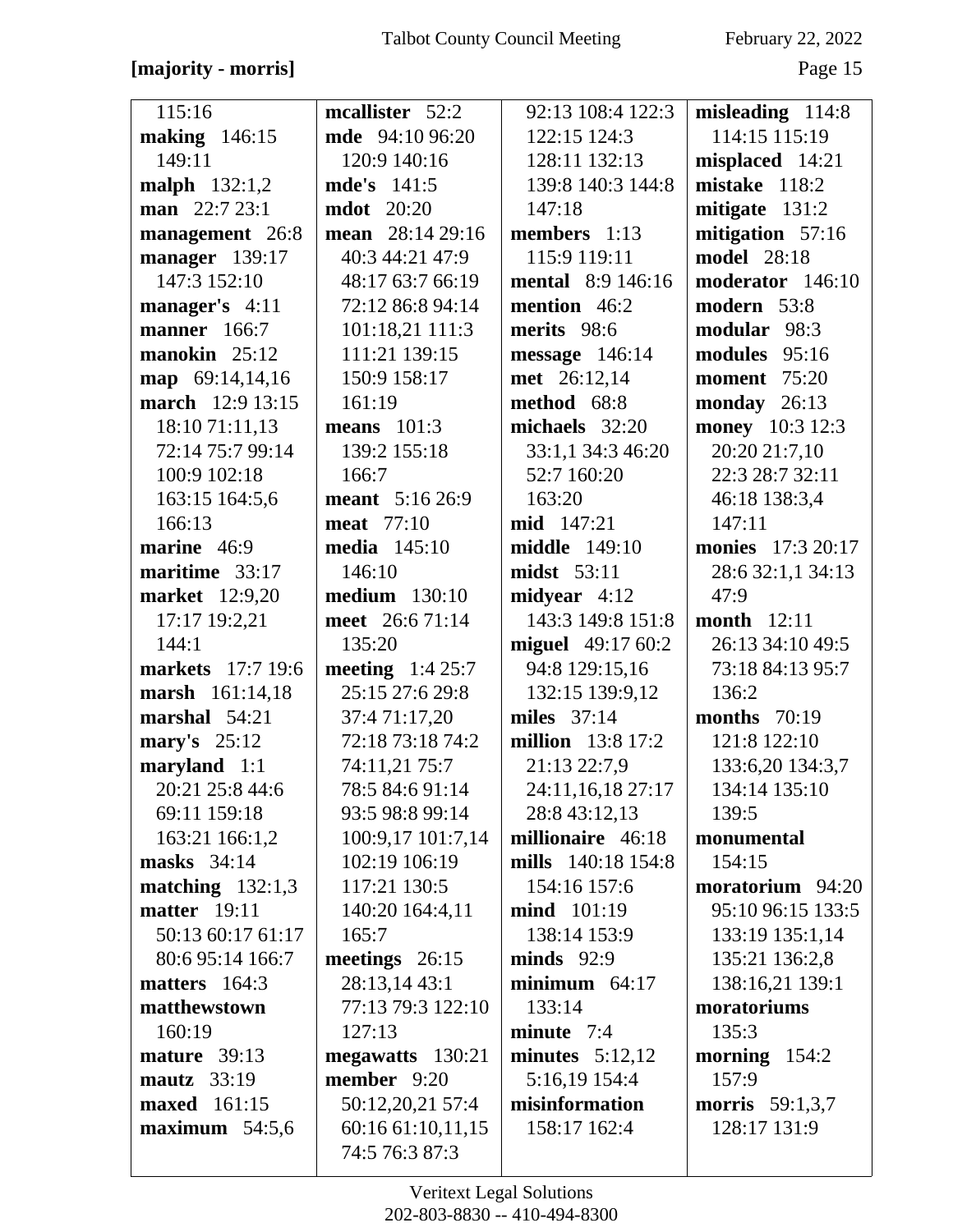### [mosquitoes - open]

| mosquitoes 27:5         | <b>nay</b> $61:21$      | news $20:10\,23:15$                        | offhand $94:2,8$         |
|-------------------------|-------------------------|--------------------------------------------|--------------------------|
| <b>motel</b> 56:2       | necessarily 96:7        | 25:3 26:3 49:13                            | 104:4                    |
| <b>motion</b> 3:3 4:13  | <b>need</b> $4:146:2,3$ | <b>night</b> 33:16                         | <b>office</b> 9:13 44:2  |
| 4:17 59:12 61:6         | 7:4 15:14 33:12         | 144:15                                     | 141:6                    |
| 61:13 82:12,14          | 40:10 45:6 48:13        | <b>non</b> 66:11                           | <b>offsets</b> 131:1,16  |
| 87:13 107:19,20         | 48:14 49:5 67:6         | nonstop $145:12$                           | oh 3:12 59:5 76:16       |
| 108:1,12 109:15         | 68:16 77:6,10           | normally 13:1                              | 125:3 140:2              |
| 110:17,20 111:4         | 82:15 91:9 107:14       | 15:8                                       | okay 3:2,9,12,13         |
| 118:17 140:1,5          | 107:16 118:5,7          | north $52:7$                               | $4:1,2,8,8,19$ 6:8       |
| 142:4,9 151:4,7         | 121:14 123:16           | notary 166:2,17                            | 6:10,179:18              |
| 164:10,13               | 124:15 134:3,19         | <b>noted</b> 164:11                        | 10:12,13 41:14           |
| move 17:8 18:5          | 139:21 140:5            | notes 21:11 166:6                          | 45:18,20 49:6,12         |
| 49:12 52:11 53:1        | 141:21 142:4            | notice $34:2$                              | 49:14,19 52:4            |
| 55:6 59:13 68:12        | 144:2,3,4 149:21        | notorial 166:13                            | 57:3 58:7,14 59:5        |
| 69:1 72:11 85:20        | 150:6,7,7 163:7         | november 12:1                              | 59:20 61:8 64:7          |
| 104:15,21 105:4         | <b>needed</b> 73:21     | 74:15,17 140:19                            | 65:10 66:20 67:4         |
| 108:20 109:12           | 78:18 107:15            | nuances $54:16$                            | 67:12,19 68:10,11        |
| 124:19,20 142:7         | 150:8                   | <b>number</b> 3:4,11 4:9                   | 68:12,21 72:20           |
| 163:3                   | needs 7:15 26:16        | 4:10 11:19 28:10                           | 76:10 77:18 79:9         |
| <b>moved</b> 16:13      | 40:17 101:12            | 56:20 64:17 69:5                           | 80:14 81:21 85:3         |
| 18:18 37:14 38:6        | 106:18 119:14           | 69:7 73:2 97:12                            | 86:3,7 88:3,5,21         |
| 87:12 151:5             | 128:5 155:18            | 125:15 153:1                               | 89:3,5 108:9             |
| moves 5:21 6:15         | 163:10                  | numbers 12:1                               | 122:6 124:16,19          |
| 62:2                    | negative 120:2          | 15:2 42:16,17                              | 125:19 127:7             |
| moving $5:11$           | neighborhood            | 148:1                                      | 128:16 129:11,16         |
| 143:20 155:16           | 56:17 93:19             | <b>nutrient</b> 30:10,12                   | 129:19 139:7,8,17        |
| 159:15 161:10           | neighbors 56:17         | 30:16,17 31:13,18                          | 140:6,9 142:9            |
| msx 38:21               | 65:13                   | $\bf{0}$                                   | 151:4 152:14             |
| mullaney $51:13,21$     | <b>nets</b> 13:10       |                                            | 153:10,12,13             |
| 52:1,2,5,10,15,19       | network $44:17$         | $\mathbf{0}$ 22:7 23:1                     | 157:19,21 158:8          |
| 68:17                   | <b>never</b> $16:922:9$ | o'clock 163:15,17                          | 158:14 159:8             |
| <b>multi</b> 69:20 70:3 | 34:20 40:4 42:12        | 164:5                                      | 161:2 162:19             |
| multiple 65:20          | 47:7 66:13 119:17       | $o'$ malley 21:7                           | 164:14                   |
| municipality            | 144:13                  | oac 27:6 29:4,9,16                         | old 79:14,19             |
| 160:7                   | new 8:14,14 26:7        | 37:4 43:1                                  | once 12:21 34:20         |
| museum $33:17$          | 63:19 64:4 66:12        | obviously 73:14                            | 35:11 37:5 73:9          |
| mute 158:10,11          | 69:20 75:20 79:13       | 99:4                                       | 156:14                   |
| $\mathbf n$             | 79:18,20 91:21          | occasions 83:15                            | <b>ones</b> 21:18 44:6   |
|                         | 117:3,6 125:18          | october 14:21                              | ongoing 155:18           |
| <b>name</b> 153:4       | 137:15 155:4            | 17:8 18:5                                  | online 152:16,17         |
| <b>named</b> 166:3      | 156:13 161:16           | offends 160:9                              | oops 151:18              |
| 70:9<br>narrative       | 163:2                   | offer 54:15 157:9<br><b>offered</b> 113:16 | <b>open</b> 13:1 29:5,10 |
| narrowly 57:15          | newbury 35:14           |                                            | 31:6 55:13 63:9          |
| nauseam $77:12$         |                         | offering $146:19$                          | 64:7 125:20 128:9        |
|                         |                         |                                            |                          |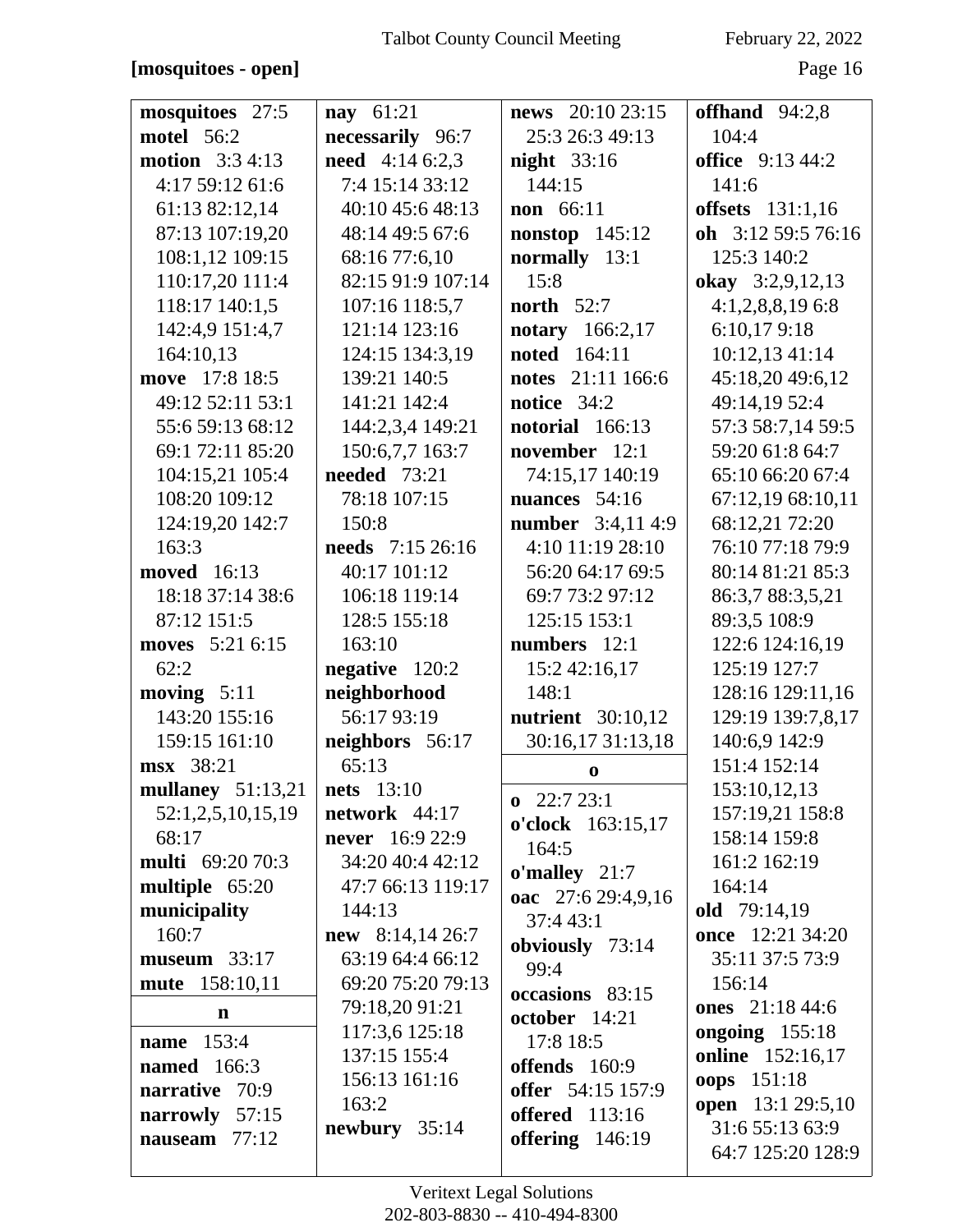**[open - permits]** Page 17

| 163:16                  | outspoken 22:6                             | 85:16,19 86:4          | <b>pass</b> 14:4 108:19 |
|-------------------------|--------------------------------------------|------------------------|-------------------------|
| opened 31:9 156:7       | overboard 16:9                             | 87:19 88:4,18,20       | 116:6,17 119:8          |
| opening 149:13          | 30:14 127:1                                | 89:7,13,20 90:3        | passes 109:17           |
| opens 157:10            | overfishing 30:3                           | 104:17 105:8,15        | patient 122:11          |
| operate 66:4            | overlay 57:10                              | 105:18 106:7           | patients 146:4          |
| 156:16                  | overruled 136:17                           | 107:4,7,16 108:2       | patrick 141:11          |
| operating 63:3,9        | overseas $17:17.18$                        | 108:8,15 109:1,6       | patterson 9:13          |
| 155:7,9 157:4           | owner 51:13 57:16                          | 110:10 114:3,4,20      | patuxent 38:7           |
| 160:8                   | ownership 66:12                            | 115:12 116:7,9,14      | pay 126:5,6 139:4       |
| operation 140:17        | 140:17                                     | 116:17 117:12,17       | 146:18 147:8            |
| 154:21 155:20           | owns $52:6$                                | 118:4 124:12,16        | paycheck 145:2          |
| 156:13                  | <b>oxford</b> 160:20                       | 128:19 129:8,9         | paying 10:5             |
| <b>opine</b> 100:5      | 163:19                                     | 142:19,20 147:20       | 143:20                  |
| opinion 71:9            | oyster 11:20 12:4                          | 149:2 150:19           | <b>peers</b> 160:10     |
| 100:12                  | 12:9 18:15 20:9                            | 151:20,21 153:5,7      | pending $3:14,16$       |
| opportunities           | 26:4,7 29:2,4,7,10                         | 158:3,6 165:3,4        | 3:17,20                 |
| 46:13                   | 29:19 30:14 33:15                          | package 97:14          | people 10:5 11:18       |
| opportunity 46:17       | 34:11 37:9 40:11                           | packet 80:11           | 13:5,11 16:6 17:9       |
| 58:11 91:15 100:5       | 42:12 44:9                                 | 106:5,7 140:21         | 19:12,14 22:10          |
| 119:20 133:3,16         | oystered 19:15                             | <b>page</b> 11:12,13   | 26:10,17 28:15          |
| 136:19 138:11           | oystering 12:9                             | 12:6 21:11             | 33:10 34:1,7,12         |
| 144:11                  | 18:6                                       | <b>panels</b> 124:20   | 34:20 35:3,7            |
| option 90:15 94:6       | oysters 15:6 18:12                         | 137:1,10,14,18         | 38:10 44:5 46:9         |
| 96:7 111:3,20           | 21:19 22:13 24:10                          | parcel 64:1 69:14      | 46:16 56:8 58:3         |
| 114:1,2                 | 24:19,20 29:18                             | 69:16                  | 93:10 120:13            |
| options 53:13           | 31:3,12 32:3 34:3                          | parcels 69:15          | 128:2 139:1 145:4       |
| 111:19                  | 34:12 36:11 38:9                           | parents 8:15           | 145:19 146:12           |
| order 59:11 83:5        | 38:19,21 39:13                             | parker 59:9            | 147:10 159:9,13         |
| 104:17 114:18           | 40:9 41:20 42:3                            | parks 125:1,16         | 159:15 160:6            |
| 132:4                   | 42:10 47:21                                | 127:11,16 128:7        | 162:2,3,11              |
| ordinance 54:18         | $\mathbf{p}$                               | <b>part</b> 12:3 14:18 | people's $146:16$       |
| 55:20 126:19            |                                            | 53:12 88:20 150:5      | <b>peper</b> 126:1,3,10 |
| ordinances 54:1         | <b>p.m.</b> 1:7 163:15,17<br>164:6,6 165:7 | partial 33:20          | 128:15                  |
| 127:3                   |                                            | participant            | percent $12:14$         |
| organization            | pack 1:17 5:9,10                           | 131:10                 | 17:5 26:9,10 30:3       |
| 42:17                   | 9:4,5,18 42:10,11<br>42:12 44:13 45:2      | participate 30:7       | 53:11 143:5 151:8       |
| original 86:11          |                                            | participated 78:5      | 155:14                  |
| 101:1                   | 45:6,18,20 48:13                           | participating          | period $111:17$         |
| ought 157:14            | 55:16,18 57:3<br>64:8,9,12 67:1            | 130:5                  | 115:2 134:21            |
| <b>outcome</b> 92:18,20 | 72:9,11 80:1,3,4                           | parties 16:17          | permission 77:19        |
| 119:8,15 166:12         | 80:17,18 81:4,12                           | 51:10 166:11,11        | 93:7                    |
| outlined 75:13          | 81:16,19 82:17                             | partners 52:6          | permit $94:12$          |
| outside 54:19,21        | 83:4,9,13,18,21                            | <b>parts</b> 100:1     | permits 23:2            |
|                         |                                            |                        |                         |
|                         | 84:8,9 85:1,5,12                           |                        |                         |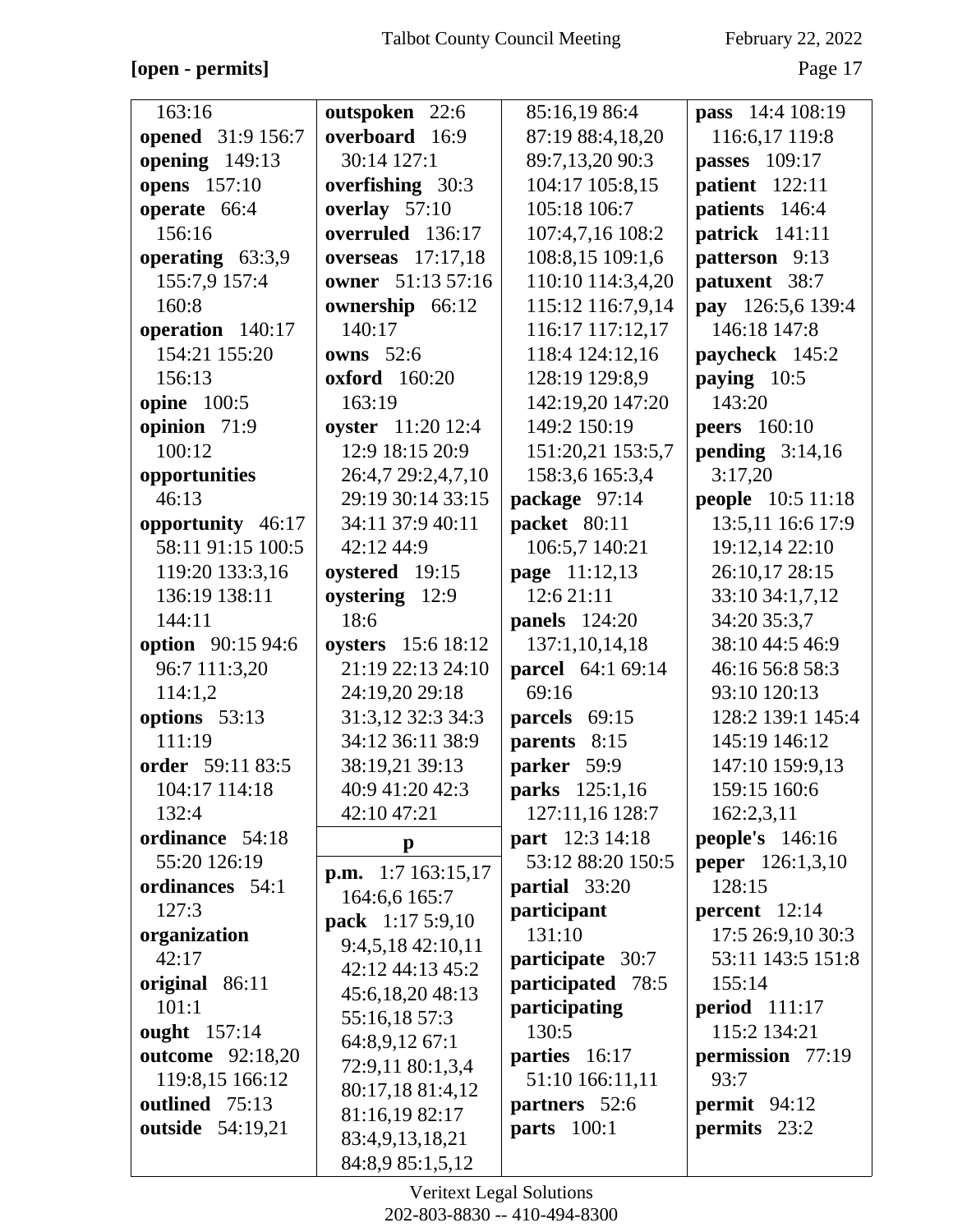### **[perpetuity - presentations]** Page 18

| <b>perpetuity</b> 132:6 | 55:7 60:8 61:2        | playgrounds       | possibility 48:6        |
|-------------------------|-----------------------|-------------------|-------------------------|
| <b>person</b> 50:3 79:5 | 62:3 68:13 71:6,9     | 128:1             | 131:1                   |
| 81:16 92:3 119:13       | 72:16 73:16 74:6      | please 2:11 3:1   | possible 22:21          |
| 152:17                  | 74:9,12 76:5 77:8     | 4:21 7:21 21:3    | 90:7 93:18 133:10       |
| personally 166:3        | 77:15 79:8 80:8       | 23:14 26:2 30:9   | 134:20 137:7            |
| personnel 164:2         | 80:20 82:4,7,19       | 47:9 69:4 73:12   | possibly 10:8           |
| perspective 55:2        | 82:20 84:2,7,10       | 83:7,17 86:1      | 146:21                  |
| pertain 57:9            | 84:15,18 85:10,12     | 99:21 107:12      | <b>posting</b> 146:12   |
| pete 1:15 29:5          | 85:16,20 86:15        | 109:2 125:11,14   | pot 21:9                |
| <b>peter</b> 41:4,9     | 87:8 88:17,18         | 142:6 151:10      | potatoes 77:11          |
| <b>phase</b> 29:7 44:9  | 89:18 90:11 91:1      | 152:19 153:1      | potential 130:15        |
| 48:2,2 73:5 87:6        | 91:4 92:13 95:1       | 163:13            | 131:15 132:9            |
| 104:2                   | 98:9,12,15,19         | pleasure 162:3    | pots 16:7 17:11,14      |
| <b>phased</b> 44:3 48:8 | 99:13 100:2,4,8       | pledge $2:10,12$  | 17:16                   |
| phases 157:1            | 100:12,21 101:18      | plentiful 20:3    | potters 16:3            |
| <b>phone</b> 28:16      | 102:6,7,15 103:6      | plenty 20:6       | <b>pound</b> 13:2,2,10  |
| 152:21                  | 103:17 105:6,7,9      | plugging 40:15    | pounds 13:8             |
| pictures 35:9           | 105:11,16 106:16      | <b>plus</b> 135:2 | power $31:2$            |
| piece 3:16 7:2          | 106:19 108:6,14       | point 19:11 20:5  | practical 55:1          |
| piecemeal 110:5         | 109:4,13,18,20        | 30:21 31:4 38:9   | practice 104:11         |
| pipes 97:7              | 111:12,16 112:2,7     | 51:17 59:11 63:7  | <b>prayer</b> 2:9,12,15 |
| place 3:20 31:21        | 112:14,20 113:12      | 96:15 99:10       | pre 12:15 20:2          |
| 47:4,12 78:14           | 114:10 115:9          | 104:17 105:6      | precedent 64:20         |
| 92:12 126:13            | 116:12 117:4          | 114:4 126:17      | 88:21 110:6             |
| 127:2,3,21 133:16       | 118:20 119:6,12       | 148:14 160:18     | 111:11,15 115:18        |
| 135:14,15 136:16        | 119:17 120:5,20       | pointing 111:18   | predetermined           |
| 166:4                   | 122:8,15 123:4,11     | pole 61:7         | 119:7,15                |
| placement 130:17        | 123:17 130:4,6,13     | police 145:17     | prefer 91:11            |
| places 144:13,14        | 133:8                 | 163:20,21         | preference 92:15        |
| plan 26:7,8 27:10       | <b>plant</b> 20:13,16 | policies 60:13    | preferred 75:13         |
| 28:21 30:8 58:2         | 76:14,16,18,20,21     | politically 23:7  | 92:8 94:6               |
| 60:14 69:8,9 70:5       | 78:2,11,17 84:15      | politician 11:7   | prejudice 70:12         |
| 70:9,10 71:15           | 88:7 89:2 94:17       | politics 42:8     | premature 57:20         |
| 72:16 73:4,17           | 96:5,18 140:19        | <b>poll</b> 68:6  | prepare $60:9$          |
| 75:4 86:16,19           | 154:7,14 155:1,4      | pollinators 137:8 | prepared 10:9           |
| 87:2 88:15 89:3         | 155:9,21 156:14       | porch $27:3$      | 78:9 124:7 128:10       |
| 90:13 102:2,4,14        | 157:5 163:2           | portions 69:9     | 144:5                   |
| 105:12 109:14           | planted $21:14$       | positions 143:19  | presence 166:9          |
| 112:9 136:19,20         | 24:5 31:5 38:16       | 143:20            | present 53:2            |
| 141:14                  | planting $27:16$      | positive 16:20    | presentation 36:1       |
| planned $27:14$         | plantings 137:9       | 163:9             | 36:6 37:3 48:21         |
| 69:12 71:21             | <b>plants</b> 137:8   | positivity 150:13 | 55:9                    |
| planning $13:14$        | play 128:1            | possibilities     | presentations           |
| 50:18 51:6 53:2         |                       | 131:14            | 164:8                   |
|                         |                       |                   |                         |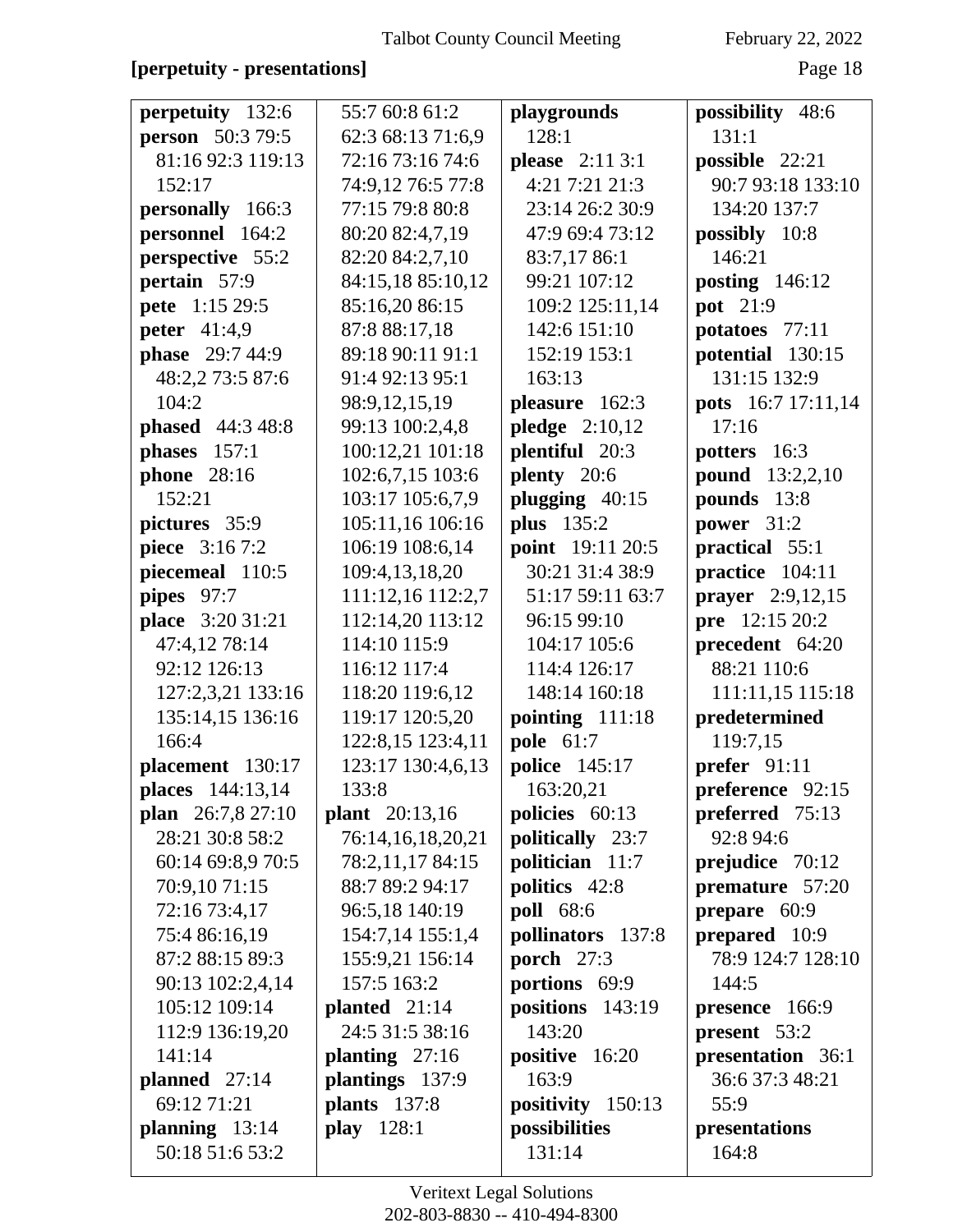## [preservation - publication]

February 22, 2022

Page 19

| preservation             | 107:12,18 108:5,9     | problems $12:17$          | 124:1 155:20             |
|--------------------------|-----------------------|---------------------------|--------------------------|
| 133:17 138:5             | 108:15,21 109:2       | 16:18 126:16              | properly 79:7            |
| 153:15                   | 111:4,20 112:12       | 155:11,14 163:8           | 111:9 117:21             |
| preserve 132:18          | 112:15,21 113:10      | procedurally 79:5         | 119:16 121:8             |
| 140:18 154:7,15          | 113:16,19 115:1,7     | 89:17                     | 123:16                   |
| 157:6                    | 115:12 116:1,11       | procedure 77:7            | properties 54:3          |
| president 2:20           | 116:16,18,21          | 92:2,11,19 98:11          | 56:19 58:12 64:14        |
| 51:17 59:21 60:3         | 117:7,18 118:5,19     | 99:1,5,5 103:11           | 65:7                     |
| 99:15 131:6              | 119:7 120:18          | 104:5 110:19              | property $51:13$         |
| 162:16                   | 121:3,7 122:2,5,7     | 115:11 120:19             | 54:14 56:14 57:14        |
| presidents 158:7         | 122:13,18 123:7       | 123:20 124:1,17           | 62:19 64:21 65:6         |
| <b>preston</b> 125:8,21  | 123:12 129:6,7        | proceed 133:4             | 65:9 66:11 69:10         |
| 128:4,14                 | 134:19 135:9          | 140:4 153:18              | 69:18                    |
| preston's 125:9          | 139:4 142:17,18       | proceedings 2:1           | propose 50:4             |
| presumably 90:21         | 144:21 149:4,5        | <b>process</b> 17:1 20:15 | 156:6                    |
| 91:3 155:9               | 150:2 151:17,17       | 26:8,16 51:5              | proposed 49:16           |
| <b>pretty</b> 19:16 27:9 | 151:18 158:10,12      | 52:20 58:6 62:6           | 50:8,9,11,17 51:1        |
| 127:8                    | 165:1,2               | 76:6 98:5 102:5           | 51:9 60:12               |
| prevalence 39:3          | prices 17:7 20:2      | 120:21 121:2,17           | prosecute 8:6            |
| prevent 136:16           | 148:1,2               | 121:19 123:9              | prosecuted 10:4,8        |
| previous $36:19,21$      | primary 54:19         | 133:9 141:14              | prosecution 9:10         |
| 55:20                    | <b>prime</b> 130:18   | processed 60:15           | protect 8:4 56:17        |
| previously 56:13         | 131:2,3               | produce 137:10            | protected 157:3          |
| 64:14                    | principal 7:9         | produced 24:12            | protection 156:12        |
| price 1:18 5:7,8         | printed 105:21        | produces 38:18            | proud 163:1              |
| 12:15,21 14:17           | 106:2,5,7 166:6       | profit $66:11$            | <b>provide</b> 34:4 44:7 |
| 15:17 18:17 20:1         | <b>prior</b> 54:12,14 | $program$ 12:4            | 87:5 131:19 132:3        |
| 21:21 22:3 31:19         | 64:2 65:8 80:19       | 24:3 30:10,21             | 156:4                    |
| 39:21 40:1 57:18         | priority 70:5         | 31:10 32:6,9,10           | provided 141:17          |
| 57:19 66:7,9             | private $64:1$        | 46:9 48:4 131:17          | providing 152:7          |
| 71:18,19 73:9,11         | probably $14:11,12$   | 132:1,2,3                 | provision 57:12          |
| 73:12,14 75:13,18        | 15:18 16:4,13         | programmed                | public $23:4,4$          |
| 76:1,16,20 78:11         | 19:4,18 20:12,16      | 69:21                     | 24:14 29:10,12           |
| 79:19 80:17 81:2         | 36:14 39:4 52:11      | programs 155:13           | 30:18 35:7 39:9,9        |
| 81:4,8,14,18,21          | 70:16 92:14 102:9     | progress 70:1             | 39:17 41:8 62:5          |
| 82:9 83:1,6,11,16        | 102:16 126:19         | <b>project</b> 69:12 70:7 | 80:8,20 84:2             |
| 83:20 84:4,9 85:3        | 141:18 148:16         | 70:11 73:6 93:12          | 102:8,14,17 103:3        |
| 85:9,14,18 86:1,4        | problem $3:124:8$     | 154:19 158:19             | 103:7,11,13 104:8        |
| 89:16,21 92:1,6          | 37:8,11 39:18         | projects 70:6             | 114:11 136:8             |
| 95:6,13,21 97:8          | 62:13,13 78:20        | promoting 46:16           | 146:7 152:7,15           |
| 97:19 99:11 101:4        | 92:5 95:5 112:21      | <b>proper</b> 85:11 92:2  | 166:2,17                 |
| 102:21 103:1,2           | 153:10,11 157:13      | 92:19 98:11               | publication              |
| 105:5,13,17,21           | 162:7                 | 115:11 120:18             | 102:12                   |
| 106:11,15,18,21          |                       | 121:14,19 123:20          |                          |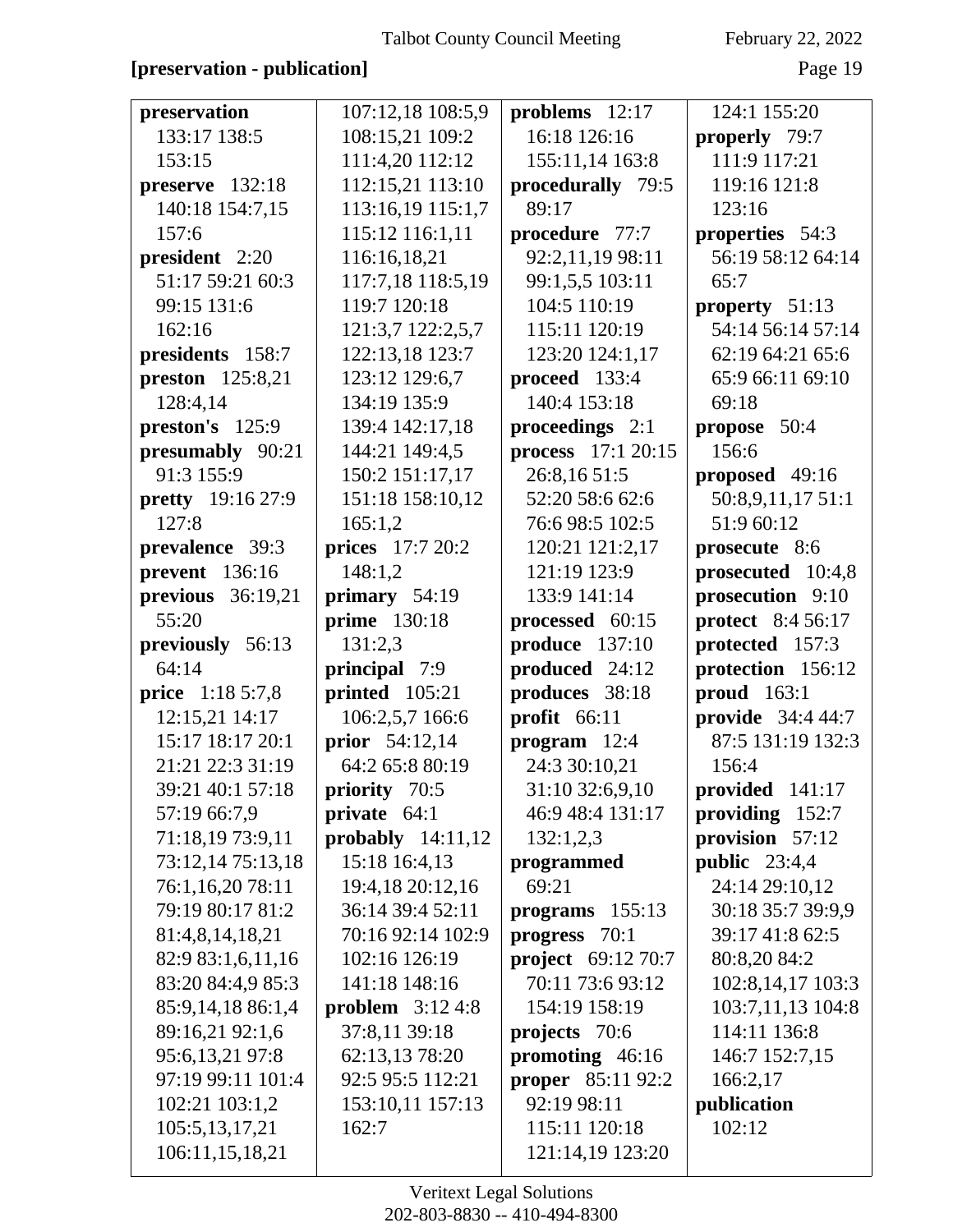### **[publish - reported]** Page 20

| publish 23:17             | <b>raise</b> 32:16 68:6          | <b>reason</b> $14:18$ 18:3 | regarding $42:15$        |
|---------------------------|----------------------------------|----------------------------|--------------------------|
| published 102:18          | 152:20                           | 25:4 39:12 44:5            | 73:4                     |
| <b>pull</b> 9:16          | <b>range</b> 52:6 144:12         | 56:16 76:2 78:15           | regular $71:13$          |
| <b>pulled</b> 115:14      | <b>rant</b> 162:9                | 154:17                     | regularly 161:9          |
| purpose 65:1              | rapidly 96:17                    | reasons 56:6               | regulates 17:10          |
| purposes 56:14            | rate 143:5 155:13                | reassurance 150:6          | regulations 50:7         |
| 91:7                      | ray 88:11 140:14                 | rec 125:2                  | 130:9,20 131:15          |
| push 72:13 134:4          | 160:14                           | receive 9:7                | 136:16                   |
| pushing $43:13$           | razor 13:16 14:16                | received $7:118:2$         | reintroduce 111:5        |
| put 16:9 24:6 27:2        | $rc$ 53:7,21 64:19               | 65:12 77:21                | 114:16                   |
| 29:12,17 30:14            | reach $48:1449:3$                | receiving $94:13$          | rejoicing 30:1           |
| 32:13 42:10 45:1          | 163:7                            | reclassify 69:9            | <b>related</b> 50:5 53:6 |
| 58:4 109:16               | <b>read</b> 45:3 69:2            | recognition 40:14          | 70:7 166:11              |
| 118:18 136:15,19          | 72:21 73:19 76:4                 | recognize 146:7            | relates $104:1$          |
| 137:14 138:10,16          | 111:1,6 117:7                    | 147:6                      | 154:3                    |
| 145:13 147:15             | 125:14                           | recognized 54:11           | relative 70:10           |
| 150:21 151:2              | reading $64:16$                  | recommend                  | 141:2                    |
| <b>putting</b> 24:18 32:3 | 66:9                             | 118:15,16                  | released 36:15           |
| 46:21 94:20 98:17         | <b>ready</b> 2:3 19:13           | recommendation             | religious 65:4           |
| 118:9 137:13              | 19:20 59:15 72:12                | 50:18 51:7 52:21           | 66:11 67:2               |
| $\mathbf{q}$              | 129:12 152:15                    | 53:3 61:2 73:15            | remain $144:4$           |
| quarter 145:5             | 161:2                            | 82:8 85:10 86:17           | remains 90:21            |
| queen 28:2,3              | real 30:8 39:5,6                 | 86:18 98:8,15              | 91:1                     |
| question $25:6,13$        | 69:10 136:4 162:6                | 109:13 110:11,13           | remap $69:9$             |
| 39:19 42:15               | 164:2                            | 113:11                     | remember 87:21           |
| 102:21 116:19             | realities 53:8                   | recommendations            | 107:9,10                 |
| questions 35:19           | reality 55:1                     | 29:9                       | <b>remind</b> 4:4 76:11  |
| 55:3 141:1 142:3          | realize 13:5                     | recommending               | remove 8:7               |
| 142:3 161:8               | 144:15                           | 77:17                      | removed $72:1,4$         |
| quick 136:5               | <b>really</b> 10:13 12:18        | reconvene 164:11           | 101:10                   |
| 162:20                    | 13:14 16:10,21                   | <b>record</b> 69:3 73:19   | <b>rental</b> 53:13,15   |
| quicker 126:20            | 17:20 23:15 26:16                | 76:4 111:6 117:8           | 56:14,19                 |
| quickly 46:14             | 26:18 28:3 29:14                 | recorded 166:6             | renting 56:8             |
| 138:17                    | 30:1 33:21 35:21                 | recreation 125:17          | repairs 156:18           |
| quite 67:8 74:2           | 36:5,5,20 38:1                   | recreational 65:3          | repeal $125:16$          |
| 102:4                     | 40:1,8 43:5,9 46:6               | recruitment 36:10          | <b>repeat</b> 86:2 116:1 |
| quitting 19:13            | 48:3,9,11,19,21                  | 38:2                       | replenishment            |
| quota 13:9,10             | 63:13 74:18 90:9                 | reenact $125:16$           | 12:4 27:12,19            |
| r                         | 126:13 128:14                    | reevaluate 120:13          | <b>report</b> 4:11 41:2  |
| <b>radar</b> 154:20       | 132:16 134:11                    | 136:13                     | 42:14,19 44:17           |
| rain $14:7$               | 139:14,15 141:16<br>159:12 160:9 | reference 65:15<br>160:15  | 50:17 60:10<br>152:11    |
| <b>rains</b> 13:18        |                                  |                            |                          |
|                           | 161:4                            | regard $45:7$              | reported 1:20            |
|                           |                                  |                            |                          |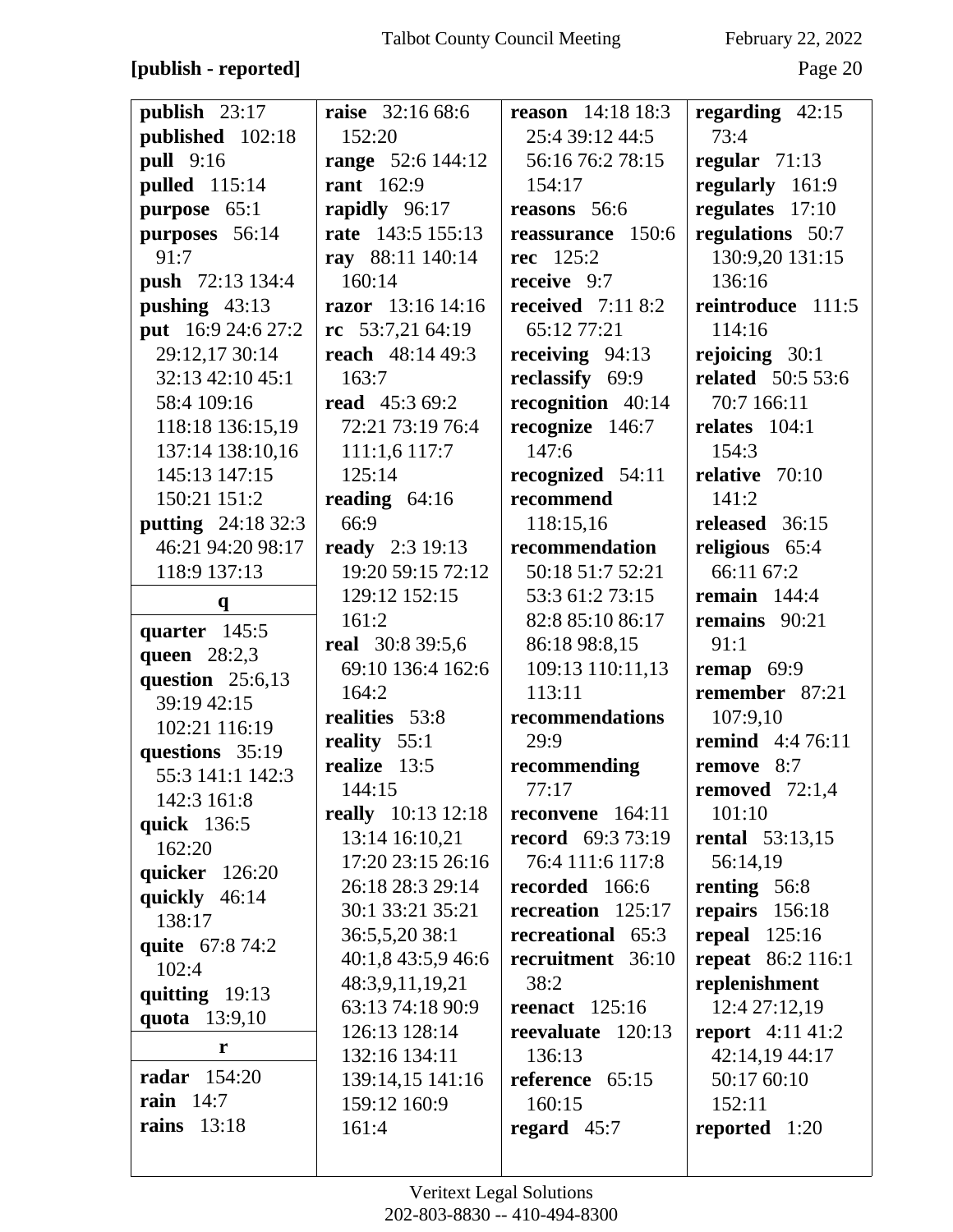## **[reports - schools]** Page 21

| reports $36:15$       | responsibility          | 97:10 98:6 104:16       | <b>safety</b> $3:46:20$   |
|-----------------------|-------------------------|-------------------------|---------------------------|
| representatives       | 154:6,13,21             | 112:13 114:19           | 55:2                      |
| 163:19                | 155:19 156:2,13         | 117:17 121:9,16         | sakes 93:3 146:11         |
| republican 45:12      | 157:4                   | 123:10 124:13           | salaries 149:20           |
| request 132:7         | responsible 155:6       | 132:11,12 135:8         | salinas 49:18 50:2        |
| 143:10                | rest 98:13 112:5        | 136:14 138:18,21        | 59:19,21 60:3,7           |
| requested 130:14      | restaurants 12:13       | 139:3,6 146:17,19       | 99:15,17,20 100:1         |
| requesting $140:15$   | 13:1                    | 150:1,16 156:5,11       | 129:18,20 130:3           |
| 143:3                 | restoration 22:15       | 158:20 159:3,11         | 131:11 139:10             |
| require 94:19         | 24:13 27:12             | 161:17 165:5            | salt 145:13               |
| 96:12 97:1 102:16     | restore 25:9            | river 36:21 37:15       | samples $22:12$           |
| 116:3,4,5 119:10      | restored 25:14          | 38:7 42:18              | sanctuaries 24:14         |
| 135:19                | restricted 131:20       | road 55:21 114:16       | 27:16 39:10               |
| requirements          | 131:21                  | 154:11 160:19           | sanctuary $23:16$         |
| 51:16 64:17           | <b>result</b> 53:14,17  | roads 65:19             | 24:5                      |
| requires 54:21        | results 36:13           | 145:13                  | sanitary 69:21            |
| 61:6,12               | 44:16                   | roaring $40:21$         | 70:3                      |
| rescind 69:6          | retaining 159:13        | <b>roast</b> 34:11      | sav $14:1.3$              |
| rescinding $101:21$   | retire $44:12$          | robert's 83:5           | save 145:16               |
| research 93:15        | retreat $62:21$         | 110:1 123:2             | saved $32:11$             |
| <b>reserve</b> 131:20 | 63:17 65:5 66:12        | rockfish $12:20$        | savs 13:20 14:10          |
| resistant 38:19       | 67:2                    | 19:21 20:2,4,7          | saw 36:11 136:10          |
| resolution 69:3,3     | retreats $63:12,21$     | <b>role</b> 100:2       | saying 89:5 97:13         |
| 69:5,6,6,7 70:17      | retroactive 143:7       | rolles $52:5$           | 97:18 105:18              |
| 73:2,3 74:6 79:6      | returned 21:20          | roof 161:19             | 112:17,18,18              |
| 81:12,14,17 84:12     | <b>review</b> 6:13 12:7 | <b>room</b> 26:17       | 115:18 120:2              |
| 86:11,13,14 87:4      | 23:16 59:14 86:17       | rooms $54:185:19$       | says 12:17 20:4           |
| 87:13 90:17,18        | 119:1,17 121:15         | rough 11:1 36:8         | 29:4 61:11 95:13          |
| 91:6 92:3 93:1        | 133:8,15                | <b>route</b> 68:15      | <b>scale</b> 130:10,11,16 |
| 97:9 98:9 100:20      | reviewed 118:21         | rule 111:21 123:1       | 130:20 131:17             |
| 101:1,21 102:1        | reviewing 103:12        | <b>rules</b> 58:4 66:17 | scare 139:1               |
| 108:14 109:15,17      | reviews 50:11           | 66:19 83:5 110:1        | scared 8:20 146:5         |
| 110:18,19,21          | revisit $134:7$         | 110:1,19 111:14         | scheduled 78:11           |
| 118:18 119:5          | rezoning $51:2$         | 123:2 126:12,14         | scholarship $32:6,9$      |
| 120:5 124:3           | 60:18 65:13             | ruling $114:12$         | 32:14 33:6                |
| resolutions 101:14    | right $3:5,6,104:1$     | run 64:18               | scholarships              |
| 157:14<br>resolve     | 5:11 9:8 19:12          | running $45:10,11$      | 32:19 33:2                |
| 163:8                 | 20:9,14 22:19           | 146:4 159:10            | <b>school</b> 3:4 6:20    |
| resources 7:18        | 28:6 29:19 32:2         | rural $63:17$           | 7:10,10 8:2,8 9:8         |
| 8:20 9:16 10:2        | 47:12,20 49:7,12        | ${\bf S}$               | 10:6 20:4 33:7            |
| respectfully 101:5    | 58:19 59:20 67:4        | 69:18 70:1              | 46:7,14,20 161:12         |
| respond $161:6$       | 69:1 77:14 80:15        | S<br>safe 10:6 127:20   | 161:13,20                 |
|                       |                         |                         |                           |
| response 58:12        | 85:6 86:10,11,13        | 128:9 162:13            | schools 8:19 160:3        |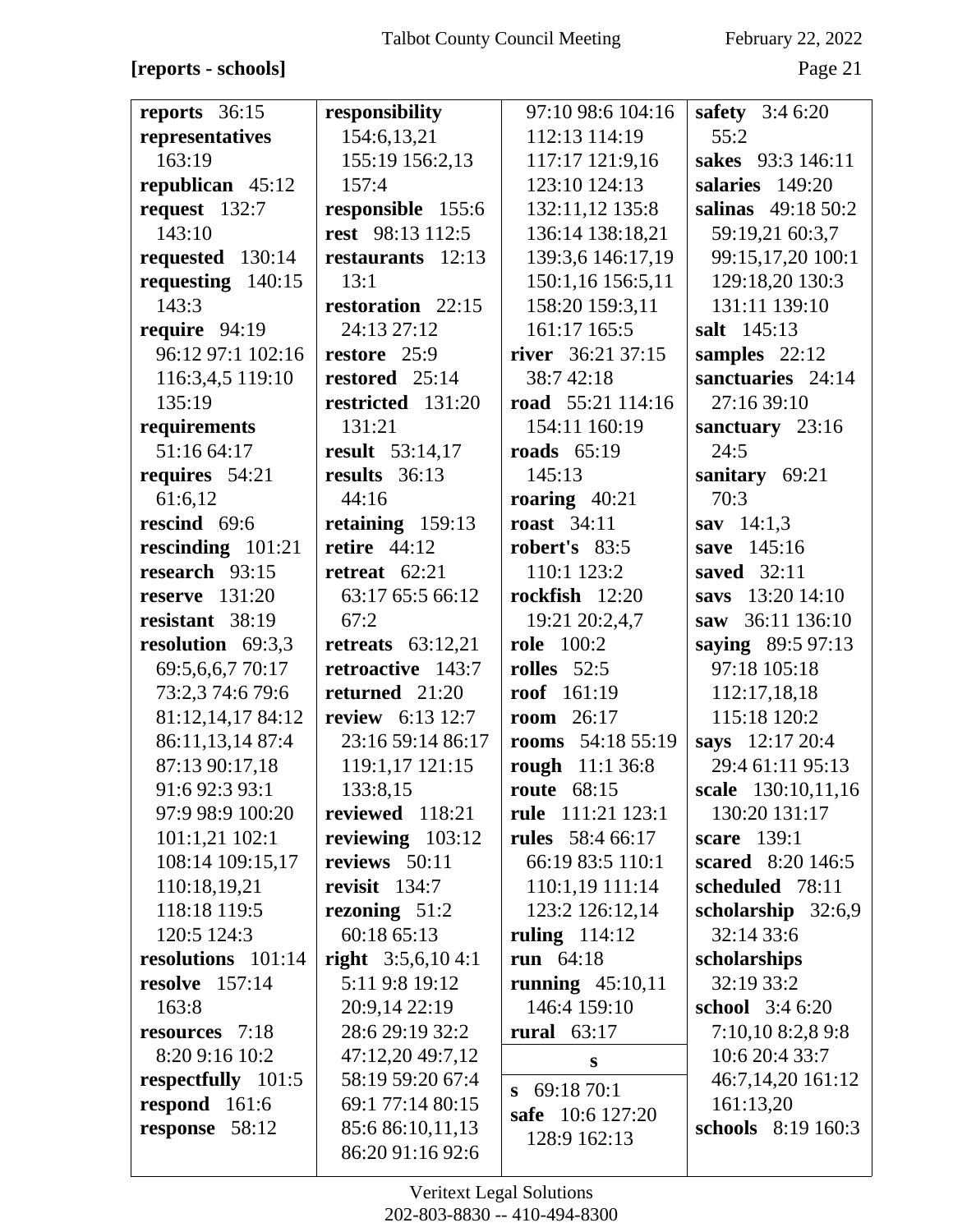## $[schulz - smith] \centering% \begin{tabular}{cc} \includegraphics[width=0.9\columnwidth]{figures/cos2} & \includegraphics[width=0.9\columnwidth]{figures/cos2} & \includegraphics[width=0.9\columnwidth]{figures/cos2} & \includegraphics[width=0.9\columnwidth]{figures/cos2} & \includegraphics[width=0.9\columnwidth]{figures/cos2} & \includegraphics[width=0.9\columnwidth]{figures/cos2} & \includegraphics[width=0.9\columnwidth]{figures/cos2} & \includegraphics[width=0.9\columnwidth]{figures/cos2} & \includegraphics[width=0.9\columnwidth]{figures/cos2} & \includegraphics[width=0.9\columnwidth]{figures/cos2} & \includegraphics[width=0.9\$

February 22, 2022

Page 22

| 37:17 38:1,8,12<br>set 16:7 17:11,14<br>shut 40:10 93:11<br>science<br>43:18,19<br>screen 154:20<br>56:4 144:12<br>18:7,8 19:2 33:20<br>sick 34:16<br>seafood 35:8 44:6<br>seeker's 143:21<br>37:6 64:21 65:6<br>sicker 146:4<br>seeking $52:21$<br>71:16 109:16<br>seal 166:13<br>side 24:11 38:5<br>seen 15:7 19:4<br>124:8,10 166:4<br>45:12<br>season $16:4,11$<br>18:9 147:21<br>22:9 25:5 36:12<br>sets 24:8 38:13<br>signature $166:15$<br>second 4:14,15,17<br>37:6,15,19 42:12<br>significant 157:13<br>64:16<br>26:13 61:13 68:11<br>43:10 46:3 89:7<br>signs $144:13$<br>setting 20:15 64:1<br>136:15,17 143:18<br>seven 24:1 30:21<br>similar 75:8 104:2<br>81:19 82:15<br>107:10,14,15,16<br>144:13,21 148:1<br>43:10<br>157:5<br>107:20 108:12<br>simple 115:7,13<br><b>self</b> 22:6<br>sewer 69:8 70:6<br>73:4 86:16 93:20<br>simplifying $91:8,8$<br>115:14 118:4,5,7<br>semblance 114:18<br>136:1,3 140:1,5<br>send 27:21 35:14<br>102:2,3,13 105:12<br>simply $119:13$<br>142:8,10 143:2<br>82:3,20 97:13<br>109:14 141:13<br>sink 40:17<br>98:12 109:12,17<br>$\sin$ 3:2 6:21 52:14<br>151:6,7<br>shame 22:16<br>115:17 123:12,13<br>secondary 56:13<br>52:14 55:17 60:1<br>shape $95:9$<br>123:17 140:16<br>share $50:16$<br>67:20 68:19 80:2<br>56:18<br>secretary $4:16,19$<br>142:10<br>137:11<br>99:16 133:13,13<br>5:1,3,5,7,9 58:20<br>shared 42:16,19<br>153:19<br>sending $76:13$<br>89:4 110:5 154:4<br>69:21 70:3<br>59:16,18 69:2,5<br>sit $22:17\,27:3$<br>70:13 72:21 73:2<br>shell 12:4 20:9,13<br>120:13 161:5<br>sense 40:7 110:4<br>20:13 21:14 24:3<br>site 31:2 67:11,14<br>73:8 125:13,15<br>111:13<br>128:17,21 129:2,4<br>sent 7:8 17:18<br>24:19 27:18 30:14<br>67:15<br>129:6,8,10 142:10<br>82:7 88:13,14<br>31:5,19<br>situation 16:16<br>142:11,13,15,17<br>109:20 123:3<br>shells 21:16,17,19<br>29:15<br>142:19 151:1,3,9<br>154:1 157:8<br>21:20 22:8,13<br>situations 8:12<br>151:11,13,15,17<br>23:9 24:6,7,12,15<br>six 32:7 118:6<br>sentence 111:1<br>151:20 164:14,15<br>separate 96:2<br>sheriff 8:6 163:18<br>163:15<br>164:16,18,20<br>september $13:13$<br>sherry $7:9$<br>sixth 116:21<br>166:20<br>shift 144:15<br>ski 159:19<br>165:1,3<br>section 73:5<br>septic $94:5$<br><b>slide</b> 20:8 21:3<br>shingles $137:16$<br>110:21<br>serious $10:157:20$<br>shoal $22:7$<br>23:14 26:2 30:9<br>see 20:3 29:3<br>66:15<br>32:5 34:6 35:5<br>shoals $23:1$<br>38:10 39:7 40:2<br>seriously 7:14<br>shore $37:2$<br>slim $19:18$<br>served $70:2,2$<br>41:12 43:19 48:1<br>short $7:243:7$<br>slow $136:11$<br>48:3,8 49:10 55:5<br>service 33:8 152:7<br>slowing 38:3<br>53:15 96:4,17,21<br>152:14<br>58:5 64:12,18<br>138:16 156:5<br>slowly $86:9$<br>small 15:2 130:10<br>90:2 95:2,4<br>services 152:8<br>shortage $22:6$<br>118:12 131:9<br>shorten 135:2,4<br>session $71:13,21$<br>139:4 146:18<br>137:17 144:17<br>72:5 113:3 120:12<br>show $17:5$<br>160:7 |                |                   |                  |                    |
|-------------------------------------------------------------------------------------------------------------------------------------------------------------------------------------------------------------------------------------------------------------------------------------------------------------------------------------------------------------------------------------------------------------------------------------------------------------------------------------------------------------------------------------------------------------------------------------------------------------------------------------------------------------------------------------------------------------------------------------------------------------------------------------------------------------------------------------------------------------------------------------------------------------------------------------------------------------------------------------------------------------------------------------------------------------------------------------------------------------------------------------------------------------------------------------------------------------------------------------------------------------------------------------------------------------------------------------------------------------------------------------------------------------------------------------------------------------------------------------------------------------------------------------------------------------------------------------------------------------------------------------------------------------------------------------------------------------------------------------------------------------------------------------------------------------------------------------------------------------------------------------------------------------------------------------------------------------------------------------------------------------------------------------------------------------------------------------------------------------------------------------------------------------------------------------------------------------------------------------------------------------------------------------------------------------------------------------------------------------------------------------------------------------------------------------------------------------------------------------------------------------------------------------------------------------------------------------------------------------------------------------------------------------------------------------------------------------------------------------------------------------------------------------------------------------------------------------------------------------------------------------------------------------------------------------|----------------|-------------------|------------------|--------------------|
|                                                                                                                                                                                                                                                                                                                                                                                                                                                                                                                                                                                                                                                                                                                                                                                                                                                                                                                                                                                                                                                                                                                                                                                                                                                                                                                                                                                                                                                                                                                                                                                                                                                                                                                                                                                                                                                                                                                                                                                                                                                                                                                                                                                                                                                                                                                                                                                                                                                                                                                                                                                                                                                                                                                                                                                                                                                                                                                                     | schulz $45:11$ | seeing 22:2 36:17 | sessions $77:12$ | shucked 21:20      |
|                                                                                                                                                                                                                                                                                                                                                                                                                                                                                                                                                                                                                                                                                                                                                                                                                                                                                                                                                                                                                                                                                                                                                                                                                                                                                                                                                                                                                                                                                                                                                                                                                                                                                                                                                                                                                                                                                                                                                                                                                                                                                                                                                                                                                                                                                                                                                                                                                                                                                                                                                                                                                                                                                                                                                                                                                                                                                                                                     |                |                   |                  |                    |
|                                                                                                                                                                                                                                                                                                                                                                                                                                                                                                                                                                                                                                                                                                                                                                                                                                                                                                                                                                                                                                                                                                                                                                                                                                                                                                                                                                                                                                                                                                                                                                                                                                                                                                                                                                                                                                                                                                                                                                                                                                                                                                                                                                                                                                                                                                                                                                                                                                                                                                                                                                                                                                                                                                                                                                                                                                                                                                                                     |                |                   |                  |                    |
|                                                                                                                                                                                                                                                                                                                                                                                                                                                                                                                                                                                                                                                                                                                                                                                                                                                                                                                                                                                                                                                                                                                                                                                                                                                                                                                                                                                                                                                                                                                                                                                                                                                                                                                                                                                                                                                                                                                                                                                                                                                                                                                                                                                                                                                                                                                                                                                                                                                                                                                                                                                                                                                                                                                                                                                                                                                                                                                                     |                |                   |                  |                    |
|                                                                                                                                                                                                                                                                                                                                                                                                                                                                                                                                                                                                                                                                                                                                                                                                                                                                                                                                                                                                                                                                                                                                                                                                                                                                                                                                                                                                                                                                                                                                                                                                                                                                                                                                                                                                                                                                                                                                                                                                                                                                                                                                                                                                                                                                                                                                                                                                                                                                                                                                                                                                                                                                                                                                                                                                                                                                                                                                     |                |                   |                  |                    |
|                                                                                                                                                                                                                                                                                                                                                                                                                                                                                                                                                                                                                                                                                                                                                                                                                                                                                                                                                                                                                                                                                                                                                                                                                                                                                                                                                                                                                                                                                                                                                                                                                                                                                                                                                                                                                                                                                                                                                                                                                                                                                                                                                                                                                                                                                                                                                                                                                                                                                                                                                                                                                                                                                                                                                                                                                                                                                                                                     |                |                   |                  |                    |
|                                                                                                                                                                                                                                                                                                                                                                                                                                                                                                                                                                                                                                                                                                                                                                                                                                                                                                                                                                                                                                                                                                                                                                                                                                                                                                                                                                                                                                                                                                                                                                                                                                                                                                                                                                                                                                                                                                                                                                                                                                                                                                                                                                                                                                                                                                                                                                                                                                                                                                                                                                                                                                                                                                                                                                                                                                                                                                                                     |                |                   |                  |                    |
|                                                                                                                                                                                                                                                                                                                                                                                                                                                                                                                                                                                                                                                                                                                                                                                                                                                                                                                                                                                                                                                                                                                                                                                                                                                                                                                                                                                                                                                                                                                                                                                                                                                                                                                                                                                                                                                                                                                                                                                                                                                                                                                                                                                                                                                                                                                                                                                                                                                                                                                                                                                                                                                                                                                                                                                                                                                                                                                                     |                |                   |                  |                    |
|                                                                                                                                                                                                                                                                                                                                                                                                                                                                                                                                                                                                                                                                                                                                                                                                                                                                                                                                                                                                                                                                                                                                                                                                                                                                                                                                                                                                                                                                                                                                                                                                                                                                                                                                                                                                                                                                                                                                                                                                                                                                                                                                                                                                                                                                                                                                                                                                                                                                                                                                                                                                                                                                                                                                                                                                                                                                                                                                     |                |                   |                  |                    |
|                                                                                                                                                                                                                                                                                                                                                                                                                                                                                                                                                                                                                                                                                                                                                                                                                                                                                                                                                                                                                                                                                                                                                                                                                                                                                                                                                                                                                                                                                                                                                                                                                                                                                                                                                                                                                                                                                                                                                                                                                                                                                                                                                                                                                                                                                                                                                                                                                                                                                                                                                                                                                                                                                                                                                                                                                                                                                                                                     |                |                   |                  |                    |
|                                                                                                                                                                                                                                                                                                                                                                                                                                                                                                                                                                                                                                                                                                                                                                                                                                                                                                                                                                                                                                                                                                                                                                                                                                                                                                                                                                                                                                                                                                                                                                                                                                                                                                                                                                                                                                                                                                                                                                                                                                                                                                                                                                                                                                                                                                                                                                                                                                                                                                                                                                                                                                                                                                                                                                                                                                                                                                                                     |                |                   |                  |                    |
|                                                                                                                                                                                                                                                                                                                                                                                                                                                                                                                                                                                                                                                                                                                                                                                                                                                                                                                                                                                                                                                                                                                                                                                                                                                                                                                                                                                                                                                                                                                                                                                                                                                                                                                                                                                                                                                                                                                                                                                                                                                                                                                                                                                                                                                                                                                                                                                                                                                                                                                                                                                                                                                                                                                                                                                                                                                                                                                                     |                |                   |                  |                    |
|                                                                                                                                                                                                                                                                                                                                                                                                                                                                                                                                                                                                                                                                                                                                                                                                                                                                                                                                                                                                                                                                                                                                                                                                                                                                                                                                                                                                                                                                                                                                                                                                                                                                                                                                                                                                                                                                                                                                                                                                                                                                                                                                                                                                                                                                                                                                                                                                                                                                                                                                                                                                                                                                                                                                                                                                                                                                                                                                     |                |                   |                  |                    |
|                                                                                                                                                                                                                                                                                                                                                                                                                                                                                                                                                                                                                                                                                                                                                                                                                                                                                                                                                                                                                                                                                                                                                                                                                                                                                                                                                                                                                                                                                                                                                                                                                                                                                                                                                                                                                                                                                                                                                                                                                                                                                                                                                                                                                                                                                                                                                                                                                                                                                                                                                                                                                                                                                                                                                                                                                                                                                                                                     |                |                   |                  |                    |
|                                                                                                                                                                                                                                                                                                                                                                                                                                                                                                                                                                                                                                                                                                                                                                                                                                                                                                                                                                                                                                                                                                                                                                                                                                                                                                                                                                                                                                                                                                                                                                                                                                                                                                                                                                                                                                                                                                                                                                                                                                                                                                                                                                                                                                                                                                                                                                                                                                                                                                                                                                                                                                                                                                                                                                                                                                                                                                                                     |                |                   |                  |                    |
|                                                                                                                                                                                                                                                                                                                                                                                                                                                                                                                                                                                                                                                                                                                                                                                                                                                                                                                                                                                                                                                                                                                                                                                                                                                                                                                                                                                                                                                                                                                                                                                                                                                                                                                                                                                                                                                                                                                                                                                                                                                                                                                                                                                                                                                                                                                                                                                                                                                                                                                                                                                                                                                                                                                                                                                                                                                                                                                                     |                |                   |                  |                    |
|                                                                                                                                                                                                                                                                                                                                                                                                                                                                                                                                                                                                                                                                                                                                                                                                                                                                                                                                                                                                                                                                                                                                                                                                                                                                                                                                                                                                                                                                                                                                                                                                                                                                                                                                                                                                                                                                                                                                                                                                                                                                                                                                                                                                                                                                                                                                                                                                                                                                                                                                                                                                                                                                                                                                                                                                                                                                                                                                     |                |                   |                  |                    |
|                                                                                                                                                                                                                                                                                                                                                                                                                                                                                                                                                                                                                                                                                                                                                                                                                                                                                                                                                                                                                                                                                                                                                                                                                                                                                                                                                                                                                                                                                                                                                                                                                                                                                                                                                                                                                                                                                                                                                                                                                                                                                                                                                                                                                                                                                                                                                                                                                                                                                                                                                                                                                                                                                                                                                                                                                                                                                                                                     |                |                   |                  |                    |
|                                                                                                                                                                                                                                                                                                                                                                                                                                                                                                                                                                                                                                                                                                                                                                                                                                                                                                                                                                                                                                                                                                                                                                                                                                                                                                                                                                                                                                                                                                                                                                                                                                                                                                                                                                                                                                                                                                                                                                                                                                                                                                                                                                                                                                                                                                                                                                                                                                                                                                                                                                                                                                                                                                                                                                                                                                                                                                                                     |                |                   |                  |                    |
|                                                                                                                                                                                                                                                                                                                                                                                                                                                                                                                                                                                                                                                                                                                                                                                                                                                                                                                                                                                                                                                                                                                                                                                                                                                                                                                                                                                                                                                                                                                                                                                                                                                                                                                                                                                                                                                                                                                                                                                                                                                                                                                                                                                                                                                                                                                                                                                                                                                                                                                                                                                                                                                                                                                                                                                                                                                                                                                                     |                |                   |                  |                    |
|                                                                                                                                                                                                                                                                                                                                                                                                                                                                                                                                                                                                                                                                                                                                                                                                                                                                                                                                                                                                                                                                                                                                                                                                                                                                                                                                                                                                                                                                                                                                                                                                                                                                                                                                                                                                                                                                                                                                                                                                                                                                                                                                                                                                                                                                                                                                                                                                                                                                                                                                                                                                                                                                                                                                                                                                                                                                                                                                     |                |                   |                  |                    |
|                                                                                                                                                                                                                                                                                                                                                                                                                                                                                                                                                                                                                                                                                                                                                                                                                                                                                                                                                                                                                                                                                                                                                                                                                                                                                                                                                                                                                                                                                                                                                                                                                                                                                                                                                                                                                                                                                                                                                                                                                                                                                                                                                                                                                                                                                                                                                                                                                                                                                                                                                                                                                                                                                                                                                                                                                                                                                                                                     |                |                   |                  |                    |
|                                                                                                                                                                                                                                                                                                                                                                                                                                                                                                                                                                                                                                                                                                                                                                                                                                                                                                                                                                                                                                                                                                                                                                                                                                                                                                                                                                                                                                                                                                                                                                                                                                                                                                                                                                                                                                                                                                                                                                                                                                                                                                                                                                                                                                                                                                                                                                                                                                                                                                                                                                                                                                                                                                                                                                                                                                                                                                                                     |                |                   |                  |                    |
|                                                                                                                                                                                                                                                                                                                                                                                                                                                                                                                                                                                                                                                                                                                                                                                                                                                                                                                                                                                                                                                                                                                                                                                                                                                                                                                                                                                                                                                                                                                                                                                                                                                                                                                                                                                                                                                                                                                                                                                                                                                                                                                                                                                                                                                                                                                                                                                                                                                                                                                                                                                                                                                                                                                                                                                                                                                                                                                                     |                |                   |                  |                    |
|                                                                                                                                                                                                                                                                                                                                                                                                                                                                                                                                                                                                                                                                                                                                                                                                                                                                                                                                                                                                                                                                                                                                                                                                                                                                                                                                                                                                                                                                                                                                                                                                                                                                                                                                                                                                                                                                                                                                                                                                                                                                                                                                                                                                                                                                                                                                                                                                                                                                                                                                                                                                                                                                                                                                                                                                                                                                                                                                     |                |                   |                  |                    |
|                                                                                                                                                                                                                                                                                                                                                                                                                                                                                                                                                                                                                                                                                                                                                                                                                                                                                                                                                                                                                                                                                                                                                                                                                                                                                                                                                                                                                                                                                                                                                                                                                                                                                                                                                                                                                                                                                                                                                                                                                                                                                                                                                                                                                                                                                                                                                                                                                                                                                                                                                                                                                                                                                                                                                                                                                                                                                                                                     |                |                   |                  |                    |
|                                                                                                                                                                                                                                                                                                                                                                                                                                                                                                                                                                                                                                                                                                                                                                                                                                                                                                                                                                                                                                                                                                                                                                                                                                                                                                                                                                                                                                                                                                                                                                                                                                                                                                                                                                                                                                                                                                                                                                                                                                                                                                                                                                                                                                                                                                                                                                                                                                                                                                                                                                                                                                                                                                                                                                                                                                                                                                                                     |                |                   |                  |                    |
|                                                                                                                                                                                                                                                                                                                                                                                                                                                                                                                                                                                                                                                                                                                                                                                                                                                                                                                                                                                                                                                                                                                                                                                                                                                                                                                                                                                                                                                                                                                                                                                                                                                                                                                                                                                                                                                                                                                                                                                                                                                                                                                                                                                                                                                                                                                                                                                                                                                                                                                                                                                                                                                                                                                                                                                                                                                                                                                                     |                |                   |                  |                    |
|                                                                                                                                                                                                                                                                                                                                                                                                                                                                                                                                                                                                                                                                                                                                                                                                                                                                                                                                                                                                                                                                                                                                                                                                                                                                                                                                                                                                                                                                                                                                                                                                                                                                                                                                                                                                                                                                                                                                                                                                                                                                                                                                                                                                                                                                                                                                                                                                                                                                                                                                                                                                                                                                                                                                                                                                                                                                                                                                     |                |                   |                  |                    |
|                                                                                                                                                                                                                                                                                                                                                                                                                                                                                                                                                                                                                                                                                                                                                                                                                                                                                                                                                                                                                                                                                                                                                                                                                                                                                                                                                                                                                                                                                                                                                                                                                                                                                                                                                                                                                                                                                                                                                                                                                                                                                                                                                                                                                                                                                                                                                                                                                                                                                                                                                                                                                                                                                                                                                                                                                                                                                                                                     |                |                   |                  |                    |
|                                                                                                                                                                                                                                                                                                                                                                                                                                                                                                                                                                                                                                                                                                                                                                                                                                                                                                                                                                                                                                                                                                                                                                                                                                                                                                                                                                                                                                                                                                                                                                                                                                                                                                                                                                                                                                                                                                                                                                                                                                                                                                                                                                                                                                                                                                                                                                                                                                                                                                                                                                                                                                                                                                                                                                                                                                                                                                                                     |                |                   |                  |                    |
|                                                                                                                                                                                                                                                                                                                                                                                                                                                                                                                                                                                                                                                                                                                                                                                                                                                                                                                                                                                                                                                                                                                                                                                                                                                                                                                                                                                                                                                                                                                                                                                                                                                                                                                                                                                                                                                                                                                                                                                                                                                                                                                                                                                                                                                                                                                                                                                                                                                                                                                                                                                                                                                                                                                                                                                                                                                                                                                                     |                |                   |                  |                    |
|                                                                                                                                                                                                                                                                                                                                                                                                                                                                                                                                                                                                                                                                                                                                                                                                                                                                                                                                                                                                                                                                                                                                                                                                                                                                                                                                                                                                                                                                                                                                                                                                                                                                                                                                                                                                                                                                                                                                                                                                                                                                                                                                                                                                                                                                                                                                                                                                                                                                                                                                                                                                                                                                                                                                                                                                                                                                                                                                     |                |                   |                  |                    |
|                                                                                                                                                                                                                                                                                                                                                                                                                                                                                                                                                                                                                                                                                                                                                                                                                                                                                                                                                                                                                                                                                                                                                                                                                                                                                                                                                                                                                                                                                                                                                                                                                                                                                                                                                                                                                                                                                                                                                                                                                                                                                                                                                                                                                                                                                                                                                                                                                                                                                                                                                                                                                                                                                                                                                                                                                                                                                                                                     |                |                   |                  |                    |
|                                                                                                                                                                                                                                                                                                                                                                                                                                                                                                                                                                                                                                                                                                                                                                                                                                                                                                                                                                                                                                                                                                                                                                                                                                                                                                                                                                                                                                                                                                                                                                                                                                                                                                                                                                                                                                                                                                                                                                                                                                                                                                                                                                                                                                                                                                                                                                                                                                                                                                                                                                                                                                                                                                                                                                                                                                                                                                                                     |                |                   |                  |                    |
|                                                                                                                                                                                                                                                                                                                                                                                                                                                                                                                                                                                                                                                                                                                                                                                                                                                                                                                                                                                                                                                                                                                                                                                                                                                                                                                                                                                                                                                                                                                                                                                                                                                                                                                                                                                                                                                                                                                                                                                                                                                                                                                                                                                                                                                                                                                                                                                                                                                                                                                                                                                                                                                                                                                                                                                                                                                                                                                                     |                |                   |                  |                    |
|                                                                                                                                                                                                                                                                                                                                                                                                                                                                                                                                                                                                                                                                                                                                                                                                                                                                                                                                                                                                                                                                                                                                                                                                                                                                                                                                                                                                                                                                                                                                                                                                                                                                                                                                                                                                                                                                                                                                                                                                                                                                                                                                                                                                                                                                                                                                                                                                                                                                                                                                                                                                                                                                                                                                                                                                                                                                                                                                     |                |                   |                  |                    |
|                                                                                                                                                                                                                                                                                                                                                                                                                                                                                                                                                                                                                                                                                                                                                                                                                                                                                                                                                                                                                                                                                                                                                                                                                                                                                                                                                                                                                                                                                                                                                                                                                                                                                                                                                                                                                                                                                                                                                                                                                                                                                                                                                                                                                                                                                                                                                                                                                                                                                                                                                                                                                                                                                                                                                                                                                                                                                                                                     |                |                   |                  |                    |
|                                                                                                                                                                                                                                                                                                                                                                                                                                                                                                                                                                                                                                                                                                                                                                                                                                                                                                                                                                                                                                                                                                                                                                                                                                                                                                                                                                                                                                                                                                                                                                                                                                                                                                                                                                                                                                                                                                                                                                                                                                                                                                                                                                                                                                                                                                                                                                                                                                                                                                                                                                                                                                                                                                                                                                                                                                                                                                                                     |                |                   |                  |                    |
|                                                                                                                                                                                                                                                                                                                                                                                                                                                                                                                                                                                                                                                                                                                                                                                                                                                                                                                                                                                                                                                                                                                                                                                                                                                                                                                                                                                                                                                                                                                                                                                                                                                                                                                                                                                                                                                                                                                                                                                                                                                                                                                                                                                                                                                                                                                                                                                                                                                                                                                                                                                                                                                                                                                                                                                                                                                                                                                                     |                |                   |                  |                    |
|                                                                                                                                                                                                                                                                                                                                                                                                                                                                                                                                                                                                                                                                                                                                                                                                                                                                                                                                                                                                                                                                                                                                                                                                                                                                                                                                                                                                                                                                                                                                                                                                                                                                                                                                                                                                                                                                                                                                                                                                                                                                                                                                                                                                                                                                                                                                                                                                                                                                                                                                                                                                                                                                                                                                                                                                                                                                                                                                     |                |                   |                  |                    |
|                                                                                                                                                                                                                                                                                                                                                                                                                                                                                                                                                                                                                                                                                                                                                                                                                                                                                                                                                                                                                                                                                                                                                                                                                                                                                                                                                                                                                                                                                                                                                                                                                                                                                                                                                                                                                                                                                                                                                                                                                                                                                                                                                                                                                                                                                                                                                                                                                                                                                                                                                                                                                                                                                                                                                                                                                                                                                                                                     | 147:7 150:16   | 130:7,14 132:8,15 | showalter 52:2   | <b>smile</b> 126:6 |
| seed 12:4 21:13<br>showing $148:8$<br>smith 58:17 59:4<br>163:13,16,17                                                                                                                                                                                                                                                                                                                                                                                                                                                                                                                                                                                                                                                                                                                                                                                                                                                                                                                                                                                                                                                                                                                                                                                                                                                                                                                                                                                                                                                                                                                                                                                                                                                                                                                                                                                                                                                                                                                                                                                                                                                                                                                                                                                                                                                                                                                                                                                                                                                                                                                                                                                                                                                                                                                                                                                                                                                              |                |                   |                  |                    |
| 24:2 38:16<br>164:1<br>62:8,9,11,18                                                                                                                                                                                                                                                                                                                                                                                                                                                                                                                                                                                                                                                                                                                                                                                                                                                                                                                                                                                                                                                                                                                                                                                                                                                                                                                                                                                                                                                                                                                                                                                                                                                                                                                                                                                                                                                                                                                                                                                                                                                                                                                                                                                                                                                                                                                                                                                                                                                                                                                                                                                                                                                                                                                                                                                                                                                                                                 |                |                   |                  |                    |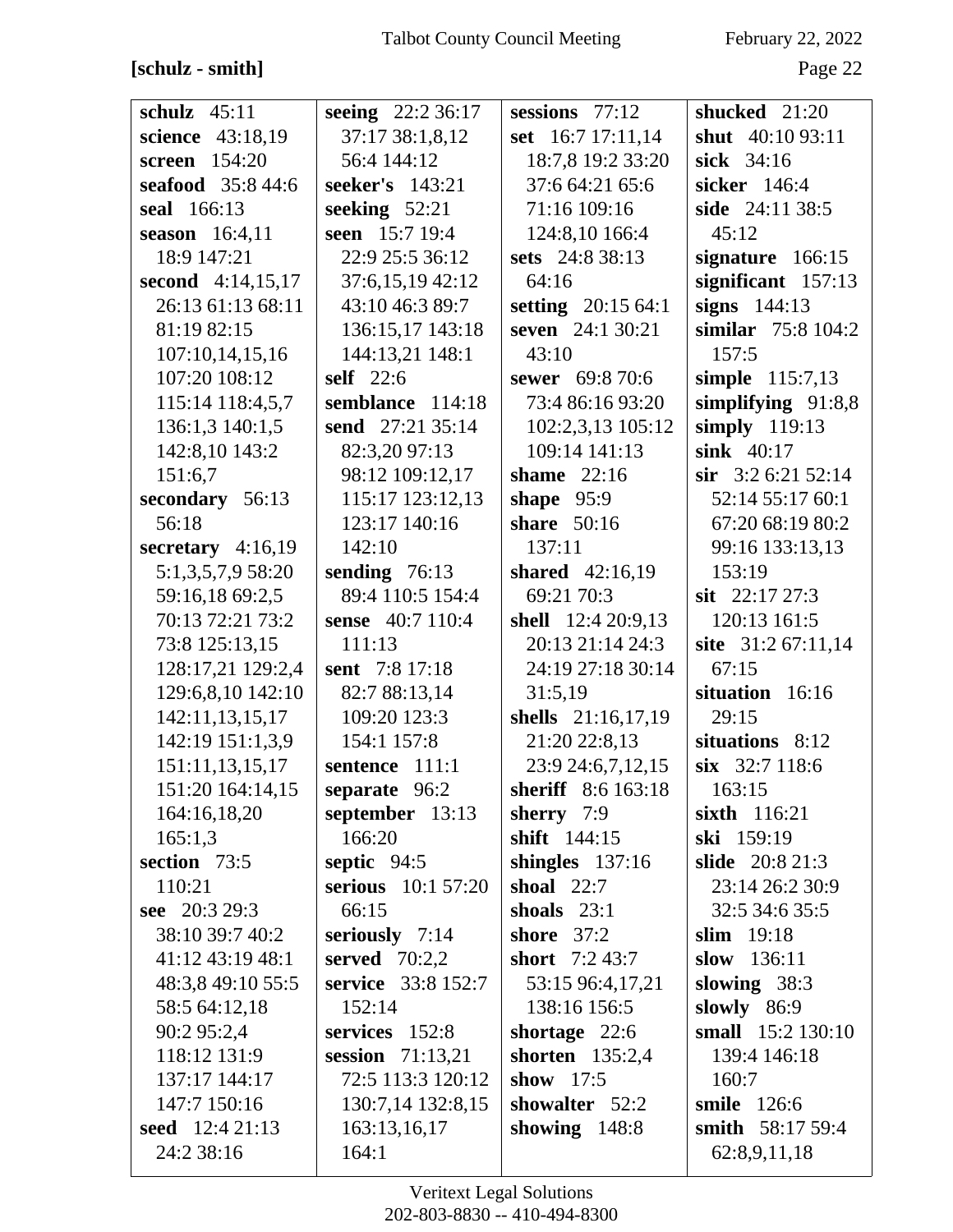### **[smith - summertime]** Page 23

| 67:16,20             | <b>speak</b> 8:16 101:16 | staff $7:19\,50:16,17$ | steps $62:5157:2$  |
|----------------------|--------------------------|------------------------|--------------------|
| snakehead 15:11      | 152:18,19                | 51:4 53:1 60:9         | stick 72:16 77:6   |
| snow $145:15$        | speaker 52:9             | 133:3 135:5,7          | sticking 11:8      |
| <b>social</b> 145:10 | speaking 77:5            | 163:18,18              | 28:19              |
| 146:10               | 98:2 123:18 160:9        | stamp 139:18,19        | sticks 144:17      |
| soils $131:3$        | speaks 148:9             | 140:9,12 142:6,21      | stipulations 166:8 |
| solar $3:16,194:7$   | species $15:10$          | 143:12 150:4           | stop 7:15 8:20     |
| 124:20 129:13        | specific 51:2 60:18      | 152:1,13               | 76:6 121:1,20      |
| 130:8,11,16,19       | 61:19 74:18              | stand $2:11$           | 122:6 136:9,12     |
| 131:4,18 133:18      | specifically $82:1,6$    | star $41:10100:15$     | 146:9 160:21       |
| 137:1,10,18          | 102:3 110:1              | start $2:8$ 13:13      | $str$ 56:15        |
| solution $95:5,19$   | speed $49:3$             | 18:6 39:18 40:17       | straight $32:3$    |
| 96:1,3,4,21 97:14    | spend 21:5,6             | 60:4                   | straighten 18:2    |
| 119:21               | 121:17                   | started $2:16\ 17:3$   | straw $61:668:6$   |
| somebody 48:15       | spending $24:17$         | 18:18 19:5 30:21       | street 33:19       |
| 66:18 99:6 101:8     | spends 28:9              | 31:1 37:21 38:1        | structures 53:7    |
| 101:12 110:17,20     | spent 12:5 21:4,10       | 43:11 106:4            | 54:13 56:11,13,18  |
| 117:19 118:1,16      | 21:12                    | starting $37:7$        | 57:8 64:2          |
| someday 23:9         | spirit $47:3$            | starts 13:14 139:1     | struggling $91:10$ |
| somerset 54:7        | sponsor $68:2$           | state 16:17,18         | stuck 27:8 28:12   |
| somewhat 91:17       | sponsoring $90:16$       | 25:2,7,8 36:13         | student 8:7        |
| 146:8 154:3          | sponsors $90:16,20$      | 40:13 96:8 132:4       | students $7:13,20$ |
| soon 49:11 155:1     | 104:14                   | 136:18,20,21           | 160:4              |
| sorry 3:17 4:5       | sponsorship 60:21        | 137:2 149:17           | study $149:19$     |
| 5:17 40:18 59:1,7    | 90:18,21 91:5            | 166:1,2                | stuff $14:322:3$   |
| 62:11 64:9 99:17     | 93:1,2 99:12             | state's 9:13 132:2     | 28:17 30:4 125:2   |
| 99:20 100:17         | 113:15                   | stated 89:16,21        | 161:6 163:3        |
| 139:21 140:2         | spot 118:10              | 92:15                  | style 95:2         |
| sort 60:21 63:5,8    | spray 93:13 96:1         | statement 29:13        | subdivision 50:6   |
| 119:21 132:14        | 96:19 97:6 154:7         | 164:3                  | subject 50:13      |
| sorts $63:21$        | 154:14 155:1,4,21        | states $54:18$         | 60:17 61:16        |
| soul 46:5            | 156:13 157:4             | status $70:5$          | submit $50:17$     |
| sounds 48:20 52:4    | spread 8:21 26:1         | stay 16:1 56:12        | 79:14              |
| 67:8,12 68:12,13     | 158:19                   | 65:3 80:15             | submitted 50:9     |
| 125:19 132:11        | spreading 161:3          | stayed $19:15$         | 51:10              |
| sources 155:12       | 162:4                    | staying $11:9$         | substantial 156:17 |
| south $37:1$         | spring $17:12,12$        | stays $22:3$           | substantive 103:5  |
| space $56:10$        | 17:13 141:18             | stem 144:2             | 103:9,16,16,21     |
| spat $20:1321:13$    | spurry $7:9$             | stenographic           | successful 31:10   |
| 24:7,19 27:16,18     | st $25:123:20$           | 166:6                  | sudden 145:21      |
| 30:14 31:5 36:17     | 33:1,1 34:3 46:20        | stenographically       | suffered 16:16     |
| 37:6,9,13,16         | 52:7 160:20              | 166:6                  | summer 141:18      |
| 38:13                | 163:20                   | step 59:16 149:21      | summertime 27:4    |
|                      |                          |                        | 159:19             |
|                      |                          |                        |                    |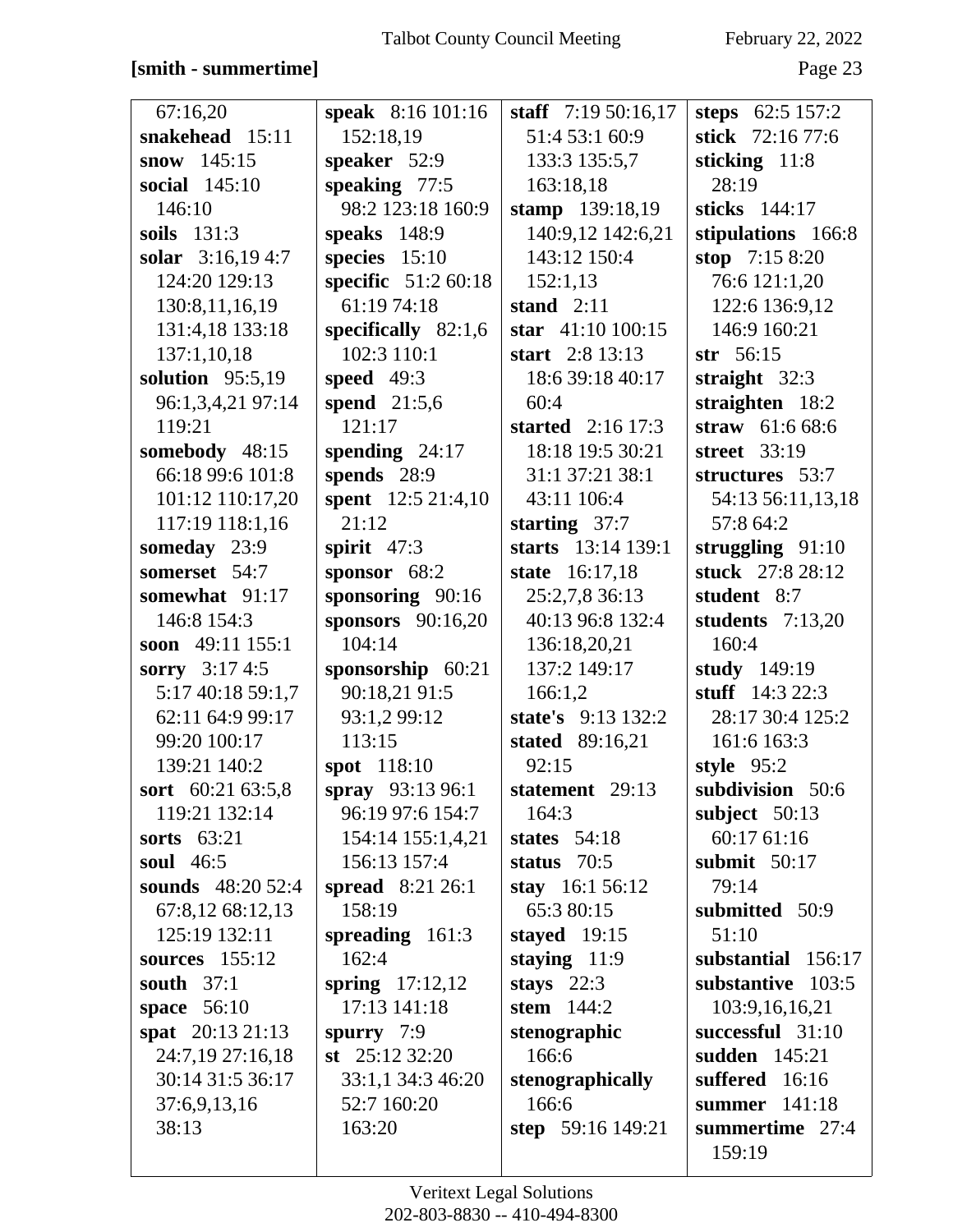## **[supply - thing]** Page 24

| supply $21:18$      | t.                      | <b>talked</b> 9:9 16:6 | terrible $12:10$          |
|---------------------|-------------------------|------------------------|---------------------------|
| support $41:17$     | table 44:14 104:19      | 45:10 63:11 75:17      | 28:12 43:5 44:4           |
| 82:18,20 128:10     |                         | 77:1 103:8             | terrific $52:19$          |
| 133:20 144:6        | 105:3 106:10            | talking $48:574:15$    | test 16:20 31:2           |
| 147:13 148:19       | 109:1 114:15            | 80:18 81:1,2           | <b>tests</b> 16:19        |
| 149:6 150:11        | 123:19 124:18           | 88:16 97:4,6 98:6      | text 49:16 50:4,8         |
| 152:9               | tabled $106:13$         | 105:20 106:1,2,4       | 50:11,13 51:1,9           |
|                     | tabling $106:21$        |                        |                           |
| supporter $40:3$    | 124:13                  | talks 15:1 86:7        | 51:15,19 53:2,5           |
| supporting 150:14   | take 7:13 8:15          | 157:12                 | 53:18 56:21 59:11         |
| 150:14              | 17:15 19:18 40:13       | tank $145:3,5,5$       | 62:16 64:12,16            |
| supports $29:4,9$   | 47:19 72:2,17           | tasked 23:18 25:7      | 68:2,10 133:8             |
| 35:7 134:18         | 73:21 75:7 90:19        | 25:9 26:5 43:18        | 135:18                    |
| supposed 99:3       | 91:3 92:12 121:14       | taught $149:8$         | <b>thank</b> $2:137:19:1$ |
| 101:9               | 123:2 133:15            | tax $20:1969:14,14$    | 9:5,18,19 10:11           |
| supposedly 27:11    |                         | 69:16                  | 10:12,21,21 28:19         |
| surcharges<br>11:20 | 135:14,15 141:8         | taxpayers 156:2        | 30:6 33:18 35:6           |
| 20:17               | 153:5 157:8             | 157:3                  | 35:11 36:1,4,5            |
| sure 6:3 9:2 10:6   | 158:10                  | teach $46:9$           | 39:20 41:1,3,13           |
| 47:4 48:9,17        | taken 7:16 12:1         | teacher $147:8$        | 41:14,21 42:2             |
| 49:14 50:2 52:10    | 89:9 157:2              | <b>team</b> $145:20$   | 47:3 49:8 55:12           |
|                     | takes 10:3 60:7,16      |                        |                           |
| 54:10 58:7,17       | 74:5 76:2 78:14         | 160:14                 | 57:3 58:13 62:11          |
| 60:6 61:7 62:18     | 79:5 81:16 84:17        | technical 28:17        | 68:17,19,21 70:13         |
| 73:13 80:15 94:12   | 120:16,16 122:2         | 33:7 59:7 62:12        | 71:2 73:8,14              |
| 104:10 117:3        | 122:14 124:2            | technology 95:7        | 77:18 108:2 124:9         |
| 124:17 128:8        | <b>talbot</b> 1:1 10:14 | 95:14,15 96:13,16      | 125:6 128:15              |
| 132:18 134:6        | 11:10 20:9 21:12        | 97:1 137:15            | 129:10,14 130:3           |
| 135:5,6 137:5,12    | 26:4 27:10,15           | teeth 126:18           | 138:19,20,20              |
| 138:2, 12, 17, 18   | 28:1 30:7 47:5          | tell 25:4 31:15        | 140:12 142:2,21           |
| 139:6,7 148:12      | 50:3 53:10 69:7         | 48:9,19 62:17          | 142:21 143:12             |
| 162:12              |                         | 106:6 108:9            | 144:7 147:17              |
| surf 159:18         | 73:3 125:17             | 122:16 125:11          | 149:1,2,5 150:2           |
| survey $15:1,3,8$   | 130:10,17 139:5         | 126:4                  | 152:1,3,9,11,13           |
| 36:13               | 140:16 144:5            | <b>tells</b> 103:4     | 153:13 157:17             |
| swan 30:20 31:4     | 153:15 159:3,14         | temporary 95:8         | 158:12,14 160:13          |
| swim $16:12$        | 160:13 166:3            | 95:16 97:14 98:2       | 162:14                    |
|                     | talk 7:21 46:3,16       |                        |                           |
| swimming $15:7$     | 47:8 49:20 76:19        | 133:5                  | thankful $28:11,11$       |
| switch $11:12$      | 77:16,19 79:16          | ten $24:1,425:8,9$     | thanks $49:10$            |
| system $9:873:7$    | 81:6,11,15 83:3,8       | 37:18 38:2             | 139:12 157:15             |
| 94:4 131:18         | 85:4,15 89:12           | <b>tended</b> 36:20    | 165:6                     |
| systems $70:8,11$   | 93:8 94:9 98:7          | term 53:15 96:2,4      | <b>thanksgiving</b> 19:7  |
| 130:11,16,20        | 113:9 116:8,15          | 96:17,21 124:6,14      | <b>theirs</b> 97:17 99:6  |
| 131:4               | 119:4 122:4 123:8       | 149:11                 | thing $20:729:3$          |
|                     | 129:21 134:16           | terms $100:2$          | 30:18,20 42:6             |
|                     |                         | 130:16                 | 43:7 44:4 46:1            |
|                     |                         |                        |                           |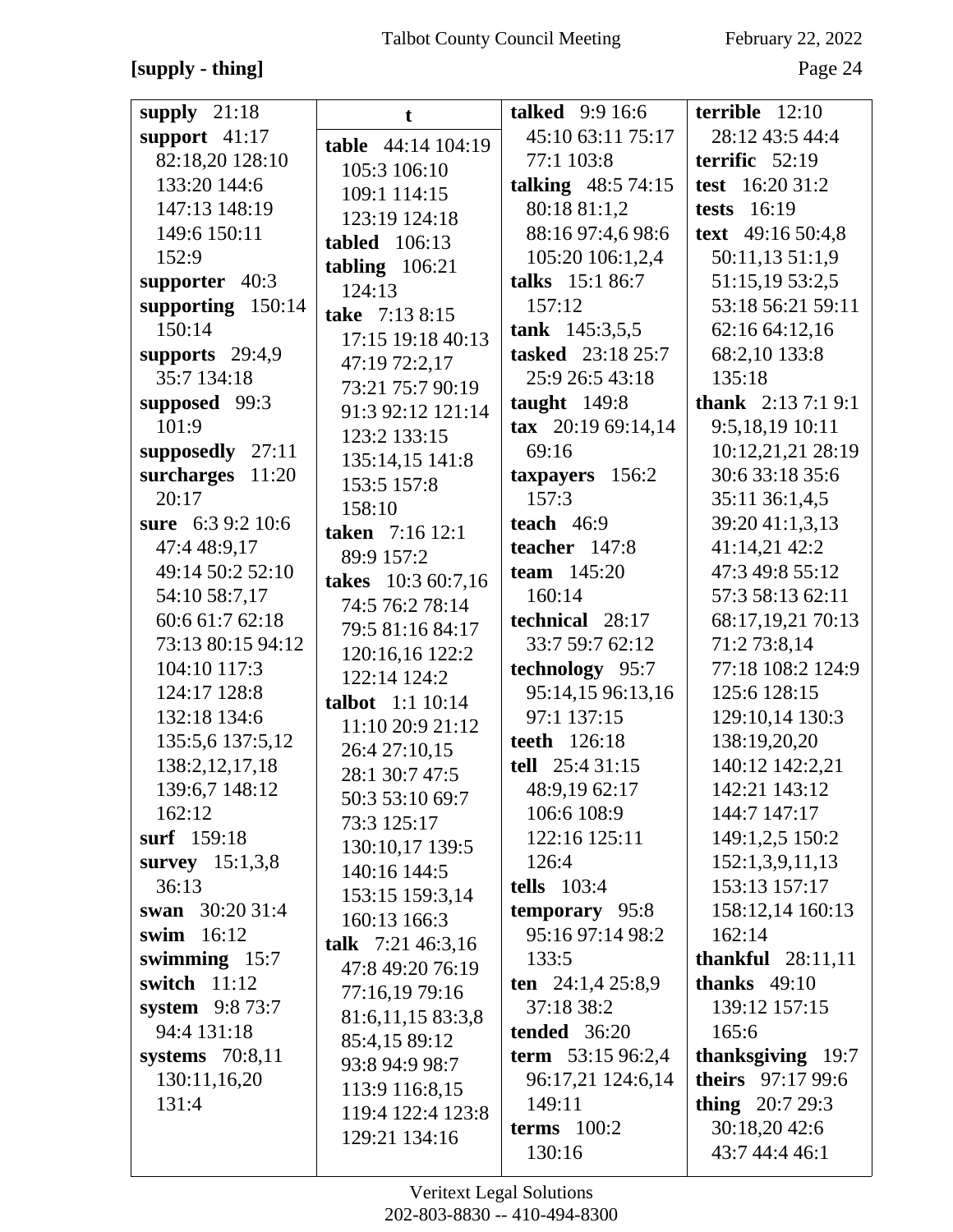### **[thing - treatment]** Page 25

| 91:16 100:19         | 150:4,6,21 151:1          | thursday 164:6         | 49:1 55:4 58:16          |
|----------------------|---------------------------|------------------------|--------------------------|
| 121:9,16 123:10      | 156:7 157:12              | tide 144:2             | 58:17 68:18 80:7         |
| 124:10 160:16        | 158:4 162:5 163:4         | <b>tides</b> 33:17     | 80:10,12 81:1            |
| things $14:14$ 15:13 | 164:12                    | tight $3:6$            | 83:19,21 89:15           |
| 18:7 23:19 28:17     | thinking $144:19$         | time $7:2,168:16$      | 99:1 105:21              |
| 29:15 34:14 35:10    | thinks 98:19              | 9:1 10:3 19:16         | 112:19 114:20            |
| 36:16 40:6 47:17     | third $8:17$ 161:19       | 24:9 30:1 31:7         | 117:1,14 118:6,12        |
| 66:7 75:18 101:20    | <b>thomas</b> $59:1960:4$ | 42:7 45:15 48:13       | 124:7 130:2              |
| 120:9 127:4,5,14     | 61:5,8,974:1              | 63:4 65:3,11 68:1      | 131:10 153:8,12          |
| 127:18 128:3         | 81:21 82:5,10             | 68:17 71:14 72:8       | 162:9,18                 |
| 133:12 136:4         | 83:2,6,16 84:16           | 72:17 74:1 78:12       | tools 95:1 128:4,8       |
| 137:5 147:5          | 86:2,9,13,21              | 81:7 86:8 91:3         | top 24:1 162:11          |
| 149:10 159:17        | 87:19 89:16 93:18         | 96:8 102:12 107:3      | topic 51:3 60:19         |
| 161:21 163:4         | 94:2 101:15,17            | 107:6,8 115:19         | 61:20                    |
| think $10:15$ 12:10  | 103:20 105:17             | 116:2 117:1 120:1      | total $69:16$            |
| 22:11 27:1 29:19     | 107:12,15,19              | 120:13 121:5,15        | touch 148:8,12,21        |
| 31:11 33:8 36:12     | 108:3 109:2,5,8           | 131:13 133:14,21       | tough 143:19             |
| 42:11 43:4,4,5,14    | 110:11,16 111:18          | 134:6,7,18,18          | 150:17                   |
| 44:4,7 48:4 52:20    | 116:1,3,16,19,20          | 135:7 141:15,17        | town $69:10$ 155:3       |
| 55:4,8,21 56:4,16    | 117:2,9,13,15             | 141:19,21 144:10       | 155:5,5,8 156:15         |
| 57:7,19 61:10,12     | 118:6,8,9,11,16           | 145:8,9 149:8          | 158:20 159:3,6,10        |
| 63:11 64:16,20       | 119:1,5 122:13            | 150:5,5 153:5,9        | 160:10                   |
| 65:3,8 66:2 67:10    | 140:3,7 158:20            | 156:5 166:4            | track 80:15              |
| 70:15 71:3,7 72:6    | 159:5                     | times $26:1435:1$      | transcribed 166:6        |
| 72:15 73:9 74:3      | thoroughly 7:14           | 79:12 109:3,7          | transcript 2:1           |
| 74:20 75:18 77:6     | thought $123:9$           | 118:6 120:10           | transcription            |
| 78:17 80:4 82:1      | 131:11                    | 127:13 146:3,6         | 166:7                    |
| 88:8,9 89:8 90:6     | thoughts 70:20            | timetable 133:7        | transfer $141:7$         |
| 91:7,8,16,19         | 75:11                     | 135:19                 | 142:1                    |
| 92:17 94:5,17        | thousands 10:5            | timing $77:11$         | transportation           |
| 97:12 103:21         | <b>threat</b> 7:11,12,13  | today 7:10 47:13       | 20:21                    |
| 104:13,20 109:8      | 8:1,18                    | 53:9 130:8             | <b>trappe</b> $69:11,13$ |
| 109:21 110:3,7       | three $2:21\,4:9,10$      | told $20:4,1825:15$    | 73:6 76:14 78:2,9        |
| 113:7,17 118:11      | 14:5 29:20 35:2           | 31:19 47:15 82:2       | 87:20 94:17 96:5         |
| 119:21 121:10        | 39:6 47:14 70:1           | 83:12 84:16 98:2       | 97:15 154:13,18          |
| 125:8 128:13         | 70:19 78:13,21            | 99:2 103:8,15          | 155:3,5,5,8              |
| 130:12 131:6,13      | 90:16,17,20 93:16         | 108:11 109:3           | 156:15 158:19,21         |
| 132:17,20 133:5      | 96:9 106:3 109:3          | 118:6 122:13,17        | 158:21 159:3,7,10        |
| 134:13,19 135:1      | 109:7 119:10              | 122:17 124:2           | 160:7,15 163:1,10        |
| 135:10 136:8         | 122:9 134:3,7,14          | <b>tom</b> $153:14,16$ | trash $127:18$           |
| 137:1 138:9          | 138:10 151:8              | tommy $149:9$          | treat $8:2 75:5$         |
| 139:10 141:11        | 152:21 154:10             | tomorrow 95:17         | treated $104:5$          |
| 147:20 148:5,7,11    | <b>throw</b> 146:1        | tonight $2:4,7,16$     | treatment 76:21          |
| 148:15,19 149:16     |                           | 2:18 9:1 35:13         | 87:7 93:16 94:1,4        |
|                      |                           |                        |                          |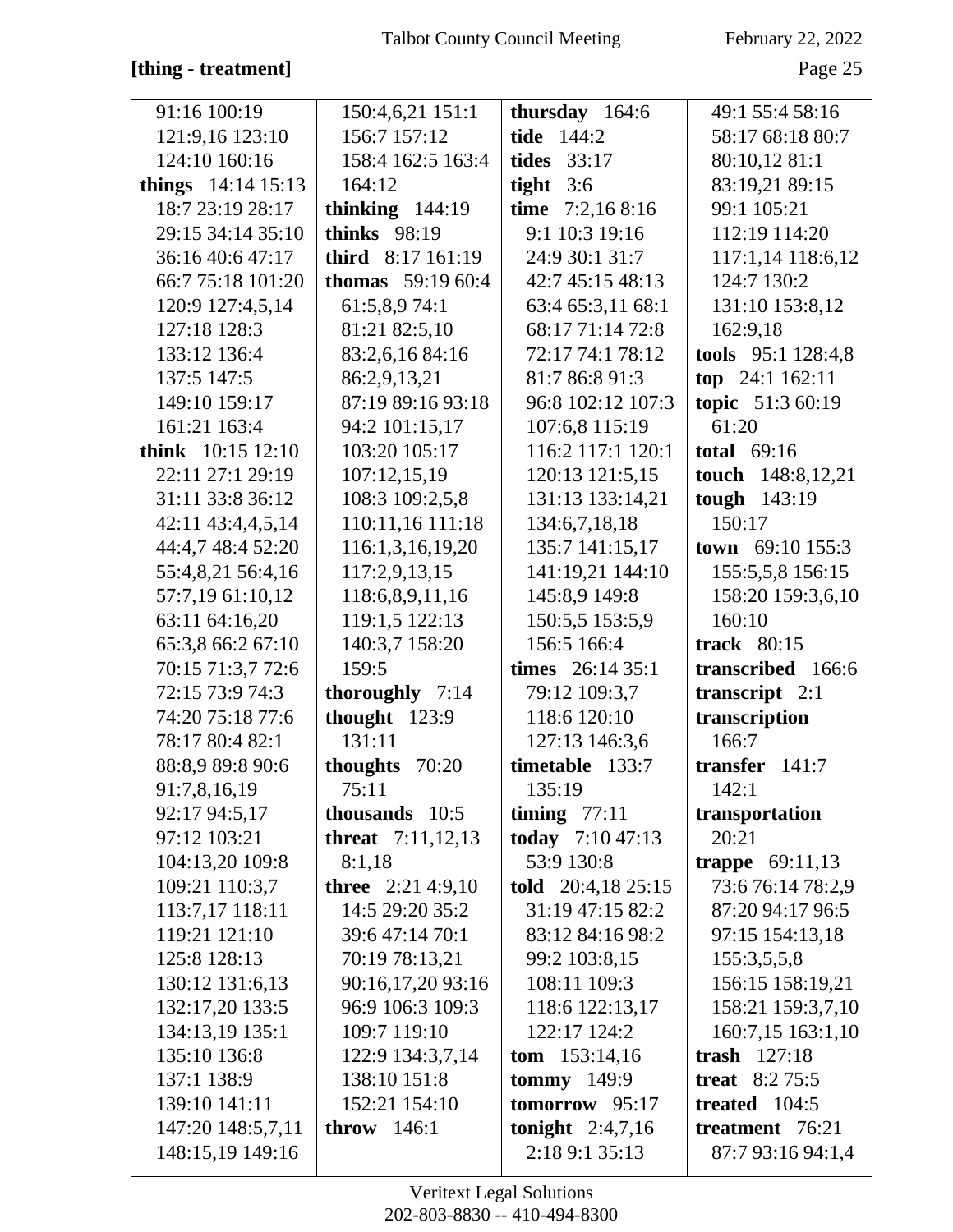### [treatment - voting]

February 22, 2022

| 96:5,9,18 140:18         | 35:2 38:15,21         | understood 40:4     | $\mathbf{V}$                     |
|--------------------------|-----------------------|---------------------|----------------------------------|
| 159:1 160:12             | 44:2 45:11 51:8,9     | undertaken 27:14    | vacancies 143:16                 |
| tred $25:11$             | 51:10 77:12 78:13     | undertaking         | vacation 56:10                   |
| trend $22:2$             | 78:21 80:13 88:2      | 154:15              | valuable $7:15,18$               |
| tributaries 25:9         | 90:7 94:18,20         | unfamiliar 65:16    | 8:21 22:14 41:18                 |
| tributary $23:21$        | 97:12 100:1           | unfavorable $61:21$ | value 8:4 24:11,15               |
| 25:14                    | 101:20 107:9          | unfortunately       | vandalism 127:17                 |
| tries $63:15$            | 121:9 126:17          | 138:8 144:14        | various $143:16$                 |
| triggered $17:20$        | 130:21 138:9          | ungraded 87:7       | verbally 108:17                  |
| trot $15:15$             | 140:13 163:17         | uniform $146:1$     | $vfw$ 34:10                      |
| <b>trouble</b> 19:8 58:1 | type $62:2065:3$      | unique $145:9$      | vibrio $34:18$                   |
| troubles $19:6,9$        | 131:16                | unit 69:12          | vice 162:16                      |
| true 85:1,2 116:18       | types 64:19 93:16     | units $98:3$        | view 87:17                       |
| 122:1 166:7              | 96:9                  | unmute $59:4,9$     | virginia $25:837:1$              |
| truly $38:13$            | typically $102:14$    | unmuted 10:19       | 38:1,16 43:10                    |
| truth $23:2$             | u                     | unusual $34:18$     | virtual $130:5$                  |
| try $7:634:14,16$        | $uh$ 5:20             | 144:10              | virtually 26:21                  |
| 35:2 118:14              | ultimate 95:21        | upcoming 18:9       | virus $146:5$                    |
| 122:10 125:11            | 135:18 156:12         | 20:15               | visit 58:11                      |
| 132:18 136:15            | 157:3                 | update 11:11 36:6   | volunteer 145:19                 |
| 157:14                   |                       | 41:17 53:18 70:9    | volunteers 33:12                 |
| trying $9:16\,25:21$     | unacceptable<br>107:1 | updating $79:17$    | vote 4:20 59:13                  |
| 42:4 59:4 79:13          | unamended 90:10       | upgrade 76:14       | 61:14 69:2 72:12                 |
| 85:18 88:5 92:19         | 113:13                | upgraded 76:17      | 72:14,19 73:21                   |
| 94:16 99:10              |                       | 77:1 78:12,18,19    |                                  |
| 120:20 121:1,20          | unanimous $6:1,4$     | 94:19 96:18 97:16   | 78:3,10 80:6<br>81:20 84:18 89:8 |
| 122:6,12 126:12          | 6:16                  | upper $31:1,8$      |                                  |
| 127:2 136:9 145:6        | unbelievable 19:3     | upset 144:18        | 89:14 90:9,14                    |
| 145:16 162:5             | 38:12                 | use 12:3 13:16      | 91:11 100:4                      |
| 163:8                    | unbelieve 39:1        | 43:18 51:2 54:13    | 104:18 105:2                     |
| tuesday 158:12           | uncomfortable         | 56:5 57:8 60:18     | 107:21 108:12                    |
| 163:14 164:5             | 105:1                 | 61:19 63:3,16       | 110:4,12 113:5,6                 |
| tuning $2:5$             | uncontradicted        | 64:19 65:8,14,17    | 113:12 114:5,9,14                |
| turn 51:18 52:8          | 155:12                | 69:20 70:3 97:19    | 115:15 118:18,20                 |
| 131:5 138:3 155:4        | underneath 137:6      | 97:20 98:1 124:17   | 121:14 122:17                    |
| <b>turned</b> 156:14     | understand 22:11      | 133:3 152:19        | 123:2 124:7                      |
| turning $38:9$           | 23:11 25:16 37:12     | usual $32:19$       | 128:18,19 140:1                  |
| twelve 88:9              | 67:7,10 99:9          | usually 32:20       | 151:2,10                         |
| twice 90:1               | 112:11,12 117:3       | usurp $92:19$       | voted 6:5 82:8,16                |
| two $7:1711:19$          | 139:11 161:4          | 120:21 121:17       | 85:19 105:20                     |
| 15:9 18:21 22:13         | understanding         | utilities $63:12$   | 113:13 114:21                    |
| 26:5,6,12,14 27:5        | 26:20 67:1 100:3      | utility $148:2$     | voting $91:13$                   |
| 30:10 31:9 32:8          | understands           |                     |                                  |
| 32:20,20 33:14           | 23:13                 |                     |                                  |
|                          |                       |                     |                                  |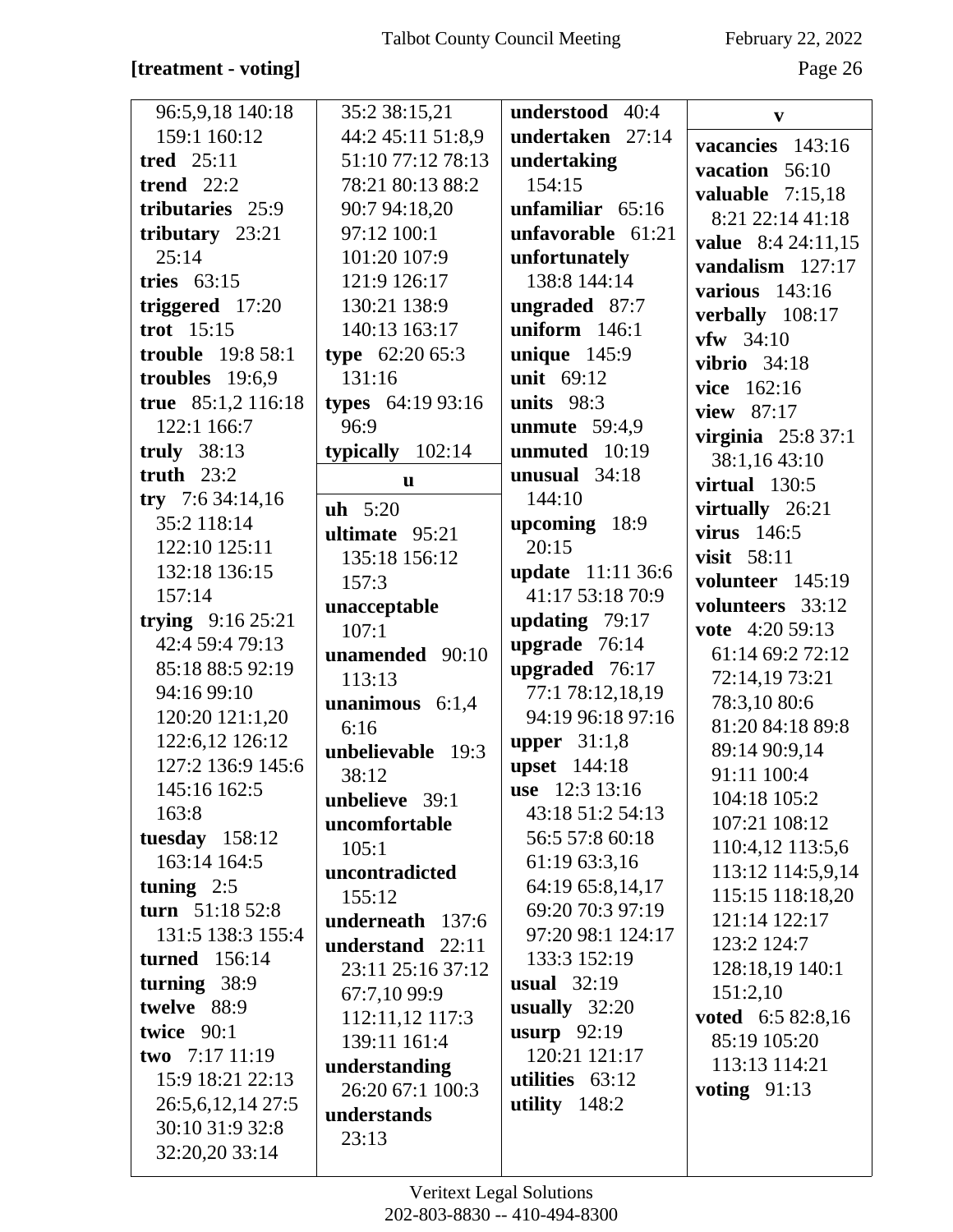### $[\![\mathbf{w}\!]$  - world]

February 22, 2022

Page 27

| W                      | wastewater 73:7    | 143:18 144:21       | wish 40:13 114:15   |
|------------------------|--------------------|---------------------|---------------------|
| $w$ 1:17 69:18 70:2    | 76:21 93:16 94:1   | 156:9 159:21        | 146:19              |
| wait 25:3 59:10        | 94:4 96:5 140:18   | 161:15              | wishes $152:19$     |
| 66:8 72:18 94:19       | 154:6,7 155:21     | weather 153:8       | wishing $152:18$    |
| 97:3 121:9             | 159:1 160:12       | webex $1:10$        | withdraw $75:19$    |
| walker 52:3            | wasting $7:15,18$  | 166:13              | 90:17,20 91:5,20    |
| wall 40:16             | water 21:21 34:19  | wednesday 71:11     | 92:21 93:2 99:6     |
| walnut 126:17          | 34:21 39:6 69:8    | 100:10              | 113:15              |
| want 2:4 13:12         | 70:6 73:4 86:16    | wednesdays 18:13    | withdrawal          |
| 16:12 22:8 25:1        | 91:17 102:2,3,13   | week 18:11,15,16    | 104:14              |
| 25:18 28:19 29:18      | 105:11 109:14      | 19:10 71:6 81:10    | withdrawing         |
| 30:6 31:13 33:18       | 141:13             | 95:17 100:9 107:9   | 99:11               |
| 35:6,11,18 41:7        | waterman 27:2      | 115:14 120:16       | withdrawn 91:11     |
| 42:15 43:17 46:2       | 33:3 46:12         | 144:16              | 107:11              |
| 47:10 49:20 55:15      | watermen 28:12     | weekend 41:21       | witness $10:21$     |
| 58:3,15 60:20          | 34:17 47:8,21      | weeks 16:8 19:19    | 166:13              |
| 61:1 62:15,16          | watermen's 10:15   | 35:2 79:21 80:14    | wonderful 41:1      |
| 66:7,8 68:4,5 72:9     | 42:5               | 107:9 121:10        | 78:17 138:11        |
| 73:11 75:15 77:14      | waters 159:21      | 124:11              | 159:17 160:4        |
| 79:1,9 91:19           | way 20:6 37:1      | weigh 115:10        | word 7:6 26:1       |
| 97:20 98:1 101:15      | 38:3,6,6,14 42:4   | weighed 87:9        | 139:1               |
| 106:8,9 112:10         | 43:6,8 64:15 65:6  | welcome 2:4 10:17   | wore 19:12          |
| 117:2 118:14           | 68:4,5 72:11 75:6  | 42:6 49:2 51:21     | work 16:20 22:15    |
| 123:10,10,18           | 83:10 91:13 95:9   | 114:17 153:12,20    | 24:13 26:16 34:17   |
| 124:16 127:7,20        | 109:19 110:2,6,8   | welfare $50:15$     | 35:2 44:15,16       |
| 128:4,7,12 131:5       | 111:1 116:9        | 60:20 61:18         | 46:10 48:12 58:4    |
| 132:13,18 133:10       | 119:14 121:2       | went 15:15 16:2     | 71:21 72:5 77:12    |
| 133:11 135:5           | 122:20 127:6       | 16:20 21:21 29:6    | 109:9 119:20        |
| 136:7 137:2,4,5        | 128:2 134:4 148:5  | 31:3,4 47:18 78:4   | 121:5 130:7,14      |
| 137:12,17 138:2        | 160:20 166:11      | 86:15               | 132:8,15 138:17     |
| 138:12 139:6           | ways 40:20 41:11   | wharf 32:15 33:18   | 163:17              |
| 140:9 147:18           | 109:9              | whatsoever 42:8     | <b>worked</b> 12:10 |
| 158:6 163:5            | we've $2:17\,5:12$ | wherewithal         | 19:10               |
| <b>wanted</b> 9:2 14:2 | 19:10 20:11 22:9   | 156:16              | workforce 148:6     |
| 25:20 29:6,8 32:9      | 25:17 34:17 35:3   | white 13:15         | 148:11,20           |
| 55:21 56:12,16         | 36:12 37:6,21      | 161:14,18           | working 23:10       |
| 156:20                 | 41:5 53:14 62:15   | whitman $32:15$     | 38:3 46:7 141:11    |
| wants 60:4 68:1        | 70:18 77:8,11,12   | 33:18               | works 23:5 26:19    |
| 72:13 136:21           | 79:2,11 90:6 91:4  | willing $44:16$     | 76:17 77:2 80:8     |
| 148:11                 | 103:3 113:20       | 92:10 112:6 115:9   | 80:20 84:2 114:11   |
| war $22:723:1$         | 124:6 125:1        | winter $15:1,4,5,5$ | workshop $71:5,5$   |
| warm $15:5$            | 126:16 132:14      | 44:10               | 71:7,16             |
| warn 86:6              | 134:8 136:3,15,17  | wintertime 159:19   | world 8:14 11:2     |
|                        | 141:16 143:14,15   |                     | 150:16 159:16       |